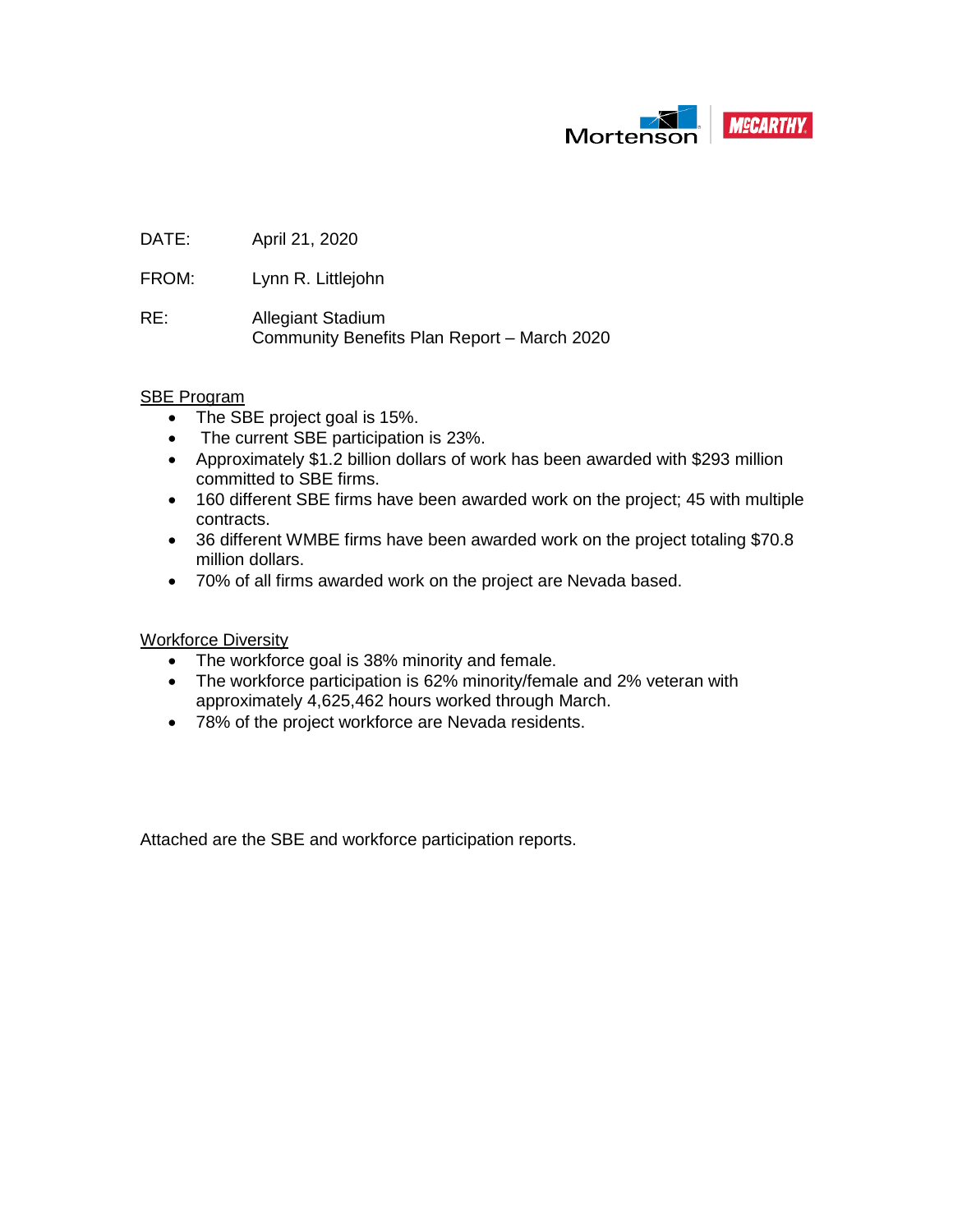

| cc | <b>State</b>              | Subcontractor                 | <b>Scope of Work</b>                    | <b>SBE/Other</b> | <b>Orig Contract</b><br>\$ Amount | <b>Original SBE</b><br>\$ Commitment | <b>Original SBE</b><br><b>Commitment %</b> | <b>Current Contract</b><br>\$ Amount | SBE % | <b>Awarded SBE</b><br><b>\$Participation</b> | <b>Other \$Participation</b>     | <b>Actual SBE</b><br>\$ Paid           | <b>Actual Other</b><br>\$ Paid |         |
|----|---------------------------|-------------------------------|-----------------------------------------|------------------|-----------------------------------|--------------------------------------|--------------------------------------------|--------------------------------------|-------|----------------------------------------------|----------------------------------|----------------------------------------|--------------------------------|---------|
|    | NV.                       | Lewis K. Construction         | <b>Fencing Repairs</b>                  | SBE              |                                   | 19,360                               | $100\%$ \$                                 | 21,838                               | 100%  | 21,838<br>$\mathbf{\$}$                      |                                  | $\sqrt[6]{\frac{1}{2}}$<br>$21,838$ \$ |                                |         |
|    | <b>NV</b>                 | Nevada Water Trucks           | <b>Track Out Pad Installation</b>       | SBE              | $10,000$ \$                       | 10,000                               | $100\%$ \$                                 | 9,903                                | 100%  | 9,903<br>$\mathbf{\$}$                       |                                  | $9,903$ \$<br>$\mathfrak{L}$           |                                |         |
|    | NV.                       | <b>Amazon Masonry</b>         | Dust Control                            | SBE/MBE          | $10,000$ \ \$<br>-S               | 10,000                               | $100\%$ \$                                 | 11,495                               | 100%  | 11,495<br>$\mathbf{\$}$                      |                                  | $11,495$ \$<br>$\mathcal{S}$           |                                |         |
|    | <b>NV</b>                 | <b>Tab Contractors, Inc.</b>  | Trailer Set-up & Geotech Fault<br>Study | Other            |                                   | 490,567                              | $66\%$ \$                                  | 908,200                              | 60%   |                                              |                                  |                                        | -\$                            | 862,790 |
|    | <b>NV</b>                 | Boulder Sand & Gravel         | Aggregates                              | SBE              |                                   |                                      |                                            |                                      |       | 10,900<br>$\mathbf{\$}$                      |                                  | 9,815<br>$\mathbb{S}$                  |                                |         |
|    | <b>NV</b>                 | JS & S Surveying              | Surveying                               | SBE/MBE          |                                   |                                      |                                            |                                      |       | 28,190<br>$\mathcal{S}$                      |                                  | 20,088<br>$\mathfrak{S}$               |                                |         |
|    | <b>NV</b>                 | M Con                         | <b>Utilities</b>                        | SBE/MBE          |                                   |                                      |                                            |                                      |       | 402,693<br>$\mathfrak{F}$                    |                                  | $\mathfrak{S}$<br>401,133              |                                |         |
|    | <b>NV</b>                 | Olson Precast Co.             | Concrete Manhole                        | SBE              |                                   |                                      |                                            |                                      |       | $\sqrt{2}$<br>14,738                         |                                  | $\mathfrak{S}$<br>14,738               |                                |         |
|    | <b>NV</b>                 | Acme Electric                 | Street Light Repairs                    | Other            |                                   |                                      |                                            |                                      |       |                                              | 4,033                            |                                        | $\mathfrak{L}$                 | 4,033   |
|    | <b>NV</b>                 | Nevada Tap Master             | <b>Hot Taps</b>                         | SBE              |                                   |                                      |                                            |                                      |       | $\frac{1}{2}$<br>1,560                       |                                  | 1,560<br>$\sqrt[6]{\frac{1}{2}}$       |                                |         |
|    | <b>NV</b>                 | Merli Concrete Pumping        | Box Culvert - Concrete Pump             | SBE              |                                   |                                      |                                            |                                      |       | 595<br>$\mathbf{\$}$                         |                                  | 595<br>\$.                             |                                |         |
|    | <b>NV</b>                 | <b>National Trench Safety</b> | <b>Traffic Control</b>                  | Other            |                                   |                                      |                                            |                                      |       |                                              | 11,767<br>$\mathbf{\$}$          |                                        | $\sqrt{2}$                     | 11,767  |
|    | <b>NV</b>                 | Wells Cargo                   | Cold Mix, Reject Sand, Rock             | Other            |                                   |                                      |                                            |                                      |       |                                              | 3,090                            |                                        | $\mathbb{S}$                   | 3,090   |
|    | <b>NV</b>                 | HD White Cap                  | <b>Equipment Rental</b>                 | Other            |                                   |                                      |                                            |                                      |       |                                              | 9,536                            |                                        | ්                              | 9,536   |
|    | <b>NV</b>                 | Cashman Equipment             | <b>Equipment Rental</b>                 | Other            |                                   |                                      |                                            |                                      |       |                                              | 5,016<br>$\sqrt{2}$              |                                        | $\sqrt[6]{\frac{1}{2}}$        | 5,016   |
|    | <b>NV</b>                 | Sunstate                      | Sewer & Water Materials                 | Other            |                                   |                                      |                                            |                                      |       |                                              | 1,793<br>$\sqrt[6]{\frac{1}{2}}$ |                                        | $\sqrt[6]{2}$                  | 1,793   |
|    | <b>NV</b>                 | Ferguson Waterworks           | Equipment Rental                        | Other            |                                   |                                      |                                            |                                      |       |                                              | 84,388<br>\$                     |                                        | $\sqrt{2}$                     | 84,388  |
|    | <b>NV</b>                 | <b>United Rentals</b>         | Concrete                                | Other            |                                   |                                      |                                            |                                      |       |                                              | 20,386<br>\$                     |                                        | $\sqrt[6]{2}$                  | 20,386  |
|    | <b>NV</b>                 | Nevada Ready Mix              | Equipment Rental                        | Other            |                                   |                                      |                                            |                                      |       |                                              | 7,954<br>\$                      |                                        | $\sqrt{2}$                     | 7,954   |
|    | <b>NV</b>                 | Ahern Rentals                 | <b>Trucking Materials</b>               | Other            |                                   |                                      |                                            |                                      |       |                                              | 2,474<br>\$                      |                                        | $\sqrt[6]{2}$                  | 2,474   |
|    | <b>NV</b>                 | Werdco                        | <b>Trucking Materials</b>               | Other            |                                   |                                      |                                            |                                      |       |                                              | 2,764<br>\$                      |                                        | $\sqrt{2}$                     | 2,764   |
|    | <b>NV</b><br>Page 1 of 31 | Diaz Trucking                 | <b>Trucking Materials</b>               | Other            |                                   |                                      |                                            |                                      |       |                                              | 385<br>\$                        |                                        | $\sqrt{2}$                     | 385     |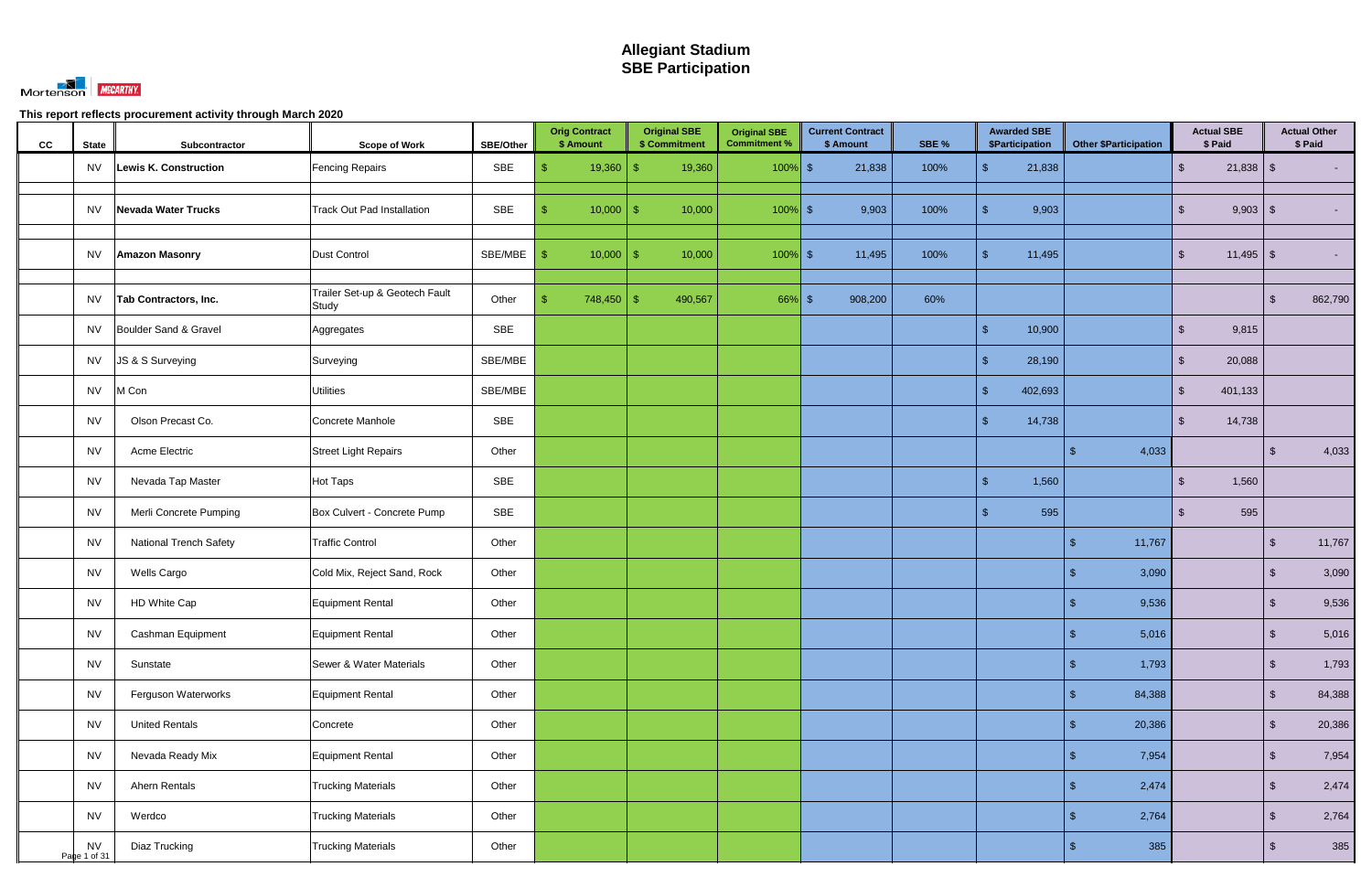

| cc   | <b>State</b> | Subcontractor                         | <b>Scope of Work</b>                     | <b>SBE/Other</b> | <b>Orig Contract</b><br>\$ Amount | <b>Original SBE</b><br>\$ Commitment | <b>Original SBE</b><br><b>Commitment %</b> | <b>Current Contract</b><br>\$ Amount | SBE % | <b>Awarded SBE</b><br>\$Participation | <b>Other \$Participation</b> | <b>Actual SBE</b><br>\$ Paid | <b>Actual Other</b><br>\$ Paid |
|------|--------------|---------------------------------------|------------------------------------------|------------------|-----------------------------------|--------------------------------------|--------------------------------------------|--------------------------------------|-------|---------------------------------------|------------------------------|------------------------------|--------------------------------|
|      | <b>NV</b>    | <b>Boulder Sand &amp; Gravel</b>      | Type II                                  | <b>SBE</b>       |                                   |                                      |                                            |                                      |       | 7,717                                 |                              | 7,717<br>$\mathbb{S}$        |                                |
|      | <b>NV</b>    | Hernandez Trucking                    | <b>Trucking Materials</b>                | Other            |                                   |                                      |                                            |                                      |       |                                       | 2,026                        |                              | 2,026<br>\$.                   |
|      | <b>NV</b>    | <b>HD Barricade</b>                   | <b>Traffic Control</b>                   | Other            |                                   |                                      |                                            |                                      |       |                                       | 8,575                        |                              | 8,575<br>-\$                   |
|      | <b>NV</b>    | MMC, Inc.                             | Vactoring                                | Other            |                                   |                                      |                                            |                                      |       |                                       | 10,000                       |                              | 1,950<br>$\sqrt[6]{3}$         |
|      | <b>NV</b>    | A-1 Concrete Cutting                  | Saw Cutting/Core Drilling/Demo           | SBE/MBE          |                                   |                                      |                                            |                                      |       | $\mathbf{\hat{s}}$<br>75,000          |                              | 360<br>$\mathfrak{L}$        |                                |
|      | <b>NV</b>    | Wells Cargo, Inc.                     | <b>Asphalt Paving</b>                    | Other            |                                   |                                      |                                            |                                      |       |                                       | 31,200                       |                              | 29,710<br>-S                   |
|      | <b>NV</b>    | <b>Nevada Water Trucks</b>            | <b>SWPPP &amp; Dust Control Services</b> | SBE              | 494,460<br>\$.                    | 494,460<br>-\$                       | $100\%$ \$                                 | 3,391,252                            | 100%  | $\sqrt{2}$<br>3,391,252               |                              | 3,186,593<br>\$              |                                |
|      | <b>NV</b>    | <b>Cashman Professional</b>           | Photography                              | SBE              | 37,800                            | 37,800<br>-\$                        | $100\%$ \$                                 | 37,800                               | 100%  | 37,800<br>-\$                         |                              | 15,788<br>$\mathbb{S}$       |                                |
|      | <b>NV</b>    | <b>Eros Environmental</b>             | <b>SWPPP Inspections</b>                 | SBE              | 18,195                            | 18,195<br>-\$                        | $100\%$ \$                                 | 18,195                               | 100%  | 18,195<br>-\$                         |                              | 14,595<br>$\mathbb{S}$       |                                |
|      | <b>NV</b>    | <b>Preventive Measures</b>            | <b>Site Security</b>                     | <b>SBE</b>       | 100,000<br>ß.                     | 100,000<br>-\$                       | $100\%$ \$                                 | 257,510                              | 100%  | 257,510<br>-\$                        |                              | $\mathbb{S}$<br>257,510      |                                |
|      | MN           | <b>Danny's Construction</b>           | Field Tray Mock-up                       | <b>WBE</b>       | 147,000<br>ß.                     | -\$<br>÷.                            |                                            | 2,768,830<br>$\sqrt{3}$              |       |                                       | 2,768,830<br>\$.             |                              | $\mathcal{S}$<br>2,600,199     |
|      | <b>NV</b>    | <b>Trinity Land Survey</b>            | Surveying                                | SBE/WBE          |                                   |                                      |                                            |                                      |       | $\mathcal{S}$<br>72,778               |                              | 72,778<br>$\mathbb{S}$       |                                |
| 1.01 | TX           | <b>Derr &amp; Isbell Construction</b> | Personnel Hoist                          | Other            | 2,799,134<br>\$                   | 419,870<br>-\$                       | $15%$ \$                                   | 2,764,797                            | 25%   |                                       |                              |                              | 2,048,321<br>$\mathfrak{L}$    |
|      | <b>NV</b>    | A&N Custom Fabrication                | Misc. Metals                             | <b>SBE</b>       |                                   |                                      |                                            |                                      |       | 568                                   |                              | 568<br>$\mathfrak{L}$        |                                |
|      | <b>TX</b>    | <b>Beck Steel</b>                     | Misc. Steel                              | Other            |                                   |                                      |                                            |                                      |       |                                       | 17,963<br>$\mathfrak{S}$     |                              | 17,963<br>$\sqrt[6]{3}$        |
|      | <b>NY</b>    | Extra Mile Transportation             | Misc. Steel Items                        | Other            |                                   |                                      |                                            |                                      |       |                                       | 30,000<br>\$                 |                              |                                |
|      | <b>NV</b>    | Fastenal                              | Mast Tools & Fasteners                   | Other            |                                   |                                      |                                            |                                      |       |                                       | 8,099                        |                              | $\sqrt{2}$<br>8,099            |
|      | <b>NV</b>    | Hershberger Bros Welding              | Mast Installation                        | <b>SBE</b>       |                                   |                                      |                                            |                                      |       | $\sqrt{2}$<br>944                     |                              | 944<br>$\mathbb{S}$          |                                |
|      | <b>NV</b>    | <b>Steel Partners</b>                 | Fabrication of Bracing/Bridges           | <b>SBE</b>       |                                   |                                      |                                            |                                      |       | $\mathbf{\hat{s}}$<br>680,604         |                              | $\mathfrak{S}$<br>680,604    |                                |
|      | <b>TX</b>    | <b>Walter P Moore</b>                 | Construction Engineering & Design        | Other            |                                   |                                      |                                            |                                      |       |                                       | 104,235                      |                              | $\mathcal{S}$<br>104,235       |
| 1.01 | <b>NV</b>    | <b>Southwest Specialty Coatings</b>   | High Performance Coatings - Steel        | SBE              | -\$<br>$1,000,000$ \$             | 1,000,000                            | $100\%$ \$                                 | 1,790,177                            | 100%  | $\mathbb{S}$<br>1,778,910             |                              | 1,448,972<br>$\frac{1}{2}$   |                                |
|      | <b>NV</b>    | Commercial Scaffolding of NV          | <b>Erect Scaffolding</b>                 | SBE              |                                   |                                      |                                            |                                      |       | $\sqrt{2}$<br>11,267                  |                              |                              |                                |
|      |              |                                       |                                          |                  |                                   |                                      |                                            |                                      |       |                                       |                              |                              |                                |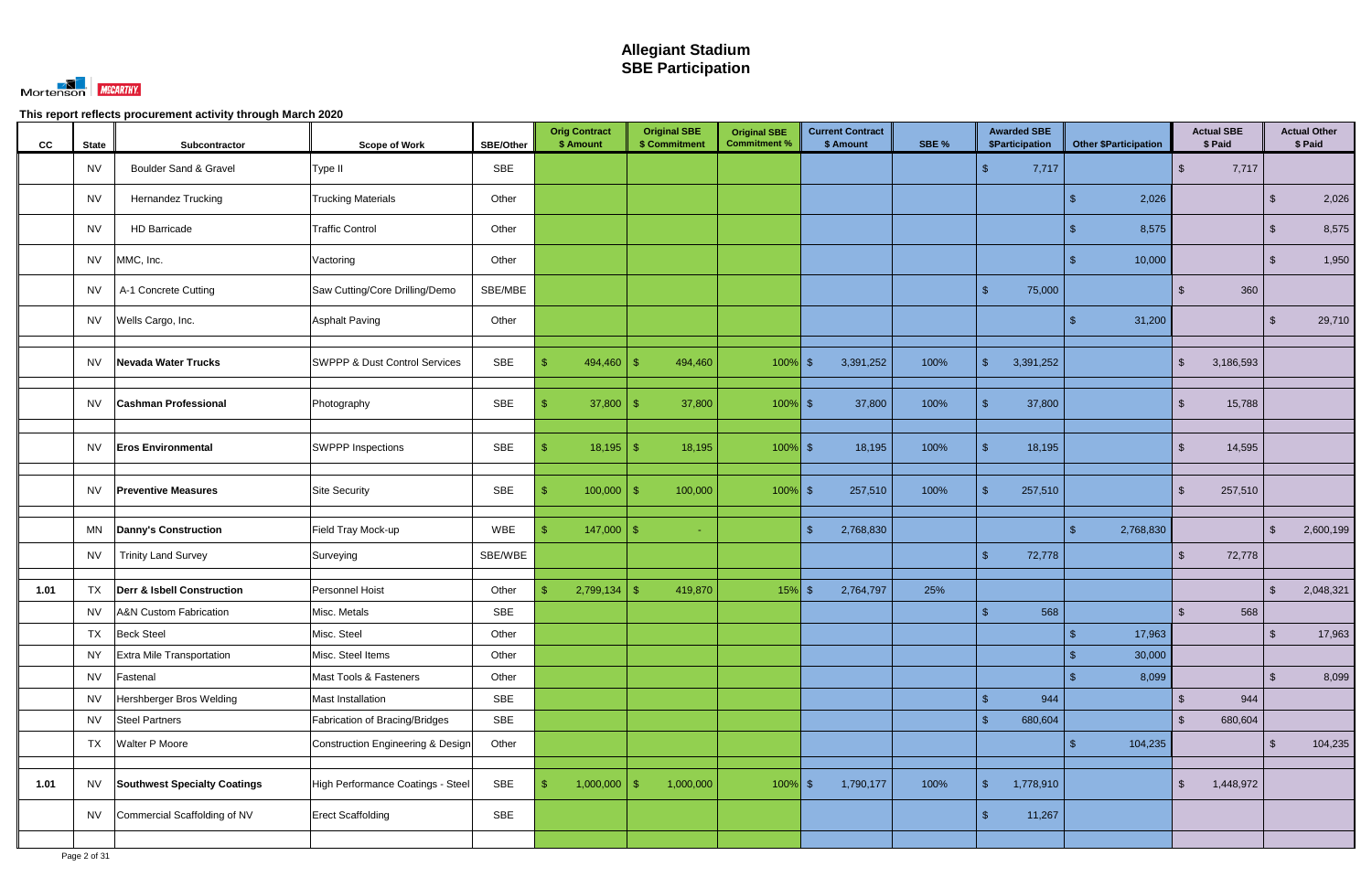

| CC   | <b>State</b> | Subcontractor                          | <b>Scope of Work</b>             | <b>SBE/Other</b> |              | <b>Orig Contract</b><br>\$ Amount |     | <b>Original SBE</b><br>\$ Commitment | <b>Original SBE</b><br><b>Commitment %</b> | <b>Current Contract</b><br>\$ Amount | SBE % |               | <b>Awarded SBE</b><br><b>\$Participation</b> |                | <b>Other \$Participation</b> |               | <b>Actual SBE</b><br>\$ Paid |                         | <b>Actual Other</b><br>\$ Paid |
|------|--------------|----------------------------------------|----------------------------------|------------------|--------------|-----------------------------------|-----|--------------------------------------|--------------------------------------------|--------------------------------------|-------|---------------|----------------------------------------------|----------------|------------------------------|---------------|------------------------------|-------------------------|--------------------------------|
| 1.01 | MI           | <b>Niles Industrial Coatings</b>       | Misc. Steel Painting             | Other            |              | 165,000                           | -\$ | 24,750                               | $15%$ \$                                   | 184,200                              | 15%   | ፍ             | 27,630                                       |                |                              |               |                              | -\$                     | 95,665                         |
| 1.01 | WI           | <b>Merrill Iron &amp; Steel</b>        | <b>Structural Steel</b>          | Other            | $\mathbb{S}$ | 179,413,551                       | -\$ | 26,912,032                           | $15\%$ \$                                  | 239,757,551                          | 22%   |               |                                              |                |                              |               |                              | $\mathfrak{L}$          | 224,044,094                    |
|      | <b>TX</b>    | Derr & Isbell Construction             | <b>Steel Erection</b>            | Other            |              |                                   |     |                                      |                                            |                                      |       |               |                                              | \$             | 95,840,872                   |               |                              | $\sqrt[6]{3}$           | 88,308,636                     |
|      | <b>NV</b>    | Reliable Crane Service                 | Crane Operation & Maintenance    | SBE              |              |                                   |     |                                      |                                            |                                      |       | $\mathcal{S}$ | 9,900,000                                    |                |                              | $\mathcal{S}$ | 5,320,460                    |                         |                                |
|      | <b>NV</b>    | <b>Trinity Land Survey</b>             | Box Culvert - Survey             | SBE/WBE          |              |                                   |     |                                      |                                            |                                      |       | $\mathbb{S}$  | 1,000,000                                    |                |                              | $\mathbb{S}$  | 990,668                      |                         |                                |
|      | <b>NV</b>    | Union Erectors, LLC                    | <b>Steel Erection</b>            | SBE              |              |                                   |     |                                      |                                            |                                      |       | $\mathcal{S}$ | 2,500,000                                    |                |                              | $\mathbb{S}$  | 2,084,743                    |                         |                                |
|      | CO           | Derr & Gruenewald Construction         | <b>Steel Erection</b>            | Other            |              |                                   |     |                                      |                                            |                                      |       |               |                                              |                | 1,000,000                    |               |                              |                         |                                |
|      | CA           | The Herrick Corporation                | <b>Steel Erection</b>            | Other            |              |                                   |     |                                      |                                            |                                      |       |               |                                              |                | 500,000                      |               |                              |                         |                                |
|      | <b>NV</b>    | Ahern Rentals, Inc.                    | Equipment Rental                 | Other            |              |                                   |     |                                      |                                            |                                      |       |               |                                              | \$.            | 5,000,000                    |               |                              | $\mathfrak{F}$          | 2,298,009                      |
|      | CA           | Barnhart Crane & Rigging               | <b>Rigging Equipment Rental</b>  | Other            |              |                                   |     |                                      |                                            |                                      |       |               |                                              |                | 212,007                      |               |                              | -\$                     | 212,007                        |
|      | <b>NV</b>    | <b>All-Star Building Services</b>      | <b>Office Cleaning Services</b>  | Other            |              |                                   |     |                                      |                                            |                                      |       |               |                                              |                | 10,000                       |               |                              |                         |                                |
|      | IN           | Aarbee Structures                      | <b>Detailing Services</b>        | Other            |              |                                   |     |                                      |                                            |                                      |       |               |                                              | $\mathfrak{L}$ | 7,111,619                    |               |                              | $\mathfrak{L}$          | 7,111,619                      |
|      | MT           | <b>ADF</b> International               | Various Fabrication Scope        | Other            |              |                                   |     |                                      |                                            |                                      |       |               |                                              | $\mathfrak{L}$ | 8,195,718                    |               |                              | $\sqrt[6]{\frac{1}{2}}$ | 6,741,695                      |
|      | OR           | Albina Pipe Bending                    | <b>Bending Service</b>           | Other            |              |                                   |     |                                      |                                            |                                      |       |               |                                              |                | 28,708                       |               |                              | $\mathfrak{L}$          | 28,708                         |
|      | MI           | Alro Steel Corporation                 | Raw Material Supply              | Other            |              |                                   |     |                                      |                                            |                                      |       |               |                                              |                | 21,253                       |               |                              | $\mathfrak{L}$          | 21,253                         |
|      | WI           | <b>Amston Supply</b>                   | <b>Trailer Rental</b>            | Other            |              |                                   |     |                                      |                                            |                                      |       |               |                                              |                | 234,362                      |               |                              | $\mathfrak{F}$          | 234,362                        |
|      | DE           | Arcelormittal International            | Raw Material Supply              | Other            |              |                                   |     |                                      |                                            |                                      |       |               |                                              | \$             | 573,987                      |               |                              | $\sqrt[6]{\frac{1}{2}}$ | 573,987                        |
|      | IL           | Arcelormittal USA                      | Raw Material Supply              | Other            |              |                                   |     |                                      |                                            |                                      |       |               |                                              |                | 187,422                      |               |                              | $\sqrt[6]{\frac{1}{2}}$ | 187,422                        |
|      | <b>NC</b>    | Armstrong Transport Group              | Freight                          | Other            |              |                                   |     |                                      |                                            |                                      |       |               |                                              | \$             | 409,283                      |               |                              | $\sqrt[6]{\frac{1}{2}}$ | 409,283                        |
|      | IL           | Atlas Tube                             | HSS Tube & Pipe                  | Other            |              |                                   |     |                                      |                                            |                                      |       |               |                                              | $\mathfrak{S}$ | 1,847,527                    |               |                              | $\sqrt[6]{\frac{1}{2}}$ | 1,847,527                      |
|      | TN           | Avenger Logistics                      | Freight                          | Other            |              |                                   |     |                                      |                                            |                                      |       |               |                                              | \$             | 941,517                      |               |                              | $\sqrt[6]{\frac{1}{2}}$ | 941,517                        |
|      | CO           | AZZ Galvanizing Denver                 | Galvanizing                      | Other            |              |                                   |     |                                      |                                            |                                      |       |               |                                              |                | 26,809                       |               |                              | $\sqrt[6]{\frac{1}{2}}$ | 26,809                         |
|      | WI           | <b>Baum Machine</b>                    | Machining                        | Other            |              |                                   |     |                                      |                                            |                                      |       |               |                                              |                | 301,703                      |               |                              | $\sqrt[6]{\frac{1}{2}}$ | 301,703                        |
|      |              | TX Bedrock Logistics                   | Freight                          | Other            |              |                                   |     |                                      |                                            |                                      |       |               |                                              |                | 530,876                      |               |                              | $\sqrt[6]{3}$           | 530,876                        |
|      |              | AZ Bell Street                         | <b>Fabrication Subcontractor</b> | Other            |              |                                   |     |                                      |                                            |                                      |       |               |                                              | $\mathfrak{L}$ | 1,369,600                    |               |                              | $\sqrt{2}$              | 1,369,600                      |
|      |              | Page 3 pt 31 Black Diamond Pipe & Tube | Raw Material Supply              | Other            |              |                                   |     |                                      |                                            |                                      |       |               |                                              | $\mathfrak{L}$ | 141,790                      |               |                              | $\sqrt[6]{3}$           | 141,790                        |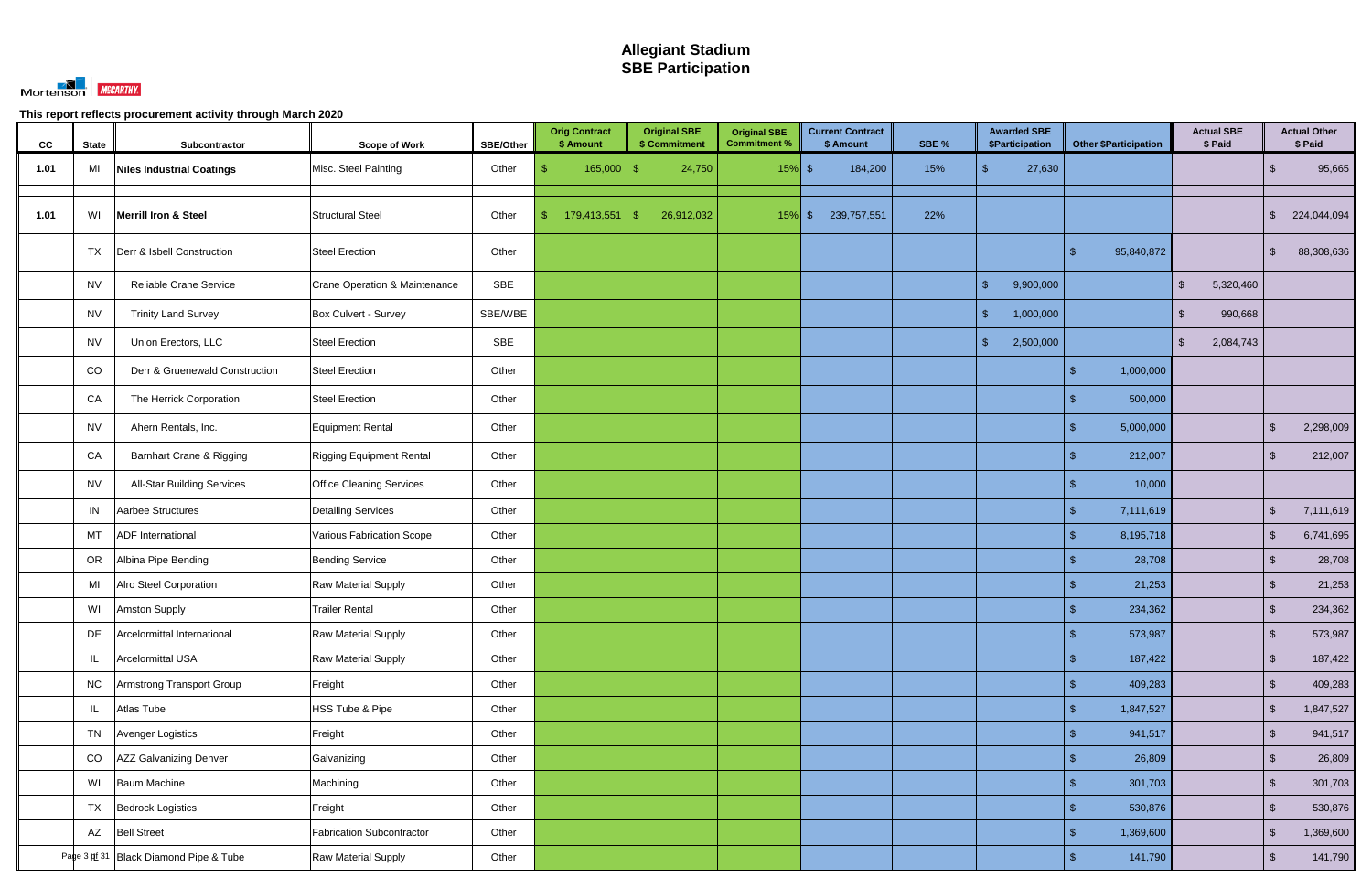

| cc | <b>State</b> | Subcontractor                  | <b>Scope of Work</b>                            | SBE/Other  | <b>Orig Contract</b><br>\$ Amount | <b>Original SBE</b><br>\$ Commitment | <b>Original SBE</b><br><b>Commitment %</b> | <b>Current Contract</b><br>\$ Amount | SBE % | <b>Awarded SBE</b><br>\$Participation | <b>Other \$Participation</b> | <b>Actual SBE</b><br>\$ Paid |                         | <b>Actual Other</b><br>\$ Paid |
|----|--------------|--------------------------------|-------------------------------------------------|------------|-----------------------------------|--------------------------------------|--------------------------------------------|--------------------------------------|-------|---------------------------------------|------------------------------|------------------------------|-------------------------|--------------------------------|
|    | <b>MO</b>    | Bourne Logistics Management    | Freight                                         | Other      |                                   |                                      |                                            |                                      |       |                                       | 17,035                       |                              | $\mathcal{S}$           | 17,035                         |
|    | CO           | Brown Strauss Co.              | Raw Material Supply                             | Other      |                                   |                                      |                                            |                                      |       |                                       | 585,914                      |                              | $\sqrt[6]{\frac{1}{2}}$ | 585,914                        |
|    | IL           | <b>Chapel Steel</b>            | <b>Material Supply</b>                          | Other      |                                   |                                      |                                            |                                      |       |                                       | 134,748                      |                              | $\sqrt{2}$              | 134,748                        |
|    | IL.          | Chicago Metal Rolled Products  | <b>Rolled Materials</b>                         | Other      |                                   |                                      |                                            |                                      |       |                                       | 22,420                       |                              | $\sqrt{2}$              | 22,420                         |
|    | VA           | <b>Cives Corporation</b>       | <b>Fabrication Subcontractor</b>                | Other      |                                   |                                      |                                            |                                      |       |                                       | 874,701                      |                              | $\sqrt{2}$              | 874,701                        |
|    | WI           | Computerized Structural Design | Connection Design Services                      | Other      |                                   |                                      |                                            |                                      |       |                                       | 163,195                      |                              | $\sqrt{2}$              | 163,195                        |
|    | SC           | Con-Serv Inc.                  | <b>Raw Material Supply</b>                      | Other      |                                   |                                      |                                            |                                      |       |                                       | 257,022                      |                              | $\sqrt{2}$              | 257,022                        |
|    | WA           | Corona Stud & Deck             | Deck Supply & Installation                      | Other      |                                   |                                      |                                            |                                      |       |                                       | 5,952,613                    |                              | $\sqrt[6]{\frac{1}{2}}$ | 5,063,651                      |
|    | IL           | Custom Fab & Coatings          | <b>Fabrication Subcontractor</b>                | Other      |                                   |                                      |                                            |                                      |       |                                       | 992,542                      |                              | $\sqrt{2}$              | 942,915                        |
|    | WI           | D&S Machine Service, Inc.      | Machining                                       | Other      |                                   |                                      |                                            |                                      |       |                                       | 115,766                      |                              | $\sqrt[6]{\frac{1}{2}}$ | 115,766                        |
|    | SC           | Erico International Corp.      | Fasteners                                       | Other      |                                   |                                      |                                            |                                      |       |                                       | 17,399                       |                              | $\mathfrak{L}$          | 17,399                         |
|    | <b>NV</b>    | <b>Expansion Specialties</b>   | Furnish & Install Expansion Joints<br>at Stairs | <b>SBE</b> |                                   |                                      |                                            |                                      |       | $\mathcal{S}$<br>35,275               |                              |                              |                         |                                |
|    | <b>NV</b>    | Fasco                          | Fastener Supply & Delivery                      | <b>SBE</b> |                                   |                                      |                                            |                                      |       | $\mathcal{S}$<br>3,036,876            |                              | 3,036,876<br>$\mathbb{S}$    |                         |                                |
|    | IL           | <b>FHS Consulting</b>          | <b>Testing Service</b>                          | Other      |                                   |                                      |                                            |                                      |       |                                       | 16,245                       |                              | $\sqrt{2}$              | 16,245                         |
|    | MN           | <b>Gephart Morse</b>           | <b>Temp Power</b>                               | Other      |                                   |                                      |                                            |                                      |       |                                       | 46,318                       |                              | $\sqrt[6]{2}$           | 46,318                         |
|    | PA           | <b>Global Rope Access</b>      | Touch-up Field Painting &<br>Cleaning           | Other      |                                   |                                      |                                            |                                      |       |                                       | 1,099,422                    |                              | $\sqrt{2}$              | 321,182                        |
|    | MT           | <b>HCA Transport</b>           | Freight                                         | Other      |                                   |                                      |                                            |                                      |       |                                       | 384,997                      |                              | $\mathcal{L}$           | 384,997                        |
|    | CA           | The Herrick Corp.              | <b>Fabrication Subcontractor</b>                | Other      |                                   |                                      |                                            |                                      |       |                                       | 3,198,845                    |                              | -\$                     | 3,198,845                      |
|    | <b>NV</b>    | Hershberger Bros Welding       | Misc. Fabrication Services                      | <b>SBE</b> |                                   |                                      |                                            |                                      |       | 2,882,882<br>$\mathcal{S}$            |                              | 2,882,882<br>\$              |                         |                                |
|    | MO           | Hillsdale Fabricators          | Fabrication Subcontractor                       | Other      |                                   |                                      |                                            |                                      |       |                                       | 265,388<br>\$                |                              | $\sqrt{2}$              | 265,388                        |
|    | OK           | Hilti                          | Anchors/Anchor Rods                             | Other      |                                   |                                      |                                            |                                      |       |                                       | 82,431<br>\$.                |                              | $\sqrt{2}$              | 82,431                         |
|    | AL           | Independence Tube Corp.        | <b>Material Supplier</b>                        | Other      |                                   |                                      |                                            |                                      |       |                                       | 91,438                       |                              | $\sqrt[6]{2}$           | 91,438                         |
|    | IL           | Infra Metals                   | W, HSS, Plate, Raw Materials                    | Other      |                                   |                                      |                                            |                                      |       |                                       | 221,158                      |                              | $\sqrt{2}$              | 221,158                        |
|    | UT           | Interstate Gratings            | <b>Grating Supply</b>                           | Other      |                                   |                                      |                                            |                                      |       |                                       | 408,459                      |                              | $\sqrt{2}$              | 408,459                        |
|    | UT           | Intsel Steel West              | <b>Raw Material Supply</b>                      | Other      |                                   |                                      |                                            |                                      |       |                                       | 321,877                      |                              | $\sqrt[6]{2}$           | 321,877                        |
|    | AZ           | JV Driver                      | <b>Fabrication Subcontractor</b>                | Other      |                                   |                                      |                                            |                                      |       |                                       | 2,780,813                    |                              | $\sqrt{2}$              | 2,558,168                      |
|    | OH           | Kenilworth Steel Co.           | <b>Raw Material Supply</b>                      | Other      |                                   |                                      |                                            |                                      |       |                                       | 134,898                      |                              | $\sqrt{2}$              | 134,898                        |
|    | KS           | King of Freight LLC            | Freight                                         | Other      |                                   |                                      |                                            |                                      |       |                                       | 607,773                      |                              | $\sqrt[6]{2}$           | 607,773                        |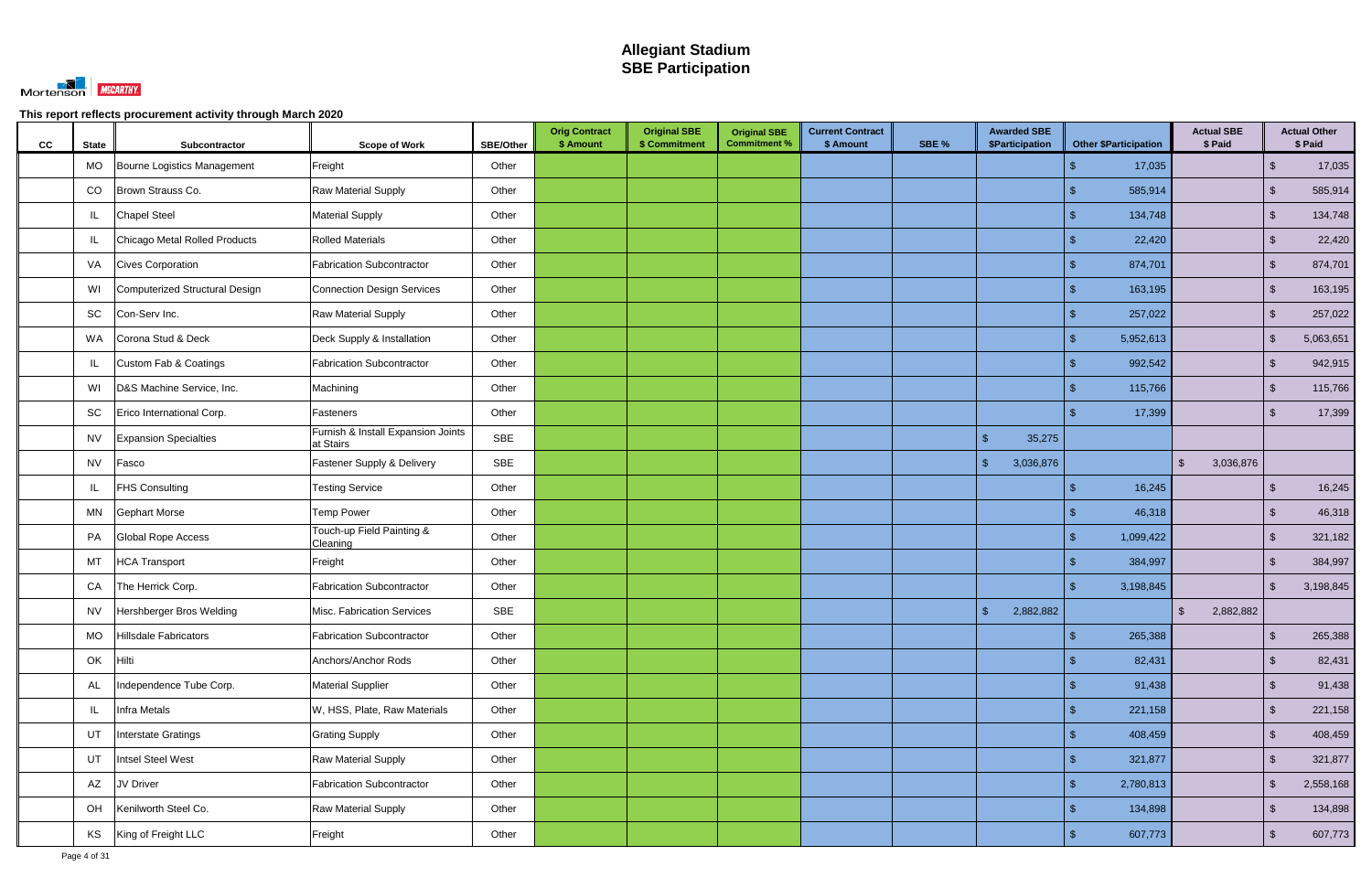

| CC | <b>State</b> | Subcontractor                    | <b>Scope of Work</b>                  | <b>SBE/Other</b> | <b>Orig Contract</b><br>\$ Amount | <b>Original SBE</b><br>\$ Commitment | <b>Original SBE</b><br><b>Commitment %</b> | <b>Current Contract</b><br>\$ Amount | SBE % | <b>Awarded SBE</b><br>\$Participation | <b>Other \$Participation</b> | <b>Actual SBE</b><br>\$ Paid |                         | <b>Actual Other</b><br>\$ Paid |
|----|--------------|----------------------------------|---------------------------------------|------------------|-----------------------------------|--------------------------------------|--------------------------------------------|--------------------------------------|-------|---------------------------------------|------------------------------|------------------------------|-------------------------|--------------------------------|
|    | IL           | Kloeckner Metals - Chicago       | <b>Material Supplier</b>              | Other            |                                   |                                      |                                            |                                      |       |                                       | 384,352                      |                              | $\sqrt{2}$              | 384,352                        |
|    | IA           | Kloeckner Metals - Dubuque       | <b>Material Supplier</b>              | Other            |                                   |                                      |                                            |                                      |       |                                       | 110,840                      |                              | $\sqrt{2}$              | 110,840                        |
|    | IL           | Leeco Steel, LLC                 | <b>Raw Material Supply</b>            | Other            |                                   |                                      |                                            |                                      |       |                                       | 948,552                      |                              | $\sqrt{2}$              | 948,552                        |
|    | MN           | LeJeune Steel Company            | <b>Fabrication Subcontractor</b>      | Other            |                                   |                                      |                                            |                                      |       |                                       | 520,577                      |                              | $\sqrt{2}$              | 520,577                        |
|    | OK           | Love's Solutions                 | Freight                               | Other            |                                   |                                      |                                            |                                      |       |                                       | 53,098                       |                              | $\mathbb{S}$            | 53,098                         |
|    | <b>TX</b>    | Madden Bolt Corp.                | Anchor Rod Assemblies                 | Other            |                                   |                                      |                                            |                                      |       |                                       | 4,992                        |                              | $\sqrt{2}$              | 4,992                          |
|    | WI           | Max Weiss                        | <b>Rolled Materials</b>               | Other            |                                   |                                      |                                            |                                      |       |                                       | 123,400<br>ß.                |                              | $\sqrt{2}$              | 123,400                        |
|    | CA           | <b>McKinney Trailer Rentals</b>  | <b>Trailer Rental</b>                 | Other            |                                   |                                      |                                            |                                      |       |                                       | 243,068                      |                              | $\sqrt{2}$              | 243,068                        |
|    | FL.          | Metals USA                       | <b>Raw Material Supply</b>            | Other            |                                   |                                      |                                            |                                      |       |                                       | 40,508                       |                              | $\sqrt{2}$              | 40,508                         |
|    | <b>NV</b>    | <b>Metro Trailer Leasing</b>     | <b>Trailer Rental</b>                 | Other            |                                   |                                      |                                            |                                      |       |                                       | 118,511                      |                              | $\sqrt{2}$              | 118,511                        |
|    | MO           | Milestone Trailer Leasing        | <b>Trailer Rental</b>                 | Other            |                                   |                                      |                                            |                                      |       |                                       | 87,697                       |                              | $\mathbf{s}$            | 87,697                         |
|    | <b>NV</b>    | Mori Consulting                  | <b>Raw Material Procurement</b>       | SBE/MBE          |                                   |                                      |                                            |                                      |       | $\sqrt[6]{\frac{1}{2}}$<br>14,208,499 |                              | $\mathfrak{S}$<br>14,208,499 |                         |                                |
|    | WI           | Monarch LLC                      | Machining                             | Other            |                                   |                                      |                                            |                                      |       |                                       | 14,770                       |                              | $\sqrt{2}$              | 14,770                         |
|    | MO           | Murphy Hoffman                   | Freight                               | Other            |                                   |                                      |                                            |                                      |       |                                       | 301,820                      |                              | $\mathbb{S}$            | 301,820                        |
|    | AL           | <b>NAFCO</b>                     | Fabrication Subcontractor             | Other            |                                   |                                      |                                            |                                      |       |                                       | 2,396,994<br>\$              |                              | $\sqrt[6]{\frac{1}{2}}$ | 2,396,994                      |
|    | OH           | Nelson Stud Welding              | <b>Weld Studs</b>                     | Other            |                                   |                                      |                                            |                                      |       |                                       | 8,961                        |                              | $\sqrt{2}$              | 8,961                          |
|    | MI           | <b>Niles Industrial Coatings</b> | Touch-up Field Painting &<br>Cleaning | Other            |                                   |                                      |                                            |                                      |       |                                       | 2,863,556                    |                              | $\mathcal{S}$           | 1,148,665                      |
|    | <b>NV</b>    | NP Tropicana LLC                 | Lot Rentals                           | Other            |                                   |                                      |                                            |                                      |       |                                       | 253,000                      |                              | $\mathbb{S}$            | 253,000                        |
|    | SC           | Nucor Steel Berkeley             | <b>Raw Material</b>                   | Other            |                                   |                                      |                                            |                                      |       |                                       | 120,133                      |                              | $\sqrt{2}$              | 120,133                        |
|    | AR           | Nucor Yamato Steel               | WF Beams, Raw Material                | Other            |                                   |                                      |                                            |                                      |       |                                       | \$<br>1,520,127              |                              | $\sqrt{2}$              | 1,520,127                      |
|    | AL           | <b>NuSteel Fabricators</b>       | Fabrication Subcontractor             | Other            |                                   |                                      |                                            |                                      |       |                                       | 1,011,718<br>\$.             |                              | $\sqrt{2}$              | 1,011,718                      |
|    | IL           | O'Brian Steel Service Co.        | Raw Material                          | Other            |                                   |                                      |                                            |                                      |       |                                       | 276,744                      |                              | $\sqrt[6]{2}$           | 276,744                        |
|    | <b>NC</b>    | Old Dominion Freight Line        | Freight                               | Other            |                                   |                                      |                                            |                                      |       |                                       | 44,080                       |                              | $\sqrt{2}$              | 44,080                         |
|    | IL           | <b>Olympic Steel</b>             | <b>Material Supply</b>                | Other            |                                   |                                      |                                            |                                      |       |                                       | 155,736                      |                              | $\sqrt{2}$              | 155,736                        |
|    | CA           | <b>PDM Steel Services</b>        | <b>Material Supply</b>                | Other            |                                   |                                      |                                            |                                      |       |                                       | 212,263<br>$\mathfrak{L}$    |                              | $\sqrt{2}$              | 212,263                        |
|    | KS           | <b>PKM Steel Service</b>         | Fabrication Subcontractor             | Other            |                                   |                                      |                                            |                                      |       |                                       | 737,467                      |                              | $\sqrt{2}$              | 737,467                        |
|    | PA           | PPG Industries                   | <b>Raw Material</b>                   | Other            |                                   |                                      |                                            |                                      |       |                                       | 1,285,185                    |                              | $\sqrt{2}$              | 1,285,185                      |
|    | MO           | <b>Proenergy Crafts</b>          | Tradesmen                             | Other            |                                   |                                      |                                            |                                      |       |                                       | 263,399<br>\$                |                              | $\sqrt{2}$              | 263,399                        |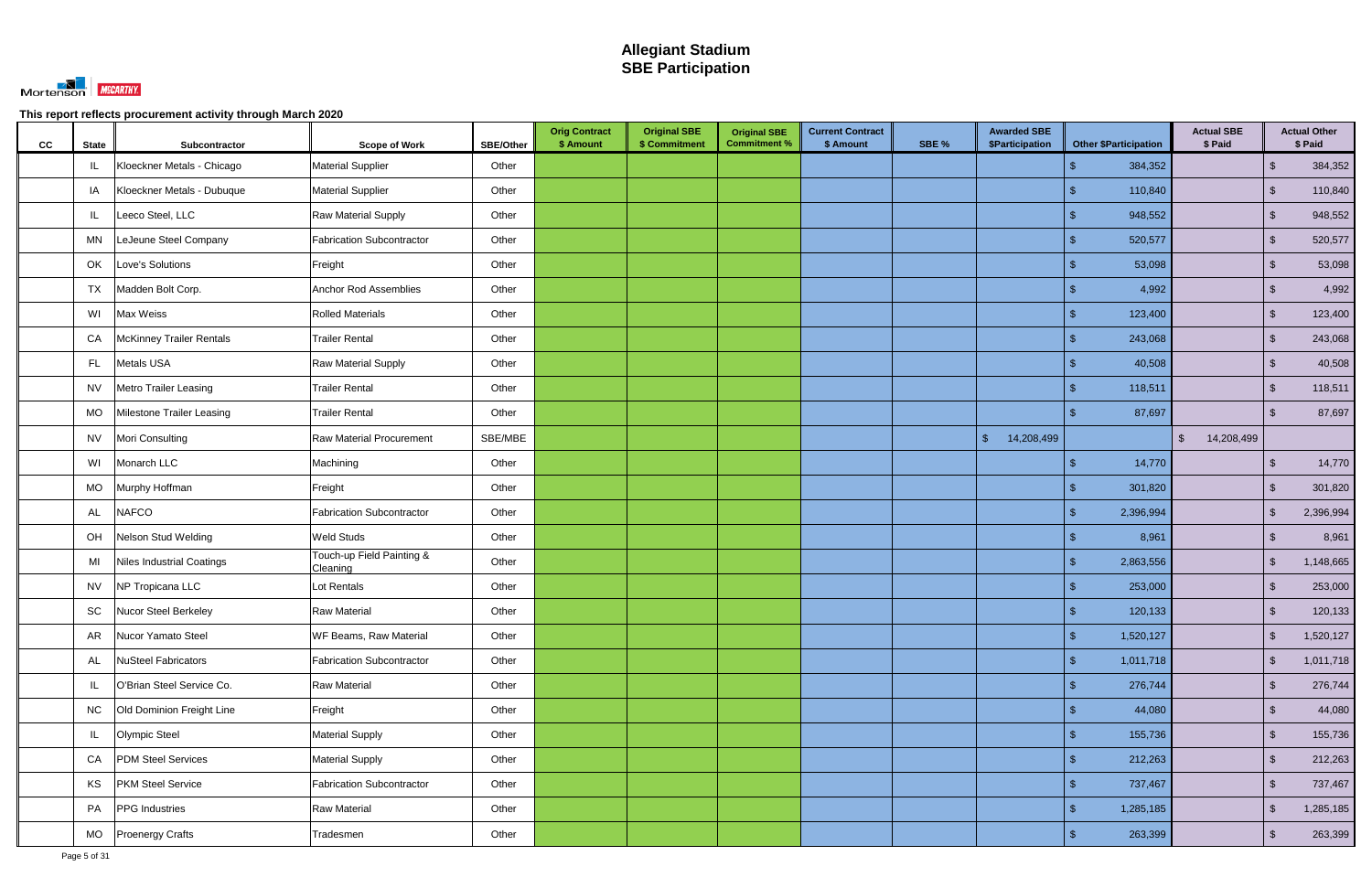

| cc | <b>State</b> | Subcontractor                      | <b>Scope of Work</b>                                        | <b>SBE/Other</b> | <b>Orig Contract</b><br>\$ Amount | <b>Original SBE</b><br>\$ Commitment | <b>Original SBE</b><br><b>Commitment %</b> | <b>Current Contract</b><br>\$ Amount | SBE % | <b>Awarded SBE</b><br>\$Participation | <b>Other \$Participation</b> | <b>Actual SBE</b><br>\$ Paid |         |                         | <b>Actual Other</b><br>\$ Paid |
|----|--------------|------------------------------------|-------------------------------------------------------------|------------------|-----------------------------------|--------------------------------------|--------------------------------------------|--------------------------------------|-------|---------------------------------------|------------------------------|------------------------------|---------|-------------------------|--------------------------------|
|    | CA           | <b>RBC Lubron Bearing Systems</b>  | <b>Bearing Supplier</b>                                     | Other            |                                   |                                      |                                            |                                      |       |                                       | 201,219                      |                              |         | $\mathfrak{L}$          | 201,219                        |
|    | <b>NV</b>    | Rigging International Group        | Primary Rope Access - Touch-up<br>Field Painting & Cleaning | <b>SBE</b>       |                                   |                                      |                                            |                                      |       | 1,267,511<br>$\mathbf{\$}$            |                              | $\mathbb{S}$                 | 389,451 |                         |                                |
|    | WI           | Russell Metals Williams Bahcall    | <b>Material Supply</b>                                      | Other            |                                   |                                      |                                            |                                      |       |                                       | 207,874                      |                              |         | $\mathcal{S}$           | 207,874                        |
|    | NV           | Ryan Transportation                | Freight                                                     | Other            |                                   |                                      |                                            |                                      |       |                                       | 34,891                       |                              |         | -\$                     | 34,891                         |
|    | AL           | Saginaw Pipe Company               | Raw Material Supply                                         | Other            |                                   |                                      |                                            |                                      |       |                                       | 207,297                      |                              |         | $\mathbb{S}$            | 207,297                        |
|    | TX           | Service Steel Warehouse            | Raw Material Supply                                         | Other            |                                   |                                      |                                            |                                      |       |                                       | 63,419                       |                              |         | $\sqrt{2}$              | 63,419                         |
|    | MO           | South Side Machine Works           | Machining                                                   | Other            |                                   |                                      |                                            |                                      |       |                                       | 21,050                       |                              |         | $\sqrt{2}$              | 21,050                         |
|    | WI           | SPE, Inc.                          | Tradesmen                                                   | Other            |                                   |                                      |                                            |                                      |       |                                       | 154,203                      |                              |         | $\sqrt[6]{\frac{1}{2}}$ | 154,203                        |
|    | SE           | SSAB/IPSCO                         | <b>Material Supplier</b>                                    | Other            |                                   |                                      |                                            |                                      |       |                                       | 2,291,647                    |                              |         | $\mathbb{S}$            | 2,291,647                      |
|    | <b>NV</b>    | Southwest Specialty Coatings       | Touch-up Field Painting &<br>Cleaning                       | <b>SBE</b>       |                                   |                                      |                                            |                                      |       | $\sqrt{2}$<br>6,000,175               |                              | $\mathfrak{L}$<br>5,215,082  |         |                         |                                |
|    | <b>NV</b>    | <b>Rigging International Group</b> | Rigging - Rope Access                                       | <b>SBE</b>       |                                   |                                      |                                            |                                      |       | 1,300,000<br>$\mathbf{\hat{s}}$       |                              |                              |         |                         |                                |
|    | KS           | Steel & Pipe Supply                | W, HSS, Plate, Raw Materials                                | Other            |                                   |                                      |                                            |                                      |       |                                       | 133,645                      |                              |         | $\mathfrak{s}$          | 133,645                        |
|    | IN           | <b>Steel Dynamics</b>              | W, C, L, Raw Materials                                      | Other            |                                   |                                      |                                            |                                      |       |                                       | 117,455                      |                              |         | $\sqrt{2}$              | 117,455                        |
|    | LA           | Steel Fabricators of Monroe        | Fabrication                                                 | Other            |                                   |                                      |                                            |                                      |       |                                       | 987,492                      |                              |         | $\mathbf{s}$            | 987,492                        |
|    | <b>NV</b>    | <b>Steel Partners</b>              | <b>Stair Supply</b>                                         | <b>SBE</b>       |                                   |                                      |                                            |                                      |       | 1,264,228<br>$\mathbb{S}$             |                              | 1,203,534<br>$\mathbb{S}$    |         |                         |                                |
|    | МO           | Steelman Transportation            | Freight                                                     | Other            |                                   |                                      |                                            |                                      |       |                                       | 37,498                       |                              |         | -\$                     | 37,498                         |
|    | TX           | STI Group, Inc.                    | <b>Fabrication Subcontractor</b>                            | Other            |                                   |                                      |                                            |                                      |       |                                       | 4,251,206                    |                              |         | ්                       | 4,251,206                      |
|    | WI           | Strohwig Industries                | Machining                                                   | Other            |                                   |                                      |                                            |                                      |       |                                       | 1,116,364                    |                              |         | $\mathfrak{L}$          | 1,100,778                      |
|    | OH TQL       |                                    | Freight                                                     | Other            |                                   |                                      |                                            |                                      |       |                                       | $\sqrt{2}$<br>315,520        |                              |         | $\sqrt{2}$              | 315,520                        |
|    | <b>NV</b>    | Tradesmen International            | Tradesmen                                                   | Other            |                                   |                                      |                                            |                                      |       |                                       | 43,832<br>\$                 |                              |         | $\sqrt{2}$              | 43,832                         |
|    | IN           | Triad Metals International         | Raw Material Supply                                         | Other            |                                   |                                      |                                            |                                      |       |                                       | 108,589                      |                              |         | $\sqrt{2}$              | 108,589                        |
|    | <b>MO</b>    | <b>Tubular Steel</b>               | HSS Tube & Raw Materials                                    | Other            |                                   |                                      |                                            |                                      |       |                                       | 3,385,010<br>\$              |                              |         | $\sqrt{2}$              | 3,385,010                      |
|    | <b>NV</b>    | Union Erectors                     | <b>Field Repairs</b>                                        | SBE              |                                   |                                      |                                            |                                      |       | $\sqrt{2}$<br>3,258,179               |                              | $\frac{1}{2}$<br>3,180,571   |         |                         |                                |
|    | KS           | Unique Metal Fabrications          | <b>Fabrication Subcontractor</b>                            | Other            |                                   |                                      |                                            |                                      |       |                                       | 2,383,104<br>\$              |                              |         | $\mathbb{S}$            | 2,383,104                      |
|    | <b>TX</b>    | Universal Steel America            | <b>Material Supplier</b>                                    | Other            |                                   |                                      |                                            |                                      |       |                                       | 13,118                       |                              |         | $\sqrt[6]{3}$           | 13,118                         |
|    | OH           | US Logistics LLC                   | Freight                                                     | Other            |                                   |                                      |                                            |                                      |       |                                       | 253,804                      |                              |         | $\sqrt{2}$              | 253,804                        |
|    | AZ           | <b>VDS West</b>                    | <b>Fabrication Subcontractor</b>                            | Other            |                                   |                                      |                                            |                                      |       |                                       | 2,776,461                    |                              |         | $\mathbb{S}$            | 2,776,461                      |
|    | Page 6 of 31 | <b>West Coast Inspections</b>      | Shop Inspection Services                                    | Other            |                                   |                                      |                                            |                                      |       |                                       | 2,338,911                    |                              |         | $\sqrt[6]{\frac{1}{2}}$ | 2,338,911                      |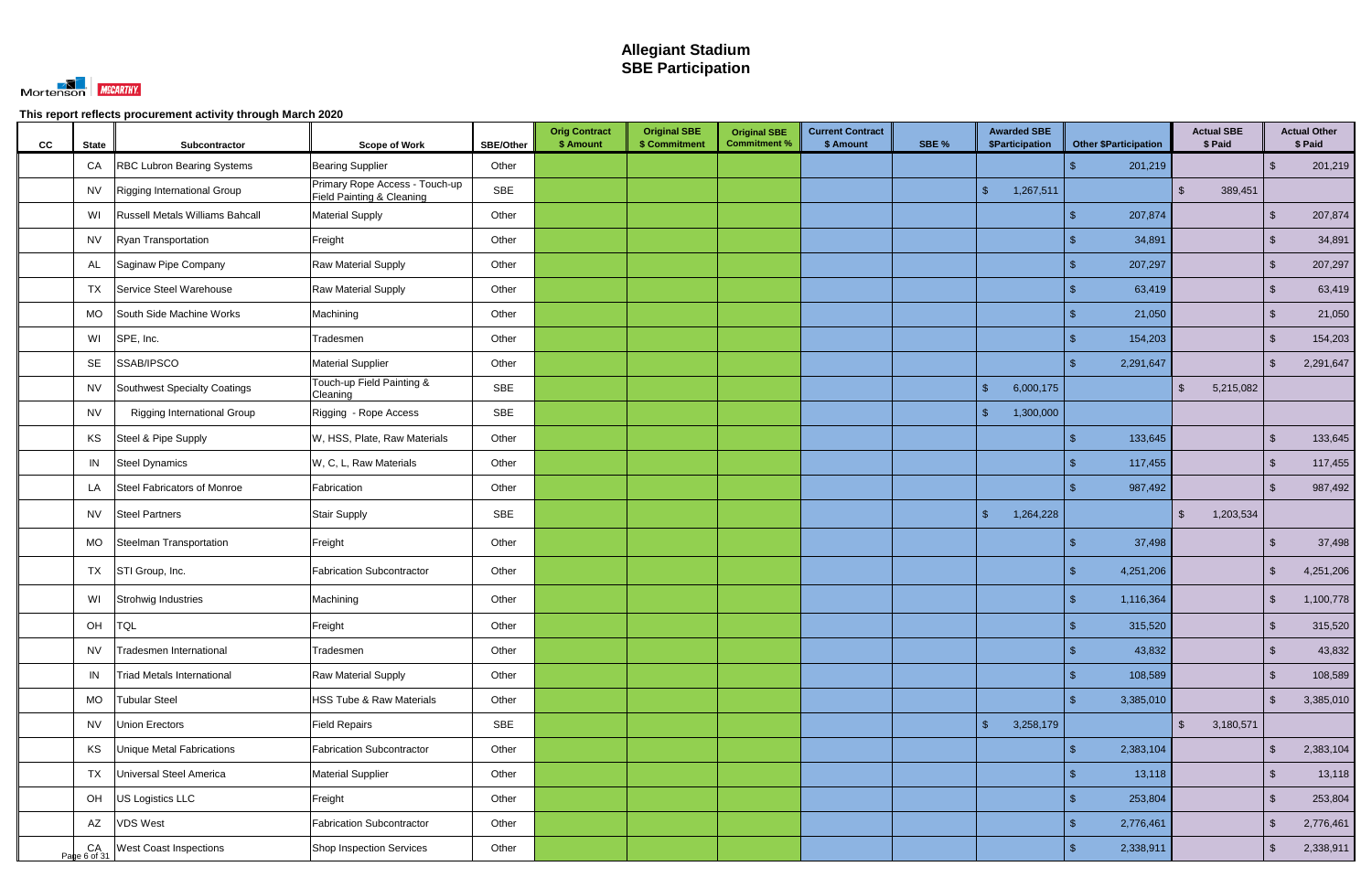

| CC                | <b>State</b> | Subcontractor                        | <b>Scope of Work</b>                                   | <b>SBE/Other</b> | <b>Orig Contract</b><br>\$ Amount | <b>Original SBE</b><br>\$ Commitment | <b>Original SBE</b><br><b>Commitment %</b> | <b>Current Contract</b><br>\$ Amount | SBE % | <b>Awarded SBE</b><br>\$Participation | <b>Other \$Participation</b> | <b>Actual SBE</b><br>\$ Paid |                         | <b>Actual Other</b><br>\$ Paid |
|-------------------|--------------|--------------------------------------|--------------------------------------------------------|------------------|-----------------------------------|--------------------------------------|--------------------------------------------|--------------------------------------|-------|---------------------------------------|------------------------------|------------------------------|-------------------------|--------------------------------|
|                   | FL.          | <b>Worldwide Specialty Logistics</b> | Freight                                                | Other            |                                   |                                      |                                            |                                      |       |                                       | 1,364,893                    |                              | $\mathcal{S}$           | 1,364,893                      |
|                   | <b>NV</b>    | Xtra Lease LLC                       | <b>Trailer Rental</b>                                  | Other            |                                   |                                      |                                            |                                      |       |                                       | 1,343,323                    |                              | $\mathcal{S}$           | 1,343,323                      |
|                   | WI           | Zalk Josephs Fabricators             | Fabrication                                            | Other            |                                   |                                      |                                            |                                      |       |                                       | 115,532                      |                              | $\mathcal{S}$           | 115,532                        |
|                   | WI           | <b>ZMAC Transportation Solutions</b> | Freight                                                | Other            |                                   |                                      |                                            |                                      |       |                                       | 18,625                       |                              | $\mathcal{S}$           | 18,625                         |
|                   |              |                                      |                                                        |                  |                                   |                                      |                                            |                                      |       |                                       |                              |                              |                         |                                |
| 1.02a             | <b>NJ</b>    | <b>Vector Foiltec</b>                | <b>ETF Roofing System</b>                              | Other            | 29,701,944<br>ß.                  | 4,455,292                            | $15%$ \$                                   | 36,741,971                           | 15%   | 3,460,786<br>$\mathbf{\hat{s}}$       |                              |                              | $\mathcal{L}$           | 23,645,529                     |
|                   | CA           | <b>Walter P Moore</b>                | <b>Professional Engineering</b>                        | Other            |                                   |                                      |                                            |                                      |       |                                       | 840,325                      |                              | $\mathcal{S}$           | 867,057                        |
|                   | IT           | Cimolai S.P.A.                       | <b>Material Supplies</b>                               | Other            |                                   |                                      |                                            |                                      |       |                                       | 7,325,193                    |                              | \$                      | 6,740,953                      |
|                   | <b>NV</b>    | <b>Union Erectors</b>                | <b>Material Supplies</b>                               | <b>SBE</b>       |                                   |                                      |                                            |                                      |       | 12,611<br>$\mathbf{\hat{f}}$          |                              | 12,611<br>$\mathfrak{L}$     |                         |                                |
|                   | <b>NV</b>    | Reliable Crane Services              | Equipment & Storage                                    | <b>SBE</b>       |                                   |                                      |                                            |                                      |       | 8,490<br>$\mathfrak{L}$               |                              | 8,490<br>$\mathfrak{L}$      |                         |                                |
|                   | <b>NV</b>    | General Design & Const. Co., Inc.    | Plenum Material                                        | SBE/MBE          |                                   |                                      |                                            |                                      |       | 20,367<br>$\mathcal{R}$               |                              | 20,367<br>$\mathcal{L}$      |                         |                                |
|                   | <b>NV</b>    | <b>TV Transport</b>                  | Warehouse                                              | <b>SBE</b>       |                                   |                                      |                                            |                                      |       | 1,740,081<br>-\$                      |                              | $\mathbb{S}$<br>1,736,406    |                         |                                |
|                   | MN           | Danny's Construction Co              | <b>ETFE Secondary Steel Erection</b>                   | <b>WBE</b>       |                                   |                                      |                                            |                                      |       |                                       | 4,252,000                    |                              | $\mathcal{S}$           | 4,252,000                      |
|                   | <b>NV</b>    | Dielco Crane                         | <b>Crane Work</b>                                      | Other            |                                   |                                      |                                            |                                      |       |                                       | 700,000                      |                              |                         |                                |
|                   | <b>NV</b>    | Unforgettable Coatings               | Painting                                               | <b>SBE</b>       |                                   |                                      |                                            |                                      |       | $\mathfrak{L}$<br>268,961             |                              | 268,961<br>$\mathbb{S}$      |                         |                                |
|                   | PA           | <b>Global Mountain Solutions</b>     | Labor to Install EFTE Air Supply<br><b>Units</b>       | Other            |                                   |                                      |                                            |                                      |       |                                       | 89,334                       |                              | \$                      | 89,334                         |
|                   | MN           | Harris Mechanical                    | Install EFTE Plenum Duct                               | Other            |                                   |                                      |                                            |                                      |       |                                       | 50,000                       |                              |                         |                                |
|                   |              |                                      |                                                        |                  |                                   |                                      |                                            |                                      |       |                                       |                              |                              |                         |                                |
| 1.02 <sub>b</sub> | VA           | Freyssinet, Inc.                     | Cable Net Roof Support                                 | Other            | 31,600,000<br>\$                  | 4,740,000                            | $15%$ \$                                   | 34,988,541                           | 22%   |                                       |                              |                              | $\mathcal{S}$           | 31,627,570                     |
|                   | CH           | Fatzer AG                            | Manufacture & Supply of Fully<br>Locked coil Ropes     | Other            |                                   |                                      |                                            |                                      |       |                                       | 3,848,988                    |                              | \$                      | 3,841,043                      |
|                   | DE           | Bollinger & Grohmann International   | <b>Design Services</b>                                 | Other            |                                   |                                      |                                            |                                      |       |                                       | 431,332                      |                              |                         | 371,800                        |
|                   | MO           | Thornton Tomasetti                   | Structural Engineering                                 | Other            |                                   |                                      |                                            |                                      |       |                                       | 175,831<br>\$                |                              | ්                       | 175,831                        |
|                   | <b>NV</b>    | Kordt Engineering                    | PE Services of Permanent Works                         | SBE              |                                   |                                      |                                            |                                      |       | $\sqrt{2}$<br>84,400                  |                              | 84,400                       |                         |                                |
|                   | IT           | CAVE S.R.L.                          | Manufacture & Supply of Cable<br>Clamps                | Other            |                                   |                                      |                                            |                                      |       |                                       | 284,881                      |                              | $\mathcal{L}$           | 272,919                        |
|                   | <b>CH</b>    | <b>HFE</b>                           | Manufacture & Supply of Cable<br><b>Struts</b>         | Other            |                                   |                                      |                                            |                                      |       |                                       | 476,084                      |                              | $\sqrt[6]{\frac{1}{2}}$ | 476,084                        |
|                   | CH           | <b>CHINA Grand Engineering</b>       | Manufacture & Supply of<br><b>Temporary Work Steel</b> | Other            |                                   |                                      |                                            |                                      |       |                                       | 894,626                      |                              | $\mathfrak{L}$          | 847,516                        |
|                   | <b>NV</b>    | <b>TV Transport</b>                  | Yard - Rental, Security & Storage                      | <b>SBE</b>       |                                   |                                      |                                            |                                      |       | $\sqrt{2}$<br>473,070                 |                              | 454,062                      |                         |                                |
|                   | <b>NV</b>    | <b>Vision Construction Services</b>  | <b>Crane Rental</b>                                    | <b>SBE</b>       |                                   |                                      |                                            |                                      |       | 1,615,000<br>$\mathfrak{L}$           |                              | 1,397,354                    |                         |                                |
|                   | <b>NV</b>    | Steel Partners, LLC                  | Installation                                           | <b>SBE</b>       |                                   |                                      |                                            |                                      |       | 4,721,256<br>$\mathfrak{s}$           |                              | 4,721,256                    |                         |                                |
|                   | <b>NV</b>    | Rigging International Group          | Rope Access                                            | SBE              |                                   |                                      |                                            |                                      |       | 506,656<br>$\mathfrak{L}$             |                              | 332,048                      |                         |                                |
|                   | <b>NV</b>    | Southwest Specialty Coatings         | Painting Struts                                        | <b>SBE</b>       |                                   |                                      |                                            |                                      |       | 180,705<br>$\mathcal{S}$              |                              | 180,705                      |                         |                                |
|                   |              | LA Aggreko, LLC                      | <b>Electrical Supply</b>                               | Other            |                                   |                                      |                                            |                                      |       |                                       | $\mathbf{\$}$<br>300,000     |                              | $\mathcal{S}$           | 246,377                        |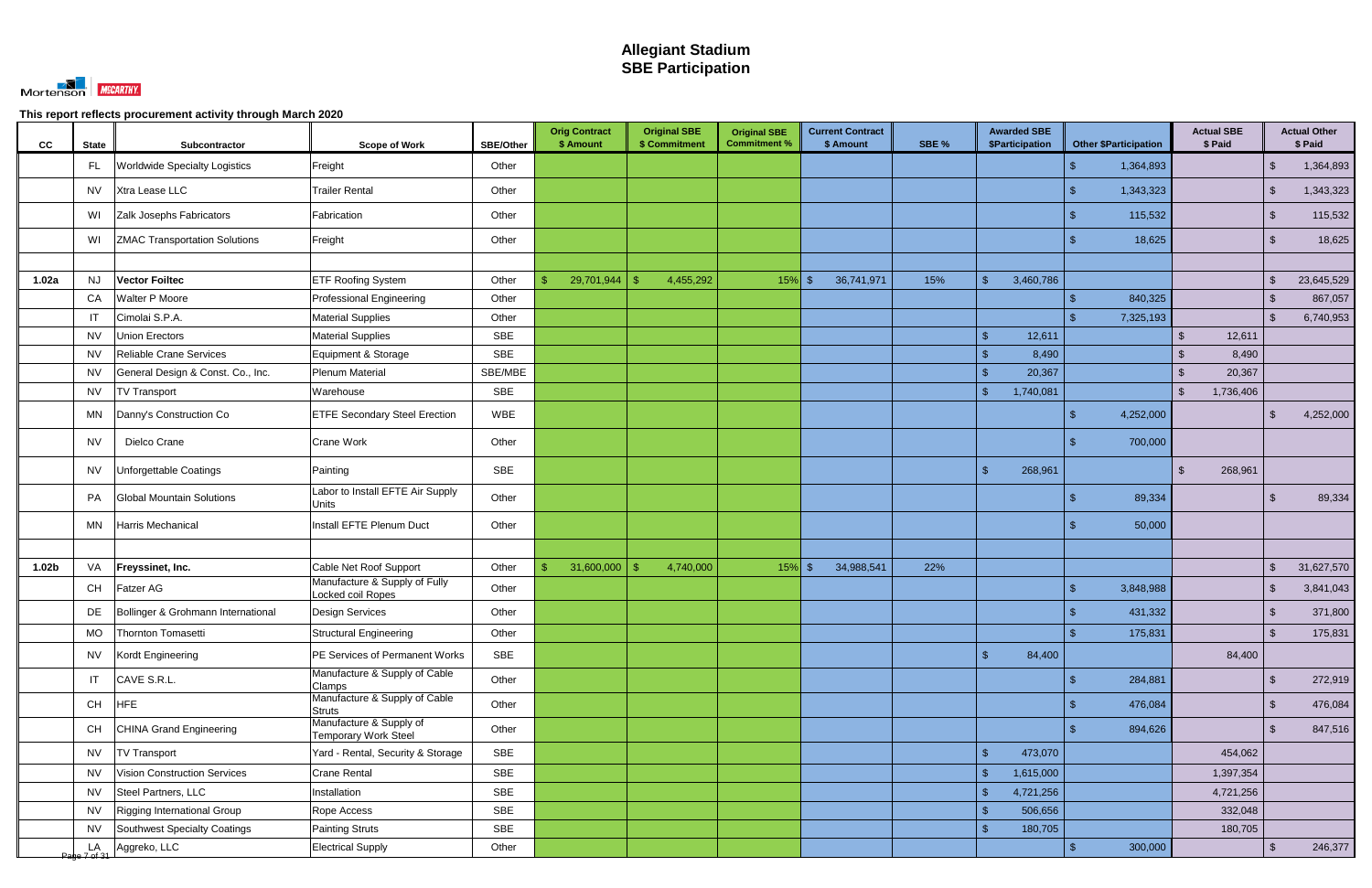

| cc           | <b>State</b><br>Subcontractor                       | <b>Scope of Work</b>             | <b>SBE/Other</b> | <b>Orig Contract</b><br>\$ Amount | <b>Original SBE</b><br>\$ Commitment | <b>Original SBE</b><br><b>Commitment %</b> | <b>Current Contract</b><br>\$ Amount | SBE % | <b>Awarded SBE</b><br>\$Participation | <b>Other \$Participation</b> | <b>Actual SBE</b><br>\$ Paid | <b>Actual Other</b><br>\$ Paid |
|--------------|-----------------------------------------------------|----------------------------------|------------------|-----------------------------------|--------------------------------------|--------------------------------------------|--------------------------------------|-------|---------------------------------------|------------------------------|------------------------------|--------------------------------|
|              | Roll-Lift USA, Inc.<br><b>TX</b>                    | Provide Equipment                | Other            |                                   |                                      |                                            |                                      |       |                                       | 234,535                      |                              | 234,535.00                     |
|              | Desert Lumber<br><b>NV</b>                          | Supply Lumber                    | Other            |                                   |                                      |                                            |                                      |       |                                       | 75,000                       |                              | 62,915.00                      |
|              | Trinity Land Surveying, Inc.<br><b>NV</b>           | Land Surveyor                    | SBE/WBE          |                                   |                                      |                                            |                                      |       | $\mathcal{S}$<br>30,000               |                              | 25,337                       |                                |
|              | <b>TX</b><br>Layher, Inc.                           | <b>Tower Bare Rental</b>         | Other            |                                   |                                      |                                            |                                      |       |                                       | 290,000                      |                              | 250,565.00                     |
|              | Mojave Electric<br><b>NV</b>                        | On-Call Electrician              | Other            |                                   |                                      |                                            |                                      |       |                                       | 55,000                       |                              | 43,225.00                      |
|              | <b>Border Construction Specialties</b><br><b>NV</b> | Safety Supplier                  | Other            |                                   |                                      |                                            |                                      |       |                                       | 35,000                       |                              | 25,255.00                      |
|              | HD Supply Constuction Supply/WhiteCap<br>NV.        | Safety Supplier                  | Other            |                                   |                                      |                                            |                                      |       |                                       | 30,000                       |                              | 29,376.00                      |
|              | M.A. Mortenson Construction<br>MN                   | <b>Equipment Rental</b>          | Other            |                                   |                                      |                                            |                                      |       |                                       | 190,000                      |                              | 176,709.00                     |
|              | <b>NV</b><br>Ahern                                  | <b>Equipment Rental</b>          | Other            |                                   |                                      |                                            |                                      |       |                                       | 30,000                       |                              | 26,533.00                      |
|              | <b>NV</b><br><b>TS Safety Group</b>                 | <b>Safety Coordinator</b>        | Other            |                                   |                                      |                                            |                                      |       |                                       | 43,908                       |                              | 43,908.00                      |
|              |                                                     |                                  |                  |                                   |                                      |                                            |                                      |       |                                       |                              |                              |                                |
| 1.03         | <b>NV</b><br><b>Sunstate Companies, LLC</b>         | PreCast                          | Other            | 25,129,767                        | 3,769,465<br>- \$                    | $15%$ \$                                   | 34,440,170                           | 30%   |                                       |                              |                              | 31,998,449<br>$\mathfrak{S}$   |
|              | <b>NV</b><br><b>Expansion Specialties</b>           | Caulking of PreCast              | SBE/VBE          |                                   |                                      |                                            |                                      |       | 205,000<br>$\mathfrak{L}$             |                              | $\mathfrak{S}$<br>171,713    |                                |
|              | <b>GM Construction, LLC</b><br><b>NV</b>            | Erection of PreCast - Prior      | Other            |                                   |                                      |                                            |                                      |       |                                       | 2,245,641                    |                              | 2,245,641<br>$\mathcal{S}$     |
|              | <b>NV</b><br><b>GM Construction, LLC</b>            | <b>Erection of PreCast</b>       | <b>SBE</b>       |                                   |                                      |                                            |                                      |       | 4,581,206<br>$\mathbf{\hat{f}}$       |                              | 4,296,113<br>$\mathcal{S}$   |                                |
|              | <b>GM Construction, LLC</b><br>NV.                  | Erection of PreCast - Lower Bowl | <b>SBE</b>       |                                   |                                      |                                            |                                      |       | $\sqrt{2}$<br>4,636,306               |                              | $\mathfrak{S}$<br>3,678,591  |                                |
|              | <b>NV</b><br><b>Westside Building Materials</b>     | Supplier                         | Other            |                                   |                                      |                                            |                                      |       |                                       | 1,000                        |                              | 36<br>$\sqrt{2}$               |
|              | <b>NV</b><br>Lowe's                                 | Supplier                         | Other            |                                   |                                      |                                            |                                      |       |                                       | 1,500                        |                              | $\mathcal{S}$<br>1,332         |
|              | <b>NV</b><br><b>Reliable Steel</b>                  | Stud & Shield Welding            | <b>SBE</b>       |                                   |                                      |                                            |                                      |       | $\mathbf{\hat{S}}$<br>550,000         |                              | 536,310<br>$\mathcal{S}$     |                                |
|              | <b>United Rentals Northwest</b><br>CA               | Rental                           | Other            |                                   |                                      |                                            |                                      |       |                                       | 5,603                        |                              | 5,603<br>\$                    |
|              | OH<br>Tru-Fit Products of Utah                      | <b>Field Supplies</b>            | Other            |                                   |                                      |                                            |                                      |       |                                       | 36,886                       |                              | 36,886<br>$\sqrt[6]{3}$        |
|              | <b>NV</b><br>Fasteners                              | <b>Field Supplies</b>            | Other            |                                   |                                      |                                            |                                      |       |                                       | 10,550                       |                              | 10,550<br>\$                   |
|              | UT<br>DJB Gas Service                               | Fuel                             | Other            |                                   |                                      |                                            |                                      |       |                                       | 637<br>¢                     |                              | $\sqrt[6]{\frac{1}{2}}$<br>637 |
|              | <b>NV</b><br><b>Curtis Steel</b>                    | Material                         | Other            |                                   |                                      |                                            |                                      |       |                                       | 619                          |                              | $\sqrt{3}$<br>619              |
|              | CA<br>California Tool Welding                       | <b>Weld Supplies</b>             | Other            |                                   |                                      |                                            |                                      |       |                                       | 9,671                        |                              | $\sqrt[3]{2}$<br>9,671         |
|              | <b>NV</b><br>CES                                    | <b>Field Supplies</b>            | Other            |                                   |                                      |                                            |                                      |       |                                       | 959                          |                              | 959<br>$\sqrt{2}$              |
|              | <b>NV</b><br><b>AXT Transportation</b>              | Fuel                             | Other            |                                   |                                      |                                            |                                      |       |                                       | 1,533                        |                              | $\sqrt[3]{2}$<br>1,533         |
|              | CA<br>Airgas West                                   | <b>Welding Gas</b>               | Other            |                                   |                                      |                                            |                                      |       |                                       | 541                          |                              | 541<br>$\sqrt[6]{3}$           |
|              | <b>NV</b><br>Ahern Rentals                          | Rental                           | Other            |                                   |                                      |                                            |                                      |       |                                       | 20,530                       |                              | $\sqrt[3]{2}$<br>20,530        |
|              | CT<br>CS Unitec, Inc.                               | <b>Field Supplies</b>            | Other            |                                   |                                      |                                            |                                      |       |                                       | 555                          |                              | 555<br>$\sqrt[6]{\frac{1}{2}}$ |
|              | <b>NV</b><br>Home Depot                             | <b>Field Supplies</b>            | Other            |                                   |                                      |                                            |                                      |       |                                       | 698                          |                              | $\sqrt[3]{2}$<br>698           |
|              | <b>NV</b><br>Red-O-Arc Welding                      | <b>Field Equipment</b>           | Other            |                                   |                                      |                                            |                                      |       |                                       | 16,549                       |                              | $\sqrt[6]{3}$<br>16,549        |
|              | <b>NV</b><br>Southern Nevada Welding                | <b>Field Supplies</b>            | Other            |                                   |                                      |                                            |                                      |       |                                       | 241                          |                              | $\sqrt[3]{2}$<br>241           |
|              | <b>NV</b><br>PR Diamond Products                    | <b>Field Small Tools</b>         | Other            |                                   |                                      |                                            |                                      |       |                                       | 724                          |                              | $\mathcal{S}$<br>724           |
| Page 8 of 31 | <b>Dielco Crane Services</b><br><b>NV</b>           | Crane Services & Hydraulic Lifts | Other            |                                   |                                      |                                            |                                      |       |                                       | 1,825,000<br>\$.             |                              | 1,824,523<br>$\sqrt[6]{3}$     |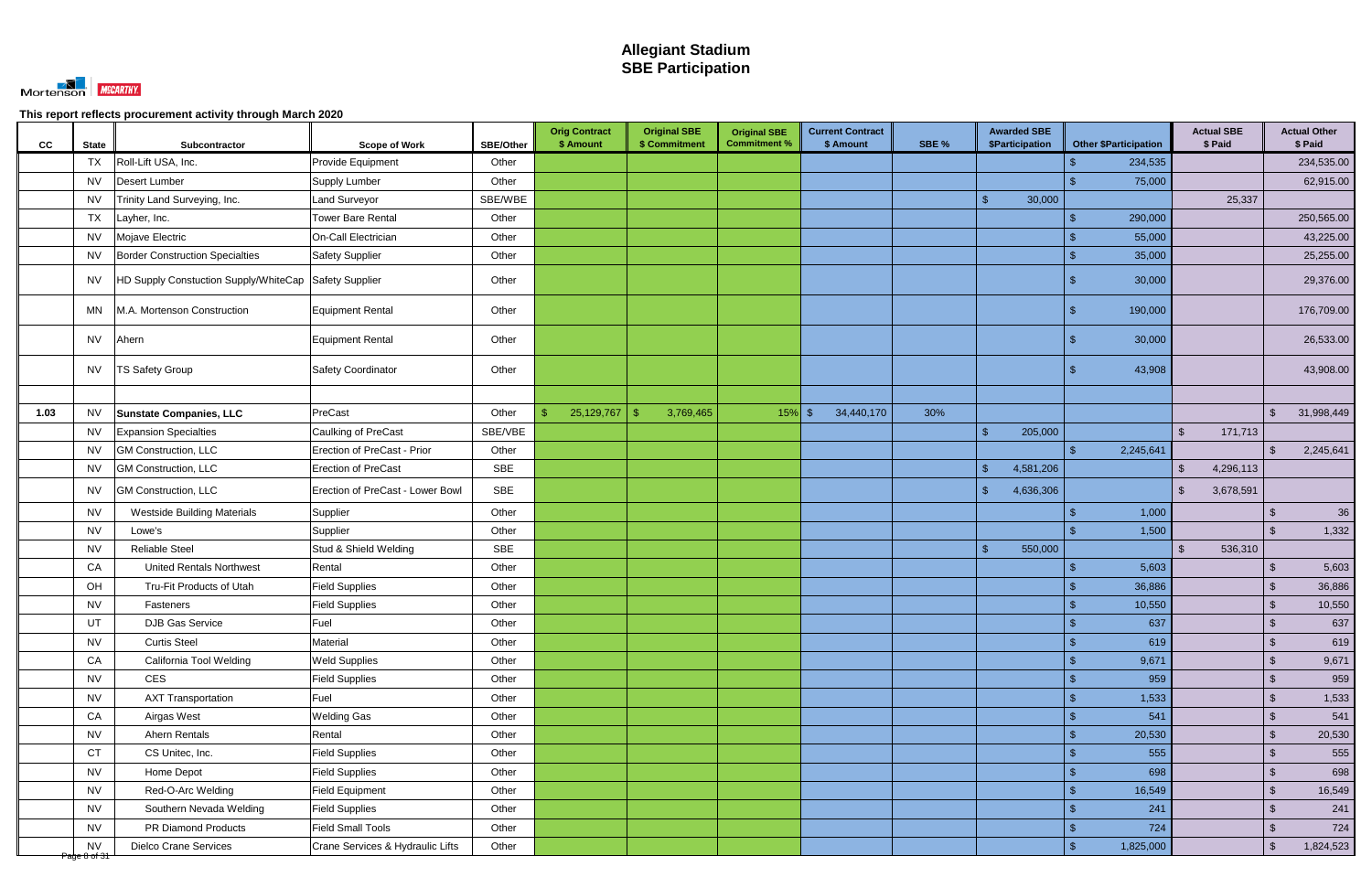

| CC<br><b>State</b>                                                 | Subcontractor                       | <b>Scope of Work</b>               | <b>SBE/Other</b> | <b>Orig Contract</b><br>\$ Amount | <b>Original SBE</b><br>\$ Commitment | <b>Original SBE</b><br><b>Commitment %</b> | <b>Current Contract</b><br>\$ Amount | SBE % | <b>Awarded SBE</b><br>\$Participation | <b>Other \$Participation</b> | <b>Actual SBE</b><br>\$ Paid | <b>Actual Other</b><br>\$ Paid    |
|--------------------------------------------------------------------|-------------------------------------|------------------------------------|------------------|-----------------------------------|--------------------------------------|--------------------------------------------|--------------------------------------|-------|---------------------------------------|------------------------------|------------------------------|-----------------------------------|
| <b>NV</b>                                                          | Abatix                              | Supplier                           | Other            |                                   |                                      |                                            |                                      |       |                                       | 65,000                       |                              | 64,369<br>$\sqrt[3]{2}$           |
| WA                                                                 | Amazon                              | Supplier                           | Other            |                                   |                                      |                                            |                                      |       |                                       | 11,000                       |                              | 10,476<br>$\mathcal{S}$           |
| <b>NV</b>                                                          | <b>Concrete Accessories</b>         | Supplier                           | SBE              |                                   |                                      |                                            |                                      |       | $\mathbf{\hat{s}}$<br>50,000          |                              | $\mathfrak{L}$<br>26,395     |                                   |
| <b>NV</b>                                                          | BC Rope & Rigging                   | Supplier                           | <b>SBE</b>       |                                   |                                      |                                            |                                      |       | 3,000<br>-\$                          |                              | 2,542<br>$\mathfrak{L}$      |                                   |
| <b>NV</b>                                                          | Copper State Bolt & Nut Co.         | Supplier                           | Other            |                                   |                                      |                                            |                                      |       |                                       | 5,000                        |                              | 350<br>$\mathcal{S}$              |
| <b>NV</b>                                                          | Core T Trucking                     | Supplier                           | Other            |                                   |                                      |                                            |                                      |       |                                       | 350                          |                              | 350<br>\$                         |
| <b>NV</b>                                                          | Fasteners, Inc.                     | Supplier                           | Other            |                                   |                                      |                                            |                                      |       |                                       | 50,000                       |                              | $\sqrt[6]{3}$<br>35,064           |
| <b>NV</b>                                                          | <b>Cutting Edge</b>                 | Supplier                           | Other            |                                   |                                      |                                            |                                      |       |                                       | 1,000                        |                              | 455<br>$\mathcal{L}$              |
| <b>NV</b>                                                          | <b>Harbor Freight Tools</b>         | Supplier                           | Other            |                                   |                                      |                                            |                                      |       |                                       | 1,000                        |                              | 594<br>$\sqrt[3]{2}$              |
| <b>NV</b>                                                          | <b>HD Supply Waterworks</b>         | Supplier                           | Other            |                                   |                                      |                                            |                                      |       |                                       | 6,000                        |                              | 5,250<br>$\mathcal{S}$            |
| <b>NV</b>                                                          | McFadden-Dale Hardware              | Supplier                           | Other            |                                   |                                      |                                            |                                      |       |                                       | 500                          |                              | 213<br>$\mathcal{L}$              |
| MN                                                                 | M.A. Mortenson Co.                  | Supplier                           | Other            |                                   |                                      |                                            |                                      |       |                                       | 300,000                      |                              | 299,703<br>$\sqrt[3]{2}$          |
| <b>NV</b>                                                          | Kuker Ranken Vegas                  | Supplier                           | Other            |                                   |                                      |                                            |                                      |       |                                       | 500                          |                              | 182<br>$\sqrt[3]{2}$              |
| <b>NV</b>                                                          | <b>McIntosh Communications</b>      | Supplier                           | Other            |                                   |                                      |                                            |                                      |       |                                       | 10,000                       |                              | 9,138<br>$\sqrt{2}$               |
| <b>NV</b>                                                          | Mobile Mini                         | Supplier                           | Other            |                                   |                                      |                                            |                                      |       |                                       | 15,000                       |                              | 10,159<br>$\sqrt{2}$              |
| <b>NV</b>                                                          | <b>Mobile Materials</b>             | Supplier                           | Other            |                                   |                                      |                                            |                                      |       |                                       | 21,000                       |                              | 20,476<br>$\sqrt{2}$              |
| <b>NV</b>                                                          | Senergy Petroleum                   | Supplier                           | Other            |                                   |                                      |                                            |                                      |       |                                       | 100,000                      |                              | $\sqrt{3}$<br>41,741              |
| <b>NV</b>                                                          | Silver State Rope & Rigging         | Supplier                           | Other            |                                   |                                      |                                            |                                      |       |                                       | 223,000                      |                              | $\mathcal{S}$<br>222,488          |
| <b>NV</b>                                                          | Steel Edge                          | Supplier                           | <b>SBE</b>       |                                   |                                      |                                            |                                      |       | 150,000<br>\$                         |                              | 80,752<br><sup>\$</sup>      |                                   |
| <b>NV</b>                                                          | <b>Precision Aggregate Products</b> | Supplier                           | SBE              |                                   |                                      |                                            |                                      |       | $\mathcal{S}$<br>40,000               |                              | $\mathcal{S}$<br>11,661      |                                   |
| OK                                                                 | Hilti, Inc.                         | Supplier                           | Other            |                                   |                                      |                                            |                                      |       |                                       | 1,000                        |                              | 196<br>$\mathcal{S}$              |
| <b>NV</b>                                                          | JS&S Surveying, Inc.                | Suveying                           | SBE/MBE          |                                   |                                      |                                            |                                      |       | $\mathbb{S}$<br>177,408               |                              | $\mathcal{S}$<br>46,680      |                                   |
| <b>NV</b>                                                          | Home Depot                          | Supplier                           | Other            |                                   |                                      |                                            |                                      |       |                                       | 3,000                        |                              | 2,698<br>$\sqrt[6]{3}$            |
| IL                                                                 | U-Line                              | Supplier                           | Other            |                                   |                                      |                                            |                                      |       |                                       | 5,000                        |                              | 4,001<br>$\sqrt[6]{3}$            |
| <b>NV</b>                                                          | Monsen Engineering                  | <b>Supplying Engineering Equip</b> | Other            |                                   |                                      |                                            |                                      |       |                                       | 30,000                       |                              | 28,678<br>$\mathcal{L}$           |
| $\ensuremath{\mathsf{IL}}\xspace$                                  | Reddaway, Inc.                      | Freight Charges                    | Other            |                                   |                                      |                                            |                                      |       |                                       | 2,000<br>- \$                |                              | 435<br>$\sqrt[6]{3}$              |
| <b>NV</b>                                                          | JLB Land Surveying, LLC             | Supplier                           | Other            |                                   |                                      |                                            |                                      |       |                                       | 14,000<br>\$.                |                              | $\sqrt[6]{3}$<br>13,215           |
| GA                                                                 | Conac - Concrete Product Solutions  | Supplier                           | Other            |                                   |                                      |                                            |                                      |       |                                       | 3,000                        |                              | $\sqrt{2}$<br>2,387               |
| <b>NV</b>                                                          | Standard Steel, LTD                 | Welding                            | Other            |                                   |                                      |                                            |                                      |       |                                       | 1,300,000<br>\$              |                              | 1,286,438<br>$\sqrt{2}$           |
| <b>NV</b>                                                          | <b>Commercial Hardward</b>          | Consumables                        | Other            |                                   |                                      |                                            |                                      |       |                                       | 500                          |                              | $\sqrt[3]{2}$<br>36               |
| <b>NV</b>                                                          | Fasteners, Inc.                     | Consumables                        | Other            |                                   |                                      |                                            |                                      |       |                                       | 7,000                        |                              | $\sqrt[6]{\frac{1}{2}}$<br>5,078  |
| <b>NV</b>                                                          | <b>Terrible Herbst</b>              | Water/Ice                          | Other            |                                   |                                      |                                            |                                      |       |                                       | 5,146                        |                              | $\sqrt[3]{2}$<br>5,146            |
| <b>NV</b>                                                          | Home Depot                          | Small Tools                        | Other            |                                   |                                      |                                            |                                      |       |                                       | 3,419                        |                              | $\sqrt{2}$<br>3,419               |
| <b>NV</b>                                                          | McFadden Dale Hardware              | Consumables                        | Other            |                                   |                                      |                                            |                                      |       |                                       | 1,782                        |                              | $\sqrt{2}$<br>1,782               |
| <b>NV</b>                                                          | Praxair, Inc.                       | Consumables                        | Other            |                                   |                                      |                                            |                                      |       |                                       | 42,235                       |                              | $\sqrt[6]{\frac{1}{2}}$<br>42,235 |
| <b>NV</b>                                                          | Walmart                             | Ice/Water                          | Other            |                                   |                                      |                                            |                                      |       |                                       | 96                           |                              | 96<br>$\sqrt[3]{2}$               |
| <b>NV</b>                                                          | Ahern Rentals                       | <b>Equipment Rental</b>            | Other            |                                   |                                      |                                            |                                      |       |                                       | 3,218                        |                              | $\sqrt{2}$<br>3,218               |
| $\begin{array}{c} \n\text{NV} \\ \text{Page 9 of 31}\n\end{array}$ | <b>Harbor Freight</b>               | Consumables                        | Other            |                                   |                                      |                                            |                                      |       |                                       | 53                           |                              | 53<br>$\sqrt[3]{2}$               |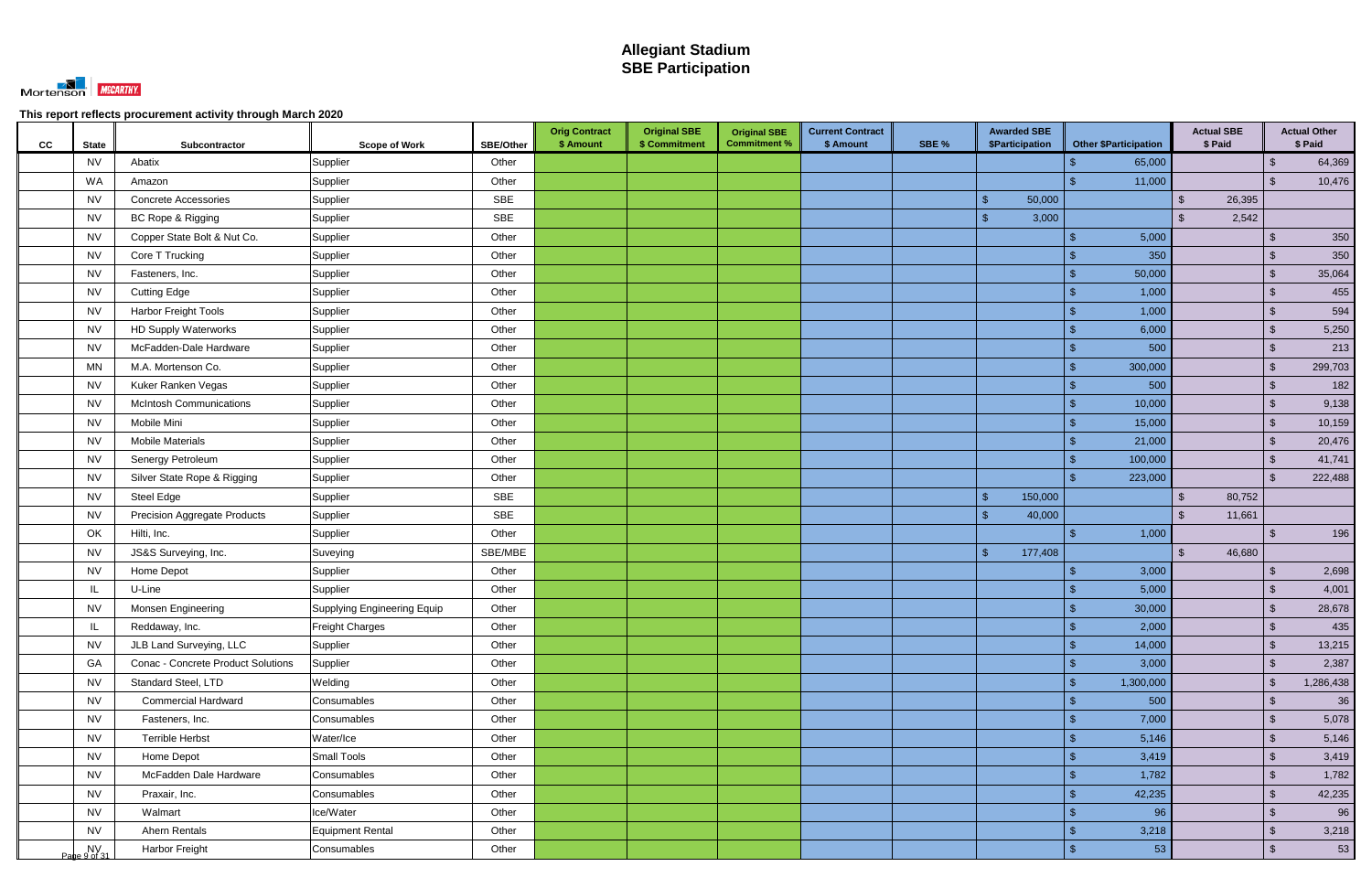

| <b>CC</b> | <b>State</b> | Subcontractor                        | <b>Scope of Work</b>                                                                                                        | <b>SBE/Other</b> | <b>Orig Contract</b><br>\$ Amount | <b>Original SBE</b><br>\$ Commitment | <b>Original SBE</b><br><b>Commitment %</b> | <b>Current Contract</b><br>\$ Amount | SBE % | <b>Awarded SBE</b><br>\$Participation | <b>Other \$Participation</b> | <b>Actual SBE</b><br>\$ Paid |               | <b>Actual Other</b><br>\$ Paid |
|-----------|--------------|--------------------------------------|-----------------------------------------------------------------------------------------------------------------------------|------------------|-----------------------------------|--------------------------------------|--------------------------------------------|--------------------------------------|-------|---------------------------------------|------------------------------|------------------------------|---------------|--------------------------------|
|           | <b>NV</b>    | Lowe's                               | Consumables                                                                                                                 | Other            |                                   |                                      |                                            |                                      |       |                                       | 1,500                        |                              | $\sqrt[6]{3}$ | 208                            |
|           | <b>NV</b>    | Hilti                                | <b>Small Tools</b>                                                                                                          | Other            |                                   |                                      |                                            |                                      |       |                                       | 4,984                        |                              | ්             | 4,984                          |
|           | <b>NV</b>    | Silver State Wire & Rope             | Supplier                                                                                                                    | Other            |                                   |                                      |                                            |                                      |       |                                       | 474                          |                              | $\sqrt{2}$    | 474                            |
|           | UT           | Page Industrial Supply               | Supplier                                                                                                                    | Other            |                                   |                                      |                                            |                                      |       |                                       | 705                          |                              | $\sqrt{3}$    | 705                            |
|           | <b>NV</b>    | <b>United Rentals</b>                | <b>Equipment Rental</b>                                                                                                     | Other            |                                   |                                      |                                            |                                      |       |                                       | 12,000                       |                              | $\sqrt[3]{2}$ | 11,864                         |
|           | <b>NV</b>    | <b>Dirtworks Positioning LLC</b>     | Supplier                                                                                                                    | Other            |                                   |                                      |                                            |                                      |       |                                       | 1,000                        |                              | $\mathcal{S}$ | 244                            |
|           | <b>NV</b>    | <b>Border Construction</b>           | Supplier                                                                                                                    | Other            |                                   |                                      |                                            |                                      |       |                                       | 10,000                       |                              | $\sqrt{2}$    | 436                            |
|           | <b>NV</b>    | American Eagle Ready Mix             | Supplier                                                                                                                    | Other            |                                   |                                      |                                            |                                      |       |                                       | 20,000                       |                              | $\sqrt{3}$    | 16,800                         |
|           | <b>NV</b>    | Ahern                                | Supplier                                                                                                                    | Other            |                                   |                                      |                                            |                                      |       |                                       | 100,000                      |                              | $\sqrt[3]{2}$ | 63,766                         |
|           | <b>FL</b>    | Jim & Slims Tool Supply              | Supplier                                                                                                                    | Other            |                                   |                                      |                                            |                                      |       |                                       | 500                          |                              | $\sqrt{2}$    | 55                             |
|           | <b>NV</b>    | Silver Star Ready Mix                | Supplier                                                                                                                    | Other            |                                   |                                      |                                            |                                      |       |                                       | 5,000                        |                              | $\mathcal{L}$ | 3,839                          |
|           | <b>NM</b>    | <b>Heatly Engineering</b>            | Design/Engineering of PreCast                                                                                               | Other            |                                   |                                      |                                            |                                      |       |                                       | 1,768,710                    |                              | $\mathcal{S}$ | 1,714,805                      |
|           | <b>NV</b>    | <b>Western Pacific Precast, LLC</b>  | <b>Precast Elements</b>                                                                                                     | Other            |                                   |                                      |                                            |                                      |       |                                       | 18,591,763                   |                              | \$            | 18,348,283                     |
|           | NV.          | Mountain West Excavation & Utilities | Core Drilling                                                                                                               | SBE/WBE          |                                   |                                      |                                            |                                      |       | 10,000                                |                              |                              |               |                                |
|           |              |                                      |                                                                                                                             |                  |                                   |                                      |                                            |                                      |       |                                       |                              |                              |               |                                |
| 1.04/1.05 | <b>MN</b>    | <b>Harris Companies</b>              | Mechanical & Plumbing                                                                                                       | Other            | 121,500,000<br>\$.                | 18,225,000<br>-\$                    | $15\%$ \$                                  | 135,591,693                          | 21%   |                                       |                              |                              | $\mathbb{S}$  | 111,660,950                    |
|           | NV.          | Maui One Excavating                  | Trenching, Excating & Hauling                                                                                               | SBE/MBE          |                                   |                                      |                                            |                                      |       | $\mathcal{S}$<br>2,859,399            |                              | $\mathfrak{L}$<br>2,540,220  |               |                                |
|           | <b>NV</b>    | Lone Mountain Excavation             | Site Prep                                                                                                                   | Other            |                                   |                                      |                                            |                                      |       |                                       | 2,098,170                    |                              | $\mathcal{S}$ | 1,617,235                      |
|           | NV           | <b>Trinity Land Survey</b>           | Box Culvert - Survey                                                                                                        | SBE/WBE          |                                   |                                      |                                            |                                      |       | 50,000<br>$\mathbf{\hat{F}}$          |                              | 13,065<br>$\mathcal{S}$      |               |                                |
|           | <b>NV</b>    | C-Los Industries                     | Warehouse Lease to Erect Oval<br>Mock-up                                                                                    | SBE/MBE          |                                   |                                      |                                            |                                      |       | 5,412                                 |                              | 5,412<br>$\mathcal{F}$       |               |                                |
|           | NV.          | Mechanical Equipment Reps            | Provide Computer Room AC Units                                                                                              | SBE/MBE          |                                   |                                      |                                            |                                      |       | $\mathbf{\hat{s}}$<br>372,194         |                              | 372,194<br>\$                |               |                                |
|           | <b>NV</b>    | Corporate Air Mechanical Services    | Furnish 3 Pump Skids, 2 Head<br>Exhcangers, 6 Domestic Heat<br>Exchangers, 1 Triplex Booster<br>Pump Package, 2 Rolairtrols | <b>SBE</b>       |                                   |                                      |                                            |                                      |       | 954,100                               |                              | 924,199<br>-SS               |               |                                |
|           | <b>NV</b>    | Corporate Air Mechanical Services    | Furnish 6 Cell Stainless Cooling<br>Tower w/Free Cooling and Single<br>Flange Inlet                                         | SBE              |                                   |                                      |                                            |                                      |       | $\mathbf{\$}$<br>613,779              |                              | 597,274<br>$\mathfrak{S}$    |               |                                |
|           | NV.          | Corporate Air Mechanical Services    | 7 Boilers                                                                                                                   | <b>SBE</b>       |                                   |                                      |                                            |                                      |       | $\mathcal{S}$<br>403,133              |                              | $\mathfrak{S}$<br>372,690    |               |                                |
|           | NV.          | Corporate Air Mechanical Services    | Supplies - Fans & PCU's                                                                                                     | SBE              |                                   |                                      |                                            |                                      |       | $\mathbf{\hat{s}}$<br>1,810,938       |                              | $\mathcal{S}$<br>1,810,938   |               |                                |
|           | NV           | Corporate Air Mechanical Services    | Furnish 35 Electric Water Heaters<br>& 7 ASME 125# Storage Tanks                                                            | SBE              |                                   |                                      |                                            |                                      |       | \$<br>187,079                         |                              | 179,508<br>-S                |               |                                |
|           | NV.          | Corporate Air Mechanical Services    | Provide 1 Lot Fabric Duct<br>(Ductsox) & Associated hangers                                                                 | <b>SBE</b>       |                                   |                                      |                                            |                                      |       | $\sqrt{2}$<br>1,021,488               |                              |                              |               |                                |
|           | <b>NV</b>    | Corporate Air Mechanical Services    | Provide 26 Fire Smoke Dampers,<br>48 Fire Dampers & 6 Silencers                                                             | SBE              |                                   |                                      |                                            |                                      |       | 87,400<br>\$                          |                              |                              |               |                                |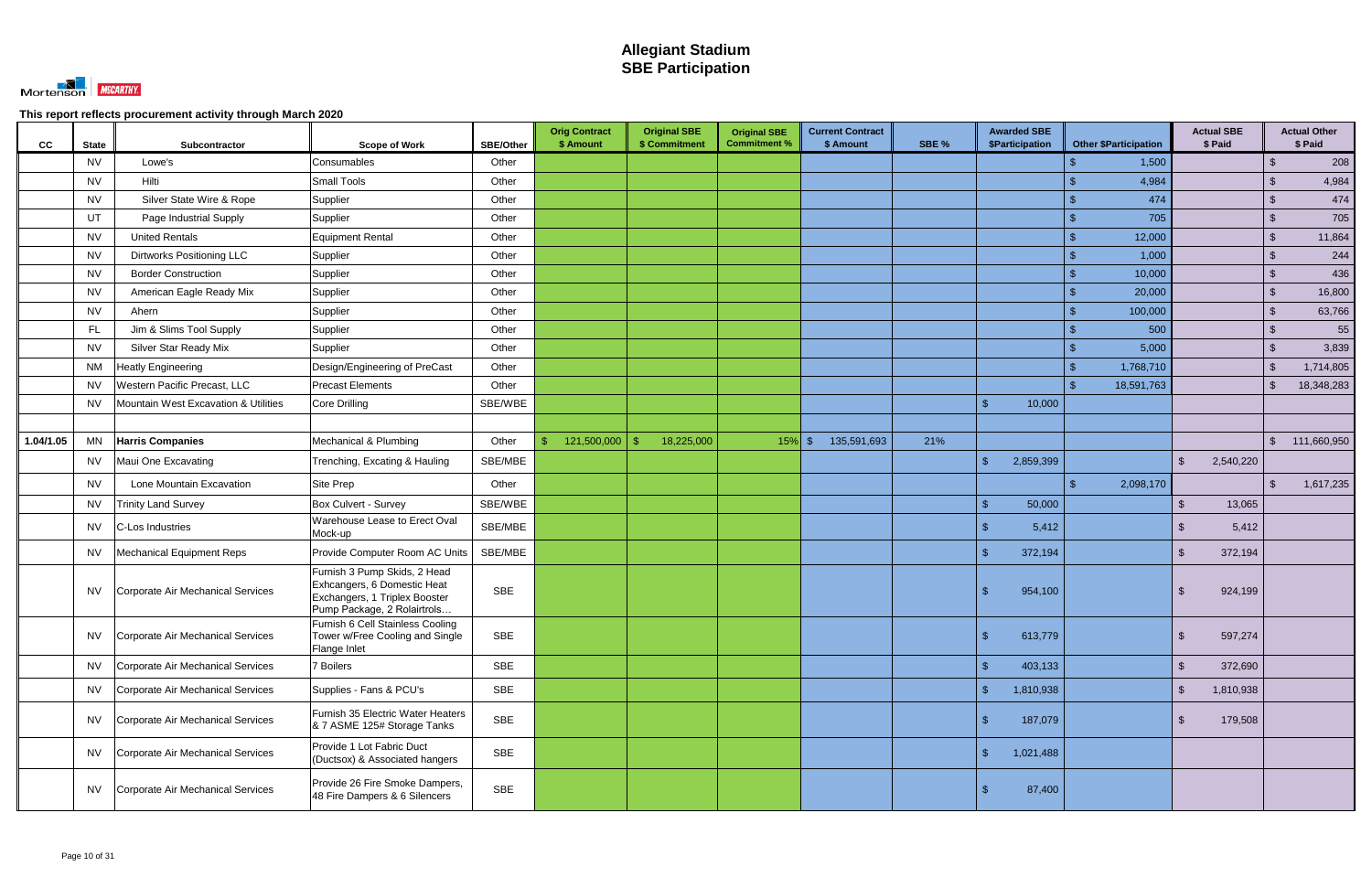

|               |                           |                                         |                                                                                                                              | <b>SBE/Other</b> | <b>Orig Contract</b><br>\$ Amount | <b>Original SBE</b><br>\$ Commitment | <b>Original SBE</b><br><b>Commitment %</b> | <b>Current Contract</b><br>\$ Amount | SBE % | <b>Awarded SBE</b><br><b>\$Participation</b> | <b>Other \$Participation</b> | <b>Actual SBE</b><br>\$ Paid |                         | <b>Actual Other</b><br>\$ Paid |
|---------------|---------------------------|-----------------------------------------|------------------------------------------------------------------------------------------------------------------------------|------------------|-----------------------------------|--------------------------------------|--------------------------------------------|--------------------------------------|-------|----------------------------------------------|------------------------------|------------------------------|-------------------------|--------------------------------|
| CC            | <b>State</b>              | Subcontractor                           | <b>Scope of Work</b><br>Provide 1 Lot Metal-Fab UL Listed                                                                    |                  |                                   |                                      |                                            |                                      |       |                                              |                              |                              |                         |                                |
|               | <b>NV</b>                 | Corporate Air Mechanical Services       | Grease Duct, 1 Lot Metal-Fab UL<br>Listed General Exhaust Flue, & 1<br>Lot Metal Fab UL Listed boiler<br><b>Exhaust Flue</b> | SBE              |                                   |                                      |                                            |                                      |       | $\mathbb{S}$<br>2,444,744                    |                              |                              |                         |                                |
|               | <b>NV</b>                 | LTSA, LLC                               | Furnish air Handling Units; VAV's &<br><b>BCU's</b>                                                                          | <b>SBE</b>       |                                   |                                      |                                            |                                      |       | $\mathcal{S}$<br>6,927,372                   |                              | $\mathfrak{S}$<br>6,851,295  |                         |                                |
|               | <b>NV</b>                 | LTSA, LLC                               | Provide 26 Variable Frequency<br>Drives with 3% Line Reactors & 20<br>Passive Harmonic Filters                               | <b>SBE</b>       |                                   |                                      |                                            |                                      |       | $\mathbf{\hat{s}}$<br>315,024                |                              | <sup>\$</sup><br>306,762     |                         |                                |
|               | MN                        | Trane U.S., Inc.                        | Furnish & Install BAS Mechanical<br><b>Control System</b>                                                                    | Other            |                                   |                                      |                                            |                                      |       |                                              | 3,176,417<br>\$.             |                              | $\mathcal{L}$           | 1,655,617                      |
|               | <b>NV</b>                 | <b>Lawyer Mechanical Services</b>       | <b>HVAC Controls Installation</b>                                                                                            | <b>SBE</b>       |                                   |                                      |                                            |                                      |       | $\mathcal{S}$<br>1,715,296                   |                              |                              |                         |                                |
|               | <b>NV</b>                 | <b>Precision Automation</b>             | Low Voltage Controls HVAC<br>Controls Installation                                                                           | <b>SBE</b>       |                                   |                                      |                                            |                                      |       | 900,551<br>$\mathbf{\hat{s}}$                |                              | 648,000<br>$\mathfrak{L}$    |                         |                                |
|               | <b>NV</b>                 | <b>Advanced Controls &amp; Electric</b> | Low Voltage HVAC Controls<br>Installation                                                                                    | <b>SBE</b>       |                                   |                                      |                                            |                                      |       | $\mathcal{S}$<br>600,000                     |                              | 506,326<br><sup>\$</sup>     |                         |                                |
|               | <b>NV</b>                 | Ideal Supply Company                    | Provide all Galvanized Victaulic<br><b>Fittings Supplies</b>                                                                 | <b>SBE</b>       |                                   |                                      |                                            |                                      |       | $\mathbf{\hat{s}}$<br>2,868,918              |                              | $\mathcal{S}$<br>2,861,816   |                         |                                |
|               | <b>NV</b>                 | <b>Energy Mechanical Insulation</b>     | Furnish & Install Plumbing<br>Insulation                                                                                     | SBE/WBE          |                                   |                                      |                                            |                                      |       | 655,368<br>\$                                |                              | <sup>\$</sup><br>514,011     |                         |                                |
|               | <b>NV</b>                 | <b>Energy Mechanical Insulation</b>     | Furnish & Install Piping Insulation                                                                                          | SBE/WBE          |                                   |                                      |                                            |                                      |       | $\sqrt{2}$<br>1,458,549                      |                              | 997,743<br>$\mathfrak{S}$    |                         |                                |
|               | <b>NV</b>                 | <b>Energy Mechanical Insulation</b>     | Furnish & Install Mechanical<br>Insulation                                                                                   | SBE/WBE          |                                   |                                      |                                            |                                      |       | 785,253                                      |                              | 512,510<br><sup>\$</sup>     |                         |                                |
|               | <b>NV</b>                 | <b>Energy Mechanical Insulation</b>     | Furnish & Install All Fire-Stopping<br>on all Plumbing, Piping &<br><b>Mechanical Systems</b>                                | SBE/WBE          |                                   |                                      |                                            |                                      |       | 761,252<br>$\mathbf{\hat{s}}$                |                              | 583,878<br><sup>\$</sup>     |                         |                                |
|               | <b>NV</b>                 | <b>BrandSafway</b>                      | Scaffolding erection & rental                                                                                                | Other            |                                   |                                      |                                            |                                      |       |                                              | 38,563                       |                              | \$                      | 38,563                         |
|               | <b>NV</b>                 | Superior Duct Fabrication               | Fabricate & Supply all round<br>ductwork Fittings                                                                            | Other            |                                   |                                      |                                            |                                      |       |                                              | 1,546,918                    |                              | $\mathcal{L}$           | 1,457,877                      |
|               | <b>NV</b>                 | Mesa Mechanical                         | Beverage Conduite & CO2 Branch<br>Lines                                                                                      | SBE/WBE          |                                   |                                      |                                            |                                      |       | 700,000<br>-\$                               |                              | 662,965<br><sup>\$</sup>     |                         |                                |
|               | IL                        | BevStream Corp.                         | Beverage Conduit System & CO2<br><b>Branch lines</b>                                                                         | Other            |                                   |                                      |                                            |                                      |       |                                              | 999,562                      |                              | \$                      | 802,180                        |
|               | <b>NV</b>                 | Spider                                  | <b>Swing Stages</b>                                                                                                          | Other            |                                   |                                      |                                            |                                      |       |                                              | 71,058                       |                              | $\sqrt[6]{\frac{1}{2}}$ | 54,764                         |
|               | <b>NV</b>                 | Jcord, LLC                              | Saw Cutting and Core Drilling                                                                                                | <b>SBE</b>       |                                   |                                      |                                            |                                      |       | $\mathfrak{S}$<br>427,000                    |                              | $\mathfrak{S}$<br>344,253    |                         |                                |
|               | <b>NV</b>                 | MMC, Inc.                               | Vacuum Truck for Cleaning Sump<br>Basins & Interceptors                                                                      | Other            |                                   |                                      |                                            |                                      |       |                                              | 20,000                       |                              | $\mathfrak{L}$          | 6,925                          |
|               | <b>NV</b>                 | Tabitt                                  | HVAC & Plumbing Testing,<br>Adjusting & Balancing                                                                            | Other            |                                   |                                      |                                            |                                      |       |                                              | 590,389                      |                              | $\mathcal{S}$           | 100,059                        |
|               | <b>NV</b>                 | Commercial Scaffolding, Inc.            | Provide Rental, Erection &<br>Dismantle Scaffold                                                                             | <b>SBE</b>       |                                   |                                      |                                            |                                      |       | $\sqrt{2}$<br>61,450                         |                              | $\mathfrak{S}$<br>49,514     |                         |                                |
|               | BC                        | <b>Global Rope Access</b>               | Furnish, Install & Remove Rigging                                                                                            | Other            |                                   |                                      |                                            |                                      |       |                                              | 100,000                      |                              |                         |                                |
|               | <b>NV</b>                 | Rigging International                   | Furnish, Install & Remove Rigging                                                                                            | <b>SBE</b>       |                                   |                                      |                                            |                                      |       | $\mathbb{S}$<br>100,000                      |                              | 37,387<br><sup>\$</sup>      |                         |                                |
|               |                           |                                         |                                                                                                                              |                  |                                   |                                      |                                            |                                      |       |                                              |                              |                              |                         |                                |
| $1.06$ & 4.08 | <b>NV</b>                 | Gephart/Morse                           | Electrical & Low Voltage                                                                                                     | Other            | $\mathfrak{L}$<br>85,793,108      | 13,087,750<br>-\$                    | $15\%$ \$                                  | 152,205,768                          | 15%   | 1,606,736<br>$\mathbb{S}$                    |                              |                              | $\mathfrak{S}$          | 116,980,439                    |
|               | <b>NV</b><br>Page 11 of 3 | <b>Morse Electric</b>                   |                                                                                                                              |                  |                                   |                                      |                                            |                                      |       |                                              |                              |                              |                         |                                |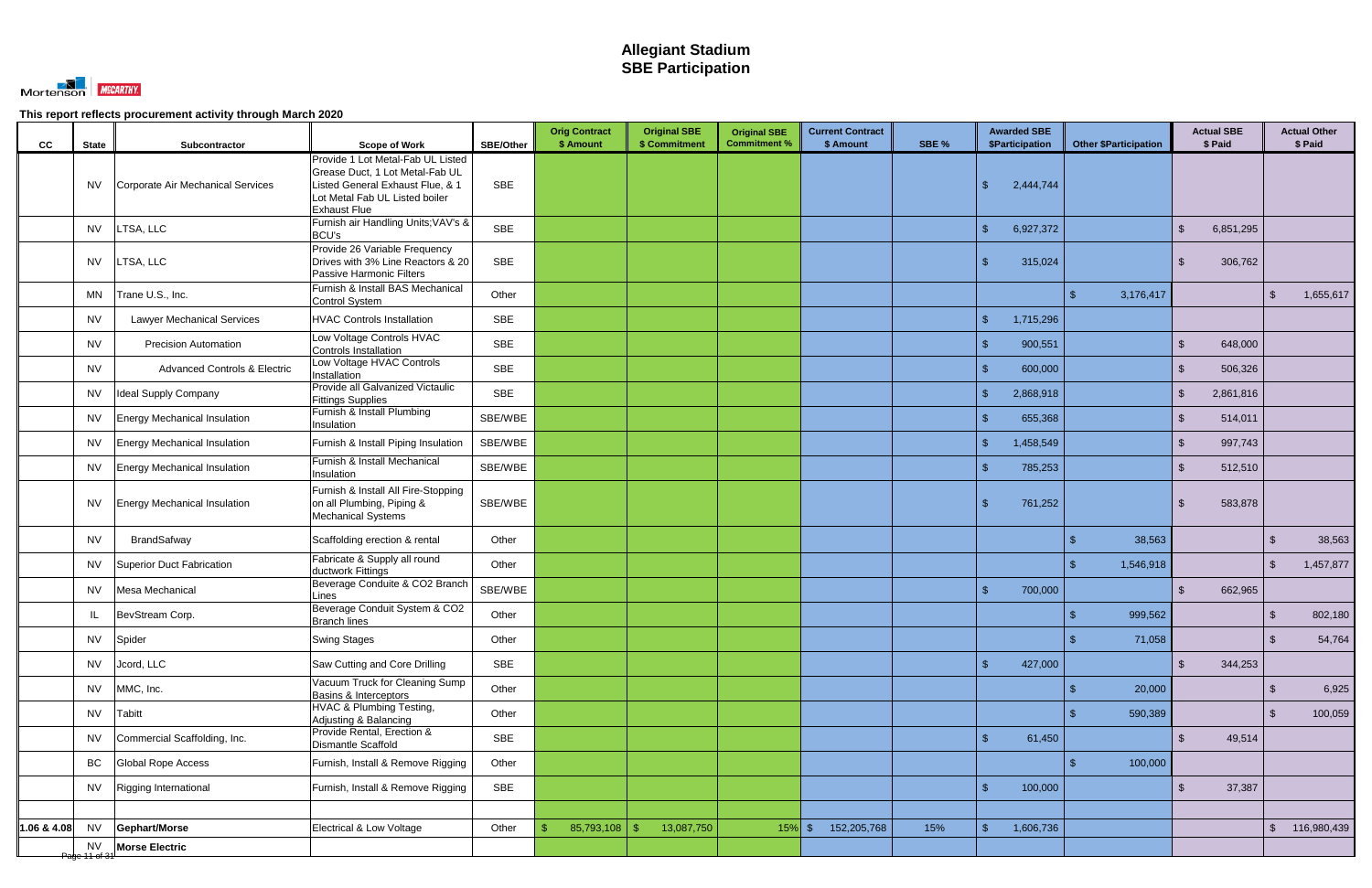

| CC | <b>State</b>        | Subcontractor                    | <b>Scope of Work</b>                                                                          | <b>SBE/Other</b> | <b>Orig Contract</b><br>\$ Amount | <b>Original SBE</b><br>\$ Commitment | <b>Original SBE</b><br><b>Commitment %</b> | <b>Current Contract</b><br>\$ Amount | SBE % |                    | <b>Awarded SBE</b><br><b>\$Participation</b> | <b>Other \$Participation</b> |                | <b>Actual SBE</b><br>\$ Paid |                         | <b>Actual Other</b><br>\$ Paid |
|----|---------------------|----------------------------------|-----------------------------------------------------------------------------------------------|------------------|-----------------------------------|--------------------------------------|--------------------------------------------|--------------------------------------|-------|--------------------|----------------------------------------------|------------------------------|----------------|------------------------------|-------------------------|--------------------------------|
|    | <b>NV</b>           | A-1 Concrete                     | Concrete & Excavation                                                                         | SBE/MBE          |                                   |                                      |                                            |                                      |       | $\mathbf{\$}$      | 127,418                                      |                              | $\mathbb{S}$   | 127,418                      |                         |                                |
|    | <b>NV</b>           | <b>MMC</b>                       | Hydro Excavating                                                                              | Other            |                                   |                                      |                                            |                                      |       |                    |                                              | 10,450                       |                |                              | -\$                     | 10,450                         |
|    | <b>NV</b>           | Pyrocom                          | Sprinkler Monitoring Dialer                                                                   | SBE/WBE          |                                   |                                      |                                            |                                      |       | $\mathbf{\hat{S}}$ | 8,860                                        |                              | $\mathcal{S}$  | 8,860                        |                         |                                |
|    | <b>NV</b>           | Hampton Tedder Electric          | <b>Electrical Testing</b>                                                                     | Other            |                                   |                                      |                                            |                                      |       |                    |                                              | 1,250                        |                |                              | \$                      | 1,250                          |
|    | <b>NV</b>           | Lone Mountain Excavation         | Excavation                                                                                    | Other            |                                   |                                      |                                            |                                      |       |                    |                                              | 2,043,115                    |                |                              | \$                      | 2,043,115                      |
|    | <b>NV</b>           | Live Electric                    | Electrical                                                                                    | SBE/WBE          |                                   |                                      |                                            |                                      |       | $\mathcal{S}$      | 71,700                                       |                              | $\mathbb{S}$   | 71,700                       |                         |                                |
|    | <b>NV</b>           | <b>Westland State</b>            | Parking                                                                                       | Other            |                                   |                                      |                                            |                                      |       |                    |                                              | 1,026,309                    |                |                              | $\mathbf{\$}$           | 1,026,309                      |
|    | <b>NV</b>           | The Tiberti Fence Company        | <b>Drilling</b>                                                                               | <b>SBE</b>       |                                   |                                      |                                            |                                      |       | $\mathbb{S}$       | 27,003                                       |                              | $\mathcal{S}$  | 26,722                       |                         |                                |
|    | <b>NV</b>           | <b>Main Electric</b>             | <b>Electrical Supplier</b>                                                                    | Other            |                                   |                                      |                                            |                                      |       |                    |                                              | 3,398,702                    |                |                              | -\$                     | 3,003,787                      |
|    | <b>NV</b>           | <b>Codale Energy</b>             | <b>Electrical Supplier</b>                                                                    | Other            |                                   |                                      |                                            |                                      |       |                    |                                              | 2,227,598                    |                |                              | -\$                     | 1,127,220                      |
|    | CA                  | <b>Industrial Electric Mftg</b>  | <b>Electrical Distribution</b>                                                                | Other            |                                   |                                      |                                            |                                      |       |                    |                                              | 6,294,033                    |                |                              | -\$                     | 6,186,580                      |
|    | <b>NV</b>           | <b>CESS</b>                      | Generator/PDV's/Transfer<br>Switches & Show Power,<br><b>Broadcast Truck Power, Pedestals</b> | SBE/MBE          |                                   |                                      |                                            |                                      |       | $\mathbf{\$}$      | 2,605,634                                    |                              | \$             | 2,533,377                    |                         |                                |
|    | <b>NV</b>           | <b>National Field Services</b>   | <b>Electrical Acceptance Testing &amp;</b><br><b>Studies</b>                                  | Other            |                                   |                                      |                                            |                                      |       |                    |                                              | 333,287                      |                |                              | $\mathcal{L}$           | 236,412                        |
|    | <b>NV</b>           | General Design & Const.          | Fabrication                                                                                   | SBE/MBE          |                                   |                                      |                                            |                                      |       | $\mathcal{S}$      | 73,867                                       |                              | $\mathbb{S}$   | 60,888                       |                         |                                |
|    | <b>NV</b>           | <b>Valley Steel</b>              | Unload and set Electrical Gear                                                                | SBE/WBE          |                                   |                                      |                                            |                                      |       | $\mathbb{S}$       | 31,350                                       |                              | $\mathbb{S}$   | 31,350                       |                         |                                |
|    | <b>NV</b>           | <b>Coherent Design</b>           | AV Design Assist, Testing &<br>Commissioning                                                  | SBE              |                                   |                                      |                                            |                                      |       | $\mathbf{\$}$      | 197,750                                      |                              | $\mathbb{S}$   | 56,000                       |                         |                                |
|    | NV                  | Johnson Controls Fire Protection | Fire Alarm System                                                                             | Other            |                                   |                                      |                                            |                                      |       |                    |                                              | 4,870,165                    |                |                              | \$                      | 4,037,767                      |
|    | PA                  | Tait Towers Manufacturing, LLC   | Design Development for Speaker<br>Array Rigging                                               | Other            |                                   |                                      |                                            |                                      |       |                    |                                              | 24,150                       |                |                              |                         |                                |
|    | <b>NV</b>           | Clinton Nevada, LLC              | Supply Commscope Cable                                                                        | <b>SBE</b>       |                                   |                                      |                                            |                                      |       | $\mathbb{S}$       | 2,231,120                                    |                              | $\mathbb{S}$   | 1,455,987                    |                         |                                |
|    | <b>NV</b>           | Well Equipment, Inc.             | Supply Low Voltage Cabling<br>Materials & Equipment                                           | <b>SBE</b>       |                                   |                                      |                                            |                                      |       | $\mathcal{S}$      | 1,626,721                                    |                              | \$             | 1,606,871                    |                         |                                |
|    | BC                  | <b>Global Rope Access</b>        | Speaker Install, Infill speakers,<br>Array speaker, cable pull                                | Other            |                                   |                                      |                                            |                                      |       |                    |                                              | 349,780                      |                |                              | .S                      | 10,280                         |
|    | <b>NV</b>           | Simply Connected, Inc.           | Harman Order                                                                                  | Other            |                                   |                                      |                                            |                                      |       |                    |                                              | 3,599,786                    |                |                              |                         | 333,256                        |
|    | <b>NV</b>           | Jcord, LLC                       | Scanning/coredrilling                                                                         | SBE              |                                   |                                      |                                            |                                      |       | $\sqrt{2}$         | 2,800                                        |                              |                |                              |                         |                                |
|    | <b>NV</b>           | <b>MD Electric</b>               | Torch Interior Electrical Fit Out                                                             | SBE/WBE          |                                   |                                      |                                            |                                      |       | $\sqrt{2}$         | 1,144,011                                    |                              | $\sqrt{2}$     | 531,077                      |                         |                                |
|    | <b>NV</b>           | <b>Century Electric</b>          | <b>Electrical Work</b>                                                                        | SBE              |                                   |                                      |                                            |                                      |       | $\mathbf{\$}$      | 200,000                                      |                              |                |                              |                         |                                |
|    | MN                  | <b>Gephart Electric, Inc.</b>    |                                                                                               |                  |                                   |                                      |                                            |                                      |       |                    |                                              |                              |                |                              |                         |                                |
|    | MN                  | <b>Border States Supply</b>      | <b>Electrical Supplies</b>                                                                    | Other            |                                   |                                      |                                            |                                      |       |                    |                                              | 99,694                       |                |                              | $\sqrt{2}$              | 78,928                         |
|    | <b>NV</b>           | CESS                             | Cable Tray/Interior & Sports<br>Lighting                                                      | SBE/MBE          |                                   |                                      |                                            |                                      |       | $\mathcal{S}$      | 9,550,111                                    |                              | $\mathfrak{S}$ | 5,332,243                    |                         |                                |
|    | <b>NV</b>           | Fastener & Supply Co., Inc       | <b>Electrical Supplies</b>                                                                    | Other            |                                   |                                      |                                            |                                      |       |                    |                                              | 121,319                      |                |                              | $\sqrt[6]{\frac{1}{2}}$ | 121,319                        |
|    | IL                  | Global Equipment Company, Inc.   | <b>Electrical Supplies</b>                                                                    | Other            |                                   |                                      |                                            |                                      |       |                    |                                              | 16,861                       |                |                              | $\sqrt[6]{3}$           | 16,861                         |
|    | MN<br>Page 12 of 31 | <b>Graybar Electric Supply</b>   | <b>Electrical Supplies</b>                                                                    | Other            |                                   |                                      |                                            |                                      |       |                    |                                              | 121,165<br>\$                |                |                              | $\sqrt[6]{3}$           | 89,651                         |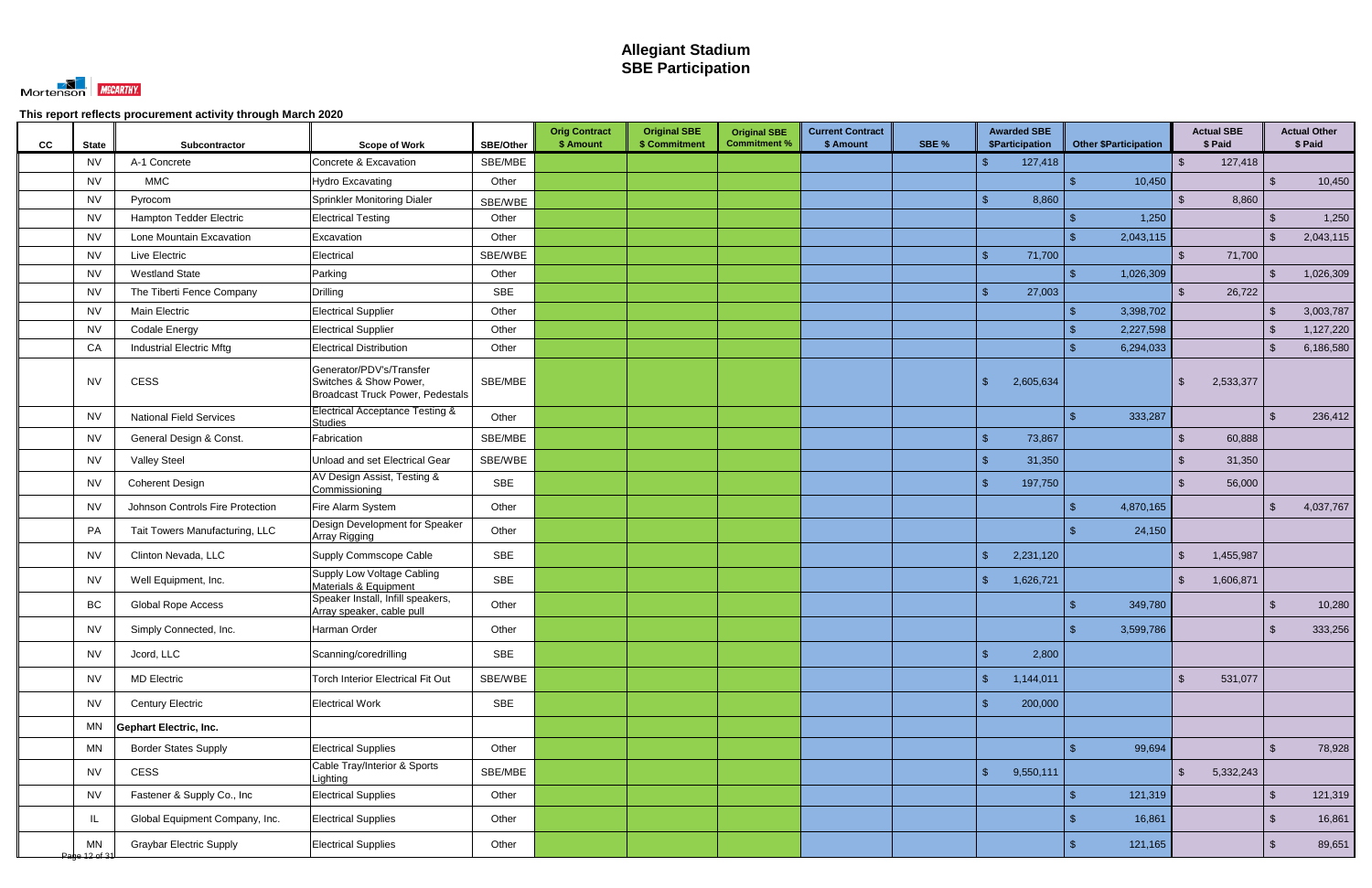

| <b>State</b><br>CC  | Subcontractor                                                     | <b>Scope of Work</b>                                      | <b>SBE/Other</b> | <b>Orig Contract</b><br>\$ Amount | <b>Original SBE</b><br>\$ Commitment | <b>Original SBE</b><br><b>Commitment %</b> | <b>Current Contract</b><br>\$ Amount | SBE % | <b>Awarded SBE</b><br>\$Participation | <b>Other \$Participation</b> | <b>Actual SBE</b><br>\$ Paid |                         | <b>Actual Other</b><br>\$ Paid |
|---------------------|-------------------------------------------------------------------|-----------------------------------------------------------|------------------|-----------------------------------|--------------------------------------|--------------------------------------------|--------------------------------------|-------|---------------------------------------|------------------------------|------------------------------|-------------------------|--------------------------------|
| <b>NV</b>           | Las Vegas Lighting                                                | Feeder Cable & Branch Wire                                | SBE/MBE          |                                   |                                      |                                            |                                      |       | 1,343,141<br><sup>\$</sup>            |                              | 905,196<br>\$                |                         |                                |
| <b>NV</b>           | Live Electric                                                     | <b>Generator Distribution Feeds -</b><br>Quad A, B, C & D | SBE/WBE          |                                   |                                      |                                            |                                      |       | 1,296,844<br>$\mathcal{S}$            |                              | 1,096,844<br>$\mathfrak{L}$  |                         |                                |
| MN                  | <b>MA Mortenson</b>                                               | <b>Equipment Rental</b>                                   | Other            |                                   |                                      |                                            |                                      |       |                                       | 802,610                      |                              | $\sqrt{2}$              | 802,603                        |
| CO                  | National Lightning Protection                                     | <b>Lightning Protection System</b>                        | Other            |                                   |                                      |                                            |                                      |       |                                       | 127,040                      |                              | $\mathcal{L}$           | 37,739                         |
| <b>NV</b>           | <b>Nedco Supply</b>                                               | <b>Electrical Supplies</b>                                | Other            |                                   |                                      |                                            |                                      |       |                                       | 66,368                       |                              | $\mathcal{L}$           | 66,079                         |
| MN                  | <b>Povolny Specialties</b>                                        | <b>Electrical Supplies</b>                                | Other            |                                   |                                      |                                            |                                      |       |                                       | 38,244                       |                              | $\sqrt{2}$              | 38,244                         |
| <b>NV</b>           | Rosendin                                                          | Install MV Cables, Install &<br>Terminate 600V Cables     | Other            |                                   |                                      |                                            |                                      |       |                                       | 991,328                      |                              | $\mathcal{L}$           | 738,986                        |
| MN                  | Total Tool Supply, Inc.                                           | <b>Electrical Material</b>                                | Other            |                                   |                                      |                                            |                                      |       |                                       | 25,039                       |                              | $\mathcal{L}$           | 25,039                         |
| MN                  | <b>Viking Electric Supply</b>                                     | <b>Electrical Supplies</b>                                | Other            |                                   |                                      |                                            |                                      |       |                                       | 12,257                       |                              | $\sqrt[6]{3}$           | 12,174                         |
| <b>NV</b>           | <b>Brandsafeway Services</b>                                      | Level 350 Electrical Installation                         | Other            |                                   |                                      |                                            |                                      |       |                                       | 49,390                       |                              | $\mathcal{L}$           | 39,456                         |
| AZ                  | <b>Communications Integrators</b>                                 | <b>Electrical Supplies</b>                                | Other            |                                   |                                      |                                            |                                      |       |                                       | 199,118                      |                              | $\mathcal{S}$           | 193,256                        |
| MN                  | Gopher Stage Lighting                                             | <b>Electrical Supplies</b>                                | Other            |                                   |                                      |                                            |                                      |       |                                       | 1,620,383                    |                              | $\mathcal{S}$           | 1,003,636                      |
| <b>NV</b>           | <b>Jcord Construction Services</b>                                | Pole Bases                                                | <b>SBE</b>       |                                   |                                      |                                            |                                      |       | 656,695<br>$\mathbb{S}$               |                              | 244,706<br>$\mathfrak{L}$    |                         |                                |
| <b>NV</b>           | Merli Concrete Pumping                                            | Concrete Pumping                                          | SBE              |                                   |                                      |                                            |                                      |       | 5,000<br><sup>\$</sup>                |                              | 1,619<br>\$.                 |                         |                                |
| <b>NV</b>           | R.E.B Construction                                                | <b>Drill Foundations</b>                                  | Other            |                                   |                                      |                                            |                                      |       |                                       | 50,000                       |                              | $\sqrt[6]{\frac{1}{2}}$ | 2,790                          |
| <b>NV</b>           | DIG 3, LLC                                                        | Excavation                                                | Other            |                                   |                                      |                                            |                                      |       |                                       | 70,000                       |                              |                         |                                |
| <b>NV</b>           | MMC, Inc.                                                         | <b>Hydro Excavation</b>                                   | Other            |                                   |                                      |                                            |                                      |       |                                       | 50,000                       |                              | $\sqrt[6]{\frac{1}{2}}$ | 9,050                          |
| <b>NV</b>           | Nevada Ready Mix                                                  | Materials - Concrete                                      | Other            |                                   |                                      |                                            |                                      |       |                                       | 50,000                       |                              | $\sqrt[6]{3}$           | 7,478                          |
| <b>NV</b>           | Werdco                                                            | <b>Hauling Materials</b>                                  | Other            |                                   |                                      |                                            |                                      |       |                                       | 75,000                       |                              | $\mathcal{L}$           | 1,259                          |
| <b>NV</b>           | Silver Star Ready Mix                                             | Materials - Concrete                                      | Other            |                                   |                                      |                                            |                                      |       |                                       | 50,000                       |                              | $\mathcal{L}$           | 6,213                          |
| <b>NV</b>           | <b>Concrete Accessories</b>                                       | Materials - Rebar & Sonotube                              | Other            |                                   |                                      |                                            |                                      |       |                                       | 50,000                       |                              | -\$                     | 26,138                         |
| <b>NV</b>           | Ahern Rentals                                                     | <b>Equipment Rental</b>                                   | Other            |                                   |                                      |                                            |                                      |       |                                       | 100,000<br>จ                 |                              | $\sqrt[6]{\frac{1}{2}}$ | 23,625                         |
| <b>TX</b>           | Vahle Electrifications Systems                                    | Electrical                                                | Other            |                                   |                                      |                                            |                                      |       |                                       | 26,745                       |                              |                         |                                |
| MS                  | <b>Sequel Electric Supply</b>                                     | <b>Electrical Supplies</b>                                | Other            |                                   |                                      |                                            |                                      |       |                                       | 15,799                       |                              | $\sqrt{2}$              | 15,799                         |
| <b>NV</b>           | <b>Union Erectors</b>                                             | <b>Equipment Rental</b>                                   | SBE              |                                   |                                      |                                            |                                      |       | 24,104<br>$\sqrt{2}$                  |                              | $\mathfrak{S}$<br>24,104     |                         |                                |
|                     |                                                                   |                                                           |                  |                                   |                                      |                                            |                                      |       |                                       |                              |                              |                         |                                |
| $1.07$<br><b>NV</b> | <b>Desert Fire Protection, LP</b>                                 | Fire Protection                                           | Other            | 14,200,000                        | 2,130,000<br>-\$                     | $15\%$ \$                                  | 15,075,987                           | 16%   |                                       |                              |                              | $\mathfrak{L}$          | 10,162,295                     |
| <b>NV</b>           | <b>TAB Contractors</b>                                            | Underground Fire Line                                     | Other            |                                   |                                      |                                            |                                      |       |                                       | 115,655<br>- \$              |                              | $\mathcal{L}$           | 100,475                        |
| <b>NV</b>           | Jcord Construction                                                | <b>GPR &amp; Core Drill</b>                               | SBE              |                                   |                                      |                                            |                                      |       | 150,000<br>$\mathbb{S}$               |                              | 116,527<br>$\sqrt{2}$        |                         |                                |
| <b>NV</b>           | JS&S Inc.                                                         | Fire Sprinkler Layout with Trimble                        | SBE/MBE          |                                   |                                      |                                            |                                      |       | 6,312<br>$\sqrt[6]{\frac{1}{2}}$      |                              | 6,312<br>$\mathfrak{L}$      |                         |                                |
| <b>NV</b>           | <b>Lucky Transportation</b>                                       | Transportation                                            | SBE              |                                   |                                      |                                            |                                      |       | 150,000<br>$\sqrt[6]{3}$              |                              | $\mathfrak{S}$<br>121,577    |                         |                                |
| <b>NV</b>           | <b>Energy Mechanical Insulation</b>                               | Fire Caulking & Insulation of Pipe                        | SBE              |                                   |                                      |                                            |                                      |       | $\mathfrak{S}$<br>100,000             |                              | $\mathfrak{S}$<br>74,256     |                         |                                |
|                     | Pa <sup>be 1</sup> N9 <sup>f 31</sup> Monsen Engineering Services | Plotter & Printing Supplies                               | SBE              |                                   |                                      |                                            |                                      |       | $\sqrt[6]{\frac{1}{2}}$<br>3,581      |                              | $\sqrt{2}$<br>3,581          |                         |                                |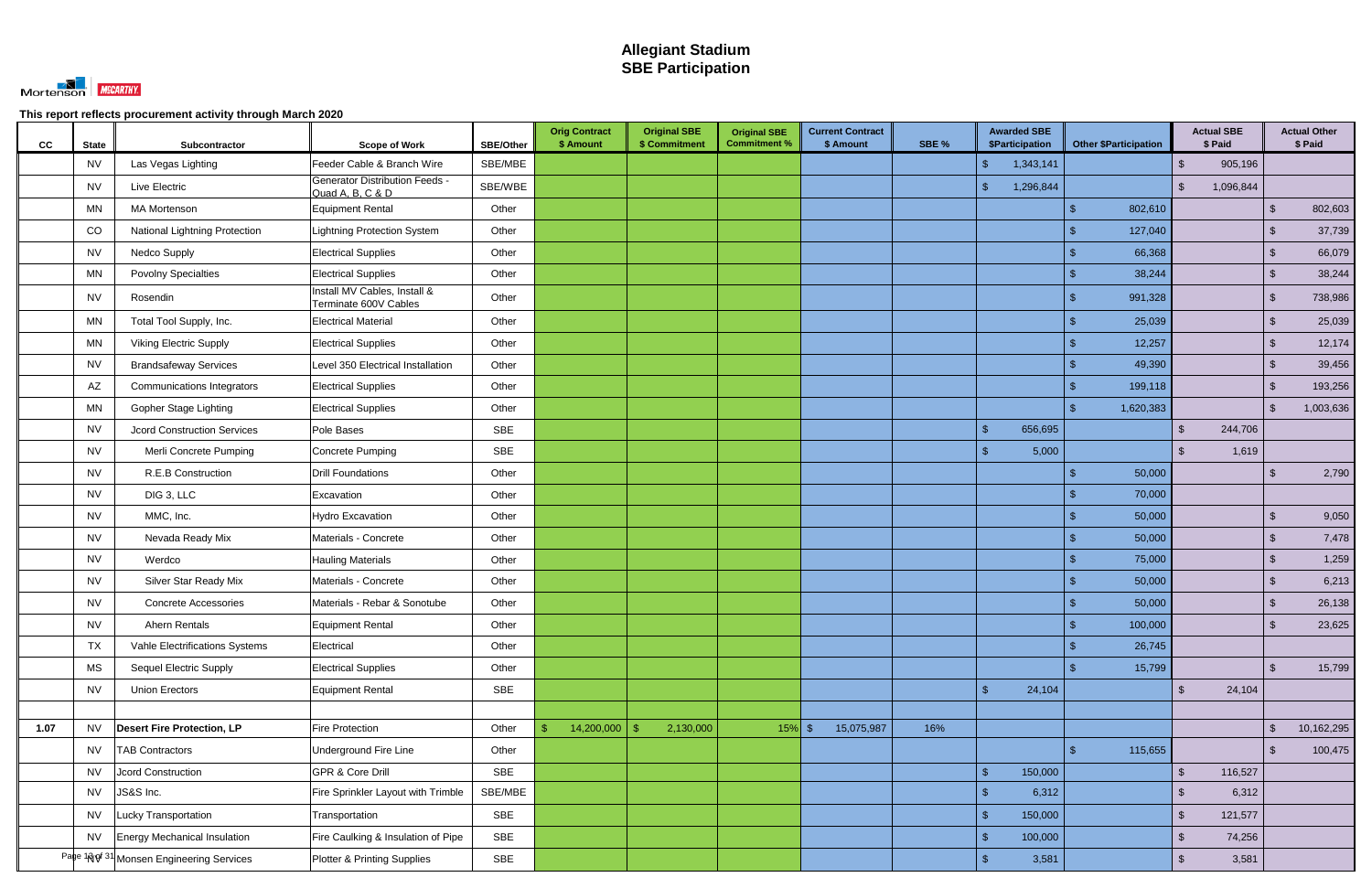

| CC        | <b>State</b> | Subcontractor                        | <b>Scope of Work</b>                                          | <b>SBE/Other</b> | <b>Orig Contract</b><br>\$ Amount | <b>Original SBE</b><br>\$ Commitment | <b>Original SBE</b><br><b>Commitment %</b> | <b>Current Contract</b><br>\$ Amount | SBE % | <b>Awarded SBE</b><br>\$Participation | <b>Other \$Participation</b> | <b>Actual SBE</b><br>\$ Paid |            |                         | <b>Actual Other</b><br>\$ Paid |
|-----------|--------------|--------------------------------------|---------------------------------------------------------------|------------------|-----------------------------------|--------------------------------------|--------------------------------------------|--------------------------------------|-------|---------------------------------------|------------------------------|------------------------------|------------|-------------------------|--------------------------------|
|           | <b>NV</b>    | Silver State Marketing Group         | Supply bulk Fire Sprinkler Material<br>& Pipe & Fittings      | SBE              |                                   |                                      |                                            |                                      |       | $\mathbf{\$}$<br>2,000,000            |                              | $\mathbb{S}$                 | 946,377    |                         |                                |
|           | <b>NV</b>    | Lone Mountain Excavation             | South FDC Underground                                         | Other            |                                   |                                      |                                            |                                      |       |                                       | 92,394                       |                              |            | -\$                     | 92,394                         |
|           | NV.          | Carefree Catering                    | Site Water Delivery                                           | SBE              |                                   |                                      |                                            |                                      |       | 2,000<br>$\mathbf{\$}$                |                              | S.                           | 1,890      |                         |                                |
|           | NV.          | Ice Now NV, LLC                      | Ice & Water                                                   | <b>SBE</b>       |                                   |                                      |                                            |                                      |       | $\mathbf{\$}$<br>10,000               |                              | $\mathbb{S}$                 | 9,162      |                         |                                |
|           | <b>NV</b>    | World Wide Safety                    | Safety                                                        | SBE/WMBE         |                                   |                                      |                                            |                                      |       | 25,000<br>$\mathbf{\hat{f}}$          |                              |                              |            |                         |                                |
|           |              |                                      |                                                               |                  |                                   |                                      |                                            |                                      |       |                                       |                              |                              |            |                         |                                |
| 1.08/1.09 | <b>NV</b>    | <b>Enclos Corp.</b>                  | <b>Exterior Curtainwall/Ribbon</b><br>Rainscreen              | Other            | 97,194,122<br>$\mathfrak{S}$      | 14,620,335<br>-\$                    | $15\%$ \$                                  | 101,585,116                          | 18%   |                                       |                              |                              |            | $\sqrt[6]{\frac{1}{2}}$ | 87,501,391                     |
|           | <b>NV</b>    | Innova Technologies                  | <b>Structural Engineering/Material</b><br>Mock-up             | SBE/MBE          |                                   |                                      |                                            |                                      |       | $\mathbf{\$}$<br>14,618               |                              | \$                           | 14,618     |                         |                                |
|           | <b>NV</b>    | <b>Union Erectors</b>                | Steel Structure & Install Material<br>Mock-up                 | <b>SBE</b>       |                                   |                                      |                                            |                                      |       | $\mathbb{S}$<br>20,717                |                              | $\mathcal{S}$                | 20,717     |                         |                                |
|           | <b>NV</b>    | Affordable Federal Services          | Misc. Construction Services                                   | <b>SBE</b>       |                                   |                                      |                                            |                                      |       | $\mathcal{S}$<br>10,455,702           |                              | $\frac{1}{2}$                | 10,455,702 |                         |                                |
|           | <b>NV</b>    | Walters & Wolf                       | Storefront                                                    | Other            |                                   |                                      |                                            |                                      |       |                                       | 2,041,571                    |                              |            |                         |                                |
|           | <b>NC</b>    | Assa Abloy Entrance Systems          | Door Auto Operators Supply &<br>Install                       | Other            |                                   |                                      |                                            |                                      |       |                                       | 47,250                       |                              |            |                         |                                |
|           | <b>NV</b>    | Hershberger Bros Welding             | <b>Curtainwall Anchor &amp; Steel Clips</b>                   | <b>SBE</b>       |                                   |                                      |                                            |                                      |       | 1,553,054<br>$\mathbb{S}$             |                              | <sup>\$</sup>                | 1,553,054  |                         |                                |
|           | <b>NV</b>    | <b>FASCO</b>                         | Fasteners                                                     | <b>SBE</b>       |                                   |                                      |                                            |                                      |       | $\mathbb{S}$<br>650,000               |                              | $\mathbb{S}$                 | 642,499    |                         |                                |
|           | TX           | <b>Baker Metal</b>                   | <b>CW Metal Panels</b>                                        | Other            |                                   |                                      |                                            |                                      |       |                                       | 6,421,181                    |                              |            | -\$                     | 6,296,491                      |
|           | <b>NV</b>    | <b>Expansion Specialties</b>         | <b>Exterior Expansion Joint System</b>                        | SBE/VBE          |                                   |                                      |                                            |                                      |       | $\mathbf{\$}$<br>725,570              |                              | $\mathbb{S}$                 | 333,403    |                         |                                |
|           | <b>NV</b>    | Gephart/Morse Electrical             | Operable Door                                                 | Other            |                                   |                                      |                                            |                                      |       |                                       | 143,111                      |                              |            |                         |                                |
|           | <b>NV</b>    | <b>Union Erectors</b>                | Operable Door                                                 | <b>SBE</b>       |                                   |                                      |                                            |                                      |       | $\sqrt{2}$<br>4,502,176               |                              | $\mathbb{S}$                 | 4,264,639  |                         |                                |
|           | CA           | <b>Railworks Track Service</b>       | Welding on back for Operable<br>Doors                         | Other            |                                   |                                      |                                            |                                      |       |                                       | 50,400                       |                              |            | $\mathbf{\$}$           | 50,400                         |
|           | <b>NV</b>    | <b>Team Construction</b>             | Grouting - operable door                                      | Other            |                                   |                                      |                                            |                                      |       |                                       | 103,777                      |                              |            | $\sqrt[6]{3}$           | 103,777                        |
|           | <b>NV</b>    | Reliable Crane Services              | <b>Crane Services</b>                                         | SBE              |                                   |                                      |                                            |                                      |       | $\mathbb{S}$<br>844,250               |                              | $\mathfrak{S}$               | 467,877    |                         |                                |
|           | CA           | Intertek-ATI                         | <b>Field Testing</b>                                          | Other            |                                   |                                      |                                            |                                      |       |                                       | 15,000<br>\$.                |                              |            |                         |                                |
|           |              |                                      |                                                               |                  |                                   |                                      |                                            |                                      |       |                                       |                              |                              |            |                         |                                |
| 1.10      | <b>NV</b>    | <b>KONE</b>                          | Elevator & Lifts                                              | Other            | 17,942,010<br>\$                  | 1,435,361<br>-\$                     | $8\%$ \$                                   | 19,164,161                           | 8%    | 253,633<br>$\mathcal{S}$              |                              |                              |            | $\mathfrak{L}$          | 15,139,825                     |
|           | <b>NV</b>    | Hightower Trucking, Inc.             | Warehouse/Logistics Support                                   | SBE/MBE          |                                   |                                      |                                            |                                      |       | $\mathcal{S}$<br>955,000              |                              | $\mathfrak{S}$               | 934,326    |                         |                                |
|           | <b>NV</b>    | Storage on Wheels, Inc.              | Jobsite Trailer                                               | Other            |                                   |                                      |                                            |                                      |       |                                       | 15,000<br>\$                 |                              |            | $\sqrt[6]{\frac{1}{2}}$ | 4,249                          |
|           | <b>NV</b>    | <b>CESS</b>                          | Misc. Electrical Supplies                                     | SBE/MBE          |                                   |                                      |                                            |                                      |       | $\mathcal{S}$<br>145,000              |                              | $\mathbb{S}$                 | 136,009    |                         |                                |
|           | <b>TX</b>    | Platinum Specialty Services          | Scaffolding                                                   | Other            |                                   |                                      |                                            |                                      |       |                                       | 85,000                       |                              |            | $\sqrt[6]{3}$           | 79,994                         |
|           | <b>NV</b>    | Codale Electric Supply               | <b>Electrical Supplies</b>                                    | Other            |                                   |                                      |                                            |                                      |       |                                       | 15,000                       |                              |            | $\sqrt[6]{3}$           | 11,898                         |
|           |              | Page 14 8 31 Hutcherson Elevator Co. | Freight Elevator - D5 & D6 Install<br>hatch doors, 2 car gate | Other            |                                   |                                      |                                            |                                      |       |                                       | 140,000                      |                              |            | $\mathfrak{L}$          | 133,000                        |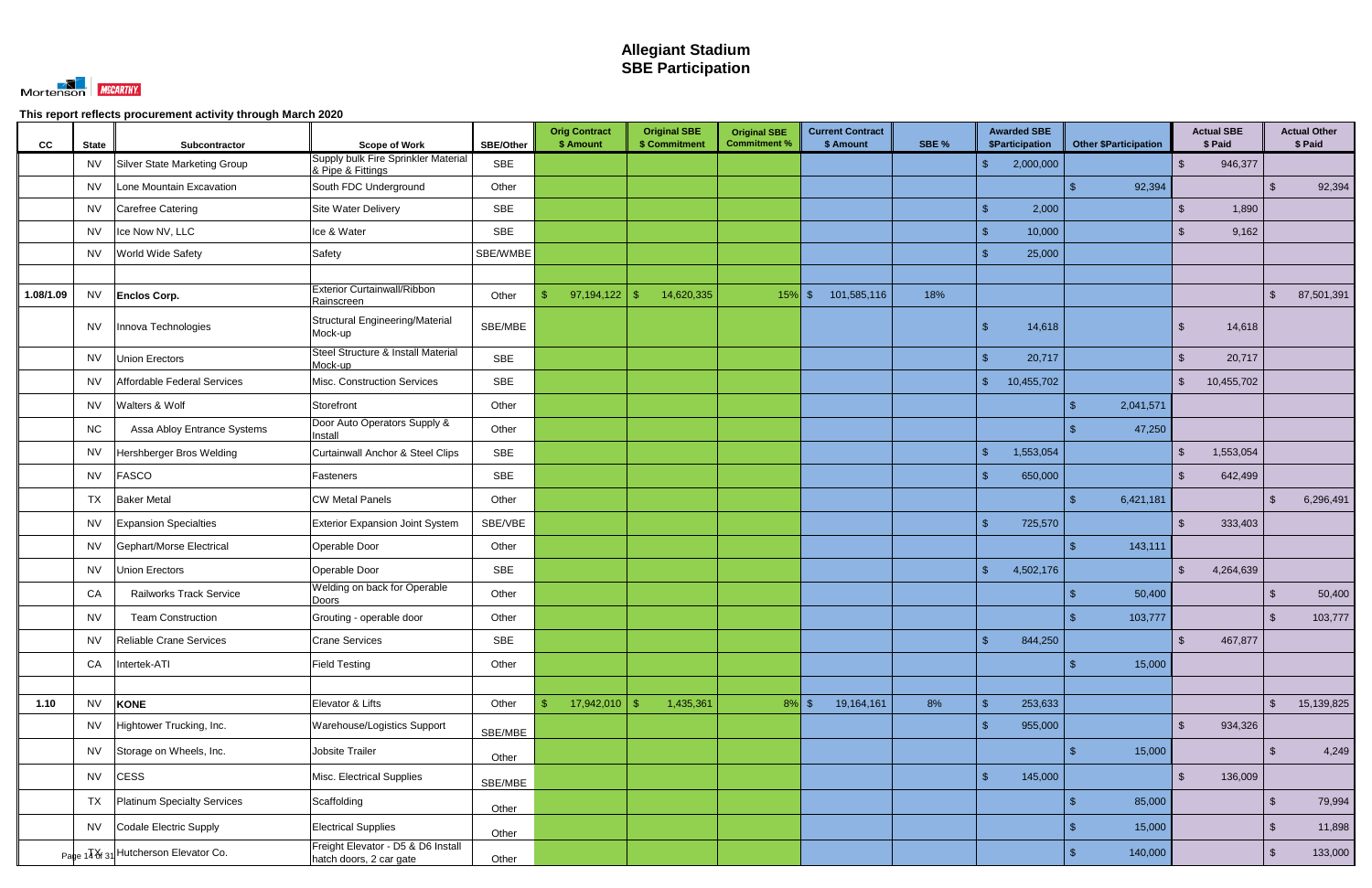

| <b>CC</b> | <b>State</b>                                | Subcontractor                  | <b>Scope of Work</b>                                | SBE/Other  | <b>Orig Contract</b><br>\$ Amount | <b>Original SBE</b><br>\$ Commitment | <b>Original SBE</b><br><b>Commitment %</b> | <b>Current Contract</b><br>\$ Amount | SBE % | <b>Awarded SBE</b><br><b>\$Participation</b> | <b>Other \$Participation</b> | <b>Actual SBE</b><br>\$ Paid | <b>Actual Other</b><br>\$ Paid |
|-----------|---------------------------------------------|--------------------------------|-----------------------------------------------------|------------|-----------------------------------|--------------------------------------|--------------------------------------------|--------------------------------------|-------|----------------------------------------------|------------------------------|------------------------------|--------------------------------|
|           | <b>NV</b>                                   | Union Erectors                 | <b>Furnish Material</b>                             | <b>SBE</b> |                                   |                                      |                                            |                                      |       | 80,000<br>$\mathcal{S}$                      |                              | 70,421<br>$\mathbb{S}$       |                                |
|           | <b>NV</b>                                   | Energy Mechanical Insulation   | Firestopping                                        | SBE/WBE    |                                   |                                      |                                            |                                      |       | 75,000<br>-\$                                |                              | 22,048<br>\$                 |                                |
|           | <b>NV</b>                                   | Jcord LLc                      | Drill holes to hang rigging to hoist<br>escalator   | <b>SBE</b> |                                   |                                      |                                            |                                      |       | $\mathbf{\$}$<br>16,500                      |                              | $\mathbb{S}$<br>14,335       |                                |
|           | <b>NV</b>                                   | Dielco Crane                   | Craning of the Escalators                           | Other      |                                   |                                      |                                            |                                      |       |                                              | 6,500                        |                              | 4,250<br>$\mathcal{S}$         |
|           | <b>NV</b>                                   | Ameripro Service Systems, Inc. | On-Site Fuel & Lube                                 | Other      |                                   |                                      |                                            |                                      |       |                                              | 20,000                       |                              | 11,250<br>$\mathcal{S}$        |
|           | <b>MN</b>                                   | MA Mortenson Company           | Equipment Rentals                                   | Other      |                                   |                                      |                                            |                                      |       |                                              | 260,000                      |                              | 80,145<br>$\mathfrak{L}$       |
|           | <b>NV</b>                                   | Fasco                          | Vendor/Bin Stak                                     | <b>SBE</b> |                                   |                                      |                                            |                                      |       | $\mathcal{R}$<br>8,000                       |                              | 4,561<br>$\mathbb{S}$        |                                |
|           | OK                                          | Travertine                     | 17 - Elevator Cab Interiors                         | <b>WBE</b> |                                   |                                      |                                            |                                      |       |                                              | 463,741                      |                              | $\sqrt[6]{3}$<br>350,144       |
|           | WA                                          | Hankin Specialty Elevators     | <b>ADA Lifts</b>                                    | Other      |                                   |                                      |                                            |                                      |       |                                              | 175,000                      |                              | 80,276<br>$\mathcal{S}$        |
|           |                                             |                                |                                                     |            |                                   |                                      |                                            |                                      |       |                                              |                              |                              |                                |
| 2.01a     | <b>NV</b>                                   | <b>Trinity Land Survey</b>     | Box Culvert - Survey                                | SBE/WBE    | 38,770                            | 38,770<br>-\$                        | $100\%$ \$                                 | 71,251                               | 100%  | $\mathbf{\hat{S}}$<br>71,251                 |                              | 71,251<br>$\mathbb{S}$       |                                |
| 2.01f     | <b>NV</b>                                   | <b>Marnell Masonry</b>         | Box Culvert - Masonry                               | <b>SBE</b> | 33,198                            | 33,198<br>-\$                        | $100\%$ \$                                 | 33,198                               | 100%  | 33,198                                       |                              | 33,198<br>$\mathcal{S}$      |                                |
|           |                                             |                                |                                                     |            |                                   |                                      |                                            |                                      |       |                                              |                              |                              |                                |
| 2.01h     | <b>NV</b>                                   | Sahara Concrete                | Box Culvert - Site Concrete,<br>Paving & Hardscapes | <b>SBE</b> | 3,678,883<br>\$                   | 3,678,883<br>-\$                     | $100\%$ \$                                 | 4,180,022                            | 100%  | $\mathcal{S}$<br>3,919,506                   |                              | 4,180,022<br>\$              |                                |
|           | <b>NV</b>                                   | <b>CMC Rebar</b>               | Box Culvert - Reinforcing (Supply<br>& Install)     | Other      |                                   |                                      |                                            |                                      |       |                                              | 794,604                      |                              | 794,604<br>$\sqrt[6]{3}$       |
|           | <b>NV</b>                                   | Dielco Crane Services          | Box Culvert - Crane Work                            | Other      |                                   |                                      |                                            |                                      |       |                                              | 107,725                      |                              | 107,725<br>$\mathbb{S}$        |
|           | <b>NV</b>                                   | Merli Concrete Pumping         | Box Culvert - Concrete Pump                         | <b>SBE</b> |                                   |                                      |                                            |                                      |       | 78,642<br>$\mathcal{S}$                      |                              | 78,642<br>$\mathbb{S}$       |                                |
|           | <b>NV</b>                                   | A-1 Concrete                   | Demolition                                          | SBE/MBE    |                                   |                                      |                                            |                                      |       | 181,874<br>\$.                               |                              | 181,874<br>$\mathbb{S}$      |                                |
|           |                                             |                                |                                                     |            |                                   |                                      |                                            |                                      |       |                                              |                              |                              |                                |
| 2.01k     | <b>NV</b>                                   | The Tiberti Fence Company      | Box Culvert - Fence                                 | SBE        | 256,862<br>\$                     | 256,862<br>- \$                      | $100\%$ \$                                 | 294,882                              | 100%  | $\mathbb{S}$<br>286,159                      |                              | $\mathfrak{S}$<br>259,719    |                                |
|           | <b>NV</b>                                   | Flippen's Trenching            | 143 Holes                                           | SBE        |                                   |                                      |                                            |                                      |       | 8,723<br>\$.                                 |                              | 8,723<br>\$                  |                                |
|           |                                             |                                |                                                     |            |                                   |                                      |                                            |                                      |       |                                              |                              |                              |                                |
| 2.02/2.03 | <b>NV</b>                                   | <b>Tab Contractors</b>         | Box Culvert /Earthwork/Site<br><b>Utilities</b>     | Other      | $15,258,168$ \$<br>\$             | 10,707,010                           | $70\%$ \$                                  | 29,291,038                           | 45%   |                                              |                              |                              | 26,443,959<br>$\mathcal{S}$    |
|           | <b>NV</b>                                   | <b>Brightview Landscape</b>    | Box Culvert - Landscape &<br>Irrigation             | Other      |                                   |                                      |                                            |                                      |       |                                              | 21,550<br>\$                 |                              | $\sqrt[6]{3}$<br>21,550        |
|           | <b>NV</b>                                   | Sanders Construction           | Drilling & Blasting                                 | <b>SBE</b> |                                   |                                      |                                            |                                      |       | $\sqrt{2}$<br>2,309,326                      |                              | $\frac{1}{2}$<br>2,193,860   |                                |
|           | <b>NV</b>                                   | JS & S Surveying               | Land Survey & Construction<br>Staking               | SBE/MBE    |                                   |                                      |                                            |                                      |       | 409,688<br>$\mathbb{S}$                      |                              | 268,220<br>$\mathfrak{S}$    |                                |
|           | <b>NV</b><br>$2200 \text{ } 15 \text{ } 25$ | A-1 Concrete Cutting           | Core Drilling/Concrete<br>Cutting/Demolition        | SBE/MBE    |                                   |                                      |                                            |                                      |       | $\mathbf{\hat{s}}$<br>75,000                 |                              | $\mathfrak{S}$<br>74,888     |                                |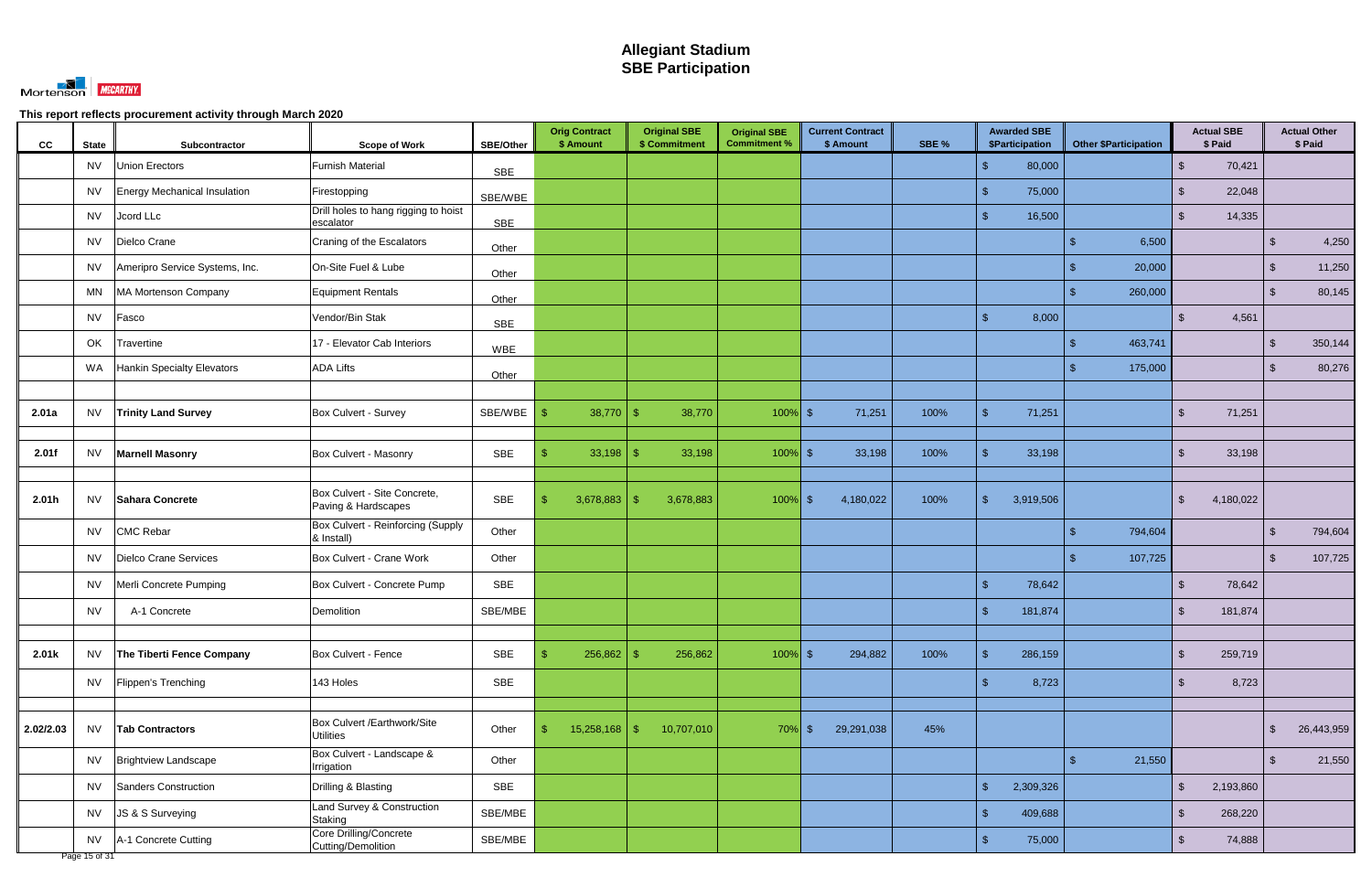

| CC<br><b>State</b> | Subcontractor                  | <b>Scope of Work</b>                            | <b>SBE/Other</b> | <b>Orig Contract</b><br>\$ Amount | <b>Original SBE</b><br>\$ Commitment | <b>Original SBE</b><br><b>Commitment %</b> | <b>Current Contract</b><br>\$ Amount | SBE % | <b>Awarded SBE</b><br>\$Participation | <b>Other \$Participation</b> | <b>Actual SBE</b><br>\$ Paid |                         | <b>Actual Other</b><br>\$ Paid |
|--------------------|--------------------------------|-------------------------------------------------|------------------|-----------------------------------|--------------------------------------|--------------------------------------------|--------------------------------------|-------|---------------------------------------|------------------------------|------------------------------|-------------------------|--------------------------------|
| <b>NV</b>          | M Con, Inc.                    | <b>Utility Work Installation</b>                | SBE/MBE          |                                   |                                      |                                            |                                      |       | 435,993<br>$\mathcal{S}$              |                              | 414,193<br>$\mathfrak{S}$    |                         |                                |
| NV                 | MMC, Inc.                      | Hydro Excavating/Vactor                         | Other            |                                   |                                      |                                            |                                      |       |                                       | 18,550<br>\$.                |                              | $\sqrt[6]{3}$           | 18,550                         |
| NV                 | Nevada Ready Mix               | Concrete                                        | Other            |                                   |                                      |                                            |                                      |       |                                       | 2,679                        |                              | ්                       | 2,679                          |
| <b>NV</b>          | <b>Nelson Hiniker Striping</b> | <b>Traffic Control</b>                          | SBE              |                                   |                                      |                                            |                                      |       | $\mathbf{\hat{s}}$<br>3,240           |                              | 3,240<br>\$                  |                         |                                |
| <b>NV</b>          | Sticha Inc.                    | <b>Trucking Materials</b>                       | Other            |                                   |                                      |                                            |                                      |       |                                       | 1,080                        |                              | $\mathfrak{L}$          | 1,080                          |
| NV                 | <b>National Trench Safety</b>  | Steel Plates & Shoring                          | Other            |                                   |                                      |                                            |                                      |       |                                       | 285,000                      |                              | $\mathfrak{S}$          | 259,350                        |
| MO                 | Core & Main                    | <b>Water Materials</b>                          | Other            |                                   |                                      |                                            |                                      |       |                                       | 29,790                       |                              | $\mathfrak{S}$          | 27,992                         |
| <b>NV</b>          | Wells Cargo, Inc.              | <b>Asphalt Paving</b>                           | Other            |                                   |                                      |                                            |                                      |       |                                       | 77,527                       |                              | $\mathfrak{S}$          | 68,555                         |
| <b>NV</b>          | Merli Concrete Pumping         | Pump Concrete                                   | SBE              |                                   |                                      |                                            |                                      |       | 639<br>$\mathbf{\hat{R}}$             |                              | 639<br>SS.                   |                         |                                |
| <b>NV</b>          | MMC, Inc.                      | Hydro Excavating/Pot Holing                     | Other            |                                   |                                      |                                            |                                      |       |                                       | 866,257                      |                              | $\mathfrak{S}$          | 866,257                        |
| <b>NV</b>          | <b>TAB Contractors</b>         | Excavating                                      | Other            |                                   |                                      |                                            |                                      |       |                                       | 5,000                        |                              | $\sqrt[6]{\frac{1}{2}}$ | 291                            |
| CA                 | Viking Drillers, Inc.          | Abandonment (4) Monitoring Wells                | Other            |                                   |                                      |                                            |                                      |       |                                       | 8,800                        |                              | $\sqrt[6]{\frac{1}{2}}$ | 8,800                          |
| <b>NV</b>          | Acme Electric                  | Remove/Replace Street Lights                    | Other            |                                   |                                      |                                            |                                      |       |                                       | 362,556                      |                              | $\mathfrak{F}$          | 362,556                        |
| NV.                | Boulder Sand & Gravel          | Gravel base for concrete & asphalt<br>disposal  | <b>SBE</b>       |                                   |                                      |                                            |                                      |       | $\mathcal{S}$<br>357,361              |                              | $\mathbb{S}$<br>329,051      |                         |                                |
| NV.                | <b>Elkhorn Environmental</b>   | <b>Trucking/Street Sweeping</b>                 | SBE              |                                   |                                      |                                            |                                      |       | $\mathcal{S}$<br>2,384,021            |                              | $\mathfrak{S}$<br>2,384,021  |                         |                                |
| <b>NV</b>          | Donovan Brothers Trucking      | Trucking/Haul-Off                               | SBE              |                                   |                                      |                                            |                                      |       | $\sqrt{2}$<br>2,834,840               |                              | $\mathfrak{S}$<br>2,834,840  |                         |                                |
| <b>NV</b>          | Merli Concrete Pumping         | Box Culvert - Concrete Pump                     | SBE              |                                   |                                      |                                            |                                      |       | $\mathcal{S}$<br>10,000               |                              | 2,979<br>S.                  |                         |                                |
| <b>NV</b>          | Olson PreCast Company          | Install Storm Drain & Sewer MH &<br>Drop Inlets | SBE              |                                   |                                      |                                            |                                      |       | 480,798<br>\$.                        |                              | $\mathfrak{S}$<br>319,020    |                         |                                |
| <b>NV</b>          | Armorock, LLC                  | Manhole Materials                               | Other            |                                   |                                      |                                            |                                      |       |                                       | 326,659<br>\$.               |                              | $\mathbb{S}$            | 326,659                        |
|                    | NV Nevada Tap Master           | Wet Tap                                         | SBE              |                                   |                                      |                                            |                                      |       | $\mathcal{S}$<br>49,895               |                              | $\sqrt{2}$<br>48,765         |                         |                                |
| <b>NV</b>          | Nevada Water Trucks            | <b>Water Truck</b>                              | SBE              |                                   |                                      |                                            |                                      |       | $\sqrt{2}$<br>265,877                 |                              | $\mathfrak{S}$<br>265,877    |                         |                                |
|                    | NV Enco Southwest, Inc.        | Pump Controls                                   | SBE              |                                   |                                      |                                            |                                      |       | $\mathbf{\hat{s}}$<br>208,780         |                              | $\mathbb{S}$<br>208,780      |                         |                                |
|                    | NV M Con, Inc.                 | Main Water Line                                 | SBE/MBE          |                                   |                                      |                                            |                                      |       | $\mathcal{S}$<br>3,060,201            |                              | 2,334,312<br>$\frac{1}{2}$   |                         |                                |
| <b>NV</b>          | Ahern Rentals                  | Equipment Rental                                | Other            |                                   |                                      |                                            |                                      |       |                                       | 12,000                       |                              | $\sqrt[6]{3}$           | 11,744                         |
| <b>NV</b>          | MMc Inc.                       | Vactor/Pothole Services                         | Other            |                                   |                                      |                                            |                                      |       |                                       | 15,000<br>\$                 |                              | $\sqrt[6]{3}$           | 13,825                         |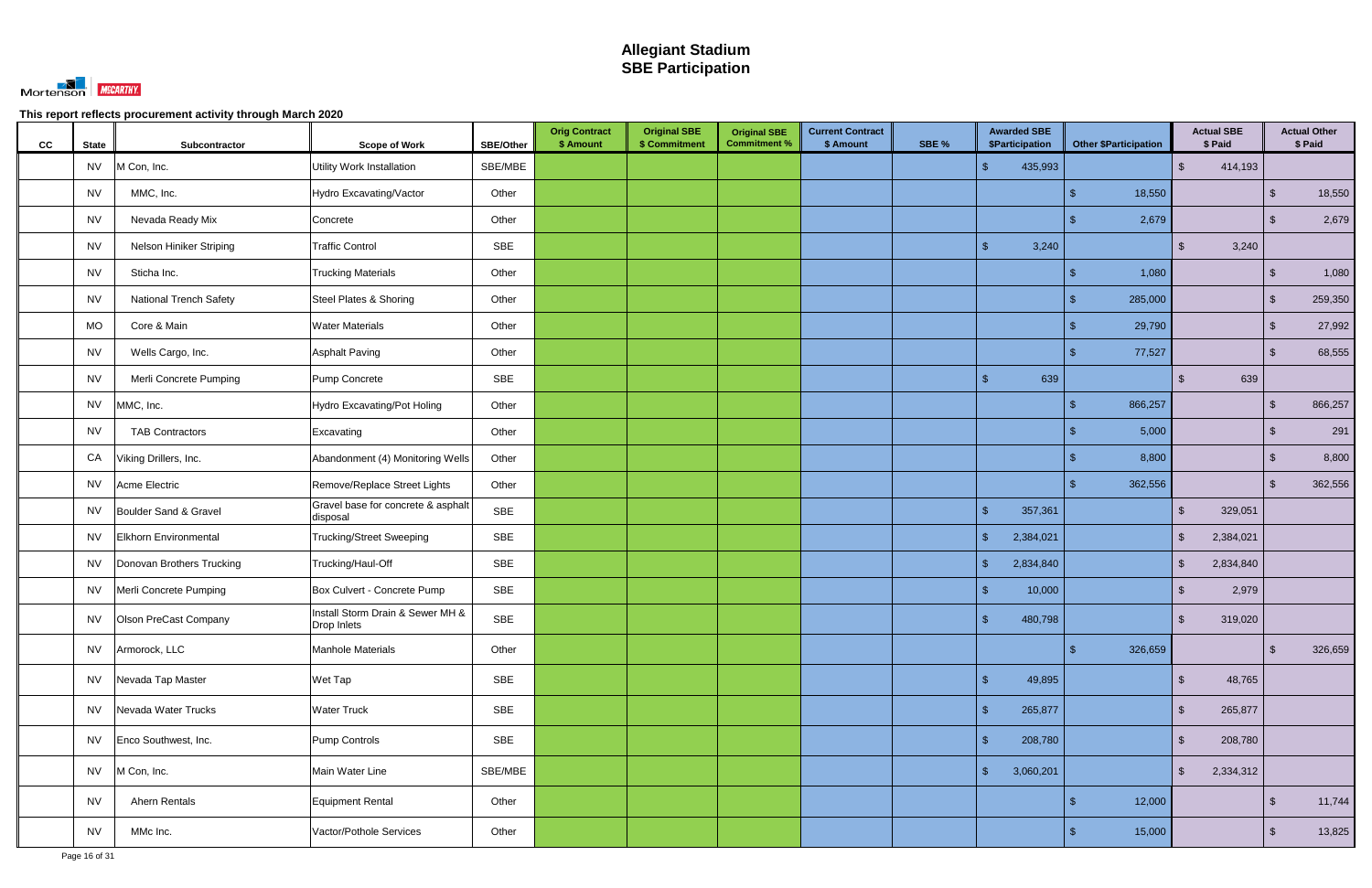

| cc   | <b>State</b> | Subcontractor                 | <b>Scope of Work</b>                        | <b>SBE/Other</b> | <b>Orig Contract</b><br>\$ Amount | <b>Original SBE</b><br>\$ Commitment | <b>Original SBE</b><br><b>Commitment %</b> | <b>Current Contract</b><br>\$ Amount | SBE % | <b>Awarded SBE</b><br>\$Participation | <b>Other \$Participation</b> | <b>Actual SBE</b><br>\$ Paid   |                         | <b>Actual Other</b><br>\$ Paid |
|------|--------------|-------------------------------|---------------------------------------------|------------------|-----------------------------------|--------------------------------------|--------------------------------------------|--------------------------------------|-------|---------------------------------------|------------------------------|--------------------------------|-------------------------|--------------------------------|
|      | CA           | Cashman Equipment Co.         | Equipment Rental                            | Other            |                                   |                                      |                                            |                                      |       |                                       | 4,478                        |                                | -\$                     | 4,478                          |
|      | <b>TX</b>    | Aggregate Industries          | <b>Type II Supplier</b>                     | Other            |                                   |                                      |                                            |                                      |       |                                       | 50,000                       |                                | $\mathcal{S}$           | 45,089                         |
|      | <b>MO</b>    | Core & Main                   | <b>Material Supplier</b>                    | Other            |                                   |                                      |                                            |                                      |       |                                       | 675,000                      |                                | $\sqrt[6]{3}$           | 536,317                        |
|      | <b>NV</b>    | <b>National Trench Safety</b> | Shoring/Trench Plates                       | Other            |                                   |                                      |                                            |                                      |       |                                       | 25,000                       |                                | $\sqrt[6]{3}$           | 19,019                         |
|      | <b>NV</b>    | Nevada Ready Mix              | Concrete Supplier                           | Other            |                                   |                                      |                                            |                                      |       |                                       | 20,000                       |                                | \$                      | 19,998                         |
|      | <b>NV</b>    | <b>Rinker Materials</b>       | RPC Onsite/Offsite                          | Other            |                                   |                                      |                                            |                                      |       |                                       | 200,000                      |                                | $\sqrt[6]{3}$           | 186,463                        |
|      | <b>NV</b>    | HD Barricade, Inc.            | <b>Traffic Control</b>                      | Other            |                                   |                                      |                                            |                                      |       |                                       | 2,500                        |                                | $\sqrt[6]{3}$           | 2,400                          |
|      | <b>NV</b>    | Sticha Inc.                   | Trucking                                    | Other            |                                   |                                      |                                            |                                      |       |                                       | 1,394                        |                                | $\sqrt[6]{\frac{1}{2}}$ | 1,338                          |
|      | <b>NV</b>    | Las Vegas Paving              | Cold Mix                                    | Other            |                                   |                                      |                                            |                                      |       |                                       | 2,500                        |                                | -\$                     | 500                            |
|      | CA           | HD White Cap                  | <b>Safety Supplies</b>                      | Other            |                                   |                                      |                                            |                                      |       |                                       | 5,500                        |                                | $\sqrt[6]{3}$           | 5,394                          |
|      | <b>NV</b>    | <b>Olson Precast Company</b>  | 8" Meter Vaults                             | SBE              |                                   |                                      |                                            |                                      |       | $\mathbb{S}$<br>62,997                |                              | 55,686<br>\$                   |                         |                                |
|      | <b>NV</b>    | Nevada Tap Master             | Hot Tap on Domestic Water Line              | Other            |                                   |                                      |                                            |                                      |       |                                       | 1,500                        |                                |                         |                                |
|      | <b>NV</b>    | Las Vegas Paving              | Flaggers                                    | Other            |                                   |                                      |                                            |                                      |       |                                       | 694,729                      |                                | \$.                     | 694,729                        |
|      | <b>NV</b>    | Wells Cargo, Inc.             | Asphalt Patching                            | Other            |                                   |                                      |                                            |                                      |       |                                       | 160,565                      |                                | -\$                     | 160,565                        |
|      | <b>NV</b>    | Nelson Hiniker Striping       | Striping/Traffic Control                    | SBE              |                                   |                                      |                                            |                                      |       | 154,128<br>-\$                        |                              | 121,644<br><sup>\$</sup>       |                         |                                |
|      | <b>NV</b>    | Sahara Concrete               | Concrete Repair                             | SBE              |                                   |                                      |                                            |                                      |       | 2,836<br>$\sqrt[6]{3}$                |                              | 2,836<br>$\sqrt[6]{2}$         |                         |                                |
|      |              |                               |                                             |                  |                                   |                                      |                                            |                                      |       |                                       |                              |                                |                         |                                |
| 2.05 | CA           | <b>Malcolm Drilling</b>       | <b>Deep Foundations</b>                     | Other            | 8,630,311<br>-\$                  | 1,588,177<br>$\sqrt{3}$              | $18\%$ \$                                  | 10,729,892                           | 26%   |                                       |                              |                                | $\mathcal{L}$           | 10,729,892                     |
|      | <b>NV</b>    | <b>CMC Steel</b>              | Reinforcing Steel                           | Other            |                                   |                                      |                                            |                                      |       |                                       | 2,200,385                    |                                | $\sqrt[6]{3}$           | 2,096,926                      |
|      | <b>NV</b>    | Steel Edge, Inc.              | Piles                                       | SBE              |                                   |                                      |                                            |                                      |       | $\mathbb{S}$<br>457,446               |                              | $\mathfrak{S}$<br>457,446      |                         |                                |
|      | <b>NV</b>    | Precision aggregate Products  | <b>Supply Grout for Deep</b><br>Foundations | SBE              |                                   |                                      |                                            |                                      |       | $\sqrt{2}$<br>2,133,225               |                              | 2,133,225<br>\$                |                         |                                |
|      | <b>NV</b>    | <b>Trinity Land Survey</b>    | Box Culvert - Survey                        | SBE/WBE          |                                   |                                      |                                            |                                      |       | $\sqrt{2}$<br>187,619                 |                              | $187,619$ \$<br>$\mathfrak{S}$ |                         | $\sim 100$                     |
|      | <b>NV</b>    | Dielco Crane Service          | <b>Crane Lift Services</b>                  | Other            |                                   |                                      |                                            |                                      |       |                                       | 20,353                       |                                | -\$                     | 20,353                         |
|      | <b>NV</b>    | <b>TAB Contractors</b>        | Load Haul-off & Dispose ACIP<br>Spoils      | Other            |                                   |                                      |                                            |                                      |       |                                       | 221,790                      |                                | -\$                     | 210,700                        |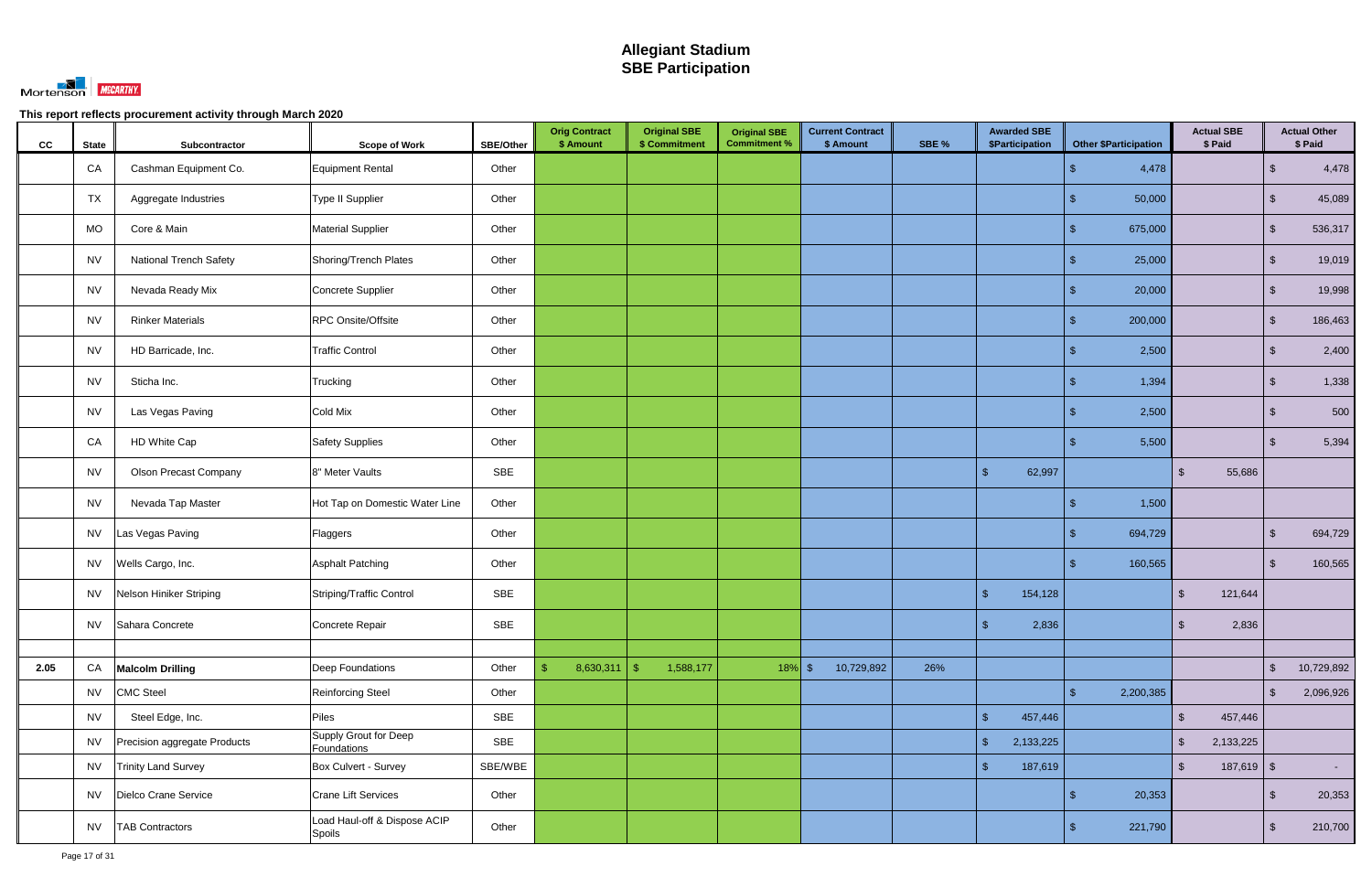

| cc        | <b>State</b>               | Subcontractor                        | <b>Scope of Work</b>                                | SBE/Other  | <b>Orig Contract</b><br>\$ Amount | <b>Original SBE</b><br>\$ Commitment | <b>Original SBE</b><br><b>Commitment %</b> | <b>Current Contract</b><br>\$ Amount | SBE % | <b>Awarded SBE</b><br><b>\$Participation</b> | <b>Other \$Participation</b> | <b>Actual SBE</b><br>\$ Paid          |                         | <b>Actual Other</b><br>\$ Paid |
|-----------|----------------------------|--------------------------------------|-----------------------------------------------------|------------|-----------------------------------|--------------------------------------|--------------------------------------------|--------------------------------------|-------|----------------------------------------------|------------------------------|---------------------------------------|-------------------------|--------------------------------|
|           | <b>NV</b>                  | Fugro USA Land                       | Osterberg Cell load testing<br>equipment & services | Other      |                                   |                                      |                                            |                                      |       |                                              | 205,817                      |                                       | $\mathcal{S}$           | 205,817                        |
|           | NV                         | Clark Welding & Fabricating          | Welding                                             | Other      |                                   |                                      |                                            |                                      |       |                                              | 51,702                       |                                       | $\sqrt[6]{3}$           | 51,702                         |
|           | <b>NV</b>                  | White Cap                            | <b>General Building Materials</b>                   | Other      |                                   |                                      |                                            |                                      |       |                                              | 44,503                       |                                       | $\sqrt[6]{3}$           | 44,503                         |
|           | NV                         | <b>United Rentals</b>                | Rental Equipment                                    | Other      |                                   |                                      |                                            |                                      |       |                                              | 20,791                       |                                       | $\mathcal{L}$           | 20,791                         |
|           | <b>NV</b>                  | <b>MMC</b>                           | Potholing/Vac Truck Work                            | Other      |                                   |                                      |                                            |                                      |       |                                              | 1,125                        |                                       | $\sqrt[6]{3}$           | 1,125                          |
|           |                            |                                      |                                                     |            |                                   |                                      |                                            |                                      |       |                                              |                              |                                       |                         |                                |
| 2.99/3.99 | <b>NV</b>                  | Mortenson/McCarthy                   | Structural Concrete                                 | Other      | $\mathbb{S}$<br>128,419,469       | $\mathfrak{F}$<br>19,262,920         | $15\%$ \$                                  | 142,926,934                          | 25%   |                                              |                              |                                       | $\mathfrak{S}$          | 129,530,614                    |
| 3.99a     | WI                         | <b>Gateway Forming Systems</b>       | Horizontal Formwork                                 | Other      |                                   |                                      |                                            |                                      |       |                                              | 15,128,319<br>\$             |                                       | $\mathfrak{S}$          | 15,128,319                     |
|           | <b>NV</b>                  | Region 9 Safety                      | <b>Safety Director</b>                              | SBE/MBE    |                                   |                                      |                                            |                                      |       | $\sqrt{2}$<br>168,341                        |                              | 168,341<br>$\sqrt[6]{\frac{1}{2}}$    |                         |                                |
|           | <b>NV</b>                  | <b>Pacific Construction Services</b> | Shoring Rental/Lumber                               | SBE        |                                   |                                      |                                            |                                      |       | $\mathbb{S}$<br>1,000,000                    |                              | $\mathbb{S}$<br>934,987               |                         |                                |
| 3.99b     | <b>NV</b>                  | <b>CMC Rebar</b>                     | Reinforcing                                         | Other      |                                   |                                      |                                            |                                      |       |                                              | 21,337,720<br>\$.            |                                       | $\mathcal{S}$           | 19,834,944                     |
|           | <b>NV</b>                  | Steel Edge, Inc.                     | <b>Reinforcing Steel</b>                            | SBE        |                                   |                                      |                                            |                                      |       | $\mathbb{S}$<br>5,358,109                    |                              | $\mathbb{S}$<br>5,358,109             |                         |                                |
|           | <b>NV</b>                  | Precision Aggregate Products         | Concrete                                            | SBE        |                                   |                                      |                                            |                                      |       | $\mathcal{S}$<br>15,373,190                  |                              | $\sqrt[6]{\frac{1}{2}}$<br>15,231,082 |                         |                                |
|           | <b>NV</b>                  | Merli Concrete                       | Concrete Pumping                                    | <b>SBE</b> |                                   |                                      |                                            |                                      |       | 722,421<br>$\mathbb{S}$                      |                              | $\sqrt[6]{\frac{1}{2}}$<br>719,911    |                         |                                |
|           | <b>NV</b>                  | Penhall Co.                          | Demolition                                          | Other      |                                   |                                      |                                            |                                      |       |                                              | 80,648<br>$\mathfrak{L}$     |                                       | $\sqrt[6]{3}$           | 80,648                         |
|           | <b>NV</b>                  | Copper State Bolt & Nut Co.          | Materials                                           | Other      |                                   |                                      |                                            |                                      |       |                                              | 10,000                       |                                       | $\sqrt[6]{3}$           | 6,177                          |
|           | <b>NV</b>                  | Jcord                                | Demolition                                          | <b>SBE</b> |                                   |                                      |                                            |                                      |       | $\mathbf{\hat{s}}$<br>1,895,195              |                              | 1,775,653<br>$\sqrt[6]{\frac{1}{2}}$  |                         |                                |
|           | <b>NV</b>                  | Ahern Rentals                        | Equipment Rental                                    | Other      |                                   |                                      |                                            |                                      |       |                                              | 40,000<br>\$.                |                                       | $\sqrt[6]{\frac{1}{2}}$ | 25,940                         |
|           | AZ                         | Sunstate Equipment                   | Equipment Rental                                    | Other      |                                   |                                      |                                            |                                      |       |                                              | 5,000<br>\$                  |                                       | $\sqrt[6]{\frac{1}{2}}$ | 3,694                          |
|           | CA                         | <b>HD Supply</b>                     | Supplies & Materials                                | Other      |                                   |                                      |                                            |                                      |       |                                              | 40,000<br>\$                 |                                       | $\sqrt[6]{3}$           | 25,563                         |
|           | <b>NJ</b>                  | Hilti                                | Small Tools, Materials &<br>Equipment               | Other      |                                   |                                      |                                            |                                      |       |                                              | 89,199<br>\$.                |                                       | $\sqrt[6]{3}$           | 89,199                         |
|           | <b>TX</b>                  | H & E Equipment                      | Equipment Rental                                    | Other      |                                   |                                      |                                            |                                      |       |                                              | 20,000<br>\$                 |                                       | $\sqrt[6]{\frac{1}{2}}$ | 9,571                          |
|           | GA                         | <b>Herc Rentals</b>                  | Equipment Rental                                    | Other      |                                   |                                      |                                            |                                      |       |                                              | 30,000<br>\$.                |                                       | $\sqrt{2}$              | 15,116                         |
|           | <b>NV</b>                  | Lynco Associates                     | Epoxy & Rebar Enbeds                                | Other      |                                   |                                      |                                            |                                      |       |                                              | 54,000<br>\$                 |                                       | $\sqrt[6]{3}$           | 46,420                         |
|           | <b>NV</b><br>Page 18 of 31 | CDPI                                 | Concrete Polishing                                  | Other      |                                   |                                      |                                            |                                      |       |                                              | 50,000<br>\$                 |                                       | $\sqrt[6]{\frac{1}{2}}$ | 9,400                          |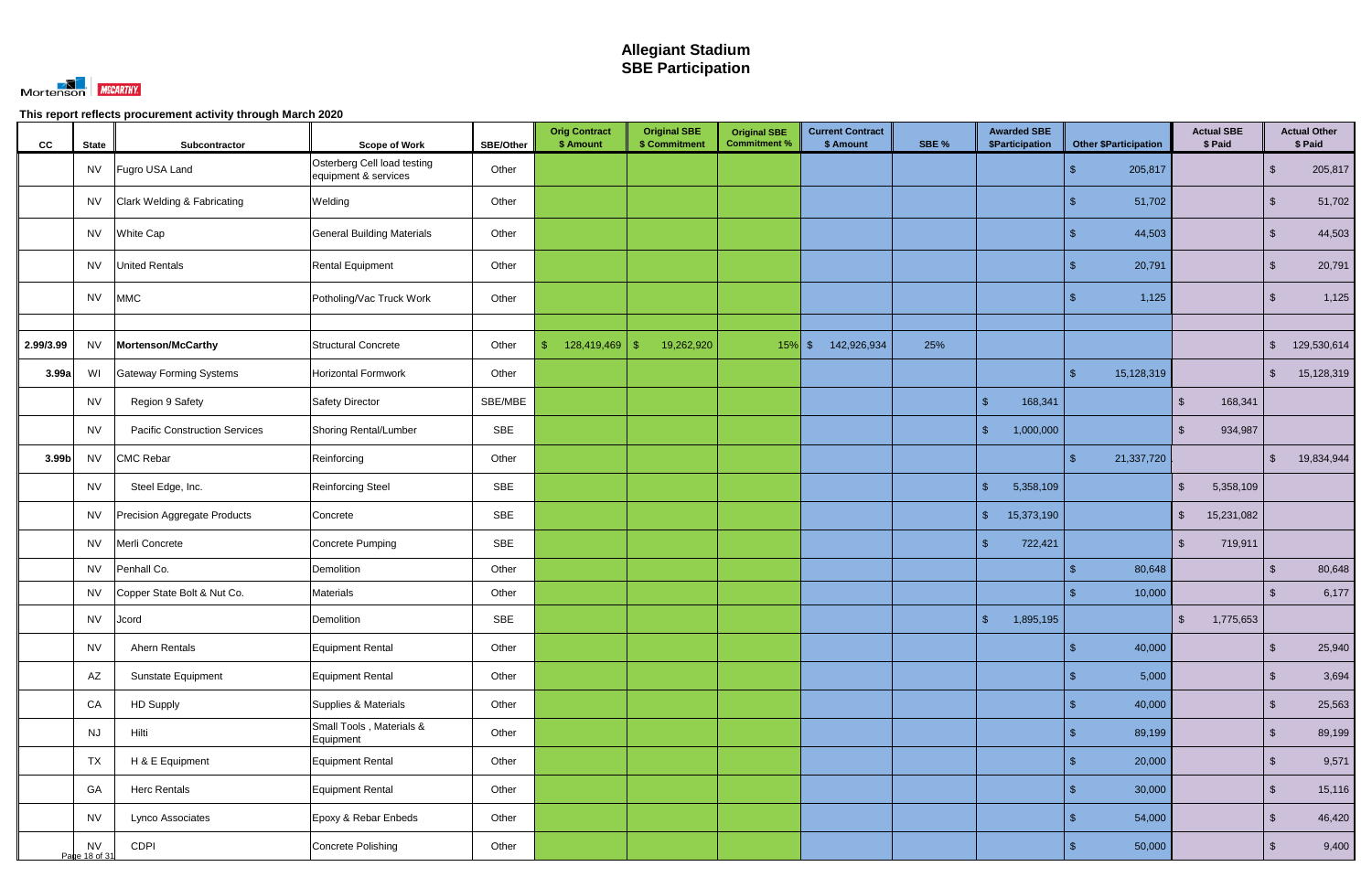

| cc | <b>State</b> | Subcontractor                     | <b>Scope of Work</b>           | <b>SBE/Other</b> | <b>Orig Contract</b><br>\$ Amount | <b>Original SBE</b><br>\$ Commitment | <b>Original SBE</b><br><b>Commitment %</b> | <b>Current Contract</b><br>\$ Amount | SBE % | <b>Awarded SBE</b><br>\$Participation | <b>Other \$Participation</b> | <b>Actual SBE</b><br>\$ Paid      |                         | <b>Actual Other</b><br>\$ Paid |
|----|--------------|-----------------------------------|--------------------------------|------------------|-----------------------------------|--------------------------------------|--------------------------------------------|--------------------------------------|-------|---------------------------------------|------------------------------|-----------------------------------|-------------------------|--------------------------------|
|    | IL           | CDW Direct, LLC                   | <b>Technology Equipment</b>    | Other            |                                   |                                      |                                            |                                      |       |                                       | 35,000                       |                                   | $\sqrt[6]{3}$           | 10,933                         |
|    | <b>NV</b>    | <b>Atlas Construction Supply</b>  | Column Formwork - Supplies     | Other            |                                   |                                      |                                            |                                      |       |                                       | 1,500,000                    |                                   | \$                      | 365,415                        |
|    | <b>NV</b>    | BC Wire Rope & Rigging            | <b>Rigging Supplies</b>        | <b>SBE</b>       |                                   |                                      |                                            |                                      |       | $\mathbf{\hat{S}}$<br>650,000         |                              | 355,214<br>$\mathbb{S}$           |                         |                                |
|    | <b>NV</b>    | Pacific Construction Services     | Lumber - Supplier              | <b>SBE</b>       |                                   |                                      |                                            |                                      |       | $\mathbb{S}$<br>1,500,000             |                              | $\frac{1}{2}$<br>1,115,176        |                         |                                |
|    | <b>NV</b>    | Construction Testing Services     | <b>Professional Services</b>   | Other            |                                   |                                      |                                            |                                      |       |                                       | 100,000<br>\$.               |                                   | $\sqrt[6]{3}$           | 88,076                         |
|    | <b>NV</b>    | Concrete Accessories              | Grout/Concrete - Supplier      | <b>SBE</b>       |                                   |                                      |                                            |                                      |       | $\mathbf{\hat{s}}$<br>200,000         |                              | 174,038<br>$\mathbb{S}$           |                         |                                |
|    | MN           | Curtis 1000 Inc.                  | Materials                      | Other            |                                   |                                      |                                            |                                      |       |                                       | 3,450                        |                                   | $\sqrt[6]{3}$           | 1,205                          |
|    | MN           | <b>ESCH Construction Supply</b>   | Materials                      | Other            |                                   |                                      |                                            |                                      |       |                                       | 5,000                        |                                   | \$                      | 2,573                          |
|    | <b>NV</b>    | <b>FASCO</b>                      | Materials                      | <b>SBE</b>       |                                   |                                      |                                            |                                      |       | $\sqrt{2}$<br>100,000                 |                              | 55,765<br>$\sqrt[6]{\frac{1}{2}}$ |                         |                                |
|    | <b>NV</b>    | <b>Fastenal Company</b>           | Materials                      | Other            |                                   |                                      |                                            |                                      |       |                                       | 2,450                        |                                   | $\sqrt[6]{3}$           | 348                            |
|    | <b>NV</b>    | Fasteners Inc.                    | <b>Thread Supplier</b>         | Other            |                                   |                                      |                                            |                                      |       |                                       | 200,000                      |                                   | $\mathcal{S}$           | 162,191                        |
|    | <b>NV</b>    | <b>Glove Connection</b>           | Safety Equipment & Small Tools | SBE              |                                   |                                      |                                            |                                      |       | $\mathbf{\hat{S}}$<br>500,000         |                              | 252,140<br>$\mathbb{S}$           |                         |                                |
|    | IL           | Grainger                          | <b>Construction Supplies</b>   | Other            |                                   |                                      |                                            |                                      |       |                                       | 10,000                       |                                   |                         | 5,944                          |
|    | <b>NJ</b>    | Hilti                             | Small Tools & Epoxy            | Other            |                                   |                                      |                                            |                                      |       |                                       | 500,000                      |                                   | $\mathcal{S}$           | 426,413                        |
|    | WA           | <b>KR</b>                         | Materials                      | Other            |                                   |                                      |                                            |                                      |       |                                       | 20,000                       |                                   | $\sqrt[6]{3}$           | 8,248                          |
|    | CO           | Smalley & Company                 | <b>Water Stop Supplies</b>     | Other            |                                   |                                      |                                            |                                      |       |                                       | 10,500                       |                                   | $\sqrt[6]{3}$           | 1,505                          |
|    |              | NV  HD Supply White Cap           | Materials                      | Other            |                                   |                                      |                                            |                                      |       |                                       | ፍ<br>1,500,000               |                                   | $\sqrt{2}$              | 1,404,359                      |
|    |              | NV New Life Office LLC            | <b>Workstation Materials</b>   | Other            |                                   |                                      |                                            |                                      |       |                                       | \$<br>42,000                 |                                   | $\sqrt[6]{\frac{1}{2}}$ | 2,944                          |
|    | PA           | Norcen Industries                 | Materials                      | Other            |                                   |                                      |                                            |                                      |       |                                       | 20,000                       |                                   | $\sqrt[6]{\frac{1}{2}}$ | 1,826                          |
|    | <b>NV</b>    | NOVA Geotechnical & Inspection    | <b>Professional Services</b>   | Other            |                                   |                                      |                                            |                                      |       |                                       | 20,000                       |                                   | $\sqrt[6]{3}$           | 3,779                          |
|    | MO           | <b>Office Essentials</b>          | <b>Office Supplies</b>         | Other            |                                   |                                      |                                            |                                      |       |                                       | 2,000                        |                                   | $\sqrt[6]{3}$           | 380                            |
|    | <b>NV</b>    | <b>Staples</b>                    | <b>Office Supplies</b>         | Other            |                                   |                                      |                                            |                                      |       |                                       | 10,000<br>\$                 |                                   | $\sqrt[6]{\frac{1}{2}}$ | 3,012                          |
|    | <b>NV</b>    | William Vollmer                   | Materials                      | Other            |                                   |                                      |                                            |                                      |       |                                       | 20,000<br>\$                 |                                   | $\sqrt[6]{\frac{1}{2}}$ | 2,756                          |
|    | CO           | <b>RMD KWIKform North America</b> | Materials                      | Other            |                                   |                                      |                                            |                                      |       |                                       | 2,500,000                    |                                   | $\sqrt[6]{3}$           | 1,645,321                      |
|    |              | NV MJ. Dean Construction          | Concrete Forming               | Other            |                                   |                                      |                                            |                                      |       |                                       | 1,500,000<br>\$.             |                                   | $\sqrt[6]{3}$           | 1,143,842                      |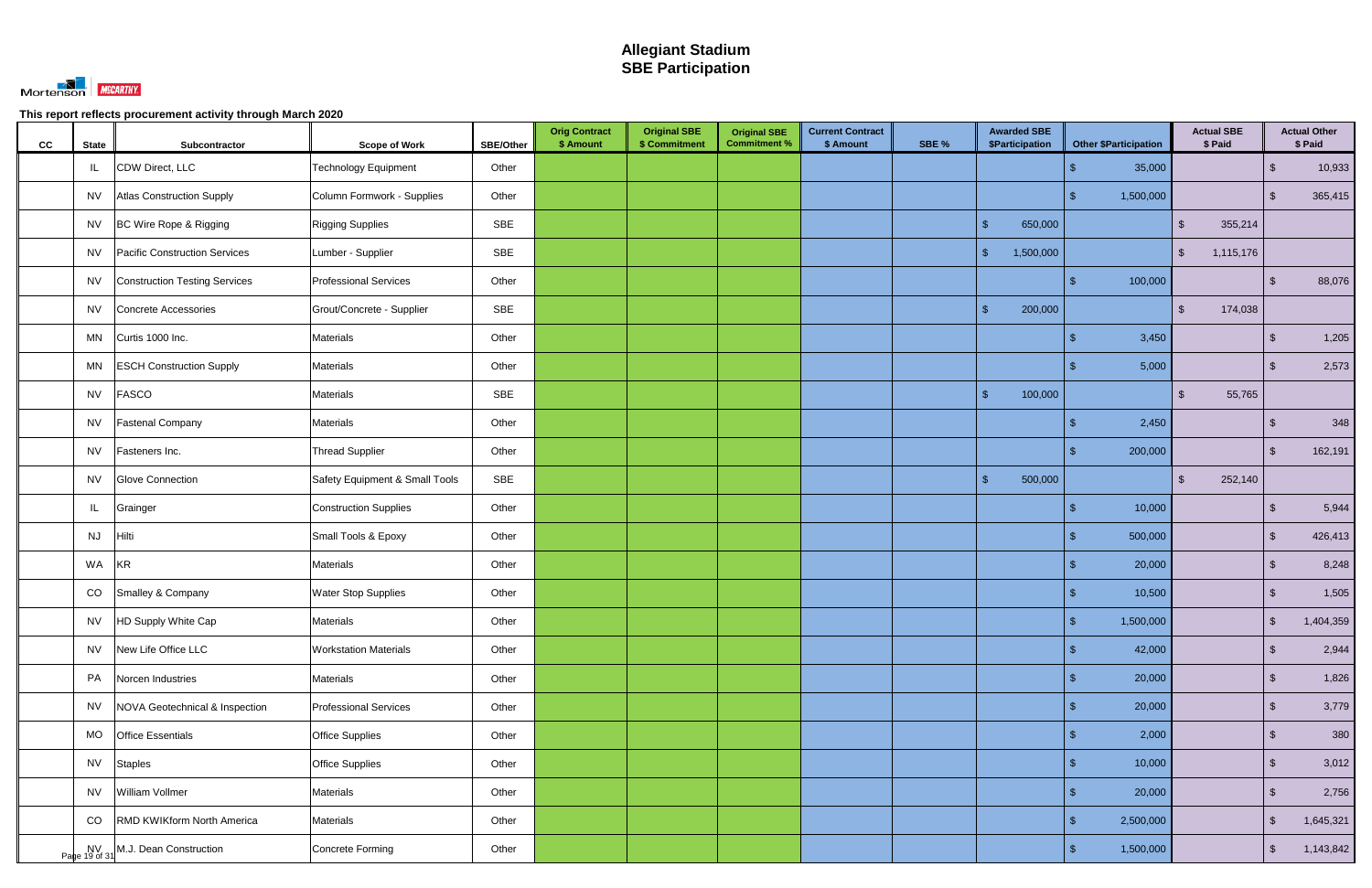

| CC | <b>State</b> | Subcontractor                          | <b>Scope of Work</b>          | <b>SBE/Other</b> | <b>Orig Contract</b><br>\$ Amount | <b>Original SBE</b><br>\$ Commitment | <b>Original SBE</b><br><b>Commitment %</b> | <b>Current Contract</b><br>\$ Amount | SBE % | <b>Awarded SBE</b><br>\$Participation | <b>Other \$Participation</b> | <b>Actual SBE</b><br>\$ Paid   |                         | <b>Actual Other</b><br>\$ Paid |
|----|--------------|----------------------------------------|-------------------------------|------------------|-----------------------------------|--------------------------------------|--------------------------------------------|--------------------------------------|-------|---------------------------------------|------------------------------|--------------------------------|-------------------------|--------------------------------|
|    | AZ           | UFP Chandler, LLC                      | <b>Materials</b>              | Other            |                                   |                                      |                                            |                                      |       |                                       | 25,500                       |                                | $\sqrt[6]{3}$           | 8,499                          |
|    | L            | Uline, Inc.                            | <b>Materials</b>              | Other            |                                   |                                      |                                            |                                      |       |                                       | 10,000                       |                                | $\sqrt[6]{3}$           | 3,269                          |
|    | <b>NV</b>    | Reliable Crane                         | Crane Rental                  | SBE              |                                   |                                      |                                            |                                      |       | $\mathbf{\$}$<br>7,000,000            |                              | 1,851,376<br>\$                |                         |                                |
|    | <b>NV</b>    | <b>Eberhard SW Roofing</b>             | <b>Water Stop Supplies</b>    | SBE              |                                   |                                      |                                            |                                      |       | $\sqrt{2}$<br>50,000                  |                              | 43,434<br>$\mathbb{S}$         |                         |                                |
|    | <b>NV</b>    | IQC Southwest, LLC                     | Quality Control - Inspections | Other            |                                   |                                      |                                            |                                      |       |                                       | 500,000<br>\$                |                                | $\sqrt[3]{2}$           | 394,193                        |
|    | <b>NV</b>    | Artkore LLC                            | Materials                     | SBE              |                                   |                                      |                                            |                                      |       | $\sqrt{2}$<br>1,500                   |                              | 602<br>$\sqrt[6]{\frac{1}{2}}$ |                         |                                |
|    | <b>NV</b>    | Commercial Scaffolding of Nevada       | Stair Tower & Scaffolding     | <b>SBE</b>       |                                   |                                      |                                            |                                      |       | $\sqrt{2}$<br>500,000                 |                              | 219,442<br>$\mathfrak{F}$      |                         |                                |
|    | <b>NV</b>    | Union Erectors                         | Steel Corrections             | SBE              |                                   |                                      |                                            |                                      |       | $\mathcal{S}$<br>861,388              |                              | $\sqrt[6]{3}$<br>759,526       |                         |                                |
|    | SD           | Dakota Riggers & Tool Supply           | Materials                     | Other            |                                   |                                      |                                            |                                      |       |                                       | 3,450                        |                                | $\sqrt[3]{2}$           | 122                            |
|    | <b>NV</b>    | Fiber Tech Lifting Products            | Materials                     | Other            |                                   |                                      |                                            |                                      |       |                                       | 2,000                        |                                | $\sqrt[3]{2}$           | 217                            |
|    | <b>NV</b>    | Hershberger Bros Welding               | <b>Materials</b>              | SBE              |                                   |                                      |                                            |                                      |       | $\sqrt{2}$<br>10,000                  |                              | 4,528<br>$\sqrt[6]{3}$         |                         |                                |
|    | <b>NV</b>    | June Rose, LLC                         | Materials                     | SBE              |                                   |                                      |                                            |                                      |       | $\mathcal{S}$<br>30,000               |                              | 9,434<br><sup>\$</sup>         |                         |                                |
|    | <b>MN</b>    | <b>Mars Supply</b>                     | Materials                     | Other            |                                   |                                      |                                            |                                      |       |                                       | 5,000<br>ß.                  |                                | $\sqrt[3]{2}$           | 1,038                          |
|    | <b>NV</b>    | <b>RGR Training Center</b>             | <b>Safety Training</b>        | Other            |                                   |                                      |                                            |                                      |       |                                       | 20,000                       |                                | $\sqrt[3]{2}$           | 3,360                          |
|    | <b>NV</b>    | <b>Border Construction Specialties</b> | Materials                     | Other            |                                   |                                      |                                            |                                      |       |                                       | 30,000                       |                                | $\sqrt[3]{2}$           | 22,026                         |
|    | GA           | Global Equipment Co.                   | Materials                     | Other            |                                   |                                      |                                            |                                      |       |                                       | 10,000                       |                                | $\sqrt[6]{3}$           | 1,044                          |
|    | <b>NV</b>    | <b>Go2 Partners</b>                    | Materials                     | Other            |                                   |                                      |                                            |                                      |       |                                       | \$<br>5,000                  |                                | $\sqrt[6]{\frac{1}{2}}$ | 1,312                          |
|    | MD           | Canam Steel Corporation                | Materials                     | Other            |                                   |                                      |                                            |                                      |       |                                       | 10,000<br>$\mathfrak{L}$     |                                | $\sqrt[6]{\frac{1}{2}}$ | 2,336                          |
|    | <b>NV</b>    | Mobile Materials, LLC                  | <b>Materials</b>              | Other            |                                   |                                      |                                            |                                      |       |                                       | 20,000<br>\$                 |                                | $\sqrt[6]{3}$           | 9,540                          |
|    | WA           | Safeworks Holding, Inc.                | <b>Materials</b>              | Other            |                                   |                                      |                                            |                                      |       |                                       | 200,000<br>\$.               |                                | $\sqrt[6]{3}$           | 172,026                        |
|    | <b>NV</b>    | BrandSafway Services, LLC              | Scaffolding                   | Other            |                                   |                                      |                                            |                                      |       |                                       | 392,092<br>£.                |                                | $\sqrt{2}$              | 373,161                        |
|    | MN           | Acme Tools                             | <b>Small Tools</b>            | Other            |                                   |                                      |                                            |                                      |       |                                       | 5,000                        |                                | $\sqrt{3}$              | 222                            |
|    | WA           | <b>Amazon Business</b>                 | Misc. Supplies                | Other            |                                   |                                      |                                            |                                      |       |                                       | 5,000                        |                                | $\sqrt[6]{\frac{1}{2}}$ | 2,614                          |
|    | <b>NV</b>    | Ice Now                                | Ice & Water                   | SBE              |                                   |                                      |                                            |                                      |       | $\mathfrak{S}$<br>20,000              |                              | $\sqrt{2}$<br>12,339           |                         |                                |
|    |              | Page 20lof 31 Deslauries, Inc.         | Equipment Rental              | Other            |                                   |                                      |                                            |                                      |       |                                       | 20,000<br>\$                 |                                | $\sqrt[6]{3}$           | 5,311                          |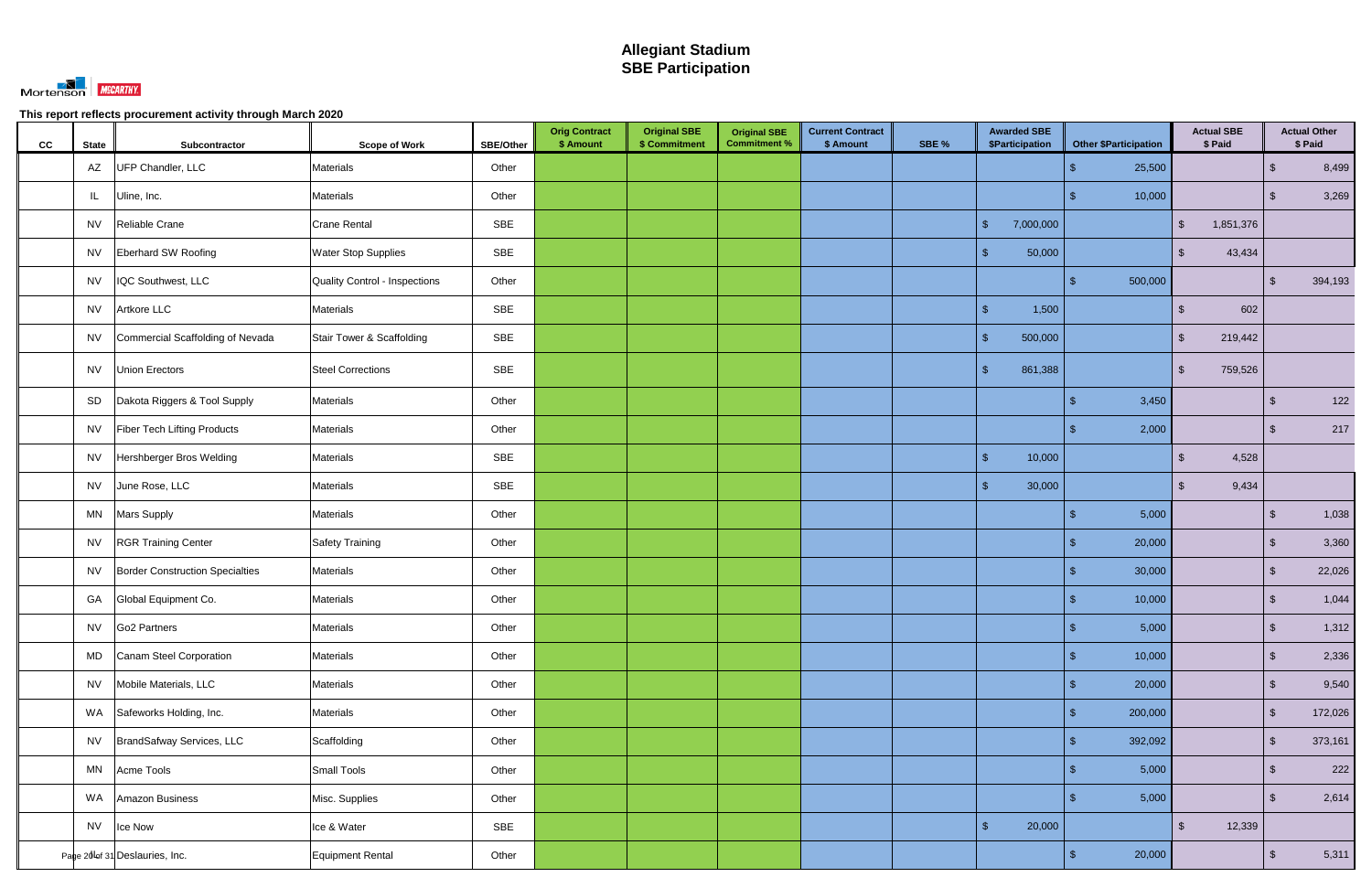

| cc        | <b>State</b>                          | Subcontractor                                | <b>Scope of Work</b>                                            | SBE/Other  | <b>Orig Contract</b><br>\$ Amount | <b>Original SBE</b><br>\$ Commitment | <b>Original SBE</b><br><b>Commitment %</b> | <b>Current Contract</b><br>\$ Amount |           | SBE % |                    | <b>Awarded SBE</b><br>\$Participation |                | <b>Other \$Participation</b> |                         | <b>Actual SBE</b><br>\$ Paid |                | <b>Actual Other</b><br>\$ Paid |
|-----------|---------------------------------------|----------------------------------------------|-----------------------------------------------------------------|------------|-----------------------------------|--------------------------------------|--------------------------------------------|--------------------------------------|-----------|-------|--------------------|---------------------------------------|----------------|------------------------------|-------------------------|------------------------------|----------------|--------------------------------|
|           | MN                                    | Tforce Final Mile LLC                        | Materials                                                       | Other      |                                   |                                      |                                            |                                      |           |       |                    |                                       |                | 5,000                        |                         |                              | \$             | 886                            |
|           | <b>NV</b>                             | <b>GM Construction</b>                       | <b>Professional Services</b>                                    | <b>SBE</b> |                                   |                                      |                                            |                                      |           |       | $\mathbf{\hat{s}}$ | 30,000                                |                |                              | $\mathbb{S}$            | 18,103                       |                |                                |
|           | NV                                    | ORR Safety Corp.                             | <b>Safety Supplies</b>                                          | Other      |                                   |                                      |                                            |                                      |           |       |                    |                                       |                | 20,593                       |                         |                              | $\mathfrak{L}$ | 20,593                         |
|           | PA                                    | <b>Traffic Safety Store</b>                  | Materials                                                       | Other      |                                   |                                      |                                            |                                      |           |       |                    |                                       |                | 5,000                        |                         |                              | \$             | 1,109                          |
|           | <b>NV</b>                             | Silver Star Ready Mix                        | Site Concrete                                                   | Other      |                                   |                                      |                                            |                                      |           |       |                    |                                       | \$.            | 1,200,000                    |                         |                              | $\sqrt[6]{3}$  | 167,755                        |
|           | <b>NV</b>                             | 84 Lumber Company                            | Materials                                                       | Other      |                                   |                                      |                                            |                                      |           |       |                    |                                       |                | 15,000                       |                         |                              | $\mathcal{S}$  | 4,854                          |
|           |                                       |                                              |                                                                 |            |                                   |                                      |                                            |                                      |           |       |                    |                                       |                |                              |                         |                              |                |                                |
| 3.01      | WA                                    | Corona Stud & Deck, LLC                      | Scoreboard                                                      | Other      | 2,671,201<br>-\$                  | -\$<br>400,680                       | $15\%$ \$                                  | 3,120,981                            |           | 15%   | -\$                | 307,820                               |                |                              |                         |                              | $\sqrt[6]{3}$  | 2,542,952                      |
|           | <b>NV</b>                             | Crown Fabricators                            | Supply & Fabricate Misc. Steel &<br>Handrail                    | <b>SBE</b> |                                   |                                      |                                            |                                      |           |       | $\mathcal{S}$      | 160,327                               |                |                              | $\mathfrak{S}$          | 160,327                      |                |                                |
|           | CA                                    | <b>EW Corporation Industrial Fabricators</b> | <b>Steel Fabrication</b>                                        | Other      |                                   |                                      |                                            |                                      |           |       |                    |                                       |                | 683,830                      |                         |                              |                | 555,342                        |
|           |                                       |                                              |                                                                 |            |                                   |                                      |                                            |                                      |           |       |                    |                                       |                |                              |                         |                              |                |                                |
| 3.02      | <b>TX</b>                             | <b>Camatic Seating, Inc.</b>                 | <b>Fixed Seating - Install</b>                                  | Other      | 79,353<br>\$                      |                                      |                                            | $\mathcal{S}$                        | 1,938,121 |       |                    |                                       | £.             | 1,938,121                    |                         |                              | $\mathfrak{L}$ | 826,401                        |
|           |                                       |                                              |                                                                 |            |                                   |                                      |                                            |                                      |           |       |                    |                                       |                |                              |                         |                              |                |                                |
| 3.02      | TX                                    | <b>Camatic Seating, Inc.</b>                 | <b>Fixed Seating - Supply</b>                                   | Other      | 6,288,018<br>\$.                  | 943,203<br>- \$                      | $15\%$ \$                                  |                                      | 6,317,438 | 15%   | $\mathcal{S}$      | 947,616                               |                |                              |                         |                              | $\mathcal{S}$  | 3,992,191                      |
|           | FL.                                   | Seating Installation Group                   | Seating Installation                                            | WBE        |                                   |                                      |                                            |                                      |           |       |                    |                                       | \$.            | 1,372,383                    |                         |                              | \$             | 374,709                        |
|           |                                       |                                              |                                                                 |            |                                   |                                      |                                            |                                      |           |       |                    |                                       |                |                              |                         |                              |                |                                |
| 3.03      | CA                                    | <b>Seda Seating Ltd.</b>                     | <b>Retractable Seating</b><br>Installation Labor on Retractable | Other      | 6,448,586<br>\$                   | 967,288                              | $15%$ \$                                   | 6,815,659                            |           | 15%   | -\$                | 666,654                               |                |                              |                         |                              | $\mathcal{S}$  | 4,516,677                      |
|           | <b>NV</b>                             | <b>Union Erectors</b>                        | <b>Seating Units</b>                                            | <b>SBE</b> |                                   |                                      |                                            |                                      |           |       | $\mathcal{S}$      | 328,495                               |                |                              | $\mathfrak{S}$          | 42,358                       |                |                                |
|           | <b>NV</b>                             | Live Electric                                | <b>Electrical Work</b>                                          | SBE/WBE    |                                   |                                      |                                            |                                      |           |       | $\mathbf{\hat{R}}$ | 27,200                                |                |                              |                         |                              |                |                                |
| 3.04/3.10 | <b>NV</b>                             | <b>Eberhard Southwest Roofing</b>            | Roofing & Waterproofing                                         | SBE        | 4,259,219<br>$\mathcal{S}$        | 4,259,219<br>-\$                     | $100\%$ \$                                 |                                      | 5,826,932 | 100%  | $\mathfrak{S}$     | 5,356,932                             |                |                              | $\sqrt[6]{\frac{1}{2}}$ | 3,240,100                    |                |                                |
|           | CO                                    | Smalley & Company                            | <b>Waterproofing Materials</b>                                  | Other      |                                   |                                      |                                            |                                      |           |       |                    |                                       | \$.            | 60,000                       |                         |                              | $\sqrt[6]{3}$  | 53,847                         |
|           |                                       | Construction Sealants Supply                 |                                                                 | SBE        |                                   |                                      |                                            |                                      |           |       | $\mathbf{\hat{s}}$ | 470,000                               |                |                              | $\mathfrak{S}$          | 464,924                      |                |                                |
|           | <b>NV</b>                             |                                              | <b>Waterproofing Materials</b>                                  |            |                                   |                                      |                                            |                                      |           |       |                    |                                       |                |                              |                         |                              |                |                                |
|           | <b>TX</b>                             | StarFoam Manufacturing                       | <b>Waterproofing Materials</b>                                  | Other      |                                   |                                      |                                            |                                      |           |       |                    |                                       |                | 70,000                       |                         |                              | $\mathcal{S}$  | 64,527                         |
|           | CA                                    | Sika Sarnafil                                | <b>Roofing Materials</b>                                        | Other      |                                   |                                      |                                            |                                      |           |       |                    |                                       | $\mathfrak{L}$ | 2,300,000                    |                         |                              | $\mathcal{S}$  | 809,519                        |
|           | <b>NV</b>                             | Dielco Crane                                 | <b>Crane Service</b>                                            | Other      |                                   |                                      |                                            |                                      |           |       |                    |                                       |                | 120,000                      |                         |                              | $\sqrt[6]{3}$  | 56,217                         |
|           | IL                                    | American Hydrotech                           | <b>Waterproofing Materials</b>                                  | Other      |                                   |                                      |                                            |                                      |           |       |                    |                                       |                | 390,000                      |                         |                              | $\sqrt[6]{3}$  | 204,700                        |
|           | <b>NV</b><br><del>Page 21 of 31</del> | H&E Equipment Services                       | <b>Rental Equipment</b>                                         | Other      |                                   |                                      |                                            |                                      |           |       |                    |                                       | \$.            | 20,000                       |                         |                              |                |                                |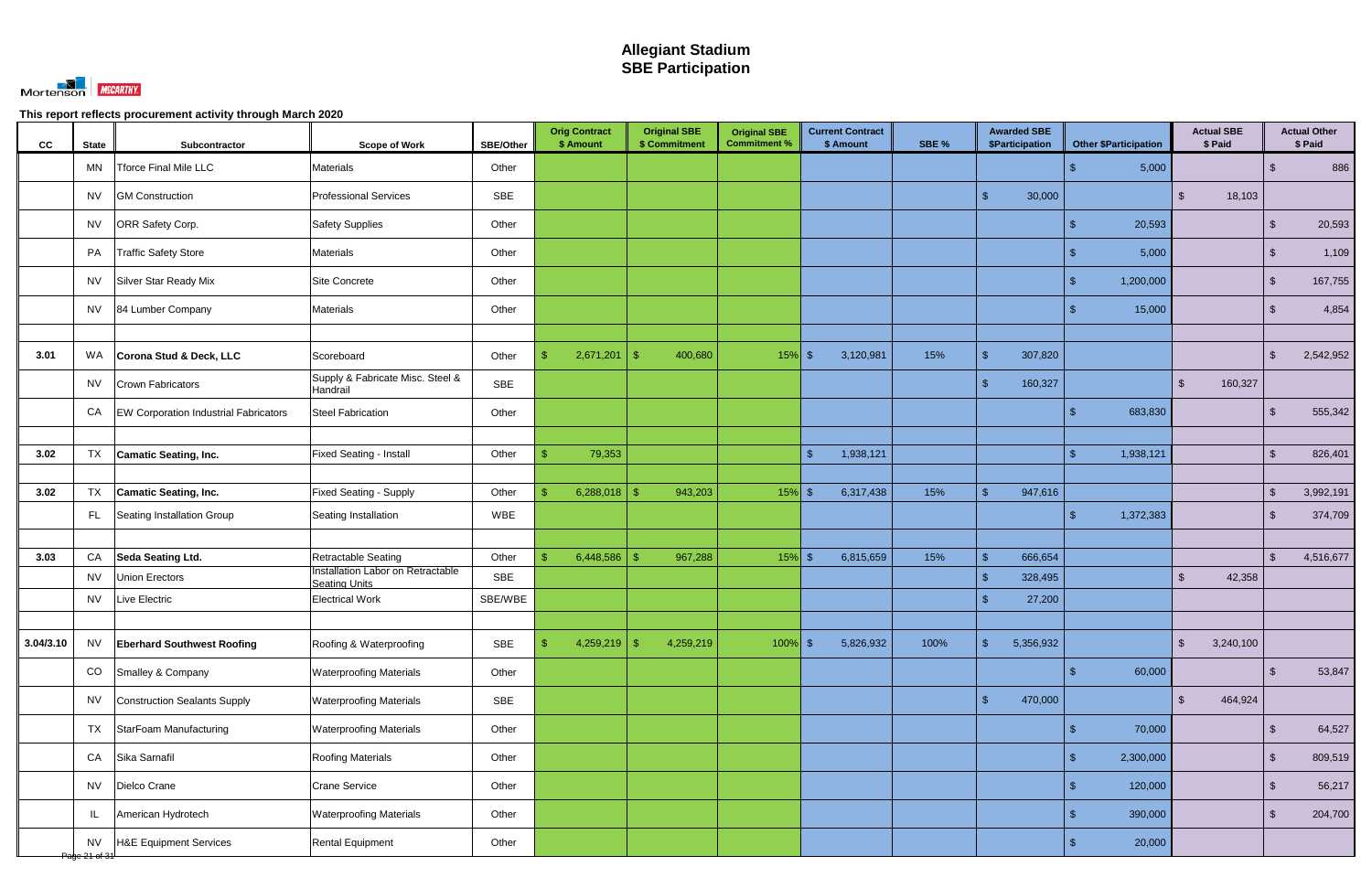

| cc    | <b>State</b> | Subcontractor                             | <b>Scope of Work</b>                                       | SBE/Other  | <b>Orig Contract</b><br>\$ Amount |            | <b>Original SBE</b><br>\$ Commitment | <b>Original SBE</b><br><b>Commitment %</b> |        | <b>Current Contract</b><br>\$ Amount | SBE % |                    | <b>Awarded SBE</b><br><b>\$Participation</b> |               | <b>Other \$Participation</b> |                         | <b>Actual SBE</b><br>\$ Paid |               | <b>Actual Other</b><br>\$ Paid |
|-------|--------------|-------------------------------------------|------------------------------------------------------------|------------|-----------------------------------|------------|--------------------------------------|--------------------------------------------|--------|--------------------------------------|-------|--------------------|----------------------------------------------|---------------|------------------------------|-------------------------|------------------------------|---------------|--------------------------------|
|       |              |                                           |                                                            |            |                                   |            |                                      |                                            |        |                                      |       |                    |                                              |               |                              |                         |                              |               |                                |
| 3.05  | <b>NV</b>    | <b>Union Erectors</b>                     | Misc. Metals - Stairs                                      | SBE        |                                   | 974,144    | 974,144<br>- \$                      | 100%                                       | ,   \$ | 8,600,410                            | 100%  | $\mathbb{S}$       | 8,590,926                                    |               |                              | $\mathfrak{S}$          | 7,207,017                    |               |                                |
|       | IN           | American Stairs Corp.                     | <b>Stair Material Supplier</b>                             | Other      |                                   |            |                                      |                                            |        |                                      |       |                    |                                              |               | 663,039                      |                         |                              | $\sqrt[6]{3}$ | 602,290                        |
|       | <b>NV</b>    | Commercial Scaffolding                    | Provide Scaffold                                           | SBE        |                                   |            |                                      |                                            |        |                                      |       | $\mathbf{\$}$      | 6,784                                        |               |                              | $\mathbb{S}$            | 2,731                        |               |                                |
|       | <b>NV</b>    | Jcord, LLC                                | <b>Drill Holes</b>                                         | SBE        |                                   |            |                                      |                                            |        |                                      |       | $\mathbf{\hat{f}}$ | 2,700                                        |               |                              | $\mathfrak{L}$          | 2,700                        |               |                                |
|       |              |                                           |                                                            |            |                                   |            |                                      |                                            |        |                                      |       |                    |                                              |               |                              |                         |                              |               |                                |
| 3.06  | KS           | <b>Dimensional Innovations</b>            | <b>Signature Tower</b>                                     | Other      |                                   | 580,823    | 87,123<br>-SS                        | $15%$ \$                                   |        | 15,201,880                           | 15%   | $\mathbf{\$}$      | 469,343                                      |               |                              |                         |                              | $\mathbf{\$}$ | 9,878,443                      |
|       | <b>NV</b>    | Valley Steel, LLC                         | Fabrication & Installation for Al<br>Davis Signature Tower | SBE/WBE    |                                   |            |                                      |                                            |        |                                      |       | $\mathbb{S}$       | 1,730,853                                    |               |                              | $\mathbb{S}$            | 521,107                      |               |                                |
|       | <b>NV</b>    | <b>MD Electric</b>                        | <b>Torch Interior Electrical Fit Out</b>                   | SBE/WBE    |                                   |            |                                      |                                            |        |                                      |       | $\mathbf{\hat{s}}$ | 65,000                                       |               |                              |                         |                              |               |                                |
|       | <b>NV</b>    | P1 Group                                  | <b>Torch Plumbing</b>                                      | Other      |                                   |            |                                      |                                            |        |                                      |       |                    |                                              |               | 81,300                       |                         |                              |               |                                |
|       | <b>NV</b>    | Gephart/Morse                             | <b>Torch Interior Electrical Fit Out</b><br>Supervision    | Other      |                                   |            |                                      |                                            |        |                                      |       |                    |                                              |               | 10,010                       |                         |                              |               |                                |
|       | <b>NV</b>    | <b>GM Construction</b>                    | <b>Grout for Torch Base</b>                                | <b>SBE</b> |                                   |            |                                      |                                            |        |                                      |       | $\mathbb{S}$       | 7,836                                        |               |                              | $\mathbb{S}$            | 7,445                        |               |                                |
|       | <b>NV</b>    | Casas Electric                            | <b>Electrical Engineering of Signature</b><br>Tower        | <b>SBE</b> |                                   |            |                                      |                                            |        |                                      |       | $\mathbf{\hat{s}}$ | 7,250                                        |               |                              | $\mathfrak{L}$          | 7,250                        |               |                                |
|       |              |                                           |                                                            |            |                                   |            |                                      |                                            |        |                                      |       |                    |                                              |               |                              |                         |                              |               |                                |
| 3.08a | <b>TN</b>    | Industrial Door Contractors (IDC)         | Operable Field Mechanization                               | Other      | $\mathbb{S}$                      | 17,160,597 | 2,600,000                            | $15%$ \$                                   |        | 17,702,221                           | 17%   |                    |                                              |               |                              |                         |                              | $\mathbf{\$}$ | 15,916,474                     |
|       | MN           | Danny's Construction Co., LLC             | Installation of Field Tray                                 | <b>WBE</b> |                                   |            |                                      |                                            |        |                                      |       |                    |                                              |               | 3,536,483                    |                         |                              | <sup>\$</sup> | 3,336,737                      |
|       | <b>NV</b>    | Dielco Crane                              | Crane Work                                                 | Other      |                                   |            |                                      |                                            |        |                                      |       |                    |                                              |               | 38,550                       |                         |                              |               |                                |
|       | NV           | <b>Trinity Land Surveying</b>             | Field Survey & Layout                                      | SBE/WBE    |                                   |            |                                      |                                            |        |                                      |       | $\mathbf{\$}$      | 72,779                                       |               |                              | S.                      | 72,779                       |               |                                |
|       | PA           | Gantrex Inc.                              | Thermite Welding                                           | Other      |                                   |            |                                      |                                            |        |                                      |       |                    |                                              |               | 172,459                      |                         |                              | \$            | 172,459                        |
|       | <b>NV</b>    | Mori Consulting                           | Supplier                                                   | SBE/MBE    |                                   |            |                                      |                                            |        |                                      |       | $\sqrt{2}$         | 2,703,203                                    |               |                              | $\sqrt[6]{\frac{1}{2}}$ | 2,703,203                    |               |                                |
|       | <b>NV</b>    | Gephart/Morse                             | Mechanized Field Tray Wiring                               | Other      |                                   |            |                                      |                                            |        |                                      |       |                    |                                              |               | 328,225                      |                         |                              | $\mathcal{S}$ | 328,225                        |
|       | <b>NV</b>    | <b>FSI/Flooring Solutions of NV, Inc.</b> | Mondo for mock-up plus field tray                          | SBE        |                                   |            |                                      |                                            |        |                                      |       | $\mathbb{S}$       | 130,046                                      |               |                              | $\mathfrak{S}$          | 49,537                       |               |                                |
|       | MN           | Harris                                    | Drainage System for the Field Tray                         | Other      |                                   |            |                                      |                                            |        |                                      |       |                    |                                              |               | 44,831                       |                         |                              | $\sqrt[6]{3}$ | 44,831                         |
|       | <b>NV</b>    | Southwest Specialty Coatings              | Surface preparation and coating of<br>field tray           | SBE        |                                   |            |                                      |                                            |        |                                      |       | $\mathbb{S}$       | 66,193                                       |               |                              | $\mathfrak{S}$          | 66,193                       |               |                                |
|       |              |                                           |                                                            |            |                                   |            |                                      |                                            |        |                                      |       |                    |                                              |               |                              |                         |                              |               |                                |
| 3.08b | <b>NV</b>    | McKeon Door of Nevada, Inc.               | Operable Field Door<br>Mechanization                       | Other      |                                   |            | 126,735                              | $27%$ \$                                   |        | 483,316                              | 26%   |                    |                                              |               |                              |                         |                              | $\sqrt[6]{3}$ | 312,502                        |
|       | <b>NV</b>    | Mojave Electric                           | Electrical                                                 | Other      |                                   |            |                                      |                                            |        |                                      |       |                    |                                              | $\mathcal{L}$ | 29,210                       |                         |                              |               |                                |
|       | <b>NV</b>    | <b>Clear Solutions Group</b>              | Material (glass) Supplier                                  | SBE        |                                   |            |                                      |                                            |        |                                      |       | $\mathbb{S}$       | 126,735                                      |               |                              | $\mathbb{S}$            | 126,735                      |               |                                |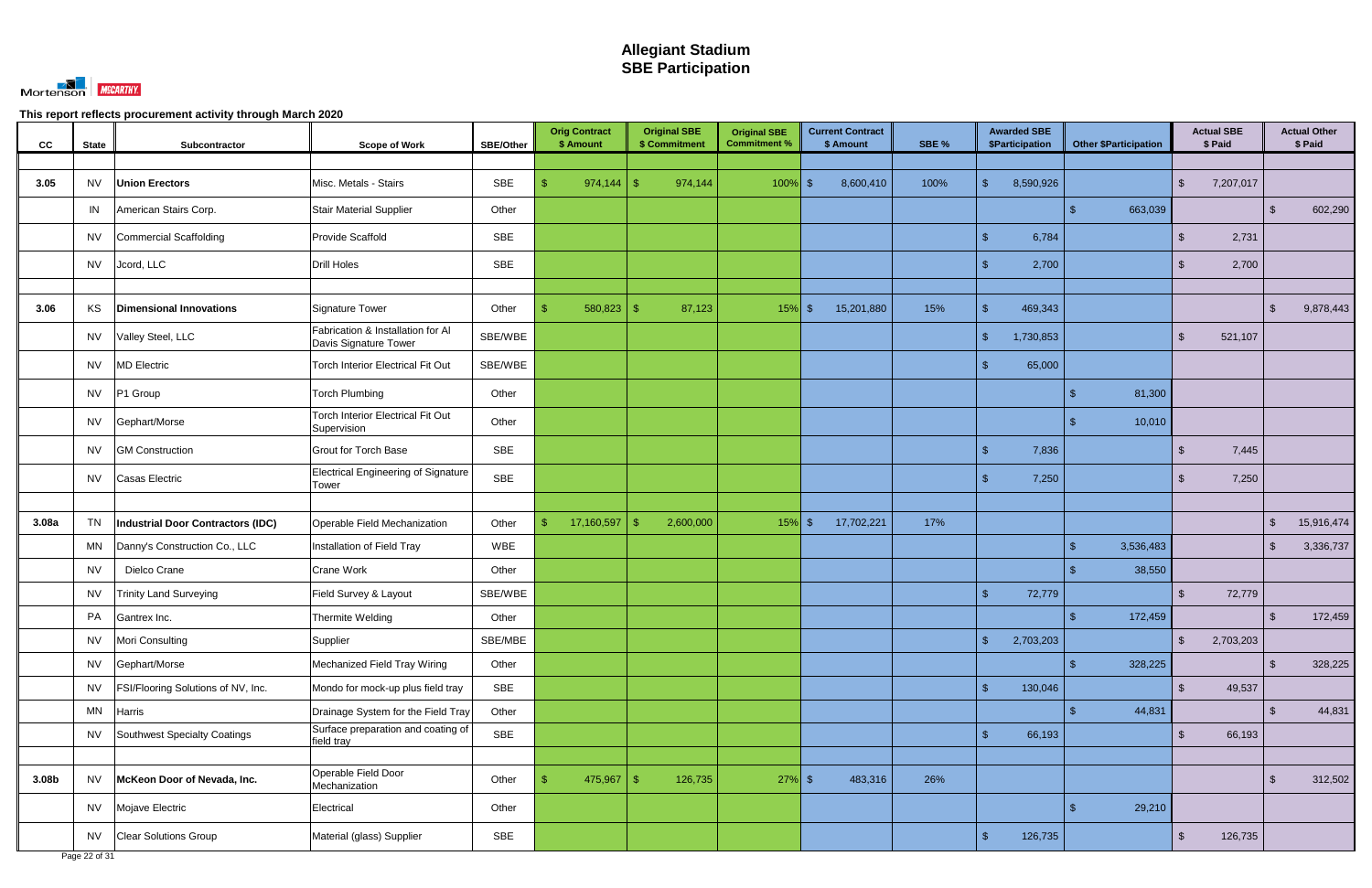

| CC        | <b>State</b>           | Subcontractor                            | <b>Scope of Work</b>                                             | <b>SBE/Other</b>      | <b>Orig Contract</b><br>\$ Amount | <b>Original SBE</b><br>\$ Commitment | <b>Original SBE</b><br><b>Commitment %</b> | <b>Current Contract</b><br>\$ Amount | SBE % | <b>Awarded SBE</b><br>\$Participation | <b>Other \$Participation</b> | <b>Actual SBE</b><br>\$ Paid                        |                         | <b>Actual Other</b><br>\$ Paid |
|-----------|------------------------|------------------------------------------|------------------------------------------------------------------|-----------------------|-----------------------------------|--------------------------------------|--------------------------------------------|--------------------------------------|-------|---------------------------------------|------------------------------|-----------------------------------------------------|-------------------------|--------------------------------|
|           | <b>NV</b>              | MJDean/Southwest Door & Hardware         | Doors, Frames & Hardware                                         | Other                 |                                   |                                      |                                            |                                      |       |                                       | 60,186                       |                                                     |                         |                                |
|           | CA                     | Moderco Inc.                             | Panel Operable Wall - Supplier                                   | Other                 |                                   |                                      |                                            |                                      |       |                                       | 22,043                       |                                                     |                         |                                |
|           |                        |                                          |                                                                  |                       |                                   |                                      |                                            |                                      |       |                                       |                              |                                                     |                         |                                |
| 3.08c     | CA                     | <b>Show Canada Industries</b>            | Retractable Columns                                              | Other                 | 1,701,160                         | 255,174                              | $15%$ \$                                   | 1,900,939                            | 15%   | 92,141<br>\$                          |                              |                                                     | \$.                     | 1,512,982                      |
|           | <b>NV</b><br><b>NV</b> | Daniel K Sobel                           | Project Management<br>Survey for Retractable Columns             | <b>SBE</b><br>SBE/MBE |                                   |                                      |                                            |                                      |       | 163,000<br>\$<br>10,000<br>\$         |                              | 120,000<br>$\mathfrak{S}$<br>7,164<br><sup>\$</sup> |                         |                                |
|           |                        | JS & S Surveying                         | Low Voltage Installation For                                     |                       |                                   |                                      |                                            |                                      |       |                                       |                              |                                                     |                         |                                |
|           | <b>NV</b>              | MD Electric Inc.                         | Retractable Columns<br><b>Installation Labor for Retractable</b> | SBE/WBE               |                                   |                                      |                                            |                                      |       | $\sqrt[6]{3}$<br>10,000               |                              |                                                     |                         |                                |
|           | <b>NV</b>              | Union Erectors                           | Columns                                                          | SBE                   |                                   |                                      |                                            |                                      |       | $\mathcal{R}$<br>10,000               |                              |                                                     |                         |                                |
|           |                        |                                          |                                                                  |                       |                                   |                                      |                                            |                                      |       |                                       |                              |                                                     |                         |                                |
| 3.09      | <b>NV</b>              | Gephart/Morse                            | Distributed Antenna System (DAS)                                 | Other                 | 3,000,000                         | 450,000<br>-\$                       | $15\%$ \$                                  | 28,115,635                           | 17%   |                                       |                              |                                                     | $\mathcal{L}$           | 13,887,187                     |
|           |                        | <b>Morse Electric</b>                    |                                                                  |                       |                                   |                                      |                                            |                                      |       |                                       |                              |                                                     |                         |                                |
|           | <b>NV</b>              | <b>MD Electric</b>                       | <b>DAS Conduit</b>                                               | SBE/WBE               |                                   |                                      |                                            |                                      |       | $\mathcal{S}$<br>1,462,257            |                              | 1,285,843<br>\$                                     |                         |                                |
|           | <b>NV</b>              | CESS                                     | DAS Generator, ATS, PDU                                          | SBE/MBE               |                                   |                                      |                                            |                                      |       | 16,593<br>$\mathbb{S}$                |                              |                                                     |                         |                                |
|           | <b>NV</b>              | <b>General Design &amp; Construction</b> | Multi Brackets & Compression<br>Plates                           | SBE/MBE               |                                   |                                      |                                            |                                      |       | $\sqrt{2}$<br>100,154                 |                              | 30,836<br><sup>\$</sup>                             |                         |                                |
|           | <b>NV</b>              | <b>Clinton Nevada</b>                    | Cabling Supplier/Distributor                                     | <b>SBE</b>            |                                   |                                      |                                            |                                      |       | $\mathcal{S}$<br>2,584,788            |                              | $\mathfrak{S}$<br>1,010,741                         |                         |                                |
|           | CA                     | Industrial Electric Mfg.                 | <b>Electrical Switchgear</b>                                     | Other                 |                                   |                                      |                                            |                                      |       |                                       | 99,160                       |                                                     | -\$                     | 99,073                         |
|           | <b>NY</b>              | <b>JMA Wireless</b>                      | <b>Wireless Components</b>                                       | Other                 |                                   |                                      |                                            |                                      |       |                                       | 2,023,987                    |                                                     | -\$                     | 1,971,344                      |
|           | <b>NV</b>              | Well Equipment, Inc.                     | <b>Electrical Material</b>                                       | SBE                   |                                   |                                      |                                            |                                      |       | 524,722                               |                              | $\mathfrak{S}$<br>442,187                           |                         |                                |
|           | <b>NV</b>              | Main Electric                            | <b>Electrical Supplier</b>                                       | Other                 |                                   |                                      |                                            |                                      |       |                                       | 502,122                      |                                                     |                         | 371,389                        |
|           |                        |                                          |                                                                  |                       |                                   |                                      |                                            |                                      |       |                                       |                              |                                                     |                         |                                |
| 3.11/4.01 | <b>NV</b>              | Performance Contracting, Inc.            | Exterior & Interior Framing/Drywall                              | Other                 | 40,095,890<br>$\mathfrak{S}$      | 6,025,279<br>-\$                     | $15\%$ \$                                  | 48,744,539                           | 15%   |                                       |                              |                                                     | $\sqrt[6]{\frac{1}{2}}$ | 37,148,550                     |
|           | <b>NV</b>              | Commercial Scaffolding                   | Erection/dismantle of Scaffold                                   | <b>SBE</b>            |                                   |                                      |                                            |                                      |       | $\sqrt{2}$<br>1,367,818               |                              | $\mathfrak{S}$<br>810,513                           |                         |                                |
|           | <b>NV</b>              | <b>Gale Building Products</b>            | Insulation and Firestopping                                      | Other                 |                                   |                                      |                                            |                                      |       |                                       | 1,926,360<br>\$.             |                                                     | $\mathcal{L}$           | 1,160,364                      |
|           | <b>NV</b>              | Lochsa Engineering                       | <b>Engineering Services</b>                                      | Other                 |                                   |                                      |                                            |                                      |       |                                       | 139,700                      |                                                     | ්                       | 139,700                        |
|           | <b>NV</b>              | R&P Supply                               | Framing, Drywall, Taping                                         | <b>SBE</b>            |                                   |                                      |                                            |                                      |       | 4,300,000<br>$\mathbf{\$}$            |                              | $\mathfrak{S}$<br>1,120,464                         |                         |                                |
|           | <b>NV</b>              | Technicoat Management                    | Interior Moisture Barrier                                        | SBE                   |                                   |                                      |                                            |                                      |       | -\$<br>359,710                        |                              | $\mathfrak{S}$<br>191,271                           |                         |                                |
|           | <b>NV</b>              | Tomarco Fastening Systems, Inc.          | Fasteners                                                        | Other                 |                                   |                                      |                                            |                                      |       |                                       | 185,281<br>\$.               |                                                     | $\mathcal{L}$           | 185,281                        |
|           | <b>NV</b>              | Legacy Cast & Stone & Composites         | Ceiling Shapes                                                   | <b>SBE</b>            |                                   |                                      |                                            |                                      |       | $\mathbb{S}$<br>36,875                |                              | $\mathfrak{S}$<br>36,875                            |                         |                                |
|           | <b>NV</b>              | Herman Truck Lines, LLC                  | Metal Decking/Trucking                                           | SBE                   |                                   |                                      |                                            |                                      |       | $\mathcal{S}$<br>200,000              |                              | $\mathfrak{S}$<br>170,472                           |                         |                                |
|           |                        | Page 2NV 31 MPS Plastic Wall Products    | <b>FRP</b>                                                       | SBE                   |                                   |                                      |                                            |                                      |       | $\mathbf{\$}$<br>900,000              |                              |                                                     |                         |                                |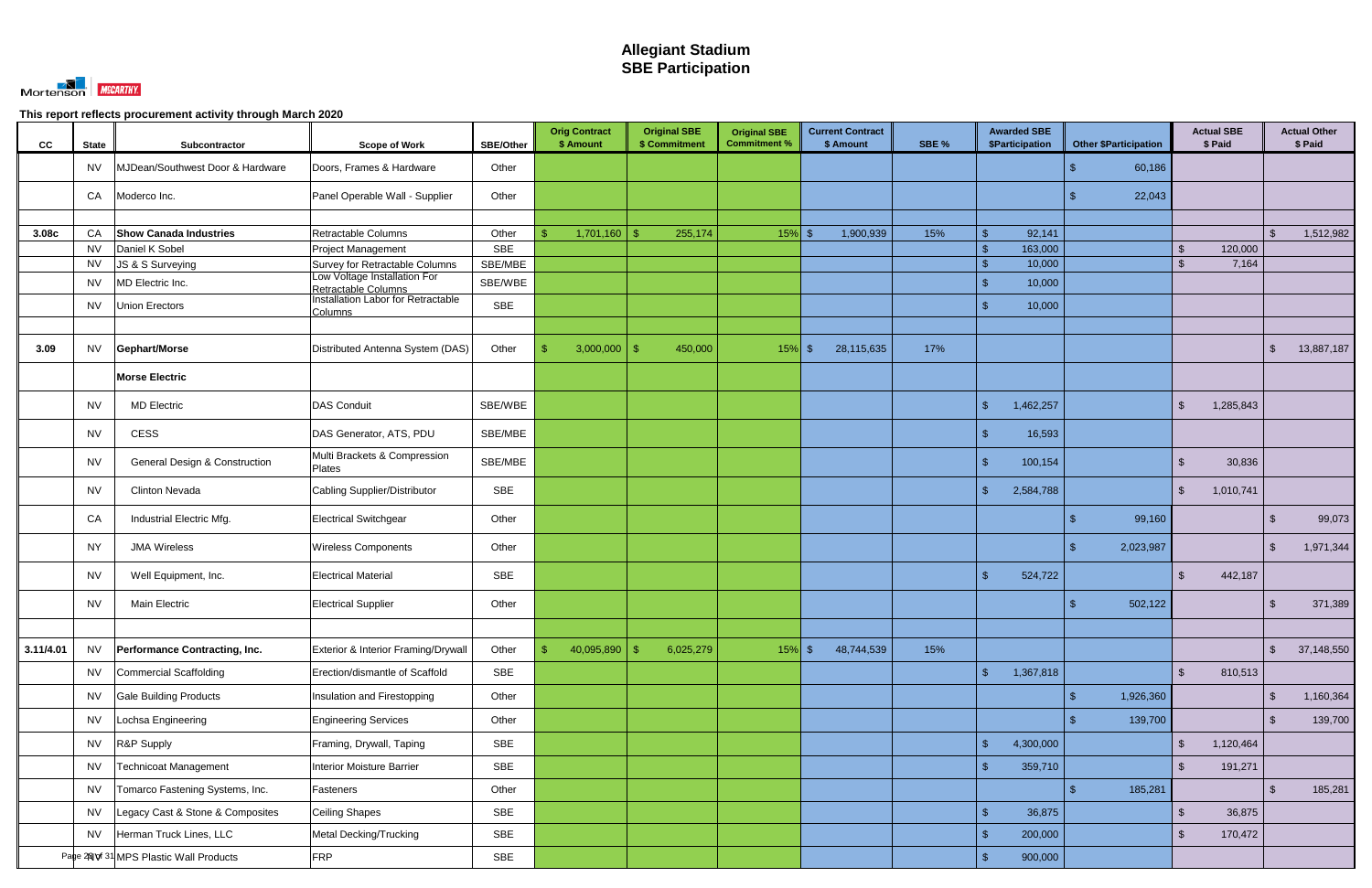

| cc   | <b>State</b>  | Subcontractor                     | <b>Scope of Work</b>                                                           | SBE/Other | <b>Orig Contract</b><br>\$ Amount | <b>Original SBE</b><br>\$ Commitment | <b>Original SBE</b><br><b>Commitment %</b> | <b>Current Contract</b><br>\$ Amount | SBE % | <b>Awarded SBE</b><br><b>\$Participation</b> | <b>Other \$Participation</b> | <b>Actual SBE</b><br>\$ Paid |               | <b>Actual Other</b><br>\$ Paid |
|------|---------------|-----------------------------------|--------------------------------------------------------------------------------|-----------|-----------------------------------|--------------------------------------|--------------------------------------------|--------------------------------------|-------|----------------------------------------------|------------------------------|------------------------------|---------------|--------------------------------|
|      |               |                                   |                                                                                |           |                                   |                                      |                                            |                                      |       |                                              |                              |                              |               |                                |
| 4.02 | <b>NV</b>     | CEDCO, Inc.                       | Masonry                                                                        | Other     | $5,258,412$ \$                    | 861,346                              | $16\%$ \$                                  | 4,907,004                            | 24%   |                                              |                              |                              | $\mathcal{L}$ | 4,581,328                      |
|      | <b>NV</b>     | A Track-Out Solutions             | <b>Material Purchasing Delivery</b>                                            | SBE/WBE   |                                   |                                      |                                            |                                      |       | 855,500<br>ፍ                                 |                              | $\mathcal{S}$<br>541,038     |               |                                |
|      | <b>NV</b>     | JS & S Surveying                  | Survey - CMU Wall Control Layout                                               | SBE/MBE   |                                   |                                      |                                            |                                      |       | -\$<br>30,000                                |                              | 27,472<br>-S                 |               |                                |
|      | <b>NV</b>     | Technicoat Management             | <b>Fire Stop/Joint Sealants</b>                                                | SBE       |                                   |                                      |                                            |                                      |       | 124,202<br>$\mathcal{S}$                     |                              | 94,673<br>-S                 |               |                                |
|      | <b>NV</b>     | Region 9 Safety Compliance        | <b>Safety Coordinator</b>                                                      | SBE/MBE   |                                   |                                      |                                            |                                      |       | 130,000<br>$\mathbf{\hat{R}}$                |                              | 113,453<br><sup>\$</sup>     |               |                                |
|      | CA            | Epic CAD Solutions                | Providing 3D Modeling                                                          | Other     |                                   |                                      |                                            |                                      |       |                                              | 50,000<br>\$.                |                              | <b>\$</b>     | 46,695                         |
|      | <b>NV</b>     | Silver Star Ready Mix             | Supplying of Masonry Grout                                                     | Other     |                                   |                                      |                                            |                                      |       |                                              | 280,001                      |                              | $\mathcal{S}$ | 136,093                        |
|      | <b>NV</b>     | JCord Construction                | <b>CMU Wall Demolition</b>                                                     | SBE       |                                   |                                      |                                            |                                      |       | 45,000<br>$\mathbf{\hat{R}}$                 |                              | 41,610<br>$\mathcal{S}$      |               |                                |
|      | NV.           | Hard Rock Pumping & Placement     | <b>Grout Pumping</b>                                                           | Other     |                                   |                                      |                                            |                                      |       |                                              | 12,000                       |                              |               |                                |
|      |               |                                   |                                                                                |           |                                   |                                      |                                            |                                      |       |                                              |                              |                              |               |                                |
| 4.03 | <b>NV</b>     | American Door Installation, LP    | Frames, Doors & Hardware                                                       | SBE       | 595,725<br>\$                     | 595,725<br>-SS                       | 100%                                       | 3,247,150<br>l S                     | 100%  | $\mathbb{S}$<br>3,247,150                    |                              | $\mathfrak{S}$<br>2,216,885  |               |                                |
|      | <b>NV</b>     | The Hallgren Co.                  | Supply Frames, Doors & Hardware                                                | Other     |                                   |                                      |                                            |                                      |       |                                              | 1,905,191<br>\$.             |                              | $\sqrt[6]{3}$ | 1,709,235                      |
|      |               |                                   |                                                                                |           |                                   |                                      |                                            |                                      |       |                                              |                              |                              |               |                                |
| 4.03 | <b>NV</b>     | The Hallgren Company of Las Vegas | Door Hardware                                                                  | Other     | 348,030                           |                                      |                                            | 348,030<br>- \$                      |       |                                              | 348,030                      |                              | \$            | 330,629                        |
|      |               |                                   |                                                                                |           |                                   |                                      |                                            |                                      |       |                                              |                              |                              |               |                                |
| 4.04 | <b>NV</b>     | Giroux Glass, Inc.                | Decorative Glazing & Mirrors                                                   | Other     | 2,161,805                         | 324,271<br>- R                       | $15%$ \$                                   | 3,438,557                            | 15%   | 186,181<br>\$                                |                              |                              | \$            | 801,112                        |
|      | <b>NV</b>     | Glass Supply, Inc.                | <b>Supplying Architectural Mirror</b><br>Fabricated to size                    | SBE       |                                   |                                      |                                            |                                      |       | $\mathbf{\hat{R}}$<br>329,603                |                              | 1,212<br>-SS                 |               |                                |
|      |               |                                   |                                                                                |           |                                   |                                      |                                            |                                      |       |                                              |                              |                              |               |                                |
| 4.04 | NV            | Davis Glass & Mirror              | Storefront Curtain Wall Entrances                                              | SBE       | $1,850,406$ \ \ \$                | 1,850,406                            | $100\%$ \$                                 | 1,315,600                            | 100%  | 1,290,674                                    |                              | \$<br>360,701                |               |                                |
|      | TX            | <b>Tepco Glass</b>                | Level 400 Motorized Windows                                                    | Other     |                                   |                                      |                                            |                                      |       |                                              | 113,845                      |                              | $\sqrt[6]{3}$ | 54,906                         |
|      | <b>NV</b>     | Sunstone Building Specialties     | TV Booth Operable Windows                                                      | SBE       |                                   |                                      |                                            |                                      |       | $\mathbf{\hat{s}}$<br>24,926                 |                              |                              |               |                                |
|      |               |                                   |                                                                                |           |                                   |                                      |                                            |                                      |       |                                              |                              |                              |               |                                |
| 4.05 | GA            | Raydeo Enterprises, Inc.          | <b>Stadium Railings</b>                                                        | Other     |                                   | 2,751,947                            | $24\%$ \$                                  | 12,379,319                           | 15%   | 353,178                                      |                              |                              | $\mathcal{S}$ | 7,029,941                      |
|      | GA            | East Gate Pallets                 | Pallets                                                                        | Other     |                                   |                                      |                                            |                                      |       |                                              | 40,000                       |                              | $\sqrt[6]{3}$ | 11,306                         |
|      | GA            | G&F Southeast Distributors Inc.   | Stainless Steel Cable & Hardware                                               | Other     |                                   |                                      |                                            |                                      |       |                                              | 198,000                      |                              | $\mathcal{L}$ | 184,302                        |
|      | <b>NV</b>     | Innova Technologies               | Engineering                                                                    | SBE       |                                   |                                      |                                            |                                      |       | $\mathcal{S}$<br>65,000                      |                              | $\mathcal{S}$<br>60,841      |               |                                |
|      | IL.           | McMaster Carr                     | Misc. Hardware                                                                 | Other     |                                   |                                      |                                            |                                      |       |                                              | 20,000                       |                              | $\mathcal{S}$ | 15,907                         |
|      | WI            | R&B Wagner                        | Core Cups, Cladding Tape, End<br>Caps, Panel Grip, Handrail<br><b>Brackets</b> | Other     |                                   |                                      |                                            |                                      |       |                                              | 337,308                      |                              |               | 9,054                          |
|      | Page 24 of 31 |                                   |                                                                                |           |                                   |                                      |                                            |                                      |       |                                              |                              |                              |               |                                |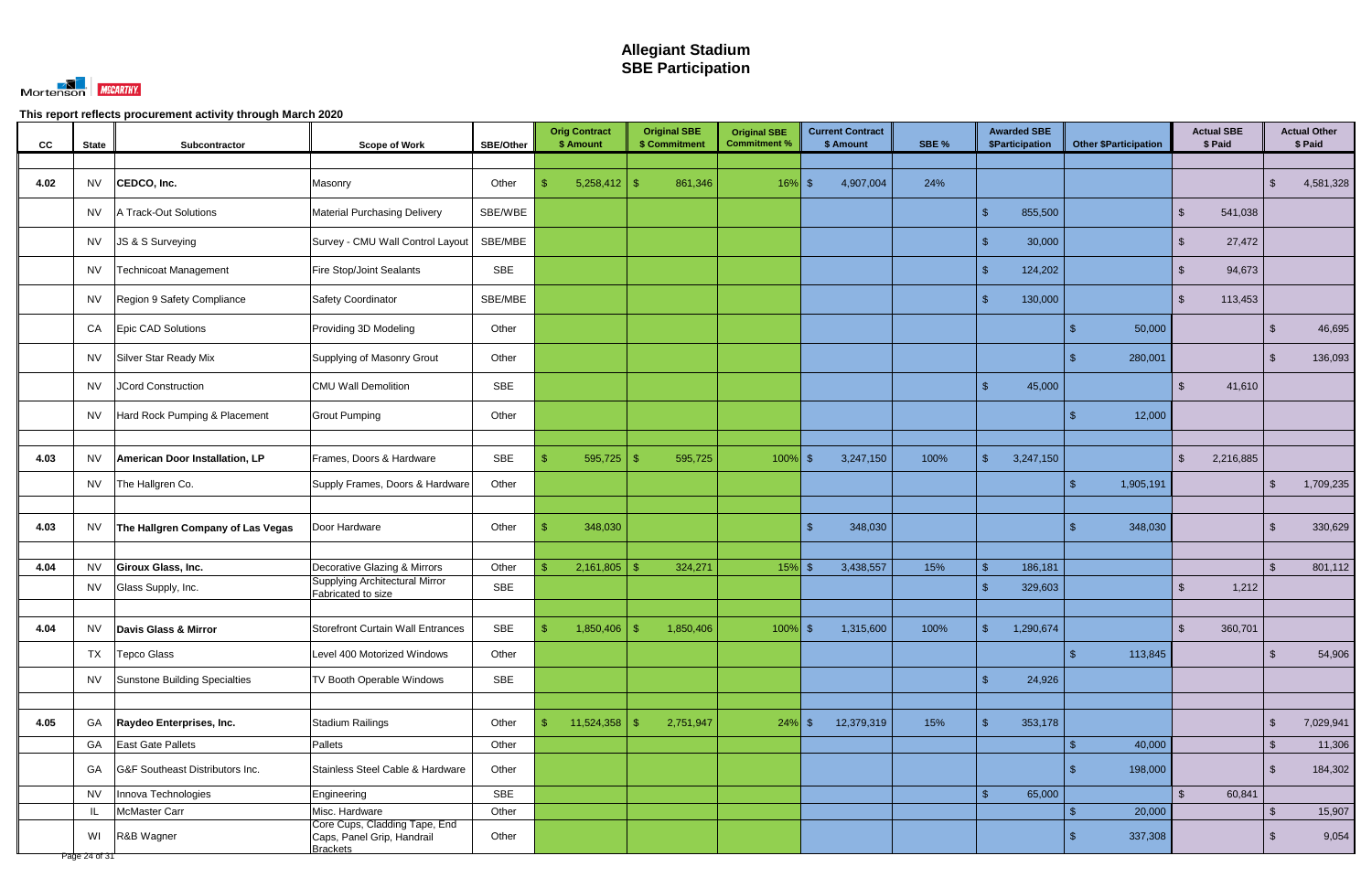

| CC    | <b>State</b> | Subcontractor                        | <b>Scope of Work</b>                         | <b>SBE/Other</b> | <b>Orig Contract</b><br>\$ Amount | <b>Original SBE</b><br>\$ Commitment | <b>Original SBE</b><br><b>Commitment %</b> | <b>Current Contract</b><br>\$ Amount | SBE % | <b>Awarded SBE</b><br>\$Participation | <b>Other \$Participation</b> | <b>Actual SBE</b><br>\$ Paid |                | <b>Actual Other</b><br>\$ Paid |
|-------|--------------|--------------------------------------|----------------------------------------------|------------------|-----------------------------------|--------------------------------------|--------------------------------------------|--------------------------------------|-------|---------------------------------------|------------------------------|------------------------------|----------------|--------------------------------|
|       | <b>TX</b>    | Ryerson                              | Steal Flat & Steal Tube                      | Other            |                                   |                                      |                                            |                                      |       |                                       | 200,000                      |                              | \$             | 150,690                        |
|       | NV.          | <b>Steel Partners</b>                | Panel Grip, Gaskets & Glass Shoe             | SBE              |                                   |                                      |                                            |                                      |       | $\mathbf{\$}$<br>1,264,070            |                              | 1,264,070<br>$\mathbb{S}$    |                |                                |
|       | GA           | <b>Stewart Stainless Supply</b>      | Stainless Steel Pipe & Sheets                | Other            |                                   |                                      |                                            |                                      |       |                                       | 325,000                      |                              | -\$            | 234,262                        |
|       | CA           | Glassworks LA, Inc.                  | Glass                                        | Other            |                                   |                                      |                                            |                                      |       |                                       | 456,860                      |                              | . \$           | 327,334                        |
|       | <b>NV</b>    | <b>Expansion Specialties</b>         | Caulk & Grout                                | SBE/VBE          |                                   |                                      |                                            |                                      |       | $\mathbf{\hat{R}}$<br>152,650         |                              | $\mathcal{S}$<br>36,480      |                |                                |
|       | <b>NV</b>    | <b>Standard Steel</b>                | Installation                                 | Other            |                                   |                                      |                                            |                                      |       |                                       | 1,000,000                    |                              | -\$            | 118,901                        |
|       | <b>NV</b>    | <b>Trinity Land Surveying</b>        | Field Survey & Layout                        | SBE/WBE          |                                   |                                      |                                            |                                      |       | 22,000<br>-S.                         |                              | $\mathbb{S}$<br>20,136       |                |                                |
|       |              |                                      |                                              |                  |                                   |                                      |                                            |                                      |       |                                       |                              |                              |                |                                |
| 4.06  | <b>NV</b>    | <b>Creative Play Recreation</b>      | Shade Canopies                               | SBE              | 1,206,097<br>\$                   | 1,206,097                            | $100\%$ \$                                 | 1,528,170                            | 100%  | $\mathcal{S}$<br>1,528,170            |                              | 503,707<br>\$                |                |                                |
|       |              |                                      |                                              |                  |                                   |                                      |                                            |                                      |       |                                       |                              |                              |                |                                |
| 4.06  | <b>NV</b>    | <b>Valley Steel LLC</b>              | North End Zone Camera Platform<br>at Catwalk | SBE/WBE          | 123,487                           | 123,487                              | $100\%$ \$                                 | 125,081                              | 100%  | 125,081                               |                              | 118,827<br>S.                |                |                                |
|       |              |                                      |                                              |                  |                                   |                                      |                                            |                                      |       |                                       |                              |                              |                |                                |
| 4.07  | <b>NV</b>    | <b>Expansion Specialties</b>         | <b>Expansion Joints</b>                      | SBE/VBE          | 1,640,550                         | 1,640,550                            | $100\%$ \$                                 | 1,913,486                            | 100%  | 1,913,486<br>ፍ                        |                              | $\mathbb{S}$<br>1,494,018    |                |                                |
|       | KS           | Balco, Inc.                          | <b>Material Supplier</b>                     | Other            |                                   |                                      |                                            |                                      |       |                                       | 104,186                      |                              | $\mathfrak{L}$ | 104,186                        |
|       | МA           | Emseal Joint System, Ltd.            | <b>Material Supplier</b>                     | Other            |                                   |                                      |                                            |                                      |       |                                       | 641,592                      |                              | -\$            | 641,592                        |
|       | WI           | Inpro Corporation                    | <b>Material Supplier</b>                     | Other            |                                   |                                      |                                            |                                      |       |                                       | 60,000                       |                              | $\mathfrak{L}$ | 51,891                         |
| 4.08f | <b>MN</b>    | Alpha Video Sports & Entertaiment    | <b>Video Production Systems</b>              | Other            | $7,499,815$ \$<br>\$              | 74,998                               | $1\%$ \$                                   | 7,565,766                            | $1\%$ |                                       |                              |                              | \$             | 4,671,829                      |
|       | IL           | Group<br><b>Clark Wire and Cable</b> | <b>Control Room Equipment Supplier</b>       | Other            |                                   |                                      |                                            |                                      |       |                                       | 15,479                       |                              |                |                                |
|       | CA           | Bittree In.                          | <b>Control Room Equipment Supplier</b>       | Other            |                                   |                                      |                                            |                                      |       |                                       | 3,854                        |                              |                |                                |
|       | NY           | <b>Tecnec Distributing</b>           | <b>Control Room Equipment Supplier</b>       | Other            |                                   |                                      |                                            |                                      |       |                                       | 1,139                        |                              |                |                                |
|       | CO           | Wesco Broadcast & Entertainment      | Control Room Equipment Supplier              | Other            |                                   |                                      |                                            |                                      |       |                                       | 8,105                        |                              |                |                                |
|       |              | MA Superlogics Inc.                  | Control Room Equipment Supplier              | Other            |                                   |                                      |                                            |                                      |       |                                       | $\mathbf{\Phi}$<br>3,240     |                              |                |                                |
|       |              | NY Dale Electronics                  | Control Room Equipment Supplier              | Other            |                                   |                                      |                                            |                                      |       |                                       | 5,450                        |                              |                |                                |
|       | MN           | <b>Bosch Security Systems</b>        | Control Room Equipment Supplier              | Other            |                                   |                                      |                                            |                                      |       |                                       | 11,042                       |                              |                |                                |
|       | IL           | Studio Technologies                  | Control Room Equipment Supplier              | Other            |                                   |                                      |                                            |                                      |       |                                       | 5,112                        |                              |                |                                |
|       | CA           | Wohler Technology                    | Control Room Equipment Supplier              | Other            |                                   |                                      |                                            |                                      |       |                                       | 19,271<br>\$.                |                              |                |                                |
|       | <b>NM</b>    | Lectronsonics                        | Control Room Equipment Supplier              | Other            |                                   |                                      |                                            |                                      |       |                                       | 4,376                        |                              |                |                                |
|       | NY           | American Music & Sound               | Control Room Equipment Supplier              | Other            |                                   |                                      |                                            |                                      |       |                                       | 10,710                       |                              |                |                                |
|       | UT           | Harmon Music Group                   | <b>Control Room Equipment Supplier</b>       | Other            |                                   |                                      |                                            |                                      |       |                                       | 3,563                        |                              |                |                                |
|       |              | Page 2G& 31 Yamaha Corp of America   | Control Room Equipment Supplier              | Other            |                                   |                                      |                                            |                                      |       |                                       | 1,680                        |                              |                |                                |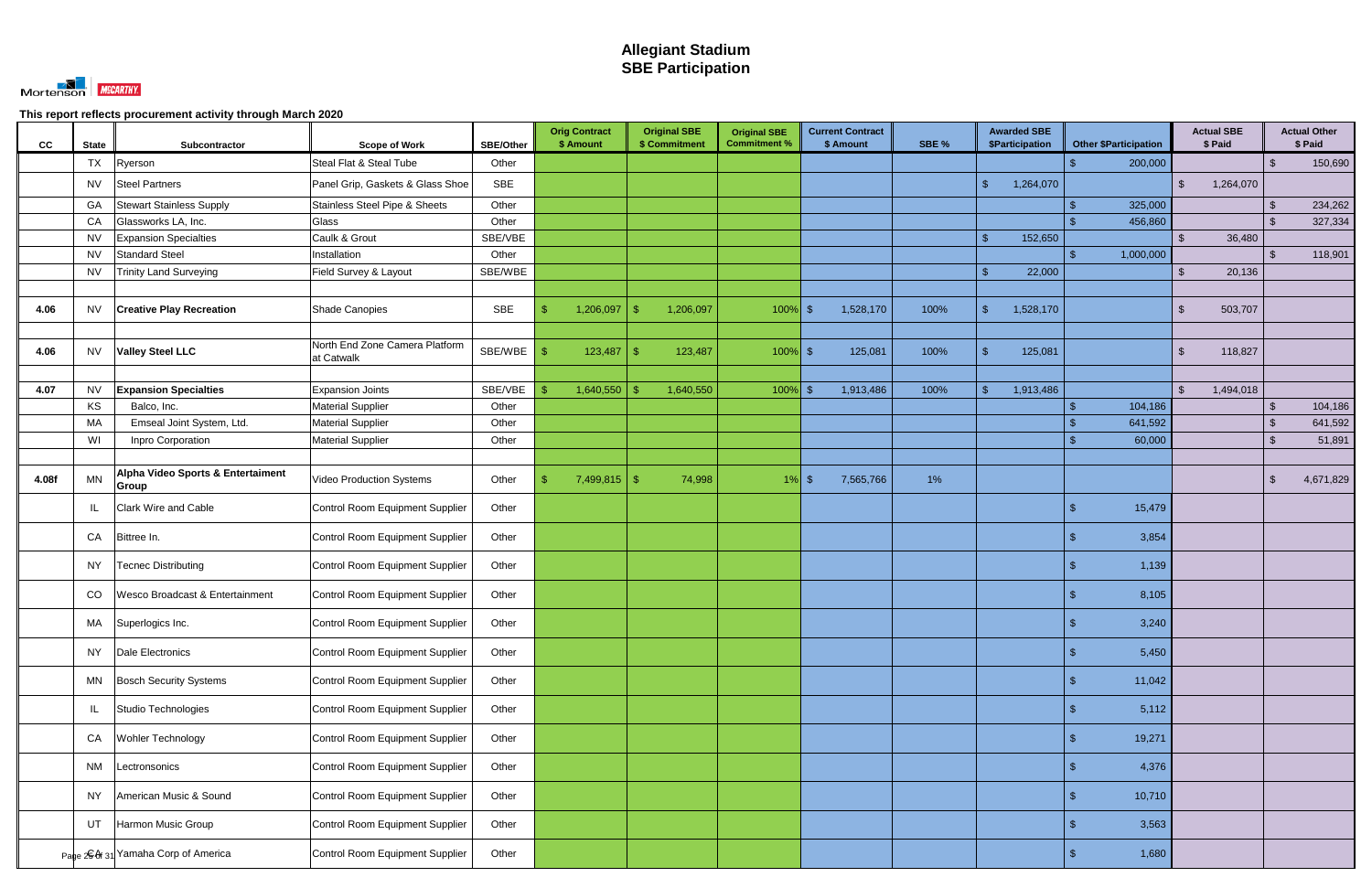

| cc   | <b>State</b> | Subcontractor                         | <b>Scope of Work</b>                      | <b>SBE/Other</b> | <b>Orig Contract</b><br>\$ Amount | <b>Original SBE</b><br>\$ Commitment | <b>Original SBE</b><br><b>Commitment %</b> | <b>Current Contract</b><br>\$ Amount | SBE % | <b>Awarded SBE</b><br>\$Participation | <b>Other \$Participation</b> | <b>Actual SBE</b><br>\$ Paid | <b>Actual Other</b><br>\$ Paid |
|------|--------------|---------------------------------------|-------------------------------------------|------------------|-----------------------------------|--------------------------------------|--------------------------------------------|--------------------------------------|-------|---------------------------------------|------------------------------|------------------------------|--------------------------------|
|      | <b>NY</b>    | <b>EEG</b> Enterprises                | Control Room Equipment Supplier           | Other            |                                   |                                      |                                            |                                      |       |                                       | 7,727                        |                              |                                |
|      | CA           | Barco Volsom, LLC                     | Control Room Equipment Supplier           | Other            |                                   |                                      |                                            |                                      |       |                                       | 4,748                        |                              |                                |
|      | PA           | Simplylive, Inc.                      | Control Room Equipment Supplier           | Other            |                                   |                                      |                                            |                                      |       |                                       | 6,022                        |                              |                                |
|      | CA           | AJA Video Systems                     | Control Room Equipment Supplier           | Other            |                                   |                                      |                                            |                                      |       |                                       | 152,505                      |                              |                                |
|      | <b>NJ</b>    | IHSE USA, LLC                         | Control Room Equipment Supplier           | Other            |                                   |                                      |                                            |                                      |       |                                       | 347,769                      |                              |                                |
|      | <b>NY</b>    | Multidune Video & Fiber Optics System | Control Room Equipment Supplier           | Other            |                                   |                                      |                                            |                                      |       |                                       | 17,823                       |                              |                                |
|      | CA           | <b>IDX Technology</b>                 | Control Room Equipment Supplier           | Other            |                                   |                                      |                                            |                                      |       |                                       | 226                          |                              |                                |
|      | <b>NJ</b>    | Panasonic Corp of NA                  | Control Room Equipment Supplier           | Other            |                                   |                                      |                                            |                                      |       |                                       | 36,717<br>£.                 |                              |                                |
|      | OR           | Tektronix, Inc.                       | Control Room Equipment Supplier           | Other            |                                   |                                      |                                            |                                      |       |                                       | 119,067                      |                              |                                |
|      | <b>NJ</b>    | Sony Electronics, Inc.                | Control Room Equipment Supplier           | Other            |                                   |                                      |                                            |                                      |       |                                       | 159,917                      |                              |                                |
|      | <b>NY</b>    | Ross Video Inc.                       | Control Room Equipment Supplier           | Other            |                                   |                                      |                                            |                                      |       |                                       | 533,814                      |                              |                                |
|      | <b>NJ</b>    | Evs Broadcast Equipment, Inc.         | Control Room Equipment Supplier           | Other            |                                   |                                      |                                            |                                      |       |                                       | 436,782                      |                              |                                |
|      | CA           | <b>Riedel Communications</b>          | Control Room Equipment Supplier           | Other            |                                   |                                      |                                            |                                      |       |                                       | 300,280                      |                              |                                |
|      | ON           | Evertz Microsystems, Inc.             | Control Room Equipment Supplier           | Other            |                                   |                                      |                                            |                                      |       |                                       | 808,747                      |                              |                                |
|      | <b>NV</b>    | Titan Systems, Inc.                   | Low Voltage Installers                    | Other            |                                   |                                      |                                            |                                      |       |                                       | 270,000                      |                              |                                |
|      | <b>NV</b>    | MD Electric                           | Installation of Racks and Base            | SBE/WBE          |                                   |                                      |                                            |                                      |       | 15,222<br>$\mathcal{S}$               |                              |                              |                                |
|      | <b>NV</b>    | <b>MD Electric</b>                    | High Voltage Installers                   | SBE/WBE          |                                   |                                      |                                            |                                      |       | - \$<br>55,442                        |                              |                              |                                |
|      | <b>TX</b>    | <b>Bedrock Logistics</b>              | Freight                                   | Other            |                                   |                                      |                                            |                                      |       |                                       | 13,095                       |                              |                                |
|      | <b>NV</b>    | Ice Now                               | Water                                     | <b>SBE</b>       |                                   |                                      |                                            |                                      |       | 461<br>$\sqrt{2}$                     |                              |                              |                                |
|      | <b>NV</b>    | Vision Control Associates of Nevada   | Misc. Camera Products                     | SBE/WBE          |                                   |                                      |                                            |                                      |       | $\mathbb{S}$<br>4,000                 |                              |                              |                                |
|      |              |                                       |                                           |                  |                                   |                                      |                                            |                                      |       |                                       |                              |                              |                                |
| 4.09 | <b>NV</b>    | Aggregate Industries                  | <b>Bituminous Pavement</b>                | Other            | 4,408,062                         | 661,209                              | $15%$ \$                                   | 6,217,282                            | 27%   |                                       |                              |                              | 1,552,631<br>-\$               |
|      | <b>NV</b>    | MC4 Construction                      | <b>Traffic Signals &amp; Streetlights</b> | SBE              |                                   |                                      |                                            |                                      |       | 1,275,330<br>$\mathbf{\hat{s}}$       |                              | 352,532<br>$\mathbb{S}$      |                                |
|      | <b>NV</b>    | JS&S Survey                           | <b>Land Surveying</b>                     | SBE/MBE          |                                   |                                      |                                            |                                      |       | 2,224<br>\$                           |                              |                              |                                |
|      | <b>NV</b>    | Affordable Striping and Sealing       | Striping and Signs                        | SBE              |                                   |                                      |                                            |                                      |       | 165,630<br>$\sqrt[6]{3}$              |                              |                              |                                |
|      | <b>NV</b>    | Stewart & Sundell Concrete            | Concrete Island & Barrier Rail            | SBE              |                                   |                                      |                                            |                                      |       | 29,948<br>\$                          |                              |                              |                                |
|      | <b>NV</b>    | A-1 Concrete Cutting & Demolition     | Core Drilling/Saw Cutting                 | SBE/MBE          |                                   |                                      |                                            |                                      |       | 5,000<br>$\mathfrak{S}$               |                              | 2,268<br>$\mathfrak{L}$      |                                |
|      |              | Page 20 8f 31 Flippins Trenching Inc. | Sawcutting                                | SBE              |                                   |                                      |                                            |                                      |       | 5,000<br>$\mathbf{\$}$                |                              |                              |                                |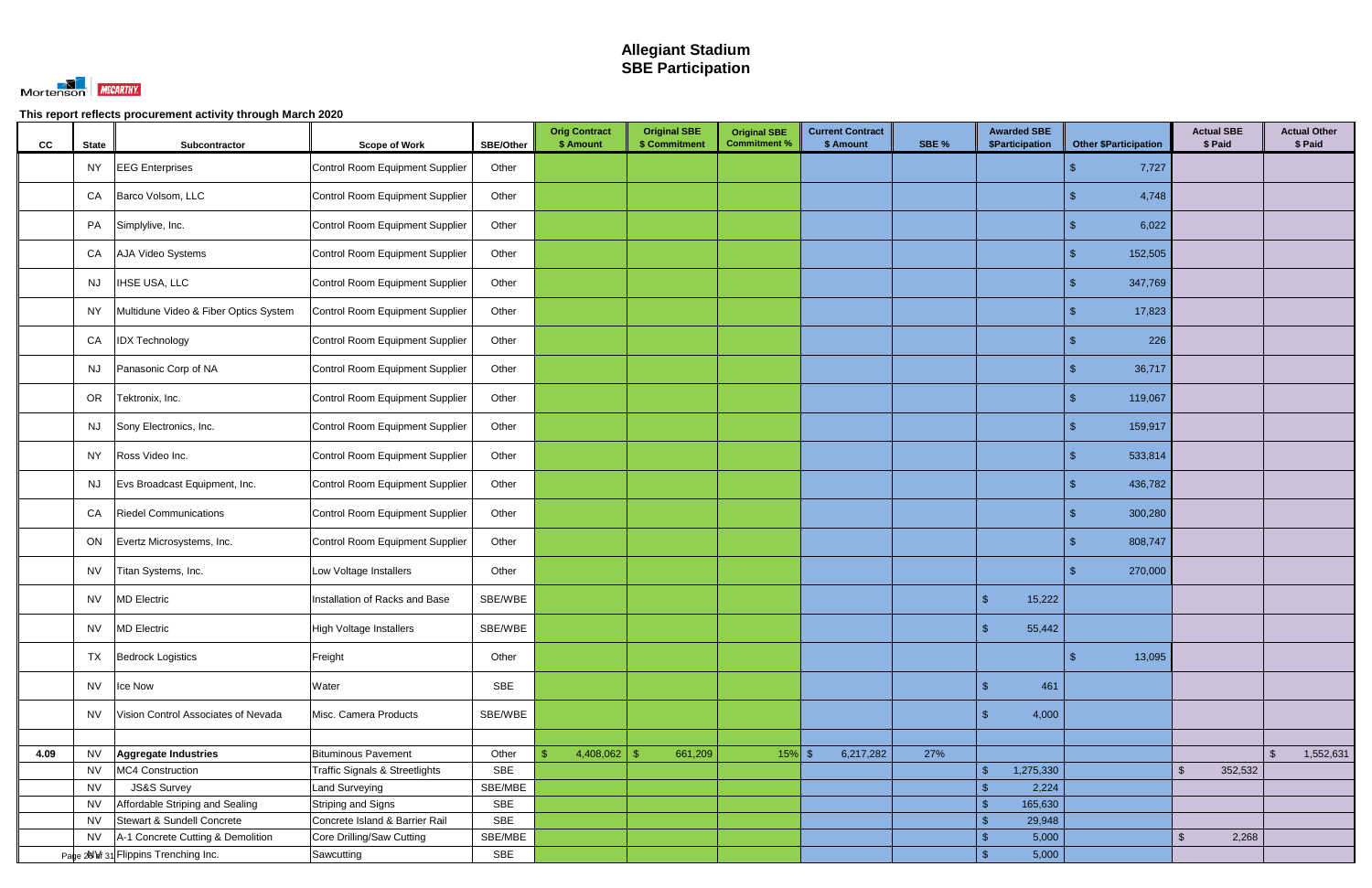

| cc    | <b>State</b>  | Subcontractor                                        | <b>Scope of Work</b>                                      | <b>SBE/Other</b> | <b>Orig Contract</b><br>\$ Amount | <b>Original SBE</b><br>\$ Commitment | <b>Original SBE</b><br><b>Commitment %</b> | <b>Current Contract</b><br>\$ Amount | SBE % | <b>Awarded SBE</b><br>\$Participation | <b>Other \$Participation</b> |                         | <b>Actual SBE</b><br>\$ Paid |               | <b>Actual Other</b><br>\$ Paid |
|-------|---------------|------------------------------------------------------|-----------------------------------------------------------|------------------|-----------------------------------|--------------------------------------|--------------------------------------------|--------------------------------------|-------|---------------------------------------|------------------------------|-------------------------|------------------------------|---------------|--------------------------------|
|       | <b>NV</b>     | HD Barricade, Inc.                                   | <b>Traffic Barricade Rental</b>                           | Other            |                                   |                                      |                                            |                                      |       |                                       | 96,900                       |                         |                              | -\$           | 96,900                         |
|       | <b>NV</b>     | JS&S, Inc.                                           | Survey                                                    | SBE/MBE          |                                   |                                      |                                            |                                      |       | 8,500<br>ፍ                            |                              | $\mathcal{L}$           | 422                          |               |                                |
|       | <b>NV</b>     | A Affordable Striping & Sealing                      | Asphalt Striping & Signs                                  | SBE              |                                   |                                      |                                            |                                      |       | 165,630<br>-\$                        |                              |                         |                              |               |                                |
|       |               |                                                      |                                                           |                  |                                   |                                      |                                            |                                      |       |                                       |                              |                         |                              |               |                                |
| 4.10a | <b>NV</b>     | Sahara Concrete                                      | Decorative Site Concrete                                  | <b>SBE</b>       | 14,216,220<br>\$.                 | 14,216,220<br>- \$                   | $100\%$ \$                                 | 12,663,783                           | 100%  | 12,538,783<br>$\mathbb{S}$            |                              | $\mathbb{S}$            | 3,965,376                    |               |                                |
|       | <b>NV</b>     | <b>T.B. Penick &amp; Sons</b>                        | Decorative Concrete                                       | Other            |                                   |                                      |                                            |                                      |       |                                       | 3,880,416                    |                         |                              | -\$           | 255,550                        |
|       | CA            | Triton Structural Concrete, Inc.                     | Site Concrete - Labor                                     | Other            |                                   |                                      |                                            |                                      |       |                                       | 1,522,428                    |                         |                              | -\$           | 160,000                        |
|       | <b>NV</b>     | Merli Concrete Pumping of Nevada                     | Concrete Pump                                             | <b>SBE</b>       |                                   |                                      |                                            |                                      |       | 25,000<br>$\mathfrak{L}$              |                              | $\mathfrak{L}$          | 5,662                        |               |                                |
|       | <b>NV</b>     | Penhall Company                                      | <b>Concrete Core Drilling</b>                             | Other            |                                   |                                      |                                            |                                      |       |                                       | 7,000                        |                         |                              |               |                                |
|       | <b>NV</b>     | TAB Contractors Inc.                                 | Excavation/Grading                                        | Other            |                                   |                                      |                                            |                                      |       |                                       | 1,865,286                    |                         |                              | .Տ            | 312,795                        |
|       | <b>NV</b>     | Merli Concrete Inc.                                  | Concrete Pump                                             | SBE              |                                   |                                      |                                            |                                      |       | $\mathfrak{L}$<br>100,000             |                              |                         | 9,449                        |               |                                |
|       | CA            | <b>CMC Rebar</b>                                     | Rebar Install                                             | Other            |                                   |                                      |                                            |                                      |       |                                       | 721,481                      |                         |                              |               | 216,831                        |
|       |               |                                                      |                                                           |                  |                                   |                                      |                                            |                                      |       |                                       |                              |                         |                              |               |                                |
| 4.10a | <b>NV</b>     | <b>Stewart &amp; Sundell Concrete</b>                | Curbs, Gutters & Sidewalk                                 | <b>SBE</b>       | 2,295,788                         | 2,295,788                            | $100\%$ \$                                 | 1,996,103                            | 100%  | $\mathbf{\hat{f}}$<br>1,996,103       |                              |                         | 836,062                      |               |                                |
|       | <b>NV</b>     | Nevada Ready Mix                                     | Concrete Supplier                                         | Other            |                                   |                                      |                                            |                                      |       |                                       | 390,000                      |                         |                              | \$            | 143,738                        |
|       |               |                                                      |                                                           |                  |                                   |                                      |                                            |                                      |       |                                       |                              |                         |                              |               |                                |
| 4.10b | <b>NV</b>     | Aggregate Industries                                 | <b>MSE Retaining Walls</b>                                | Other            | 5,132,049<br>\$.                  | 793,792<br>- \$                      | $15\%$ \$                                  | 5,654,924                            | 18%   |                                       |                              |                         |                              | -\$           | 5,372,178                      |
|       | CA            | The Reinforced Earth Company                         | Design/Provide MSE Wall Material                          | Other            |                                   |                                      |                                            |                                      |       |                                       | 864,421                      |                         |                              | $\mathcal{S}$ | 853,971                        |
|       | <b>NV</b>     | Stewart & Sundell                                    | CIP Concrete for MSE Walls                                | SBE              |                                   |                                      |                                            |                                      |       | 942,022<br>$\mathfrak{L}$             |                              | $\mathbb{S}$            | 941,202                      |               |                                |
|       | <b>NV</b>     | Harris Rebar Las Vegas, Inc.                         | <b>Reinforcing Steel</b>                                  | Other            |                                   |                                      |                                            |                                      |       |                                       | 72,394                       |                         |                              | ¢             | 68,774                         |
|       | <b>NV</b>     | Sunbelts of Nevada, LLC                              | Type II Placement over CMU walls<br>with belted equipment | <b>SBE</b>       |                                   |                                      |                                            |                                      |       | 58,750<br>$\mathbf{\hat{f}}$          |                              | $\mathcal{S}$           | 45,372                       |               |                                |
|       | <b>NV</b>     | JS&S, Inc.                                           | Survey as pertains to MSE Walls                           | SBE/MBE          |                                   |                                      |                                            |                                      |       | $\mathfrak{L}$<br>40,192              |                              | $\mathbb{S}$            | 41,918                       |               |                                |
|       |               |                                                      |                                                           |                  |                                   |                                      |                                            |                                      |       |                                       |                              |                         |                              |               |                                |
| 4.11  | <b>NV</b>     | <b>Brightview Landscape Development</b>              | Landscape & Irrigation                                    | Other            | 2,799,991<br>\$.                  | 447,672<br>-\$                       | $16\%$ \$                                  | 2,877,724                            | 23%   |                                       |                              |                         |                              | $\mathcal{L}$ | 352,403                        |
|       | <b>NV</b>     | Amazon Masonry                                       | Trucking & Hauling of Material<br>along with Trenching    | <b>SBE</b>       |                                   |                                      |                                            |                                      |       | 329,496<br>$\mathfrak{L}$             |                              | $\mathbb{S}$            | 17,000                       |               |                                |
|       | <b>NV</b>     | Synthetic Turf Products dba Green Living<br>Services | <b>Site Amenities</b>                                     | <b>SBE</b>       |                                   |                                      |                                            |                                      |       | $\mathbf{\hat{s}}$<br>50,400          |                              |                         |                              |               |                                |
|       | <b>NV</b>     | Sunbelts of Nevada                                   | Placement of Conveyored<br>Equipment                      | <b>SBE</b>       |                                   |                                      |                                            |                                      |       | $\mathbf{\$}$<br>42,920               |                              | \$                      | 33,190                       |               |                                |
|       | <b>NV</b>     | Art & Alloy                                          | <b>Material Supplier</b>                                  | SBE/WBE          |                                   |                                      |                                            |                                      |       | 250,000<br>\$                         |                              |                         |                              |               |                                |
|       |               |                                                      |                                                           |                  |                                   |                                      |                                            |                                      |       |                                       |                              |                         |                              |               |                                |
| 4.12  | CO            | <b>Rolling Plains Construction</b>                   | Fireproofing                                              | Other            | $4,378,322$ \$<br>\$              | 667,494                              | $15\%$ \$                                  | 5,890,754                            | 19%   |                                       |                              |                         |                              | $\mathcal{S}$ | 5,170,427                      |
|       | NV.           | Quinette King Consulting                             | <b>Material Supplier</b>                                  | SBE/MBE          |                                   |                                      |                                            |                                      |       | $\sqrt{2}$<br>1,105,910               |                              | $\sqrt[6]{\frac{1}{2}}$ | 1,105,910                    |               |                                |
|       | <b>NV</b>     | <b>United Rentals</b>                                | Equipment Rentals                                         | Other            |                                   |                                      |                                            |                                      |       |                                       | 250,000                      |                         |                              | -\$           | 41,425                         |
|       |               |                                                      |                                                           |                  |                                   |                                      |                                            |                                      |       |                                       |                              |                         |                              |               |                                |
|       | Page 27 of 31 |                                                      |                                                           |                  |                                   |                                      |                                            |                                      |       |                                       |                              |                         |                              |               |                                |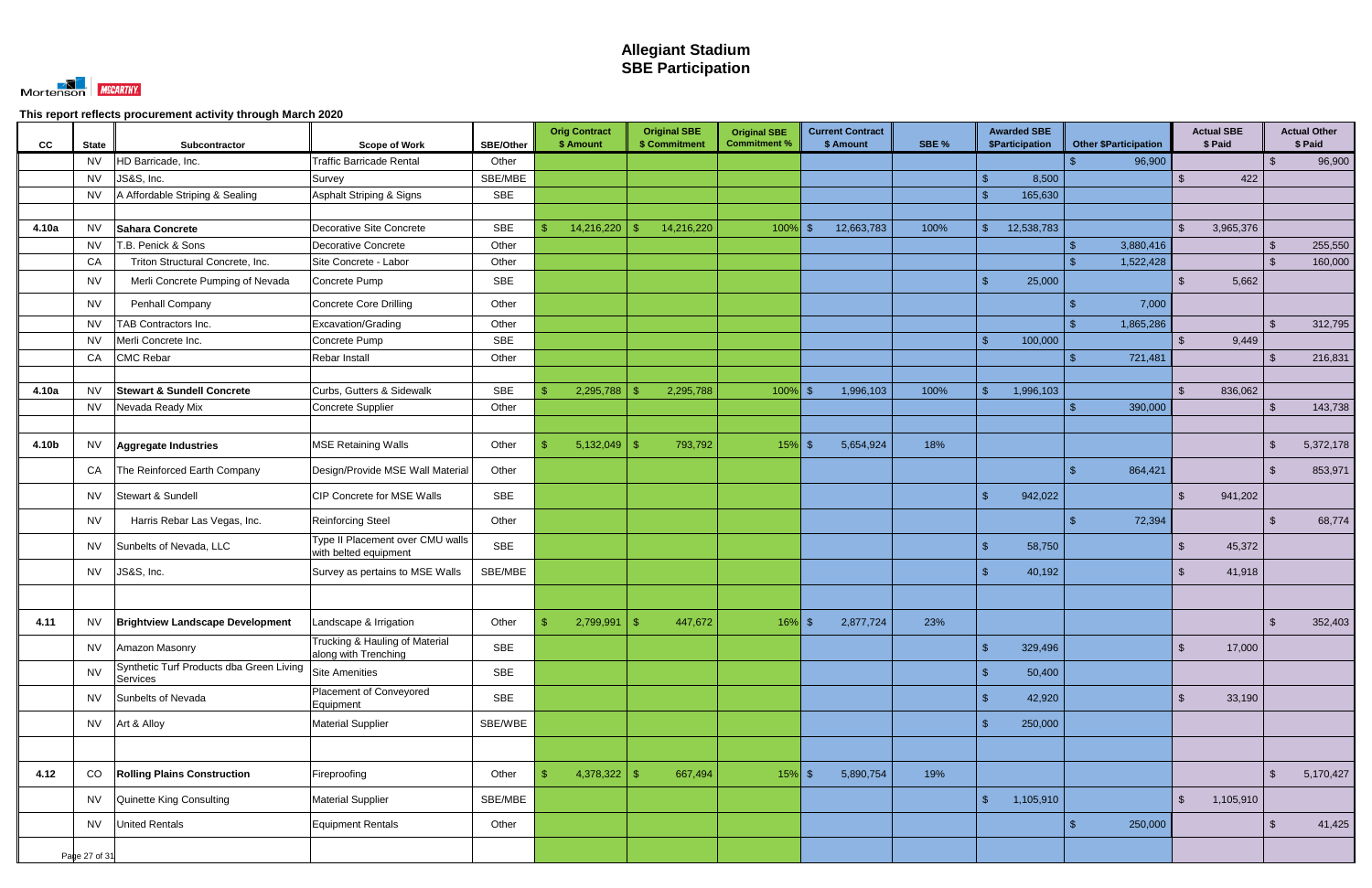

| CC        | <b>State</b> | Subcontractor                          | <b>Scope of Work</b>                                                                      | <b>SBE/Other</b> | <b>Orig Contract</b><br>\$ Amount |              | <b>Original SBE</b><br>\$ Commitment | <b>Original SBE</b><br><b>Commitment %</b> | <b>Current Contract</b><br>\$ Amount | SBE % |                    | <b>Awarded SBE</b><br>\$Participation |     | <b>Other \$Participation</b> |                         | <b>Actual SBE</b><br>\$ Paid |         |                         | <b>Actual Other</b><br>\$ Paid |
|-----------|--------------|----------------------------------------|-------------------------------------------------------------------------------------------|------------------|-----------------------------------|--------------|--------------------------------------|--------------------------------------------|--------------------------------------|-------|--------------------|---------------------------------------|-----|------------------------------|-------------------------|------------------------------|---------|-------------------------|--------------------------------|
| 5.01/5.19 | <b>NV</b>    | <b>Southwest Specialty Contractors</b> | <b>Acoustical Ceilings &amp; Bowl</b><br><b>Acoustical Treatment</b>                      | Other            | 11,842,089<br>S                   | -\$          | 1,780,000                            | $15%$ \$                                   | 13,955,288                           | 15%   | $\mathbf{\hat{s}}$ | 156,066                               |     |                              |                         |                              |         | $\sqrt[6]{3}$           | 5,005,426                      |
|           | <b>NV</b>    | AMS                                    | Misc. Grid                                                                                | Other            |                                   |              |                                      |                                            |                                      |       |                    |                                       |     | 15,000                       |                         |                              |         | \$                      | 12,858                         |
|           | <b>NV</b>    | T3 Distributors LLC                    | Ceiling/Fabric Supplier                                                                   | <b>SBE</b>       |                                   |              |                                      |                                            |                                      |       | $\mathcal{S}$      | 293,650                               |     |                              | $\mathfrak{L}$          |                              | 146,159 |                         |                                |
|           | <b>NV</b>    | Affordable Federal Services            | <b>Acoustical Sound absorbing</b><br><b>Ceiling Units</b>                                 | <b>SBE</b>       |                                   |              |                                      |                                            |                                      |       | $\mathbb{S}$       | 758,143                               |     |                              | <sup>\$</sup>           |                              | 403,805 |                         |                                |
|           | <b>NV</b>    | Construction Sealants Supply           | <b>Concrete Sealer</b>                                                                    | <b>SBE</b>       |                                   |              |                                      |                                            |                                      |       | $\mathcal{L}$      | 90,000                                |     |                              | $\mathfrak{L}$          |                              | 18,397  |                         |                                |
|           | NV.          | Mori Consulting LLC                    | <b>Acoustical Sound Absorbing</b><br>Ceiling Units & Sound absorbing<br><b>Wall Units</b> | SBE/MBE          |                                   |              |                                      |                                            |                                      |       | $\mathbf{\hat{s}}$ | 168,808                               |     |                              | -S                      |                              | 115,054 |                         |                                |
|           | <b>NV</b>    | N & P Services Company, LLC            | <b>Acoustical Ceiling Material</b><br>Supplier                                            | <b>SBE</b>       |                                   |              |                                      |                                            |                                      |       | $\hat{\tau}$       | 626,626                               |     |                              | $\mathfrak{L}$          |                              | 467,474 |                         |                                |
|           |              |                                        |                                                                                           |                  |                                   |              |                                      |                                            |                                      |       |                    |                                       |     |                              |                         |                              |         |                         |                                |
| 5.02      | <b>NV</b>    | Architectural Southwest Stone Co.      | Ceramic Tile                                                                              | <b>SBE</b>       | 3,273,830<br>$\mathbf{\$}$        |              | 3,273,830                            | $100\%$ \$                                 | 3,301,940                            | 100%  | $\mathbb{S}$       | 3,286,340                             |     |                              | $\mathcal{L}$           | 2,576,708                    |         |                         |                                |
|           | <b>NV</b>    | Technicoat Management Inc.             | Installation of Mapei Mapelastic<br>AquaDefense in Designated Areas                       | <b>SBE</b>       |                                   |              |                                      |                                            |                                      |       |                    | 15,600                                |     |                              | -SS                     |                              | 10,299  |                         |                                |
|           |              |                                        |                                                                                           |                  |                                   |              |                                      |                                            |                                      |       |                    |                                       |     |                              |                         |                              |         |                         |                                |
| 5.02      | <b>NV</b>    | . Nickolas Company                     | Ceramic Tile & Quartz                                                                     | Other            | $\mathbf{\$}$<br>5,911,121        | -\$          | 886,668                              | $15%$ \$                                   | 9,208,991                            | 15%   | $\mathcal{R}$      | 340,199                               |     |                              |                         |                              |         | $\mathcal{L}$           | 1,224,374                      |
|           | <b>NV</b>    | Marble Tec                             | <b>Install Quartz Tops</b>                                                                | <b>SBE</b>       |                                   |              |                                      |                                            |                                      |       | $\mathbf{\hat{f}}$ | 950,000                               |     |                              | $\mathfrak{L}$          |                              | 204,696 |                         |                                |
|           | <b>NV</b>    | Technicoat                             | Waterproofing                                                                             | <b>SBE</b>       |                                   |              |                                      |                                            |                                      |       | $\hat{\tau}$       | 91,150                                |     |                              | $\mathfrak{L}$          |                              | 65,360  |                         |                                |
|           |              |                                        |                                                                                           |                  |                                   |              |                                      |                                            |                                      |       |                    |                                       |     |                              |                         |                              |         |                         |                                |
| 5.03      | NV.          | <b>Master Craft Carpet Services</b>    | Carpet/Flooring                                                                           | Other            | 1,712,860<br>$\mathbf{\$}$        | -\$          | 256,929                              | $15%$ \$                                   | 1,891,787                            | 20%   |                    |                                       |     |                              |                         |                              |         | $\mathcal{S}$           | 322,868                        |
|           | <b>NV</b>    | Desired Space                          | <b>Material Procurement</b>                                                               | <b>SBE</b>       |                                   |              |                                      |                                            |                                      |       | $\mathbf{\hat{f}}$ | 380,156                               |     |                              | <sup>\$</sup>           |                              | 380,156 |                         |                                |
|           |              |                                        |                                                                                           |                  |                                   |              |                                      |                                            |                                      |       |                    |                                       |     |                              |                         |                              |         |                         |                                |
| 5.04      | <b>NV</b>    | Technicoat Management, Inc.            | Resinous Flooring                                                                         | SBE              | \$                                | $850,170$ \$ | 850,170                              | $100\%$ \$                                 | 907,497                              | 100%  | $\mathbb{S}$       | 907,497                               |     |                              | $\sqrt[6]{\frac{1}{2}}$ |                              | 416,082 |                         |                                |
|           | <b>CT</b>    | Dur-A-Flex, Inc.                       | <b>Resinous Flooring Material</b><br>Supplier                                             | Other            |                                   |              |                                      |                                            |                                      |       |                    |                                       | \$. | 332,638                      |                         |                              |         | $\sqrt[3]{2}$           | 174,457                        |
|           |              |                                        |                                                                                           |                  |                                   |              |                                      |                                            |                                      |       |                    |                                       |     |                              |                         |                              |         |                         |                                |
| 5.05      | NV           | <b>Midwest Pro Painting</b>            | Paint & Wallcovering                                                                      | Other            | 4,015,702<br>$\sqrt{2}$           | - \$         | 973,035                              | $24\%$ \$                                  | 4,460,331                            | 22%   |                    |                                       |     |                              |                         |                              |         | $\sqrt[6]{3}$           | 2,303,501                      |
|           | <b>NV</b>    | Quinette King Consulting               | Supplier                                                                                  | SBE/MBE          |                                   |              |                                      |                                            |                                      |       | $\mathbf{\hat{s}}$ | 973,035                               |     |                              | $\mathfrak{S}$          |                              | 422,996 |                         |                                |
|           |              |                                        |                                                                                           |                  |                                   |              |                                      |                                            |                                      |       |                    |                                       |     |                              |                         |                              |         |                         |                                |
| 5.08/5.09 | <b>NV</b>    | <b>ISEC</b>                            | <b>Toilet Compartments &amp; Toilet</b><br>Accessories                                    | Other            | $2,286,410$ \$<br>$\mathfrak{L}$  |              | 342,962                              | $15\%$ \$                                  | 5,900,176                            | 18%   |                    |                                       |     |                              |                         |                              |         | $\sqrt[6]{\frac{1}{2}}$ | 3,167,171                      |
|           | NV.          | Sunstone Building Specialties          | Metal Toilet Compartments, Adult<br>Changing Stations & AED's                             | <b>SBE</b>       |                                   |              |                                      |                                            |                                      |       | $\mathcal{S}$      | 399,392                               |     |                              | $\mathfrak{S}$          |                              | 120,068 |                         |                                |
|           |              | Page 28 of 31 Activar, Inc.            | Fire Extinguisher, AED & AED<br><b>Cabinet Samples</b>                                    | Other            |                                   |              |                                      |                                            |                                      |       |                    |                                       |     | 64,673                       |                         |                              |         | $\sqrt[6]{3}$           | 64,673                         |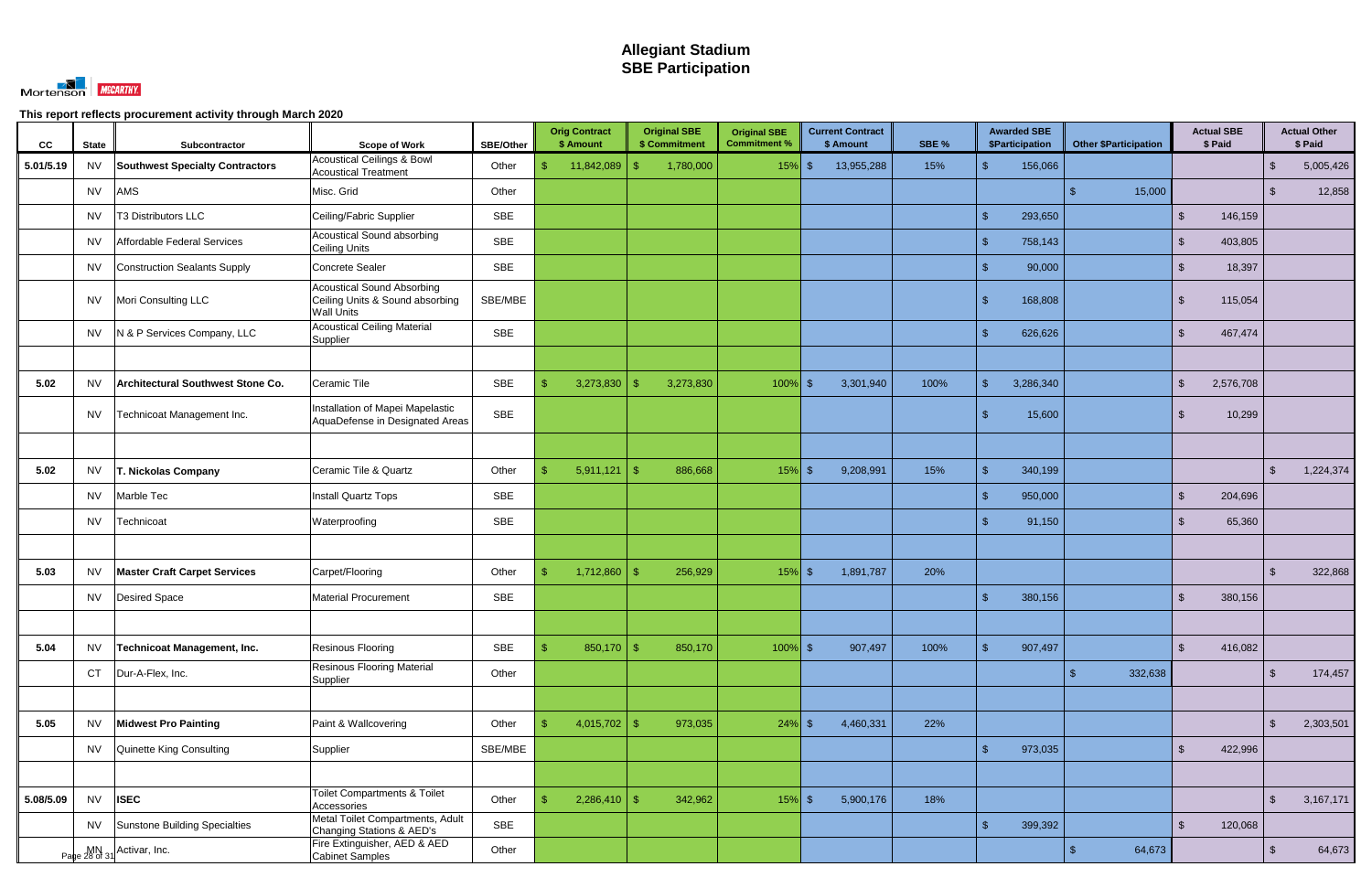

| cc                  | <b>State</b>        | Subcontractor                           | <b>Scope of Work</b>                                             | SBE/Other  | <b>Orig Contract</b><br>\$ Amount | <b>Original SBE</b><br>\$ Commitment | <b>Original SBE</b><br><b>Commitment %</b> | <b>Current Contract</b><br>\$ Amount | SBE % | <b>Awarded SBE</b><br>\$Participation | <b>Other \$Participation</b> | <b>Actual SBE</b><br>\$ Paid |                | <b>Actual Other</b><br>\$ Paid |
|---------------------|---------------------|-----------------------------------------|------------------------------------------------------------------|------------|-----------------------------------|--------------------------------------|--------------------------------------------|--------------------------------------|-------|---------------------------------------|------------------------------|------------------------------|----------------|--------------------------------|
|                     | <b>NY</b>           | American Specialties, Inc.              | <b>TRA Samples</b>                                               | Other      |                                   |                                      |                                            |                                      |       |                                       | 68,942                       |                              | $\sqrt[6]{3}$  | 66,501                         |
|                     | CO                  | <b>Buck Engineering</b>                 | <b>Engineering Shop Drawings</b>                                 | Other      |                                   |                                      |                                            |                                      |       |                                       | 13,740                       |                              | $\mathcal{S}$  | 13,740                         |
|                     | WI                  | InPro                                   | <b>Cubical Curtain Samples</b>                                   | Other      |                                   |                                      |                                            |                                      |       |                                       | 2,764                        |                              | $\sqrt[6]{3}$  | 2,760                          |
|                     | <b>NV</b>           | Nevada Precision                        | DM1 Aluminum Base & Steel Plate<br>Shelves                       | SBE/MBE    |                                   |                                      |                                            |                                      |       | $\mathfrak{S}$<br>36,215              |                              | 22,375<br>$\mathbb{S}$       |                |                                |
|                     | <b>NV</b>           | <b>Woodstock Architectural Products</b> | Column Covers & Escalator<br>Panels                              | <b>SBE</b> |                                   |                                      |                                            |                                      |       | 600,820<br>-\$                        |                              | $\mathbb{S}$<br>501,082      |                |                                |
|                     | FL.                 | Access-Able Designs                     | <b>Folding Dressing Benches</b>                                  | Other      |                                   |                                      |                                            |                                      |       |                                       | 14,250                       |                              | $\mathfrak{L}$ | 14,250                         |
|                     | TX                  | <b>Allied Hand Dryer</b>                | <b>VERDEdri Hand Dryers</b>                                      | Other      |                                   |                                      |                                            |                                      |       |                                       | 98,862                       |                              | $\sqrt[6]{3}$  | 98,862                         |
|                     | LA                  | Gordon Architectural & Eng Solutions    | Column Covers                                                    | Other      |                                   |                                      |                                            |                                      |       |                                       | 78,437                       |                              | $\mathcal{L}$  | 6,044                          |
|                     | FL.                 | American Sanitary Partition             | <b>Toilet Partitions</b>                                         | Other      |                                   |                                      |                                            |                                      |       |                                       | 226,310                      |                              | $\sqrt[6]{3}$  | 124,508                        |
|                     | <b>NY</b>           | Sportsfield Specialties, Inc.           | Sports Equipment & Goal Post<br>Padding                          | Other      |                                   |                                      |                                            |                                      |       |                                       | 85,743                       |                              | $\mathcal{S}$  | 8,102                          |
|                     | CA                  | Bobrick Washroom Equipment              | <b>Shower Curtain</b>                                            | Other      |                                   |                                      |                                            |                                      |       |                                       | 751                          |                              | $\mathcal{S}$  | 751                            |
|                     |                     |                                         |                                                                  |            |                                   |                                      |                                            |                                      |       |                                       |                              |                              |                |                                |
| 5.11                | <b>NV</b>           | <b>YESCO</b>                            | Signage & Graphics                                               | Other      | 4,793,199<br>\$                   | -\$<br>718,980                       | $15%$ \$                                   | 9,645,852                            | 15%   | $\mathbf{\hat{s}}$<br>247,259         |                              |                              | $\sqrt[6]{3}$  | 3,747,372                      |
|                     | <b>NV</b>           | Flippin's Trenching, Inc.               | <b>Locate Utilities</b>                                          | SBE        |                                   |                                      |                                            |                                      |       | 7,595<br>ፍ                            |                              |                              |                |                                |
|                     | <b>NV</b>           | Eberhard Southwest Roofing, Inc.        | Rooftop Logo Signage                                             | <b>SBE</b> |                                   |                                      |                                            |                                      |       | 187,164<br>$\mathbf{\hat{f}}$         |                              |                              |                |                                |
|                     | <b>NV</b>           | <b>Union Erectors</b>                   | Steel & Catwalks Interior Bowl<br><b>NRP Signs</b>               | <b>SBE</b> |                                   |                                      |                                            |                                      |       | $\mathbb{S}$<br>1,004,860             |                              |                              |                |                                |
|                     |                     |                                         |                                                                  |            |                                   |                                      |                                            |                                      |       |                                       |                              |                              |                |                                |
| 5.12/5.20/5<br>.22a | <b>NV</b>           | <b>Spilker Pacific, LLC</b>             | Overhead Doors, Loading Dock<br>Equipment & Coiling Smoke Doors  | Other      | 641,879                           | 285,805<br>- \$                      | $45\%$ \$                                  | 771,955                              | 57%   |                                       |                              |                              |                | 692,949                        |
|                     | <b>NV</b>           | The Smith Overhead Door                 | Ovehead Doors & Loading Dock<br>Equipment                        | <b>SBE</b> |                                   |                                      |                                            |                                      |       | $\sqrt{2}$<br>437,740                 |                              | $\mathbb{S}$<br>437,740      |                |                                |
|                     |                     |                                         |                                                                  |            |                                   |                                      |                                            |                                      |       |                                       |                              |                              |                |                                |
| 5.14/5.10b<br>& c   | CA                  | Golden Bay Fence Plus Iron Works        | Fence, Gates, Bollards & Wedge<br>Barrier                        | Other      | 2,297,856<br>-\$                  | 344,678<br>$\sqrt[6]{3}$             | $15\%$ \$                                  | 5,327,079                            | 15%   | $\mathfrak{S}$<br>169,062             |                              |                              | $\sqrt{2}$     | 1,613,079                      |
|                     | <b>NV</b>           | R.E.B. Construction Co.                 | <b>Foundation Drilling</b>                                       | Other      |                                   |                                      |                                            |                                      |       |                                       | 75,000                       |                              | $\sqrt[6]{3}$  | 13,600                         |
|                     | <b>NV</b>           | Harris Rebar                            | Bollard Cage reinforced steel tied<br>& delivered to the jobsite | Other      |                                   |                                      |                                            |                                      |       |                                       | 374,390                      |                              | $\sqrt[6]{3}$  | 91,331                         |
|                     | <b>NV</b>           | Fencing Specialties Inc.                | Marerials                                                        | SBE/MBE    |                                   |                                      |                                            |                                      |       | $\sqrt{2}$<br>600,000                 |                              | $\mathfrak{S}$<br>159,966    |                |                                |
|                     | <b>NV</b>           | Nevada Water Trucks                     | Vacuum Excavation                                                | SBE        |                                   |                                      |                                            |                                      |       | $\sqrt{2}$<br>30,000                  |                              |                              |                |                                |
|                     |                     |                                         |                                                                  |            |                                   |                                      |                                            |                                      |       |                                       |                              |                              |                |                                |
| 5.14b               | WI<br>Page 29 of 31 | <b>Jones Sign Company</b>               | Decorative Site Railings                                         | Other      | $549,340$ \ \$<br>$\mathbb{S}$    | 82,401                               | $15\%$ \$                                  | 4,132,104                            | 15%   | $\mathcal{S}$<br>284,748              |                              |                              | $\sqrt[6]{3}$  | 2,010,977                      |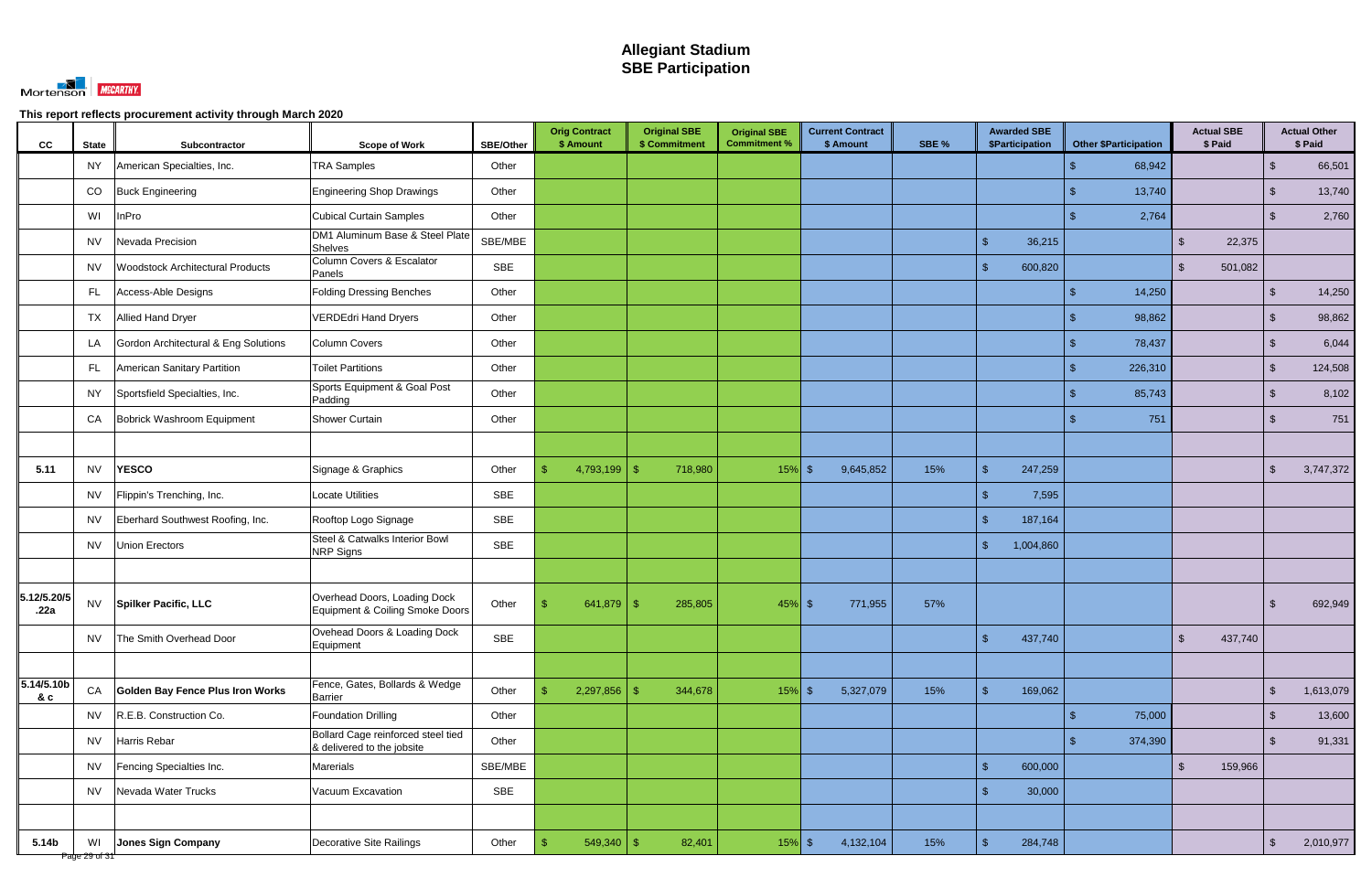

| cc    | <b>State</b> | Subcontractor                              | <b>Scope of Work</b>                  | <b>SBE/Other</b> | <b>Orig Contract</b><br>\$ Amount         | <b>Original SBE</b><br>\$ Commitment | <b>Original SBE</b><br><b>Commitment %</b> | <b>Current Contract</b><br>\$ Amount | SBE % | <b>Awarded SBE</b><br>\$Participation | <b>Other \$Participation</b> | <b>Actual SBE</b><br>\$ Paid |                | <b>Actual Other</b><br>\$ Paid |
|-------|--------------|--------------------------------------------|---------------------------------------|------------------|-------------------------------------------|--------------------------------------|--------------------------------------------|--------------------------------------|-------|---------------------------------------|------------------------------|------------------------------|----------------|--------------------------------|
|       | CA           | Walmsley Safety Consulting, LLC            | Safety Professional                   | Other            |                                           |                                      |                                            |                                      |       |                                       | 10,163                       |                              | $\sqrt[3]{2}$  | 10,163                         |
|       | <b>NV</b>    | Region 9 Safety                            | <b>Safety Director</b>                | SBE/MBE          |                                           |                                      |                                            |                                      |       | $\mathcal{S}$<br>17,077               |                              | 12,917<br><sup>\$</sup>      |                |                                |
|       | <b>NV</b>    | Gilberts Precision Machine Co.             | <b>Materials</b>                      | SBE              |                                           |                                      |                                            |                                      |       | $\sqrt{2}$<br>12,061                  |                              | 12,061<br><sup>\$</sup>      |                |                                |
|       | <b>NV</b>    | <b>TV Transport</b>                        | Freight Transport                     | <b>SBE</b>       |                                           |                                      |                                            |                                      |       | $\sqrt{2}$<br>96,100                  |                              | 1,600<br><sup>\$</sup>       |                |                                |
|       | <b>NV</b>    | The Tiberti Fence                          | <b>Fencing Materials</b>              | <b>SBE</b>       |                                           |                                      |                                            |                                      |       | $\sqrt{2}$<br>45,044                  |                              | 45,044<br><sup>\$</sup>      |                |                                |
|       | <b>NV</b>    | Southwest Specialty Coating                | Onsite Touch-up Painting              | SBE              |                                           |                                      |                                            |                                      |       | $\mathcal{S}$<br>48,000               |                              | 48,000<br>$\mathfrak{L}$     |                |                                |
|       | <b>NV</b>    | Fasco                                      | <b>Materials</b>                      | <b>SBE</b>       |                                           |                                      |                                            |                                      |       | $\mathcal{S}$<br>1,842                |                              | 1,842<br>$\mathcal{S}$       |                |                                |
|       | <b>NV</b>    | General Design                             | <b>Materials</b>                      | SBE/MBE          |                                           |                                      |                                            |                                      |       | $\mathbf{\$}$<br>19,904               |                              | $\mathbb{S}$<br>19,904       |                |                                |
|       | BC           | Global Rope Access                         | Scoreboard Installation               | Other            |                                           |                                      |                                            |                                      |       |                                       | 182,210<br>\$.               |                              |                |                                |
|       | <b>NV</b>    | House of Signs                             | Installation                          | SBE              |                                           |                                      |                                            |                                      |       | $\mathbf{\$}$<br>95,040               |                              | 13,494<br>$\mathfrak{L}$     |                |                                |
|       | <b>NV</b>    | Ahern Rentals                              | Install Equipment                     | Other            |                                           |                                      |                                            |                                      |       |                                       | 80,398                       |                              | -\$            | 55,550                         |
|       |              |                                            |                                       |                  |                                           |                                      |                                            |                                      |       |                                       |                              |                              |                |                                |
| 5.15  | AZ           | <b>Western Millwork</b>                    | Millwork                              | Other            | 9,676,392<br>\$                           | 1,451,459<br>-\$                     | $15%$ \$                                   | 9,657,862                            | 15%   | $\sqrt{2}$<br>1,001,379               |                              |                              | $\sqrt[3]{2}$  | 3,052,054                      |
|       | <b>NV</b>    | <b>Plus Studios</b>                        | <b>Architectural Millwork</b>         | SBE              |                                           |                                      |                                            |                                      |       | 447,300<br>$\mathbf{\hat{s}}$         |                              | 384,300<br>$\mathfrak{S}$    |                |                                |
|       |              |                                            |                                       |                  |                                           |                                      |                                            |                                      |       |                                       |                              |                              |                |                                |
| 5.15  | <b>NV</b>    | <b>Austin Millwork &amp; Cabinetry</b>     | Millwork NEZ (North End Zone<br>Club) | Other            | 937,328<br>\$.                            | 191,154<br>-\$                       | $20\%$ \$                                  | 1,237,145                            | 15%   |                                       |                              |                              | $\sqrt[3]{2}$  | 102,687                        |
|       | <b>NV</b>    | All American Finishing LLC                 | Ornamental Metals Scope               | <b>SBE</b>       |                                           |                                      |                                            |                                      |       | $\sqrt{2}$<br>191,154                 |                              |                              |                |                                |
|       |              |                                            |                                       |                  |                                           |                                      |                                            |                                      |       |                                       |                              |                              |                |                                |
| 5.17b | GA           | Sports Field, Inc. dba Fields              | Heat System for Operable Field        | Other            | \$.<br>1,716,348                          | - \$<br>257,452                      | $15\%$ \$                                  | 3,336,722                            | 16%   |                                       |                              |                              | $\sqrt[6]{3}$  | 1,093,368                      |
|       | UT           | Cache Valley Electric                      | Electrical Installation               | Other            |                                           |                                      |                                            |                                      |       |                                       | 320,124                      |                              | $\sqrt[6]{3}$  | 18,732                         |
|       | CO           | The RMH Group                              | Electrical Engineering                | Other            |                                           |                                      |                                            |                                      |       |                                       | 68,960                       |                              | $\sqrt[6]{3}$  | 64,849                         |
|       | OH           | Rovisys Building Technologies              | Control Panel Design &<br>Fabrication | Other            |                                           |                                      |                                            |                                      |       |                                       | 166,627                      |                              | $\sqrt[3]{2}$  | 139,450                        |
|       | <b>NV</b>    | Construction Sealants Supply               | Furnish Drain Board & Filter Fabric   | SBE              |                                           |                                      |                                            |                                      |       | $\sqrt{2}$<br>196,202                 |                              | 93,499<br><sup>\$</sup>      |                |                                |
|       | <b>NV</b>    | 3 QTD Technologies                         | Panel Construction                    | <b>SBE</b>       |                                           |                                      |                                            |                                      |       | $\sqrt{2}$<br>235,815                 |                              | 235,815<br><sup>\$</sup>     |                |                                |
|       | AQ           | Heating Solutions International            | <b>Furnish Heating Ribbons</b>        | Other            |                                           |                                      |                                            |                                      |       |                                       | 203,260                      |                              | $\mathfrak{F}$ | 203,260                        |
|       | <b>NV</b>    | Alliance Landscaping & Water Features      | Furnish Irrigation Pump Station       | SBE              |                                           |                                      |                                            |                                      |       | $\sqrt{2}$<br>107,203                 |                              | $\sqrt[6]{3}$<br>26,801      |                |                                |
|       |              |                                            |                                       |                  |                                           |                                      |                                            |                                      |       |                                       |                              |                              |                |                                |
|       |              | 5.22 NV Nueller Custom Cabinetry of Nevada | Lockers                               | SBE              | $\sqrt[6]{\frac{1}{2}}$<br>$1,606,750$ \$ | 1,606,750                            | $100\%$ \$                                 | 1,611,161                            | 100%  | $\sqrt{2}$<br>1,606,750               |                              | 793,252<br>\$                |                |                                |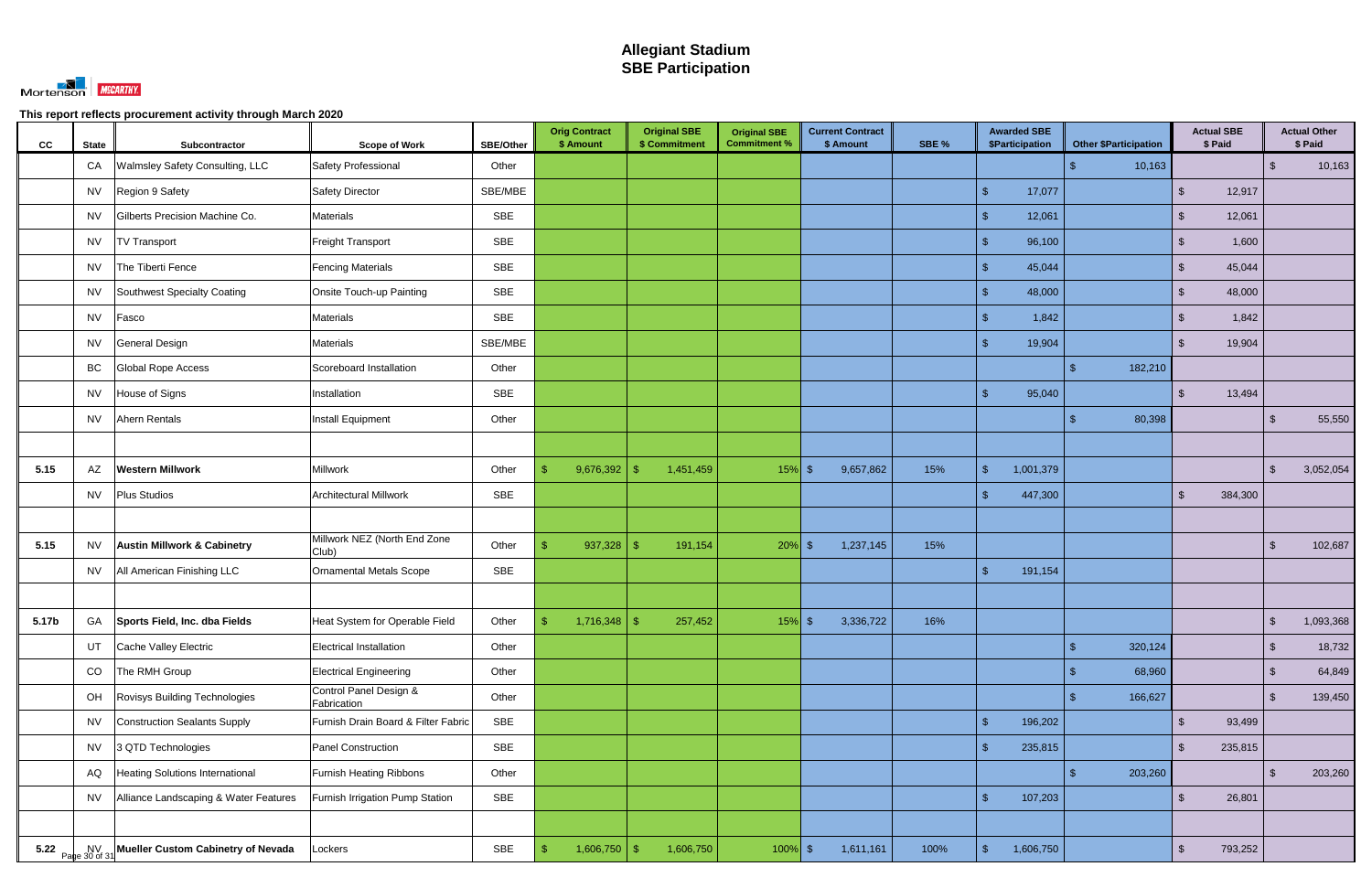

| cc                | <b>State</b> | Subcontractor                                                            | <b>Scope of Work</b>                               | <b>SBE/Other</b> | <b>Orig Contract</b><br>\$ Amount | <b>Original SBE</b><br>\$ Commitment | <b>Original SBE</b><br><b>Commitment %</b> | <b>Current Contract</b><br>\$ Amount | SBE %    | <b>Awarded SBE</b><br><b>\$Participation</b> | <b>Other \$Participation</b> | <b>Actual SBE</b><br>\$ Paid       | <b>Actual Other</b><br>\$ Paid     |
|-------------------|--------------|--------------------------------------------------------------------------|----------------------------------------------------|------------------|-----------------------------------|--------------------------------------|--------------------------------------------|--------------------------------------|----------|----------------------------------------------|------------------------------|------------------------------------|------------------------------------|
|                   | <b>TX</b>    | Hollman, Inc.                                                            | Locker Fabrication                                 | Other            |                                   |                                      |                                            |                                      |          |                                              | 1,019,141<br>$\mathcal{L}$   |                                    | 404,170<br>$\sqrt[6]{\frac{1}{2}}$ |
|                   |              |                                                                          |                                                    |                  |                                   |                                      |                                            |                                      |          |                                              |                              |                                    |                                    |
| 5.22 <sub>b</sub> | <b>NV</b>    | Arcon Global, Inc.                                                       | <b>Access Flooring</b>                             | <b>SBE</b>       | $\mathcal{S}$<br>36,060           | 36,060<br>-\$                        | $100\%$ \$                                 | 36,060                               | 100%     | $\mathbb{S}$<br>36,060                       |                              |                                    |                                    |
|                   | AZ           | Faciliteq                                                                | Access Flooring                                    | Other            |                                   |                                      |                                            |                                      |          |                                              | 12,000<br>$\mathcal{L}$      |                                    |                                    |
|                   |              |                                                                          |                                                    |                  |                                   |                                      |                                            |                                      |          |                                              |                              |                                    |                                    |
|                   | <b>NV</b>    | <b>Amazon Masonry</b>                                                    | Pavers Team Store                                  | SBE/MBE          | <b>S</b><br>250,448               | 250,448<br>- \$                      | $100\%$ \$                                 | 250,448                              | 100%     | $\mathbb{S}$<br>250,448                      |                              |                                    |                                    |
|                   |              |                                                                          |                                                    |                  |                                   |                                      |                                            |                                      |          |                                              |                              |                                    |                                    |
|                   | <b>NV</b>    | Architectural Design & Signs                                             | Gate Entry Signs                                   | Other            | 145,000<br>$\mathbf{\$}$          | 21,750<br>-\$                        | $15\%$ \$                                  | 145,000                              | 15%      | $\mathbb{S}$<br>21,750                       |                              |                                    |                                    |
|                   |              |                                                                          |                                                    |                  |                                   |                                      |                                            |                                      |          |                                              |                              |                                    |                                    |
| 5.22d             | <b>NV</b>    | <b>Sunstone Building Specialties</b>                                     | <b>Operable Partitions</b>                         | <b>SBE</b>       | $\mathfrak{S}$<br>198,426         | 198,426<br>$\mathcal{S}$             | $100\%$ \$                                 | 267,608                              | 100%     | $\mathbb{S}$<br>267,608                      |                              | $\mathfrak{S}$<br>49,396           |                                    |
|                   |              |                                                                          |                                                    |                  |                                   |                                      |                                            |                                      |          |                                              |                              |                                    |                                    |
| 5.22e             | AZ           | <b>Luminous Egress</b>                                                   | Photoluminescent                                   | <b>MBE</b>       | \$<br>297,842                     | $\mathbf{\$}$<br>44,676              | $15%$ \$                                   | 297,842                              | 15%      | $\mathbb{S}$<br>44,676                       |                              |                                    |                                    |
|                   |              |                                                                          |                                                    |                  |                                   |                                      |                                            |                                      |          |                                              |                              |                                    |                                    |
| 5.22g             | <b>NV</b>    | <b>Custom Hearth Distributors dba</b><br><b>Custom Specialties Group</b> | <b>Trash Chutes</b>                                | <b>SBE</b>       | $\mathbf{\$}$<br>128,408          | 128,408<br>$\mathbf{\hat{R}}$        | $100\%$ \$                                 | 336,267                              | 100%     | $\mathbb{S}$<br>176,864                      |                              | $\sqrt{2}$<br>293,716              |                                    |
|                   | <b>NV</b>    | <b>Energy Mechanical Insulation</b>                                      | Trash Chutes Insulation fire wrap                  | SBE/WBE          |                                   |                                      |                                            |                                      |          | $\mathbb{S}$<br>159,403                      |                              | $\sqrt[6]{\frac{1}{2}}$<br>145,764 |                                    |
|                   |              |                                                                          |                                                    |                  |                                   |                                      |                                            |                                      |          |                                              |                              |                                    |                                    |
| 5.24              | CA           | Contract Décor, Inc.                                                     | <b>Window Treatment (Curtains &amp;</b><br>Drapes) | Other            | 32,236<br>-S                      | 4,835<br>$\mathbf{\$}$               | $15%$ \$                                   | 222,657                              | 15%      | $\mathbb{S}$<br>33,399                       |                              |                                    |                                    |
|                   |              |                                                                          |                                                    |                  |                                   |                                      |                                            |                                      |          |                                              |                              |                                    |                                    |
| 6.00              | <b>NV</b>    | <b>Cleaning Services, Inc.</b>                                           | <b>Final Clean</b>                                 | SBE/MBE          | 1,524,491<br>-S                   | 1,524,491<br>-\$                     | $100\%$ \$                                 | 1,524,491                            | 100%     | $\mathbb{S}$<br>1,524,491                    |                              |                                    |                                    |
|                   |              |                                                                          |                                                    |                  |                                   |                                      |                                            |                                      |          |                                              |                              |                                    |                                    |
|                   |              |                                                                          | <b>Totals</b>                                      |                  | 968,237,822<br>\$                 | 188,677,271<br>- \$                  | 19%                                        | \$1,264,505,439                      | $23%$ \$ | 293,096,378                                  | 374,578,657<br><b>S</b>      | \$                                 | $210,115,777$ \$ 1,282,009,120     |
|                   |              |                                                                          | Goal                                               |                  |                                   |                                      | 15%                                        |                                      |          |                                              |                              |                                    |                                    |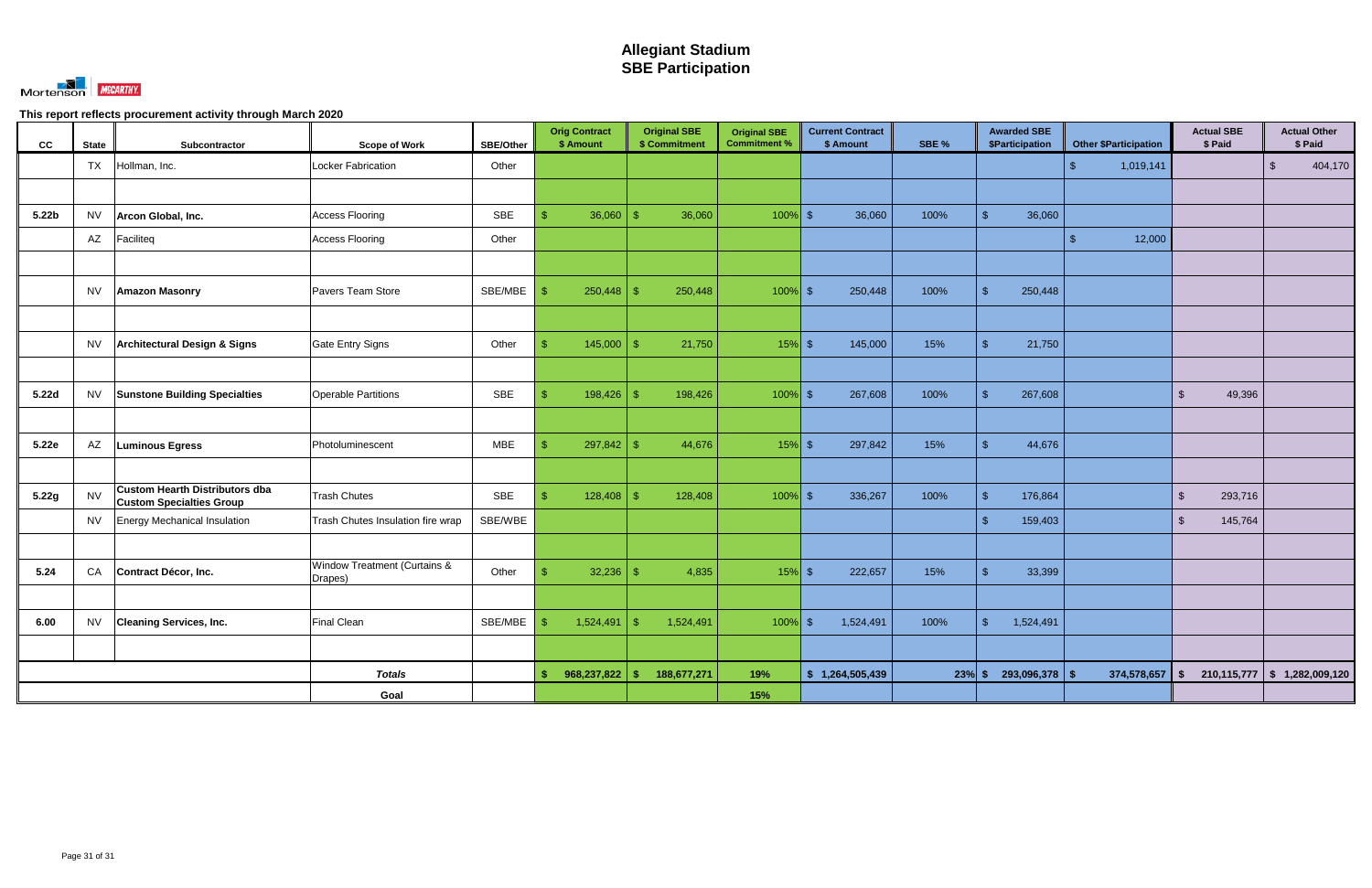

| Subcontractor                                            |                      |                        |              | <b>Cumulative hours through March 2020</b> |        |
|----------------------------------------------------------|----------------------|------------------------|--------------|--------------------------------------------|--------|
|                                                          | <b>Total</b>         | <b>Total</b>           | <b>Total</b> | Total                                      | Tota   |
|                                                          | <b>Hours</b>         | <b>Minority/Female</b> | Veteran      | Minority/Female %                          | Vetera |
| <b>Lewis K Construction</b>                              | 30                   | 30                     | $\mathbf 0$  | 100%                                       | 0%     |
| Modern Demo & Services                                   | 198                  | 198                    | 0            | 100%                                       | 0%     |
| <b>Total for Lewis K Construction</b>                    | 228                  | 228                    | $\bf{0}$     | 100%                                       | 0%     |
|                                                          |                      |                        |              |                                            |        |
| <b>Geotechnical &amp; Environmental Services</b>         | $\Omega$             | $\mathbf{0}$           | $\mathbf 0$  | 0%                                         | 0%     |
| <b>Eagle Drilling Services</b>                           | 110                  | 33                     | 0            | 30%                                        | 0%     |
| <b>Total for Geotecnical &amp; Environmental Svs</b>     | 110                  | 33                     | $\mathbf 0$  | 30%                                        | 0%     |
| <b>Nevada Water Truck</b>                                | 31,844               | 25,264                 | 0            | 79%                                        | 0%     |
| <b>Total for Nevada Water Truck</b>                      | 31,844               | 25,264                 | $\bf{0}$     | 79%                                        | 0%     |
|                                                          | 99                   | 99                     | $\mathbf 0$  | 100%                                       | 0%     |
| <b>Amazon Masonry</b><br><b>Total for Amazon Masonry</b> | 99                   | 99                     | 0            | 100%                                       | 0%     |
|                                                          |                      |                        |              |                                            |        |
| <b>TAB Contractors - Trailer City</b>                    | 2,439                | 605                    | 0            | 25%                                        | 0%     |
| Mcon                                                     | $\overline{2}$ , 333 | 2,076                  | 0            | 89%                                        | 0%     |
| Acme Electric - Mcon TC                                  | $\overline{27}$      | 12                     | $\mathbf 0$  | 44%                                        | 0%     |
| Olson Precast - Mcon TC                                  | 91                   | 91                     | $\mathbf 0$  | 100%                                       | 0%     |
| Nevada Tap Master - Mcon TC                              | $\overline{c}$       | $\overline{c}$         | $\mathbf 0$  | 100%                                       | 0%     |
| Merli - Mcon TC                                          | $\overline{4}$       | $\mathbf 0$            | 0            | $0\%$                                      | 0%     |
| MMC, Inc.                                                | $\overline{7}$       | $\overline{7}$         | 0            | 100%                                       | 0%     |
| A-1 Concrete                                             | 4                    | $\overline{4}$         | 0            | 100%                                       | 0%     |
| Wells Cargo                                              | $\overline{88}$      | 44                     | 0            | 50%                                        | 0%     |
| <b>Total for TAB Contractors - Trailer City</b>          | 4,993                | 2,838                  | $\bf{0}$     | 57%                                        | 0%     |
| <b>Sahara Concrete</b>                                   | 20,805               | 19,858                 | $\mathbf 0$  | 95%                                        | 0%     |
| <b>CMC Rebar</b>                                         | 4,450                | 3,363                  | 0            | 76%                                        | 0%     |
| Dielco Crane Service                                     | 379                  | $\mathbf 0$            | 0            | 0%                                         | 0%     |
| Merli Concrete                                           | 297                  | $\mathbf 0$            | 0            | $0\%$                                      | 0%     |
| A-1 Concrete                                             | 1,346                | 719                    | $\mathbf 0$  | 53%                                        | 0%     |
| <b>Total for Sahara Concrete</b>                         | 27,277               | 23,940                 | $\mathbf 0$  | 88%                                        | 0%     |
| <b>Marnell Masonry</b>                                   | 139                  | 47                     | $\mathbf 0$  | 34%                                        | 0%     |
| <b>Total for Marnell Masonry</b>                         | 139                  | 47                     | 0            | 34%                                        | 0%     |
| <b>TAB Contractors - Main</b>                            | 155,069              | 69,083                 | 119          | 45%                                        | 0%     |
| <b>Brightview Landscape</b>                              | 100                  | 100                    | 0            | 100%                                       | 0%     |
| Nelson Hiniker Striping                                  | 521                  | 314                    | $\mathbf 0$  | 60%                                        | 0%     |
| <b>Sanders Construction</b>                              | 3,648                | 2,254                  | $\mathbf 0$  | 62%                                        | 0%     |
| A-1 Concrete                                             | 528                  | 324                    | 5            | 61%                                        |        |
| <b>MMC</b>                                               |                      | 8,500                  | $\pmb{0}$    | 94%                                        | 1%     |
| <b>TAB-MMC</b>                                           | 8,998                |                        | $\mathbf 0$  | 100%                                       | 0%     |
|                                                          | 6                    | 6                      |              |                                            | 0%     |
| Mcon                                                     | 13,911               | 11,828                 | 0            | 85%                                        | 0%     |
| MMC - Mcon                                               | 122                  | 86                     | 0            | 70%                                        | 0%     |
| Wells Cargo - Mcon                                       | 184                  | 108                    | 0            | 59%                                        | 0%     |
| Merli - Mcon BC                                          | 4                    | 0                      | 0            | 0%                                         | 0%     |
| Viking Drillers, Inc.                                    | 4                    | $\mathbf 0$            | 0            | $0\%$                                      | 0%     |
| <b>Acme Electric</b>                                     | 3,297                | 1,776                  | 0            | 54%                                        | 0%     |
| Merli Concrete                                           | 17                   | 0                      | 0            | 0%                                         | 0%     |
| <b>Olson Precast</b>                                     | 1,755                | 1,542                  | 0            | 88%                                        | 0%     |
| Las Vegas Paving                                         | 80                   | 88                     | 0            | 110%                                       | 0%     |
| Nevada Tap Master                                        | 117                  | 22                     | 0            | 18%                                        | 0%     |
| Wells Cargo - TAB                                        | 293                  | 126                    | 0            | 43%                                        | 0%     |
| The Tiberti Fence - TAB                                  | 3                    | 3                      | $\mathbf 0$  | 100%                                       | 0%     |
| <b>Total for TAB Contractors - Main</b>                  | 188,655              | 96,156                 | 124          | 51%                                        | 0%     |
| Southland - TC                                           | 473                  | 191                    | 0            | 40%                                        | 0%     |
| Lone Mountain - Southland                                | 614                  | 152                    | 0            | 25%                                        | 0%     |
| <b>Total for Southland - TC</b>                          | 1,087                | 343                    | $\mathbf 0$  | 32%                                        | 0%     |

| Subcontractor                                                    |                |                        |                  | <b>Cumulative hours through March 2020</b> |                  |
|------------------------------------------------------------------|----------------|------------------------|------------------|--------------------------------------------|------------------|
|                                                                  | <b>Total</b>   | <b>Total</b>           | <b>Total</b>     | <b>Total</b>                               | <b>Total</b>     |
|                                                                  |                | <b>Minority/Female</b> |                  |                                            |                  |
|                                                                  | <b>Hours</b>   |                        | Veteran          | Minority/Female %                          | Veteran %        |
| <b>Lewis K Construction</b>                                      | 30             | 30                     | 0                | 100%                                       | 0%               |
| Modern Demo & Services                                           |                | 198                    | $\mathbf 0$      | 100%                                       | 0%               |
|                                                                  | 198            |                        |                  |                                            |                  |
| <b>Total for Lewis K Construction</b>                            | 228            | 228                    | 0                | 100%                                       | 0%               |
| <b>Geotechnical &amp; Environmental Services</b>                 | 0              |                        | $\mathbf 0$      | 0%                                         | 0%               |
|                                                                  |                | 0                      |                  |                                            |                  |
| <b>Eagle Drilling Services</b>                                   | 110            | 33                     | 0                | 30%                                        | 0%               |
| <b>Total for Geotecnical &amp; Environmental Svs</b>             | 110            | 33                     | 0                | 30%                                        | 0%               |
|                                                                  |                |                        |                  |                                            |                  |
| <b>Nevada Water Truck</b><br><b>Total for Nevada Water Truck</b> | 31,844         | 25,264                 | 0                | 79%<br>79%                                 | 0%               |
|                                                                  | 31,844         | 25,264                 | $\mathbf{0}$     |                                            | 0%               |
| <b>Amazon Masonry</b>                                            | 99             | 99                     | $\mathbf 0$      | 100%                                       | 0%               |
| <b>Total for Amazon Masonry</b>                                  | 99             | 99                     | $\bf{0}$         | 100%                                       | 0%               |
|                                                                  |                |                        |                  |                                            |                  |
| <b>TAB Contractors - Trailer City</b>                            | 2,439          | 605                    | 0                | 25%                                        | 0%               |
| Mcon                                                             | 2,333          | 2,076                  | 0                | 89%                                        | 0%               |
| Acme Electric - Mcon TC                                          | 27             | 12                     | $\mathbf 0$      | 44%                                        | 0%               |
| Olson Precast - Mcon TC                                          | 91             | 91                     | $\mathbf 0$      | 100%                                       | 0%               |
| Nevada Tap Master - Mcon TC                                      | $\overline{2}$ | $\overline{2}$         | $\mathbf 0$      | 100%                                       | 0%               |
| Merli - Mcon TC                                                  | 4              | 0                      | $\mathbf 0$      | 0%                                         | 0%               |
| MMC, Inc.                                                        | $\overline{7}$ | $\overline{7}$         | $\mathbf 0$      | 100%                                       | 0%               |
| A-1 Concrete                                                     | 4              | 4                      | $\mathbf 0$      | 100%                                       | 0%               |
| <b>Wells Cargo</b>                                               | 88             | 44                     | $\Omega$         | 50%                                        | 0%               |
| <b>Total for TAB Contractors - Trailer City</b>                  | 4,993          | 2,838                  | 0                | $\overline{57}$ %                          | 0%               |
|                                                                  |                |                        |                  |                                            |                  |
| Sahara Concrete                                                  | 20,805         | 19,858                 | 0                | 95%                                        | 0%               |
| <b>CMC Rebar</b>                                                 | 4,450          | 3,363                  | $\mathbf 0$      | 76%                                        | 0%               |
| Dielco Crane Service                                             | 379            | 0                      | $\mathbf 0$      | 0%                                         | 0%               |
| Merli Concrete                                                   | 297            | $\Omega$               | $\mathbf 0$      | 0%                                         | 0%               |
| A-1 Concrete                                                     | 1,346          | $\overline{719}$       | $\Omega$         | 53%                                        | 0%               |
| <b>Total for Sahara Concrete</b>                                 | 27,277         | 23,940                 | 0                | 88%                                        | 0%               |
|                                                                  |                |                        |                  |                                            |                  |
| <b>Marnell Masonry</b>                                           | 139            | 47                     | $\Omega$         | 34%                                        | 0%               |
| <b>Total for Marnell Masonry</b>                                 | 139            | $\overline{47}$        | 0                | 34%                                        | 0%               |
|                                                                  |                |                        |                  |                                            |                  |
| <b>TAB Contractors - Main</b>                                    | 155,069        | 69,083                 | 119              | 45%                                        | 0%               |
| <b>Brightview Landscape</b>                                      | 100            | 100                    | 0                | 100%                                       | 0%               |
| <b>Nelson Hiniker Striping</b>                                   | 521            | 314                    | 0                | 60%                                        | 0%               |
| <b>Sanders Construction</b>                                      | 3,648          | 2,254                  | 0                | 62%                                        | 0%               |
| A-1 Concrete                                                     | 528            | 324                    | 5                | 61%                                        | 1%               |
| MMC                                                              | 8,998          | 8,500                  | 0                | 94%                                        | 0%               |
| TAB-MMC                                                          | 6              | 6                      | 0                | 100%                                       | 0%               |
| Mcon                                                             | 13,911         | 11,828                 | 0                | 85%                                        | 0%               |
| MMC - Mcon                                                       | 122            | 86                     | 0                | 70%                                        | 0%               |
| Wells Cargo - Mcon<br>÷                                          | 184            | 108                    | 0                | 59%                                        | 0%               |
| Merli - Mcon BC                                                  | 4              | 0                      | 0                | 0%                                         | 0%               |
| Viking Drillers, Inc.                                            | 4              | $\overline{0}$         | 0                | $0\%$                                      | 0%               |
| Acme Electric                                                    | 3,297          | 1,776                  | 0                | 54%                                        | 0%               |
| Merli Concrete                                                   | 17             | 0                      | 0                | 0%                                         | 0%               |
| <b>Olson Precast</b>                                             | 1,755          | 1,542                  | 0                | 88%                                        | 0%               |
| Las Vegas Paving                                                 | 80             | 88                     | 0                | 110%                                       | 0%               |
| Nevada Tap Master                                                | 117            | 22                     | 0                | 18%<br>43%                                 | $0\%$<br>0%      |
| Wells Cargo - TAB<br>The Tiberti Fence - TAB                     | 293<br>3       | 126<br>3               | 0<br>$\mathbf 0$ | 100%                                       | $0\%$            |
|                                                                  |                |                        |                  |                                            |                  |
| <b>Total for TAB Contractors - Main</b>                          | 188,655        | 96,156                 | 124              | 51%                                        | 0%               |
| Southland - TC                                                   | 473            | 191                    | 0                | 40%                                        | 0%               |
| <b>Lone Mountain - Southland</b>                                 | 614            | 152                    | 0                | 25%                                        | $0\%$            |
| Total for Southland - TC                                         | 1.087          | 343                    | $\Omega$         | 32%                                        | $\overline{0\%}$ |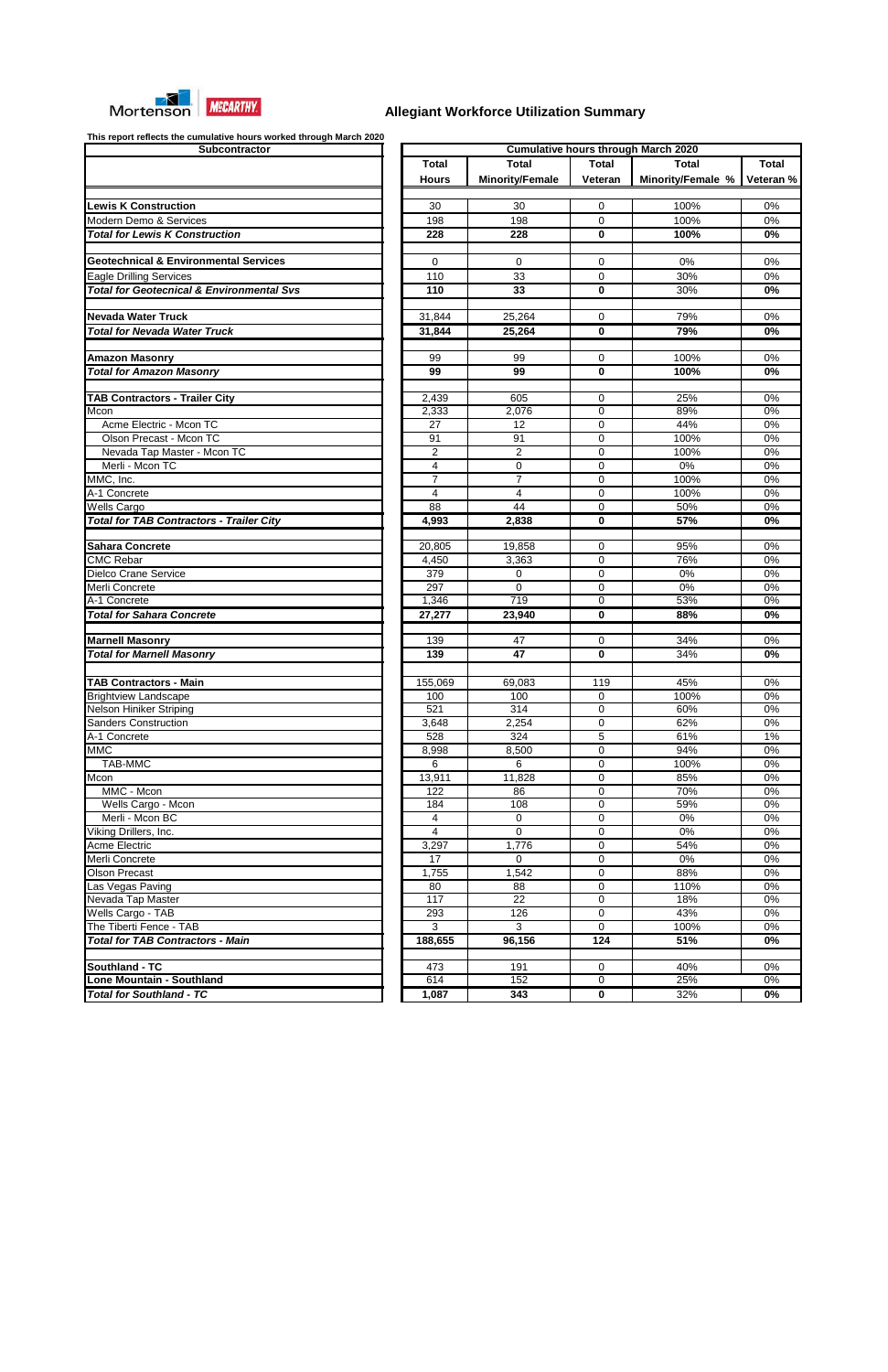

| Subcontractor                                               |  |
|-------------------------------------------------------------|--|
|                                                             |  |
|                                                             |  |
|                                                             |  |
| Gephart-Morse, LLC                                          |  |
| <b>Morse Electric - GM</b>                                  |  |
| A-1 Concrete - Morse                                        |  |
| MMC - A-1 Morse                                             |  |
| Lone Mountain - Morse                                       |  |
| Jcord                                                       |  |
| Live Electric - Morse                                       |  |
| Pyrocom                                                     |  |
| Valley Steel                                                |  |
| <b>Global Rope Access</b>                                   |  |
| <b>Gephart Electric - GM</b>                                |  |
| Jcord                                                       |  |
| Merli Concrete - Jcord                                      |  |
| <b>REB Construction - Jcord</b>                             |  |
| Dig 3                                                       |  |
| Rosendin Electric                                           |  |
| <b>Total for Gephart-Morse, LLC</b>                         |  |
|                                                             |  |
| The Tiberti Fence                                           |  |
| Flippins                                                    |  |
| <b>Total for Tiberti Fence</b>                              |  |
|                                                             |  |
| <b>Malcolm Drilling</b>                                     |  |
| <b>CMC Rebar</b>                                            |  |
| <b>Clark Welding &amp; Fabricating</b>                      |  |
| Dielco Crane                                                |  |
|                                                             |  |
| <b>MMC</b>                                                  |  |
| <b>Total for Malcolm Drilling</b>                           |  |
|                                                             |  |
| Mortenson McCarthy                                          |  |
| Merli Concrete Pumping                                      |  |
| <b>CMC Rebar</b>                                            |  |
| Gateway Concrete                                            |  |
| Jcord                                                       |  |
| Silver Star Ready Mix                                       |  |
| <b>Commercial Scaffolding</b>                               |  |
| Union Erectors - MMc Concrete                               |  |
| Reliable Crane Service - MMc                                |  |
| Penhall Company                                             |  |
|                                                             |  |
| MJ Dean                                                     |  |
| <b>Total for Mortenson/McCarthy Joint Venture</b>           |  |
|                                                             |  |
| <b>Eberhard SW Roofing</b>                                  |  |
| Dielco Crane - Eberhard                                     |  |
| <b>Total for Eberhard Southwest Roofing</b>                 |  |
|                                                             |  |
| Sunstate                                                    |  |
| <b>Expansion Specialties - Sunstate</b>                     |  |
| Mountain West Excavation & Utilities                        |  |
| <b>GM Construction</b>                                      |  |
| Reliable Steel - GM                                         |  |
| <b>Standard Steel</b>                                       |  |
| Dielco - GM                                                 |  |
| <b>Total for Sunstate</b>                                   |  |
|                                                             |  |
| <b>Harris</b>                                               |  |
|                                                             |  |
| <b>Energy Mechanical Insulation</b><br>Mesa Mechanical Inc. |  |
| <b>Advanced Controls &amp; Electric</b>                     |  |
|                                                             |  |
| <b>Rigging International Group</b><br><b>JCord</b>          |  |
| Bevstream                                                   |  |
|                                                             |  |
| Mesa Mechanical Inc. - Bevstream<br>Maui One                |  |
|                                                             |  |
| Lone Mountain                                               |  |
| <b>Total for Harris</b>                                     |  |
|                                                             |  |
| <b>Merrill Steel</b>                                        |  |
| Corona Stud & Deck                                          |  |
| Niles Industrial Coatings                                   |  |
| <b>Union Erectors</b>                                       |  |
| <b>Global Rope Access</b>                                   |  |
| <b>Rigging International Group</b>                          |  |
| <b>Expansion Specialties</b>                                |  |
| <b>Southwest Specialty Coatings</b>                         |  |
| Rigging Intl - SW Specialty                                 |  |
| Derr & Isbell                                               |  |
| Union Erectors - Derr<br>Derr & Gruenwald Construction      |  |

| This report relieves the cumulative hears worked through maren EcEt<br>Subcontractor |                 |                        |              | <b>Cumulative hours through March 2020</b> |              |
|--------------------------------------------------------------------------------------|-----------------|------------------------|--------------|--------------------------------------------|--------------|
|                                                                                      | <b>Total</b>    | <b>Total</b>           | <b>Total</b> | <b>Total</b>                               | <b>Total</b> |
|                                                                                      | <b>Hours</b>    | <b>Minority/Female</b> | Veteran      | Minority/Female %                          | Veteran %    |
| Gephart-Morse, LLC                                                                   | $\Omega$        | 0                      | 0            | 0%                                         | 0%           |
| <b>Morse Electric - GM</b>                                                           | 369,685         | 210,335                | 30,122       | 57%                                        | 8%           |
| A-1 Concrete - Morse                                                                 | 664             | 293                    | 24           | 44%                                        | 4%           |
| MMC - A-1 Morse                                                                      | 52              | 52                     | 0            | 100%                                       | 0%           |
| Lone Mountain - Morse                                                                | 11,913          | 5,298                  | 0            | 44%                                        | 0%           |
| Jcord                                                                                | 1,388           | 969                    | $\mathbf 0$  | 70%                                        | 0%           |
| Live Electric - Morse                                                                | 16,542          | 11,662                 | 369          | 71%                                        | 2%           |
| Pyrocom                                                                              | 20              | 0                      | 0            | 0%                                         | 0%           |
| <b>Valley Steel</b>                                                                  | $\overline{28}$ | 0                      | $\mathbf 0$  | 0%                                         | $0\%$        |
| <b>Global Rope Access</b>                                                            | 2,348           | 1,047                  | 134          | 45%                                        | 6%           |
| <b>Gephart Electric - GM</b>                                                         | 15,235          | 10,670                 | 0            | 70%                                        | 0%           |
| Jcord                                                                                | 2,087           | 1,574                  | 0            | 75%                                        | 0%           |
| Merli Concrete - Jcord                                                               | 8               | 0                      | 0            | 0%                                         | 0%           |
| <b>REB Construction - Jcord</b>                                                      | 70              | 34                     | $\mathbf 0$  | 49%                                        | 0%           |
| Dig 3                                                                                | 1,630           | 4                      | 252          | 0%                                         | 15%          |
| Rosendin Electric                                                                    | 14,584          | 4,990                  | 2,590        | 34%                                        | 18%          |
| <b>Total for Gephart-Morse, LLC</b>                                                  | 436,252         | 246,925                | 33,491       | 57%                                        | 8%           |
|                                                                                      |                 |                        |              |                                            |              |
| The Tiberti Fence                                                                    | 2,230           | 1,902                  | 142          | 85%                                        | 6%           |
| Flippins                                                                             | 77              | 25                     | $\mathbf 0$  | 32%                                        | 0%           |
| <b>Total for Tiberti Fence</b>                                                       | 2,307           | 1,927                  | 142          | 84%                                        | 6%           |
|                                                                                      |                 |                        |              |                                            |              |
|                                                                                      |                 |                        |              |                                            |              |
| <b>Malcolm Drilling</b>                                                              | 18,088          | 6,333                  | 0            | 35%                                        | 0%           |
| <b>CMC Rebar</b>                                                                     | 2,913           | 2,030                  | $\mathbf 0$  | 70%                                        | 0%           |
| <b>Clark Welding &amp; Fabricating</b>                                               | 167             | 76                     | 0            | 46%                                        | 0%           |
| Dielco Crane                                                                         | 108             | 0                      | $\mathbf 0$  | 0%                                         | 0%           |
| <b>MMC</b>                                                                           | 5               | $\overline{5}$         | $\mathbf 0$  | 100%                                       | 0%           |
| <b>Total for Malcolm Drilling</b>                                                    | 21,280          | 8,443                  | 0            | 40%                                        | 0%           |
|                                                                                      |                 |                        |              |                                            |              |
| Mortenson McCarthy                                                                   | 639,944         | 528,180                | 14,068       | 83%                                        | 2%           |
| Merli Concrete Pumping                                                               | 2,487           | 539                    | 0            | 22%                                        | 0%           |
| <b>CMC Rebar</b>                                                                     | 298,757         | 258,976                | 0            | 87%                                        | 0%           |
| Gateway Concrete                                                                     | 157,670         | 115,629                | 6,926        | 73%                                        | 4%           |
| Jcord                                                                                | 15,098          | 11,940                 | 0            | 79%                                        | 0%           |
| <b>Silver Star Ready Mix</b>                                                         | 23,200          | 9,265                  | $\Omega$     | 40%                                        | 0%           |
| <b>Commercial Scaffolding</b>                                                        | 4,298           | 4,298                  | $\Omega$     | 100%                                       | 0%           |
| Union Erectors - MMc Concrete                                                        | 2,310           | 584                    | $\Omega$     | 25%                                        | $0\%$        |
| Reliable Crane Service - MMc                                                         | 28,401          | 1,321                  | $\mathbf 0$  | 5%                                         | 0%           |
| Penhall Company                                                                      | 785             | 672                    | $\Omega$     | 86%                                        | 0%           |
| MJ Dean                                                                              | 9,516           | 7,724                  | 0            | 81%                                        | 0%           |
| <b>Total for Mortenson/McCarthy Joint Venture</b>                                    | 1,182,464       | 939,126                | 20,994       | 79%                                        | 2%           |
|                                                                                      |                 |                        |              |                                            |              |
| <b>Eberhard SW Roofing</b>                                                           | 33,488          | 32,977                 | 0            | 98%                                        | 0%           |
| Dielco Crane - Eberhard                                                              | 622             | 26                     | 0            | 4%                                         | $0\%$        |
| <b>Total for Eberhard Southwest Roofing</b>                                          | 34,110          | 33,003                 | 0            | 97%                                        | 0%           |
|                                                                                      |                 |                        |              |                                            |              |
| <b>Sunstate</b>                                                                      | 0               | 0                      | 0            | 0%                                         | 0%           |
| <b>Expansion Specialties - Sunstate</b>                                              | 2,219           | 2,056                  | 0            | 93%                                        | 0%           |
| <b>Mountain West Excavation &amp; Utilities</b>                                      | 684             | 684                    | $\mathbf 0$  | 100%                                       | 0%           |
| <b>GM Construction</b>                                                               | 60,242          | 55,904                 | $\mathbf 0$  | 93%                                        | 0%           |
| Reliable Steel - GM                                                                  | 3,431           | 1,263                  | $\mathbf 0$  | 37%                                        | 0%           |
| <b>Standard Steel</b>                                                                | 15,101          | 9,541                  | $\mathbf 0$  | 63%                                        | 0%           |
| Dielco - GM                                                                          | 3,322           | 159                    | $\mathbf 0$  | 5%                                         | 0%           |
| <b>Total for Sunstate</b>                                                            | 84,998          | 69,606                 | 0            | 82%                                        | 0%           |
|                                                                                      |                 |                        |              |                                            |              |
| <b>Harris</b>                                                                        | 439,842         | 230,725                | 4,276        | 52%                                        | 1%           |
| <b>Energy Mechanical Insulation</b>                                                  | 36,465          | 18,981                 | 2,525        | 52%                                        | 7%           |
| Mesa Mechanical Inc.                                                                 | 5,812           | 812                    | 27           | 14%                                        | 0%           |
| <b>Advanced Controls &amp; Electric</b>                                              | 8,048           | 0                      | 10           | 0%                                         | 0%           |
| <b>Rigging International Group</b>                                                   | 592             | 16                     | 0            | 3%                                         | 0%           |
| <b>JCord</b>                                                                         | 2,760           | 1,809                  | 0            | 66%                                        | 0%           |
| <b>Bevstream</b>                                                                     | $\Omega$        | $\Omega$               | $\mathbf 0$  | 0%                                         | 0%           |
| Mesa Mechanical Inc. - Bevstream                                                     | 2,277           | 844                    | 32           | 37%                                        | 1%           |
| Maui One                                                                             | 6,859           | 4,204                  | $\mathbf 0$  | 61%                                        | 0%           |
| Lone Mountain                                                                        | 8,201           | 4,082                  | 0            | 50%                                        | 0%           |
| <b>Total for Harris</b>                                                              |                 |                        |              |                                            |              |
|                                                                                      | 510,856         | 261,472                | 6,869        | 51%                                        | 1%           |
|                                                                                      |                 |                        |              |                                            |              |
| <b>Merrill Steel</b>                                                                 | $\mathbf 0$     | $\Omega$               | 0            | 0%                                         | $0\%$        |
| Corona Stud & Deck                                                                   | 58,637          | 18,667                 | 854          | 32%                                        | 1%           |
| <b>Niles Industrial Coatings</b>                                                     | 45,266          | 16,483                 | 1,200        | 36%                                        | 3%           |
| <b>Union Erectors</b>                                                                | 20,600          | 7,637                  | 1,812        | 37%                                        | 9%           |
| <b>Global Rope Access</b>                                                            | 17,448          | 5,196                  | 0            | 30%                                        | 0%           |
| Rigging International Group                                                          | 12,528          | 2,024                  | 0            | 16%                                        | 0%           |
| <b>Expansion Specialties</b>                                                         | 103             | 80                     | $\mathbf 0$  | 78%                                        | 0%           |
| <b>Southwest Specialty Coatings</b>                                                  | 33,926          | 23,084                 | 80           | 68%                                        | 0%           |
| Rigging Intl - SW Specialty                                                          | 11,740          | 635                    | $\mathbf 0$  | 5%                                         | 0%           |
| Derr & Isbell                                                                        | 507,367         | 266,826                | 1,912        | 53%                                        | $0\%$        |
| Union Erectors - Derr                                                                | 28,729          | 11,705                 | 1,411        | 41%                                        | $5\%$        |
| Derr & Gruenwald Construction                                                        | 12,939          | 8,785                  | $\mathbf 0$  | 68%                                        | $0\%$        |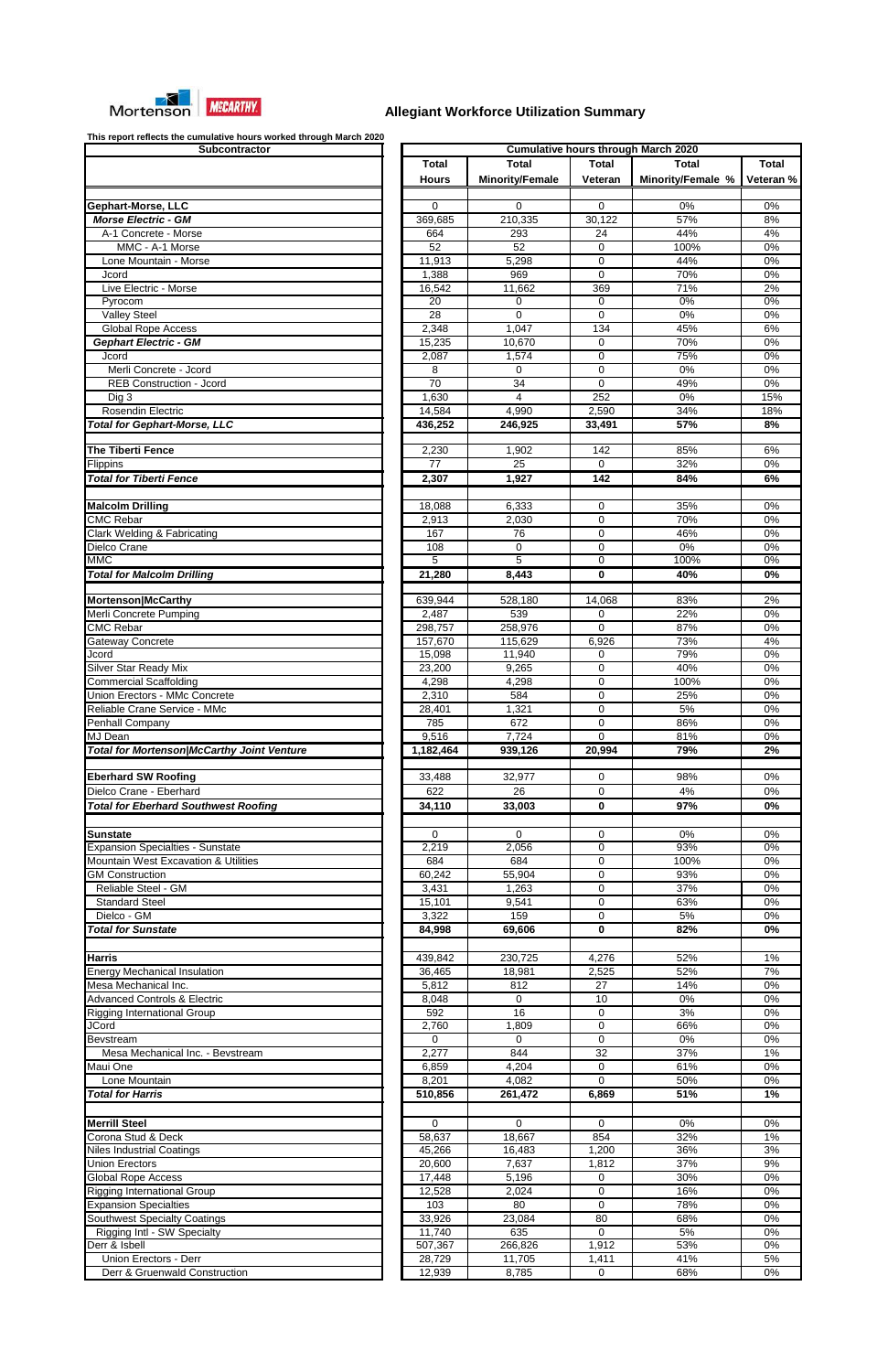

| Subcontractor                                                                  |  |
|--------------------------------------------------------------------------------|--|
|                                                                                |  |
|                                                                                |  |
| The Herrick Corp.                                                              |  |
| Reliable Crane Service                                                         |  |
| <b>Total for Merrill Steel</b>                                                 |  |
|                                                                                |  |
| <b>Enclos</b>                                                                  |  |
| Expansion Specialties, Inc.                                                    |  |
| Gephart Electric                                                               |  |
| Reliable Crane                                                                 |  |
| <b>Union Erectors</b>                                                          |  |
| <b>Team Construction</b>                                                       |  |
| <b>Total for Enclos</b>                                                        |  |
|                                                                                |  |
| <b>KONE</b>                                                                    |  |
| Dielco Crane                                                                   |  |
| Jcord                                                                          |  |
| Hutcherson Elevator Co.                                                        |  |
| <b>Energy Mechanical Insulation</b>                                            |  |
| <b>Total for KONE</b>                                                          |  |
|                                                                                |  |
| <b>Desert Fire Protection</b>                                                  |  |
| TAB                                                                            |  |
| <b>Energy Mechanical Insulation - Desert Fire</b>                              |  |
| Jcord                                                                          |  |
| Lone Mountain Excavation                                                       |  |
| <b>Total for Desert Fire</b>                                                   |  |
|                                                                                |  |
| Gephart/Morse - Low Voltage                                                    |  |
| Morse - GM Low Voltage                                                         |  |
| Gephart - GM Low Voltage                                                       |  |
| Total for Gephart/Morse - Low Voltage                                          |  |
|                                                                                |  |
| <b>Performance Contracting</b>                                                 |  |
| <b>Commercial Scaffolding - PCI</b>                                            |  |
| <b>MPS Plastic Wall Products</b>                                               |  |
| Technicoat                                                                     |  |
| <b>Gale Building Products</b><br><b>Total for Performance Contracting</b>      |  |
|                                                                                |  |
|                                                                                |  |
| Aggregate Industries - MSE Retaining Wall<br><b>Stewart &amp; Sundell</b>      |  |
|                                                                                |  |
| Harris Rebar - S&S<br><b>Total for Aggregate Industries MSE Retaining Wall</b> |  |
|                                                                                |  |
| <b>CEDCO Commercial LLC</b>                                                    |  |
| Jcord                                                                          |  |
| Technicoat                                                                     |  |
| Total for CEDCO Commercial, LLC                                                |  |
|                                                                                |  |
|                                                                                |  |
| <b>Rolling Plains Construction</b>                                             |  |
| <b>Total for Rolling Plains Construction</b>                                   |  |
|                                                                                |  |
| <b>Union Erectors - Core</b>                                                   |  |
| Jcord                                                                          |  |
| <b>Total for Union Erectors - Core</b>                                         |  |
|                                                                                |  |
| Derr & Isbell - Hoist                                                          |  |
| Total for Derr & Isbell - Hoist                                                |  |
|                                                                                |  |
| <b>Freyssinet</b>                                                              |  |
| <b>Steel Partners</b>                                                          |  |
| <b>Southwest Specialty Coatings</b>                                            |  |
| <b>Mojave Electric</b>                                                         |  |
| Rigging Intl - Freyssinet                                                      |  |
|                                                                                |  |
| Vision Construction                                                            |  |
| Dielco - Vision                                                                |  |
| <b>Total for Freyssinet</b>                                                    |  |
|                                                                                |  |
| <b>American Door</b>                                                           |  |
| <b>Total for American Door</b>                                                 |  |
|                                                                                |  |
| <b>Expansion Specialties</b>                                                   |  |
| <b>Total for Expansion Specialties</b>                                         |  |
|                                                                                |  |
| <b>Danny's Construction</b>                                                    |  |
| <b>Total for Danny's Construction Co.</b>                                      |  |

| This report reflects the cumulative hours worked through march 2020<br>Subcontractor | <b>Cumulative hours through March 2020</b> |                        |                    |                   |              |  |
|--------------------------------------------------------------------------------------|--------------------------------------------|------------------------|--------------------|-------------------|--------------|--|
|                                                                                      | <b>Total</b>                               | <b>Total</b>           | <b>Total</b>       | <b>Total</b>      | <b>Total</b> |  |
|                                                                                      |                                            | <b>Minority/Female</b> |                    | Minority/Female % |              |  |
|                                                                                      | <b>Hours</b>                               |                        | Veteran            |                   | Veteran %    |  |
| The Herrick Corp.<br><b>Reliable Crane Service</b>                                   | 1,808                                      | 932                    | 0                  | 52%               | 0%           |  |
|                                                                                      | 50,092                                     | 2,346                  | $\Omega$           | 5%                | 0%           |  |
| <b>Total for Merrill Steel</b>                                                       | 801,182                                    | 364,398                | $\overline{7,}268$ | 45%               | 1%           |  |
|                                                                                      |                                            |                        |                    |                   |              |  |
| <b>Enclos</b>                                                                        | 52,132                                     | 26,412                 | 111                | 51%               | 0%           |  |
| Expansion Specialties, Inc.                                                          | 947                                        | 489                    | 0                  | 52%               | 0%           |  |
| Gephart Electric                                                                     | 1,805                                      | 1,353                  | 0                  | 75%               | 0%           |  |
| Reliable Crane                                                                       | 3,623                                      | 712                    | $\mathbf 0$        | 20%               | 0%           |  |
| <b>Union Erectors</b>                                                                | 3,839                                      | 678                    | 331                | 18%               | 9%           |  |
| <b>Team Construction</b>                                                             | 568                                        | 470                    | 0                  | 83%               | 0%           |  |
| <b>Total for Enclos</b>                                                              | 62,913                                     | 30,113                 | 442                | 51%               | 0%           |  |
|                                                                                      |                                            |                        |                    |                   |              |  |
| <b>KONE</b>                                                                          | 48,815                                     | 10,857                 | 694                | 22%               | 1%           |  |
| Dielco Crane                                                                         | 19                                         | 0                      | 0                  | 0%                | 0%           |  |
|                                                                                      | 99                                         | 88                     |                    |                   |              |  |
| Jcord                                                                                |                                            |                        | 0                  | 89%               | 0%           |  |
| Hutcherson Elevator Co.                                                              | 222                                        | 0                      | 0                  | 0%                | 0%           |  |
| <b>Energy Mechanical Insulation</b>                                                  | 137                                        | 74                     | 0                  | 54%               | 0%           |  |
| <b>Total for KONE</b>                                                                | 49,292                                     | 11,019                 | 694                | 22%               | 1%           |  |
|                                                                                      |                                            |                        |                    |                   |              |  |
| <b>Desert Fire Protection</b>                                                        | 71,582                                     | 31,781                 | 5,404              | 44%               | 8%           |  |
| $\overline{\mathsf{TAB}}$                                                            | 109                                        | 101                    | 0                  | 93%               | 0%           |  |
| <b>Energy Mechanical Insulation - Desert Fire</b>                                    | 974                                        | 670                    | 56                 | 69%               | 6%           |  |
| Jcord                                                                                | 1,099                                      | 658                    | 3                  | 60%               | 0%           |  |
| Lone Mountain Excavation                                                             | 473                                        | 210                    | $\Omega$           | 44%               | 0%           |  |
| <b>Total for Desert Fire</b>                                                         | 74,236                                     | 33,419                 | 5,463              | 45%               | 7%           |  |
|                                                                                      |                                            |                        |                    |                   |              |  |
| Gephart/Morse - Low Voltage                                                          | 0                                          | 0                      | 0                  | 0%                | 0%           |  |
| Morse - GM Low Voltage                                                               | 98,212                                     | 44,459                 | 11,185             | 45%               | 11%          |  |
| Gephart - GM Low Voltage                                                             | 4,132                                      | 1,480                  | 0                  | 36%               | 0%           |  |
| <b>Total for Gephart/Morse - Low Voltage</b>                                         | 102,344                                    | 45,938                 | 11,185             | 45%               | 11%          |  |
|                                                                                      |                                            |                        |                    |                   |              |  |
| <b>Performance Contracting</b>                                                       | 360,406                                    | 293,137                | 2.968              | 81%               | $1\%$        |  |
| <b>Commercial Scaffolding - PCI</b>                                                  | 18,601                                     | 18,601                 | $\mathbf 0$        | 100%              | 0%           |  |
| <b>MPS Plastic Wall Products</b>                                                     | 2,379                                      | 1,112                  | $\Omega$           | 47%               | 0%           |  |
| Technicoat                                                                           | 1,813                                      | 1,799                  | 0                  | 99%               | 0%           |  |
| <b>Gale Building Products</b>                                                        | 13,780                                     | 12,515                 | $\mathbf 0$        | 91%               | 0%           |  |
| <b>Total for Performance Contracting</b>                                             | 396,979                                    | 327,163                | 2,968              | 82%               | 1%           |  |
|                                                                                      |                                            |                        |                    |                   |              |  |
|                                                                                      |                                            |                        |                    |                   |              |  |
| Aggregate Industries - MSE Retaining Wall                                            | 36,922                                     | 16,533                 | 990                | 45%               | 0%           |  |
| Stewart & Sundell                                                                    | 8,217                                      | 4,722                  | 0                  | 57%               | 0%           |  |
| Harris Rebar - S&S                                                                   | 348                                        | 169                    | $\Omega$           | 49%               | 0%           |  |
| <b>Total for Aggregate Industries MSE Retaining Wall</b>                             | 45,487                                     | 21,423                 | 990                | 47%               | 2%           |  |
|                                                                                      |                                            |                        |                    |                   |              |  |
| <b>CEDCO Commercial LLC</b>                                                          | 25,326                                     | 19,080                 | 0                  | 75%               | 0%           |  |
| Jcord                                                                                | 413                                        | 326                    | 0                  | 79%               | $0\%$        |  |
| Technicoat                                                                           | 1,250                                      | 1,209                  | 0                  | 97%               | $0\%$        |  |
| <b>Total for CEDCO Commercial, LLC</b>                                               | 26,989                                     | 20,614                 | 0                  | 76%               | 0%           |  |
|                                                                                      |                                            |                        |                    |                   |              |  |
|                                                                                      |                                            |                        |                    |                   |              |  |
| <b>Rolling Plains Construction</b>                                                   | 61,735                                     | 43,473                 | 0                  | 70%               | 0%           |  |
| <b>Total for Rolling Plains Construction</b>                                         | 61,735                                     | 43,473                 | 0                  | 70%               | 0%           |  |
|                                                                                      |                                            |                        |                    |                   |              |  |
| <b>Union Erectors - Core</b>                                                         | 29,624                                     | 13,562                 | 256                | 46%               | 1%           |  |
| Jcord                                                                                | 40                                         | 4                      | 0                  | 10%               | 0%           |  |
| <b>Total for Union Erectors - Core</b>                                               | 29,664                                     | 13,566                 | 256                | 46%               | 1%           |  |
|                                                                                      |                                            |                        |                    |                   |              |  |
| Derr & Isbell - Hoist                                                                | 8,761                                      | 3,547                  | 0                  | 40%               | 0%           |  |
| <b>Total for Derr &amp; Isbell - Hoist</b>                                           | 8,761                                      | 3,547                  | 0                  | 40%               | 0%           |  |
|                                                                                      |                                            |                        |                    |                   |              |  |
| <b>Freyssinet</b>                                                                    | 37,741                                     | 23,640                 | $\Omega$           | 63%               | 0%           |  |
| <b>Steel Partners</b>                                                                | 45,311                                     | 23,599                 | 1,063              | 52%               | 2%           |  |
| <b>Southwest Specialty Coatings</b>                                                  | 277                                        | 126                    | 0                  | 45%               | 0%           |  |
| Mojave Electric                                                                      | 389                                        | 167                    | 0                  | 43%               | 0%           |  |
| Rigging Intl - Freyssinet                                                            | 6,030                                      | 385                    | 0                  | 6%                | 0%           |  |
| Vision Construction                                                                  | $\mathbf 0$                                | $\mathbf 0$            | 0                  | 0%                | 0%           |  |
| Dielco - Vision                                                                      | 5,728                                      | 432                    | $\Omega$           | 8%                | 0%           |  |
|                                                                                      | 95,475                                     | 48,348                 | 1,063              | 51%               | 1%           |  |
| <b>Total for Freyssinet</b>                                                          |                                            |                        |                    |                   |              |  |
|                                                                                      |                                            |                        |                    |                   |              |  |
| <b>American Door</b>                                                                 | 6,385                                      | 4,448                  | 0                  | 70%               | 0%           |  |
| <b>Total for American Door</b>                                                       | 6,385                                      | 4,448                  | 0                  | 70%               | 0%           |  |
|                                                                                      |                                            |                        |                    |                   |              |  |
| <b>Expansion Specialties</b>                                                         | 5,121                                      | 3,789                  | 0                  | 74%               | $0\%$        |  |
| <b>Total for Expansion Specialties</b>                                               | 5,121                                      | 3,789                  | 0                  | 74%               | 0%           |  |
|                                                                                      |                                            |                        |                    |                   |              |  |
| <b>Danny's Construction</b>                                                          | 13,141                                     | 5,881                  | 1,106              | 45%               | 8%           |  |
| <b>Total for Danny's Construction Co.</b>                                            | 13,141                                     | 5,881                  | 1,106              | 45%               | 8%           |  |
|                                                                                      |                                            |                        |                    |                   |              |  |
|                                                                                      |                                            |                        |                    |                   |              |  |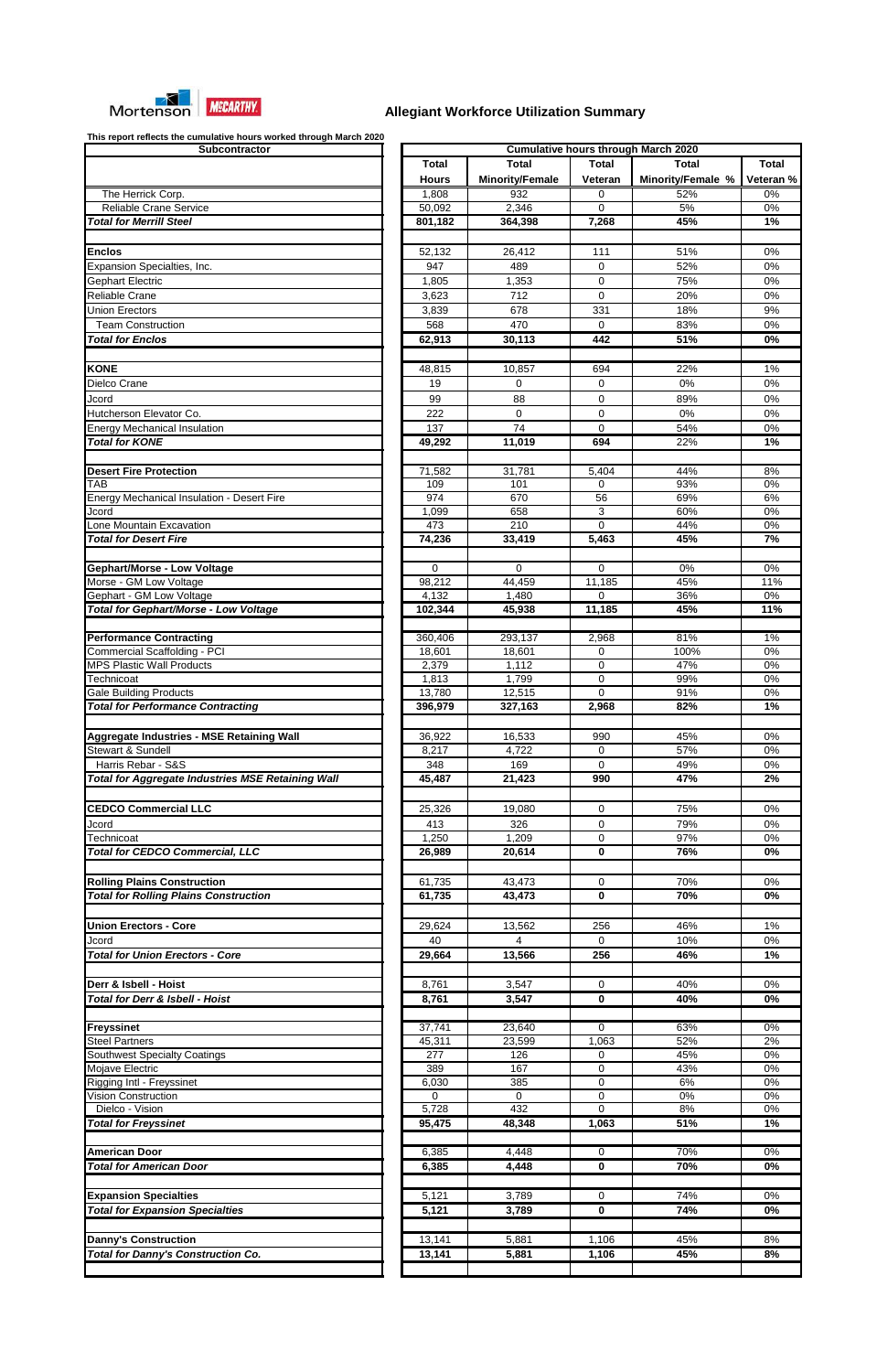

| Subcontractor                                                  |
|----------------------------------------------------------------|
|                                                                |
|                                                                |
| <b>Midwest Pro Painting</b>                                    |
| <b>Total for Midwest Pro Painting</b>                          |
|                                                                |
| <b>Sports Fields, Inc.</b>                                     |
| Cache Valley Electric Co.                                      |
| <b>Total for Sports Fields, Inc.</b>                           |
|                                                                |
| <b>Gephart/Morse - DAS</b>                                     |
| Morse - DAS                                                    |
| <b>MD Electric</b>                                             |
| <b>Total for Gephart/Morse DAS</b>                             |
|                                                                |
| <b>Industrial Door</b>                                         |
| <b>Southwest Specialty Coatings</b>                            |
| Harris                                                         |
| Danny's Construction - IDC<br><b>Total for Industrial Door</b> |
|                                                                |
|                                                                |
| Sahara Concrete - Decorative Site                              |
| <b>TB Penick</b>                                               |
| <b>Triton Structural Concrete</b>                              |
| Penhall - TB Penick                                            |
| Merli - TB Penick                                              |
| CMC Rebar - Sahara                                             |
| TAB - Sahara                                                   |
| Merli Concrete = Sahara                                        |
| <b>Total for Sahara Concrete - Decorative Site</b>             |
|                                                                |
| <b>Southwest Specialty Contractors</b>                         |
| <b>Total for Southwest Specialty Contractors</b>               |
|                                                                |
| <b>Architectural Southwest Stone</b>                           |
| <b>Total for Architectural Southwest Stone</b>                 |
|                                                                |
| <b>Sunstone Building Specialties</b>                           |
| <b>Total for Sunstone Building Specialties</b>                 |
|                                                                |
|                                                                |
| <b>Southwest Specialty Coatings</b>                            |
| <b>Total for Southwest Specialty Coatings</b>                  |
|                                                                |
| <b>Western Millwork</b>                                        |
| <b>Total for Western Millwork</b>                              |
|                                                                |
| Raydeo Enterprise                                              |
| <b>Steel Partners</b>                                          |
| <b>Standard Steel</b>                                          |
| <b>Expansion Specialties</b>                                   |
| <b>Total for Raydeo Enterprise</b>                             |
|                                                                |
| <b>Master Craft Floors</b>                                     |
| <b>Total for Master Craft Floors</b>                           |
|                                                                |
| <b>ISEC</b>                                                    |
| <b>Total for ISEC</b>                                          |
|                                                                |
| <b>Custom Hearth Distributors</b>                              |
| <b>Energy Mechanical Insulation</b>                            |
| <b>Total for Custom Hearth Distributors</b>                    |
|                                                                |
| <b>Corona Stud &amp; Deck</b>                                  |
| <b>Total for Corona Stud &amp; Deck</b>                        |
|                                                                |
| <b>Aggregate Industries</b>                                    |
| A Affordable Striping & Sealing                                |
| <b>Flippins Trenching</b>                                      |
| MC4 Construction, Inc.                                         |
| <b>Total for Aggregate Industries - Pavement</b>               |
|                                                                |
| Golden Bay Fence Plus Iron Works, Inc.                         |
| <b>REB Construction</b>                                        |
| Harris Rebar - Golden Bay                                      |
| <b>Total for Golden Bay Fence Plus Iron Works</b>              |
|                                                                |
| <b>Stewart &amp; Sundell</b>                                   |

| Subcontractor                                                                          |              |                        |                 | <b>Cumulative hours through March 2020</b> |              |
|----------------------------------------------------------------------------------------|--------------|------------------------|-----------------|--------------------------------------------|--------------|
|                                                                                        | <b>Total</b> | <b>Total</b>           | <b>Total</b>    | <b>Total</b>                               | <b>Total</b> |
|                                                                                        |              | <b>Minority/Female</b> |                 | Minority/Female %                          | Veteran %    |
|                                                                                        | <b>Hours</b> |                        | Veteran         |                                            |              |
| <b>Midwest Pro Painting</b>                                                            | 35,850       | 20,613                 | 0               | 57%                                        | 0%           |
| <b>Total for Midwest Pro Painting</b>                                                  | 35,850       | 20,613                 | 0               | 57%                                        | 0%           |
|                                                                                        |              |                        |                 |                                            |              |
| <b>Sports Fields, Inc.</b>                                                             | 504          | 40                     | 0               | 8%                                         | $0\%$        |
| Cache Valley Electric Co.                                                              | 312          | 0                      | 0               | 0%                                         | 0%           |
| <b>Total for Sports Fields, Inc.</b>                                                   | 816          | 40                     | 0               | 5%                                         | 0%           |
|                                                                                        |              |                        |                 |                                            |              |
| Gephart/Morse - DAS                                                                    | 0            | 0                      | 0               | 0%                                         | 0%           |
| Morse - DAS                                                                            | 45,584       | 23,454                 | 2,651           | 51%                                        | 6%           |
| <b>MD Electric</b>                                                                     | 23,286       | 9,820                  | 2,949           | 42%                                        | 13%          |
| <b>Total for Gephart/Morse DAS</b>                                                     | 68,870       | 33,273                 | 5,600           | 48%                                        | 8%           |
|                                                                                        |              |                        |                 |                                            |              |
|                                                                                        |              |                        |                 |                                            |              |
| <b>Industrial Door</b>                                                                 | 0            | 0                      | $\mathbf 0$     | 0%                                         | 0%           |
| Southwest Specialty Coatings                                                           | 642          | 261                    | 0               | 41%                                        | 0%           |
| Harris                                                                                 | 183          | 179                    | $\Omega$        | 98%                                        | 0%           |
| Danny's Construction - IDC                                                             | 5,133        | 1,761                  | 579             | 34%                                        | 11%          |
| <b>Total for Industrial Door</b>                                                       | 5,958        | 2,201                  | 579             | 37%                                        | 10%          |
|                                                                                        |              |                        |                 |                                            |              |
| Sahara Concrete - Decorative Site                                                      | 8,787        | 8,721                  | 0               | 99%                                        | 0%           |
| <b>TB Penick</b>                                                                       | $\Omega$     | 0                      | 0               | 0%                                         | 0%           |
| <b>Triton Structural Concrete</b>                                                      | 4,331        | 3,019                  | $\mathbf 0$     | 70%                                        | 0%           |
| Penhall - TB Penick                                                                    | 116          | 78                     | 0               | 67%                                        | 0%           |
| Merli - TB Penick                                                                      | 78           | 0                      | 0               | 0%                                         | 0%           |
|                                                                                        |              |                        |                 |                                            |              |
| <b>CMC Rebar - Sahara</b>                                                              | 556          | 498                    | 0               | 90%                                        | 0%           |
| TAB - Sahara                                                                           | 370          | 209                    | 0               | 56%                                        | 0%           |
| Merli Concrete = Sahara                                                                | 83           | 24                     | $\mathbf 0$     | 28%                                        | $0\%$        |
| <b>Total for Sahara Concrete - Decorative Site</b>                                     | 14,321       | 12,547                 | 0               | 88%                                        | 0%           |
|                                                                                        |              |                        |                 |                                            |              |
| <b>Southwest Specialty Contractors</b>                                                 | 12,266       | 10,818                 | 0               | 88%                                        | 0%           |
| <b>Total for Southwest Specialty Contractors</b>                                       | 12,266       | 10,818                 | 0               | 88%                                        | 0%           |
|                                                                                        |              |                        |                 |                                            |              |
| <b>Architectural Southwest Stone</b>                                                   | 15,023       | 15,125                 | 0               | 101%                                       | 0%           |
| <b>Total for Architectural Southwest Stone</b>                                         | 15,023       | 15,125                 | $\bf{0}$        | 101%                                       | 0%           |
|                                                                                        |              |                        |                 |                                            |              |
|                                                                                        |              |                        |                 | 20%                                        |              |
| <b>Sunstone Building Specialties</b><br><b>Total for Sunstone Building Specialties</b> | 420          | 85                     | 0               |                                            | 0%           |
|                                                                                        | 420          | 85                     | 0               | 20%                                        | 0%           |
|                                                                                        |              |                        |                 |                                            |              |
| <b>Southwest Specialty Coatings</b>                                                    | 12,779       | 8,731                  | 0               | 68%                                        | 0%           |
| <b>Total for Southwest Specialty Coatings</b>                                          | 12,779       | 8,731                  | 0               | 68%                                        | 0%           |
|                                                                                        |              |                        |                 |                                            |              |
| <b>Western Millwork</b>                                                                | 10,336       | 3,861                  | 538             | 37%                                        | 5%           |
| <b>Total for Western Millwork</b>                                                      | 10,336       | 3,861                  | 538             | 37%                                        | 5%           |
|                                                                                        |              |                        |                 |                                            |              |
| <b>Raydeo Enterprise</b>                                                               | 1,564        | 347                    | $\Omega$        | 22%                                        | 0%           |
| <b>Steel Partners</b>                                                                  | 11,410       | 3,305                  | 2,066           | 29%                                        | 18%          |
| <b>Standard Steel</b>                                                                  |              |                        |                 |                                            |              |
|                                                                                        | 6,372        | 1,826                  | 0<br>0          | 29%                                        | 0%           |
| <b>Expansion Specialties</b>                                                           | 286          | 220                    |                 | 77%                                        | 0%           |
| <b>Total for Raydeo Enterprise</b>                                                     | 19,632       | 5,697                  | 2,066           | 29%                                        | 11%          |
|                                                                                        |              |                        |                 |                                            |              |
| <b>Master Craft Floors</b>                                                             | 772          | 752                    | 0               | 97%                                        | 0%           |
| <b>Total for Master Craft Floors</b>                                                   | 772          | 752                    | 0               | 97%                                        | 0%           |
|                                                                                        |              |                        |                 |                                            |              |
| <b>ISEC</b>                                                                            | 9,359        | 4,124                  | 0               | 44%                                        | $0\%$        |
| <b>Total for ISEC</b>                                                                  | 9,359        | 4,124                  | $\bf{0}$        | 44%                                        | 0%           |
|                                                                                        |              |                        |                 |                                            |              |
| <b>Custom Hearth Distributors</b>                                                      | 1,105        | 542                    | 0               | 49%                                        | 0%           |
| <b>Energy Mechanical Insulation</b>                                                    | 1,068        | 672                    | 126             | 63%                                        | 12%          |
| <b>Total for Custom Hearth Distributors</b>                                            | 2,173        | 1,214                  | 126             | 56%                                        | 6%           |
|                                                                                        |              |                        |                 |                                            |              |
|                                                                                        |              |                        |                 |                                            |              |
| <b>Corona Stud &amp; Deck</b>                                                          | 19,701       | 7,152                  | 3,831           | 36%                                        | 19%          |
| <b>Total for Corona Stud &amp; Deck</b>                                                | 19,701       | 7,152                  | 3,831           | 36%                                        | 19%          |
|                                                                                        |              |                        |                 |                                            |              |
| <b>Aggregate Industries</b>                                                            | 5,963        | 2,282                  | 72              | 38%                                        | $1\%$        |
| A Affordable Striping & Sealing                                                        | 40           | 34                     | 0               | 84%                                        | 0%           |
| <b>Flippins Trenching</b>                                                              | 14           | 8                      | 0               | 57%                                        | 0%           |
| MC4 Construction, Inc.                                                                 | 4,339        | 3,683                  | 0               | 85%                                        | $0\%$        |
| <b>Total for Aggregate Industries - Pavement</b>                                       | 10,356       | 6,006                  | $\overline{72}$ | 58%                                        | 1%           |
|                                                                                        |              |                        |                 |                                            |              |
| Golden Bay Fence Plus Iron Works, Inc.                                                 | 3,536        | 2,398                  | 0               | 68%                                        | 0%           |
| <b>REB Construction</b>                                                                |              | 18                     |                 |                                            | 0%           |
|                                                                                        | 100          |                        | 0               | 18%                                        |              |
| Harris Rebar - Golden Bay                                                              | 654          | 339                    | 0               | 52%                                        | 0%           |
| <b>Total for Golden Bay Fence Plus Iron Works</b>                                      | 4,289        | 2,755                  | 0               | 64%                                        | 0%           |
|                                                                                        |              |                        |                 |                                            |              |
| <b>Stewart &amp; Sundell</b>                                                           | 7,626        | 7,377                  | 0               | 97%                                        | 0%           |
| <b>Total for Stewart &amp; Sundell - Decorative Concrete</b>                           | 7,626        | 7,377                  | $\mathbf 0$     | 97%                                        | $0\%$        |